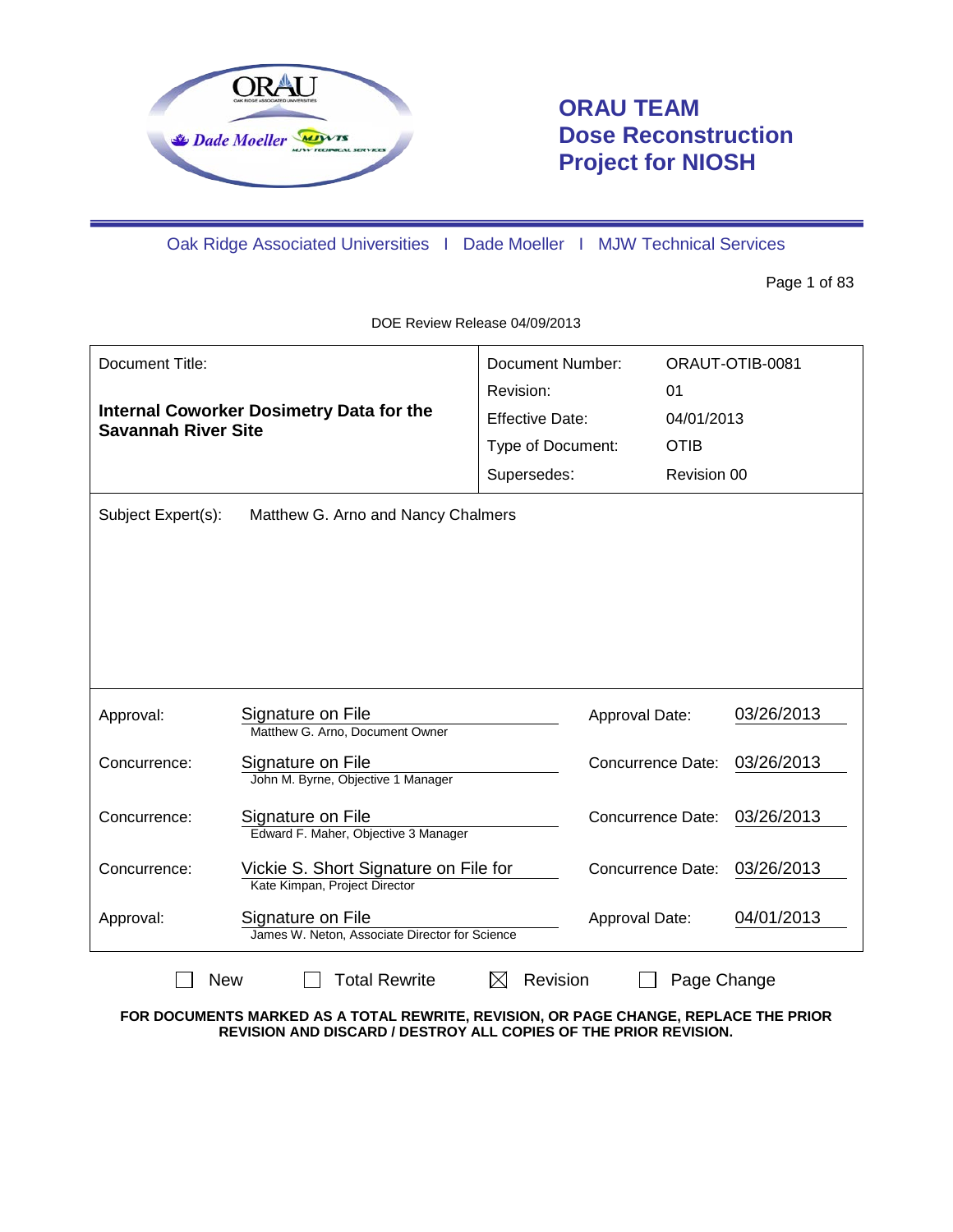| Document No. ORAUT-OTIB-0081 | Revision No. 01 | <b>Effective Date: 04/01/2013</b> | Page 2 of 83 |
|------------------------------|-----------------|-----------------------------------|--------------|
|------------------------------|-----------------|-----------------------------------|--------------|

# **PUBLICATION RECORD**

| <b>EFFECTIVE</b> | <b>REVISION</b> |                                                                                                                                                                                                                                                                                                                                                                                                                                                                                                                          |
|------------------|-----------------|--------------------------------------------------------------------------------------------------------------------------------------------------------------------------------------------------------------------------------------------------------------------------------------------------------------------------------------------------------------------------------------------------------------------------------------------------------------------------------------------------------------------------|
| <b>DATE</b>      | <b>NUMBER</b>   | <b>DESCRIPTION</b>                                                                                                                                                                                                                                                                                                                                                                                                                                                                                                       |
| 02/08/2013       | 00              | New technical information bulletin to provide internal coworker data<br>for the Savannah River Site. Incorporates formal internal and NIOSH<br>review comments. Training required: As determined by the<br>Objective Manager. Initiated by Matthew Arno.                                                                                                                                                                                                                                                                 |
| 04/01/2013       | 01              | Revision initiated to correct the values provided in Tables 5-6, Type<br>S uranium intake rates for 1968 through 2007, 5-10, changed end<br>date from 2006 to 2007, A-3, plutonium bioassay data for 1955<br>through 2007, and A-8, neptunium bioassay data for 1991 through<br>2007. Incorporates formal internal review comments. No changes<br>were made as a result of formal NIOSH review. No sections were<br>deleted. Training required: As determined by the Objective<br>Manager. Initiated by Matthew G. Arno. |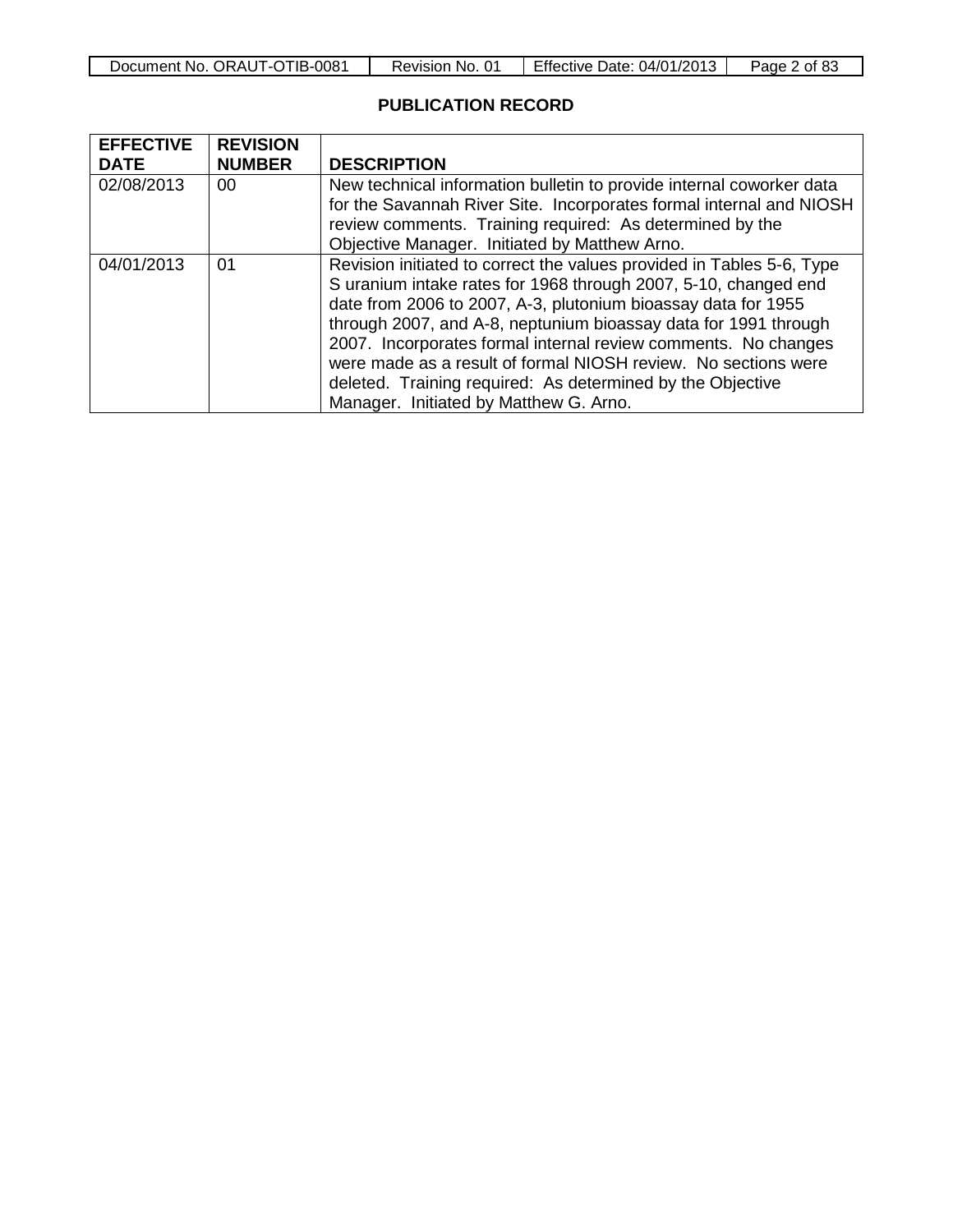# **TABLE OF CONTENTS**

| <b>SECTION</b> |      | <b>TITLE</b>    | <b>PAGE</b> |
|----------------|------|-----------------|-------------|
|                |      |                 |             |
| 1.0            |      |                 |             |
| 2.0            |      |                 |             |
| 3.0            |      |                 |             |
|                | 3.1  |                 |             |
|                |      | 3.1.1           |             |
|                |      | 3.1.2           |             |
|                |      | 3.1.3           |             |
|                |      | 3.1.4           |             |
|                |      | 3.1.5           |             |
|                | 3.2  |                 |             |
|                | 3.3  |                 |             |
|                | 3.4  |                 |             |
|                |      | 3.4.1           |             |
|                |      | 3.4.2           |             |
|                | 3.5  |                 |             |
|                |      | 3.5.1           |             |
|                |      | 3.5.2           | 18          |
|                | 3.6  |                 |             |
|                |      | 3.6.1           |             |
|                |      | 3.6.2           |             |
|                | 3.7  |                 |             |
|                | 3.8  |                 |             |
|                |      | 3.8.1           |             |
|                |      | 3.8.2           |             |
|                |      | 3.8.3           |             |
|                | 3.9  |                 |             |
| 4.0            |      |                 |             |
|                | 4.1  |                 |             |
|                | 4.2  |                 |             |
|                | 4.3  |                 |             |
|                | 4.4  |                 |             |
|                | 4.5  |                 |             |
|                | 4.6  |                 |             |
|                | 4.7  |                 |             |
|                | 4.8  |                 |             |
|                | 4.9  |                 |             |
|                | 4.10 |                 |             |
|                | 4.11 |                 |             |
| 5.0            |      |                 |             |
|                | 5.1  |                 |             |
|                | 5.2  |                 |             |
|                | 5.3  |                 |             |
|                | 5.4  |                 |             |
|                | 5.5  |                 |             |
|                | 5.6  |                 |             |
|                |      | 5.6.1 Strontium | 28          |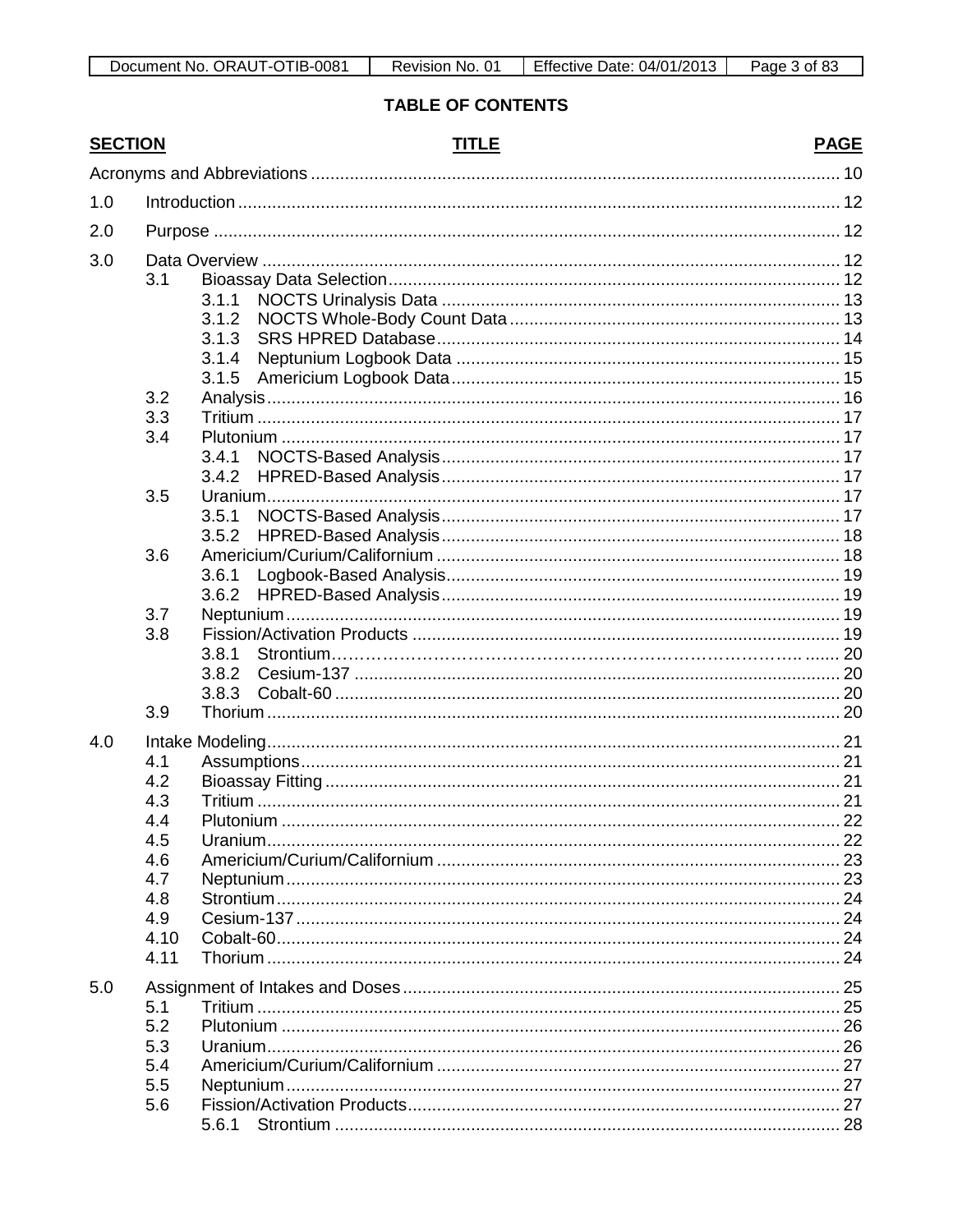|     |     | Document No. ORAUT-OTIB-0081 | Revision No. 01 | Effective Date: 04/01/2013                                            | Page 4 of 83 |
|-----|-----|------------------------------|-----------------|-----------------------------------------------------------------------|--------------|
|     | 5.7 |                              |                 |                                                                       |              |
| 6.0 |     |                              |                 |                                                                       |              |
|     |     |                              |                 |                                                                       |              |
|     |     |                              |                 | ATTACHMENT A, BIOASSAY DATA TYPES AND STATISTICAL ANALYSIS RESULTS 32 |              |
|     |     |                              |                 |                                                                       |              |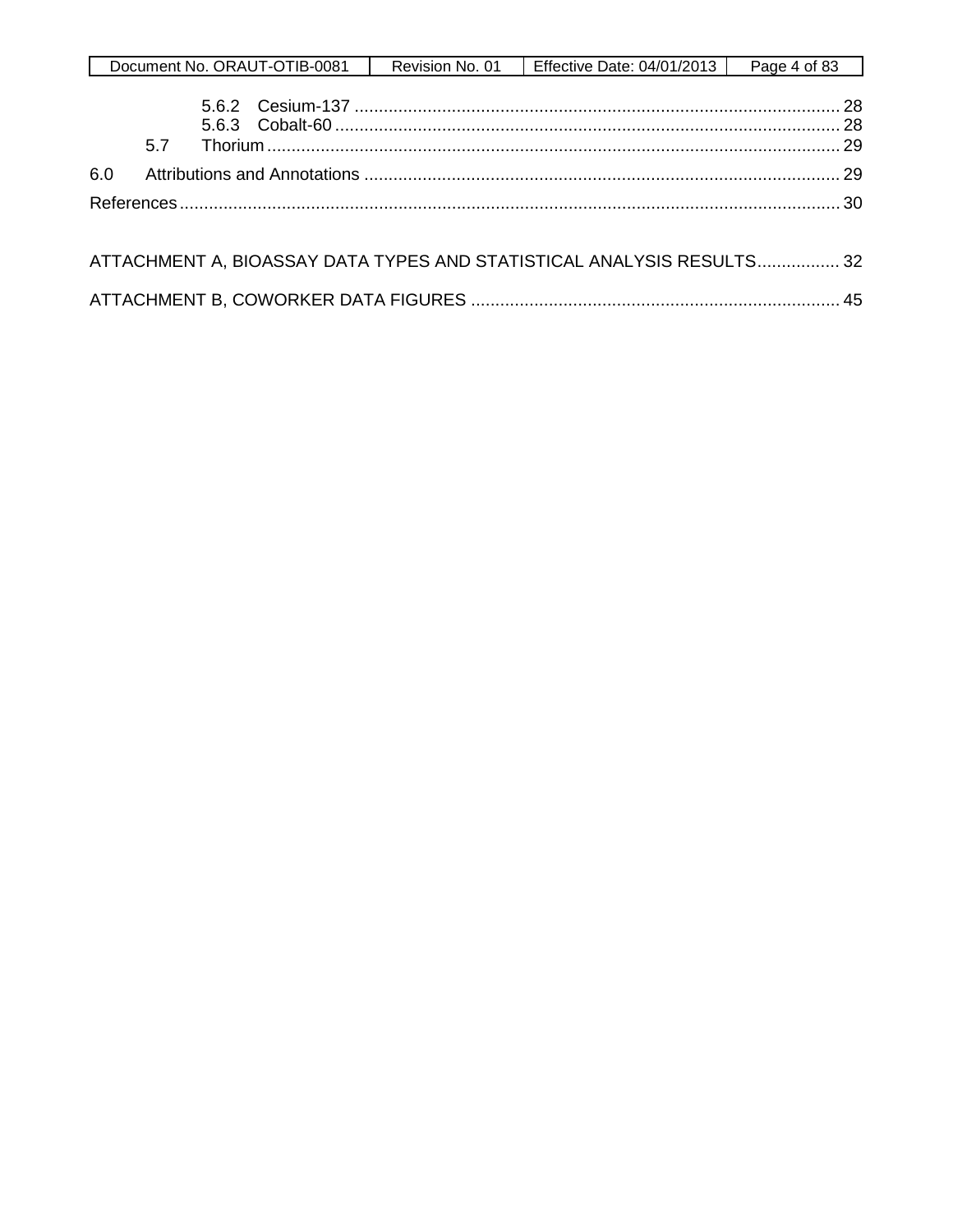# **LIST OF TABLES**

#### **TABLE TITLE PAGE**

|--|

| $3 - 1$  |                                                                                        |  |
|----------|----------------------------------------------------------------------------------------|--|
| $5 - 1$  |                                                                                        |  |
| $5 - 2$  |                                                                                        |  |
| $5 - 3$  |                                                                                        |  |
| $5 - 4$  |                                                                                        |  |
| $5-5$    |                                                                                        |  |
| $5-6$    |                                                                                        |  |
| $5 - 7$  |                                                                                        |  |
| $5 - 8$  |                                                                                        |  |
| $5-9$    |                                                                                        |  |
| $5 - 10$ |                                                                                        |  |
| $5 - 11$ |                                                                                        |  |
| $5 - 12$ |                                                                                        |  |
| $5 - 13$ |                                                                                        |  |
| $5 - 14$ |                                                                                        |  |
| $5 - 15$ |                                                                                        |  |
| $5 - 16$ |                                                                                        |  |
| $A-1$    |                                                                                        |  |
| $A-2$    |                                                                                        |  |
| $A-3$    | 50th- and 84th-percentile urinary excretion rates of plutonium gross alpha, 1955 to    |  |
|          |                                                                                        |  |
| $A-4$    | 50th- and 84th-percentile urinary excretion rates of uranium, 1953 to 2007  38         |  |
| $A-5$    | 50th- and 84th-percentile urinary excretion rates of americium, 1963 to 2007 40        |  |
| $A-6$    | 50th- and 84th-percentile urinary excretion rates of curium, 1995 to 2007  41          |  |
| $A - 7$  | 50th- and 84th-percentile urinary excretion rates of californium, 1995 to 2007  41     |  |
| $A-8$    | 50th- and 84th-percentile urinary excretion rates of neptunium, 1961 to 1969 and 1991  |  |
|          |                                                                                        |  |
| $A-9$    | 50th- and 84th-percentile whole body burdens of neptunium, 1971 to 1989 42             |  |
| $A-10$   | 50th- and 84th-percentile urinary excretion rates of strontium, 1955 to 1965 and 1991  |  |
|          |                                                                                        |  |
| $A-11$   | 50th- and 84th-percentile whole body burdens of cesium, 1961 to 1989  44               |  |
| $A-12$   | 50th- and 84th-percentile urinary excretion rates of <sup>60</sup> Co, 1955 to 1970 44 |  |
| $B-12$   |                                                                                        |  |
| $B-1$    |                                                                                        |  |
| $B-2$    |                                                                                        |  |
| $B-3$    |                                                                                        |  |
| $B-4$    |                                                                                        |  |
| $B-5$    |                                                                                        |  |
| $B-6$    |                                                                                        |  |
| $B-7$    |                                                                                        |  |
| $B-8$    |                                                                                        |  |
| $B-9$    |                                                                                        |  |
| $B-10$   |                                                                                        |  |
| $B-11$   |                                                                                        |  |
| $B-12$   |                                                                                        |  |
| $B-13$   |                                                                                        |  |
| $B-14$   |                                                                                        |  |
| $B-15$   |                                                                                        |  |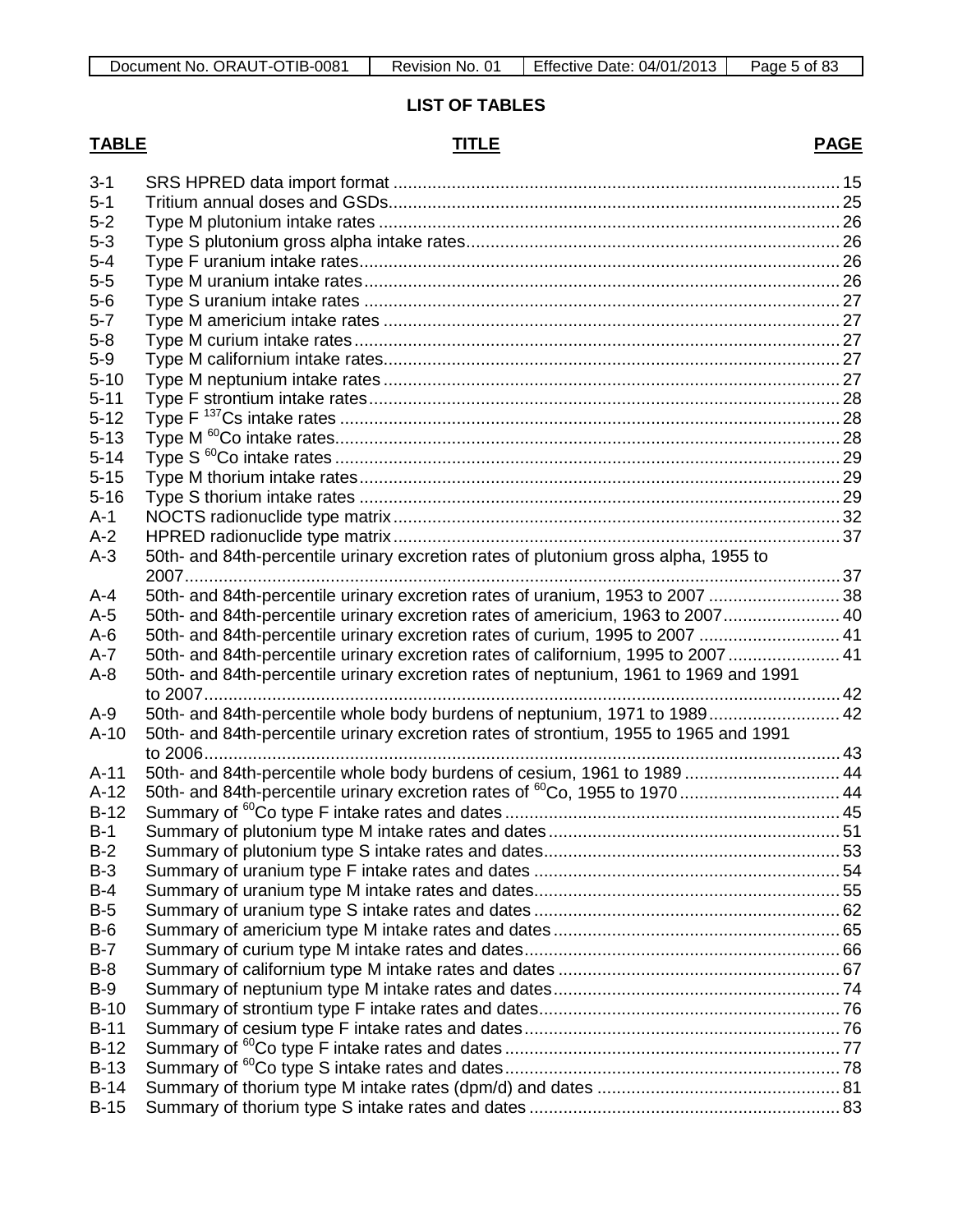# **LIST OF FIGURES**

# **FIGURE TITLE PAGE**

| $B-1$  | Predicted plutonium bioassay results calculated using IMBA-derived plutonium intake   |    |
|--------|---------------------------------------------------------------------------------------|----|
|        | rates compared with bioassay results, 50th percentile, 1955–1990, type M              | 49 |
| $B-2$  | Predicted plutonium bioassay results calculated using IMBA-derived plutonium intake   |    |
|        | rates compared with bioassay results, 50th percentile, 1991–2007, type M              | 49 |
| $B-3$  | Predicted plutonium bioassay results calculated using IMBA-derived plutonium intake   |    |
|        | rates compared with bioassay results, 84th percentile, 1955-1990, type M  50          |    |
| $B-4$  | Predicted plutonium bioassay results calculated using IMBA-derived plutonium intake   |    |
|        | rates compared with bioassay results, 84th percentile, 1991-2007, type M  50          |    |
| $B-5$  | Predicted plutonium bioassay results calculated using IMBA-derived plutonium intake   |    |
|        | rates compared with bioassay results, 50th percentile, all intake periods, type M  50 |    |
| $B-6$  | Predicted plutonium bioassay results calculated using IMBA-derived plutonium intake   |    |
|        | rates compared with bioassay results, 84th percentile, all intake periods, type M  51 |    |
| $B-7$  | Predicted plutonium bioassay results calculated using IMBA-derived uranium intake     |    |
|        | rates compared with bioassay results, 50th percentile, 1955-1990, type S 51           |    |
| $B-8$  | Predicted plutonium bioassay results calculated using IMBA-derived plutonium intake   |    |
|        | rates compared with bioassay results, 50th percentile, 1991-2007, type S 52           |    |
| $B-9$  | Predicted plutonium bioassay results calculated using IMBA-derived plutonium intake   |    |
|        | rates compared with bioassay results, 84th percentile, 1955-1990, type S 52           |    |
| $B-10$ | Predicted plutonium bioassay results calculated using IMBA-derived plutonium intake   |    |
|        | rates compared with bioassay results, 84th percentile, 1991-2007, type S 52           |    |
| $B-11$ | Predicted plutonium bioassay results calculated using IMBA-derived plutonium intake   |    |
|        | rates compared with bioassay results, 50th percentile, all intake periods, type S 53  |    |
| $B-12$ | Predicted plutonium bioassay results calculated using IMBA-derived plutonium intake   |    |
|        | rates compared with bioassay results, 84th percentile, all intake periods, type S  53 |    |
| $B-13$ | Predicted uranium bioassay results calculated using IMBA-derived uranium intake       |    |
|        |                                                                                       |    |
| $B-14$ | Predicted uranium bioassay results calculated using IMBA-derived uranium intake       |    |
|        |                                                                                       |    |
| $B-15$ | Predicted uranium bioassay results calculated using IMBA-derived uranium intake       |    |
|        |                                                                                       |    |
| $B-16$ | Predicted uranium bioassay results calculated using IMBA-derived uranium intake       |    |
|        |                                                                                       |    |
| $B-17$ | Predicted uranium bioassay results calculated using IMBA-derived uranium intake       |    |
|        |                                                                                       |    |
| $B-18$ | Predicted uranium bioassay results calculated using IMBA-derived uranium intake       |    |
|        | 56<br>rates compared with bioassay results, 50th percentile, 1954, type S             |    |
| $B-19$ | Predicted uranium bioassay results calculated using IMBA-derived uranium intake       |    |
|        | rates compared with bioassay results, 50th percentile, 1955–1956, type S 56           |    |
| $B-20$ | Predicted uranium bioassay results calculated using IMBA-derived uranium intake       |    |
|        | rates compared with bioassay results, 50th percentile, 1957–1967, type S 57           |    |
| $B-21$ | Predicted uranium bioassay results calculated using IMBA-derived uranium intake       |    |
|        | rates compared with bioassay results, 50th percentile, 1968–1980, type S 57           |    |
| $B-22$ | Predicted uranium bioassay results calculated using IMBA-derived uranium intake       |    |
|        | rates compared with bioassay results, 50th percentile, 1981–1990, type S 57           |    |
| $B-23$ | Predicted uranium bioassay results calculated using IMBA-derived uranium intake       |    |
|        | rates compared with bioassay results, 50th percentile, 1991-2000, type S 58           |    |
| $B-24$ | Predicted uranium bioassay results calculated using IMBA-derived uranium intake       |    |
|        | rates compared with bioassay results, 50th percentile, 2001–2007, type S 58           |    |
|        |                                                                                       |    |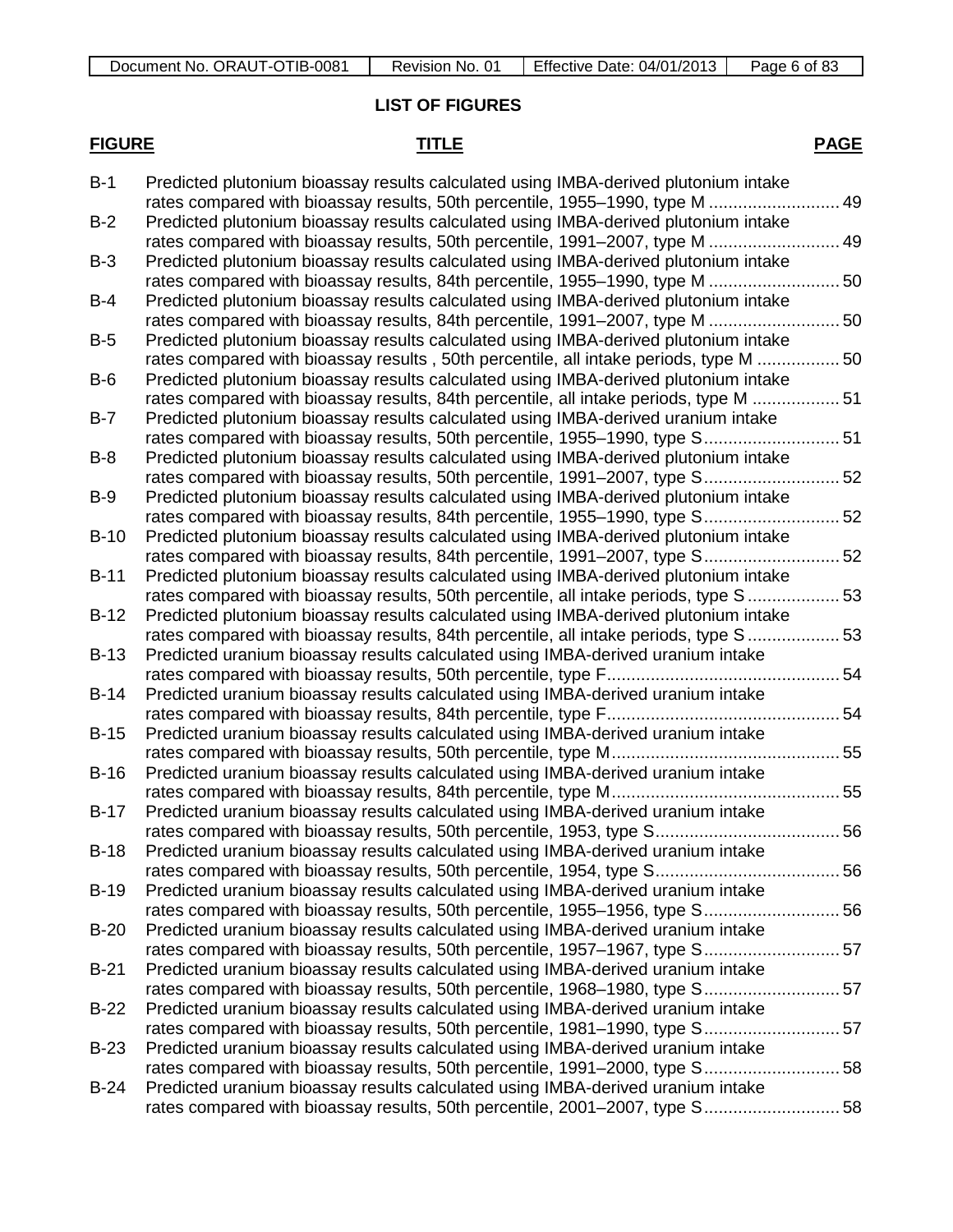| -0081<br>⊺IB-เ<br>ORAUT-C<br>Document No.<br>ີ | No.<br>Revision<br>v | Effective<br>04/01<br>Date: | οt<br>'age<br>റാ |
|------------------------------------------------|----------------------|-----------------------------|------------------|
|                                                |                      |                             |                  |

| $B-25$      | Predicted uranium bioassay results calculated using IMBA-derived uranium intake                                                                                     |  |
|-------------|---------------------------------------------------------------------------------------------------------------------------------------------------------------------|--|
| $B-26$      | Predicted uranium bioassay results calculated using IMBA-derived uranium intake                                                                                     |  |
|             |                                                                                                                                                                     |  |
| $B-27$      | Predicted uranium bioassay results calculated using IMBA-derived uranium intake<br>rates compared with bioassay results, 84th percentile, 1955-1956, type S 59      |  |
| $B-28$      | Predicted uranium bioassay results calculated using IMBA-derived uranium intake                                                                                     |  |
|             | rates compared with bioassay results, 84th percentile, 1957-1967, type S 59                                                                                         |  |
| $B-29$      | Predicted uranium bioassay results calculated using IMBA-derived uranium intake                                                                                     |  |
|             | rates compared with bioassay results, 84th percentile, 1968-1980, type S 60                                                                                         |  |
| <b>B-30</b> | Predicted uranium bioassay results calculated using IMBA-derived uranium intake                                                                                     |  |
|             | rates compared with bioassay results, 84th percentile, 1981-1990, type S 60                                                                                         |  |
| <b>B-31</b> | Predicted uranium bioassay results calculated using IMBA-derived uranium intake                                                                                     |  |
|             | rates compared with bioassay results, 84th percentile, 1991-2000, type S 60                                                                                         |  |
| <b>B-32</b> | Predicted uranium bioassay results calculated using IMBA-derived uranium intake                                                                                     |  |
|             | rates compared with bioassay results, 84th percentile, 2001-2007, type S 61                                                                                         |  |
| <b>B-33</b> | Predicted uranium bioassay results calculated using IMBA-derived uranium intake                                                                                     |  |
|             | rates compared with bioassay results, 50th percentile, all intake periods, type S  61                                                                               |  |
| <b>B-34</b> | Predicted uranium bioassay results calculated using IMBA-derived uranium intake                                                                                     |  |
|             | rates compared with bioassay results, 84th percentile, all intake periods, type S  61                                                                               |  |
| <b>B-35</b> | Predicted americium bioassay results calculated using IMBA-derived americium intake                                                                                 |  |
|             | rates compared with bioassay results, 50th percentile, 1963-1967, type M  62                                                                                        |  |
| <b>B-36</b> | Predicted americium bioassay results calculated using IMBA-derived americium intake                                                                                 |  |
|             | rates compared with bioassay results, 50th percentile, 1968-1972, type M  62                                                                                        |  |
| <b>B-37</b> | Predicted americium bioassay results calculated using IMBA-derived americium intake                                                                                 |  |
|             | rates compared with bioassay results, 50th percentile, 1973-1994, type M  63                                                                                        |  |
| <b>B-38</b> | Predicted americium bioassay results calculated using IMBA-derived americium intake                                                                                 |  |
|             | rates compared with bioassay results, 50th percentile, 1995-2007, type M  63                                                                                        |  |
| <b>B-39</b> | Predicted americium bioassay results calculated using IMBA-derived americium intake                                                                                 |  |
|             | rates compared with bioassay results, 84th percentile, 1963-1967, type M  63                                                                                        |  |
| $B-40$      | Predicted americium bioassay results using IMBA-derived americium intake rates                                                                                      |  |
|             | compared with bioassay results, 84th percentile, 1968-1972, type M 64                                                                                               |  |
| $B-41$      | Predicted americium bioassay results calculated using IMBA-derived americium intake                                                                                 |  |
|             | rates compared with bioassay results, 84th percentile, 1973–1994, type M  64                                                                                        |  |
| $B-42$      | Predicted americium bioassay results calculated using IMBA-derived americium intake                                                                                 |  |
|             | rates compared with bioassay results, 84th percentile, 1995-2007, type M  64                                                                                        |  |
| <b>B-43</b> | Predicted americium bioassay results calculated using IMBA-derived americium intake                                                                                 |  |
|             | rates compared with bioassay results, 50th percentile, all intake periods, type M  65                                                                               |  |
| <b>B-44</b> | Predicted americium bioassay results calculated using IMBA-derived americium intake                                                                                 |  |
|             | rates compared with bioassay results, 84th percentile, all intake periods, type M  65                                                                               |  |
| <b>B-45</b> | Predicted curium bioassay results calculated using IMBA-derived curium intake rates                                                                                 |  |
|             | compared with bioassay results, 50th percentile, all intake periods, type M  66                                                                                     |  |
| <b>B-46</b> | Predicted curium bioassay results calculated using IMBA-derived curium intake rates                                                                                 |  |
|             | compared with bioassay results, 84th percentile, all intake periods, type M  66                                                                                     |  |
| <b>B-47</b> | Predicted californium bioassay results calculated using IMBA-derived californium                                                                                    |  |
|             | intake rates compared with bioassay results, 50th percentile, all intake periods, type M  67                                                                        |  |
| <b>B-48</b> | Predicted californium bioassay results calculated using IMBA-derived californium                                                                                    |  |
|             | intake rates compared with bioassay results, 84th percentile, all intake periods, type M  67                                                                        |  |
| <b>B-49</b> | Predicted neptunium bioassay results calculated using IMBA-derived neptunium intake<br>rates compared with bioassay results, 50th percentile, 1961-1964, type M  68 |  |
| $B-50$      | Predicted neptunium bioassay results calculated using IMBA-derived neptunium intake                                                                                 |  |
|             | rates compared with bioassay results, 50th percentile, 1965-1967, type M  68                                                                                        |  |
|             |                                                                                                                                                                     |  |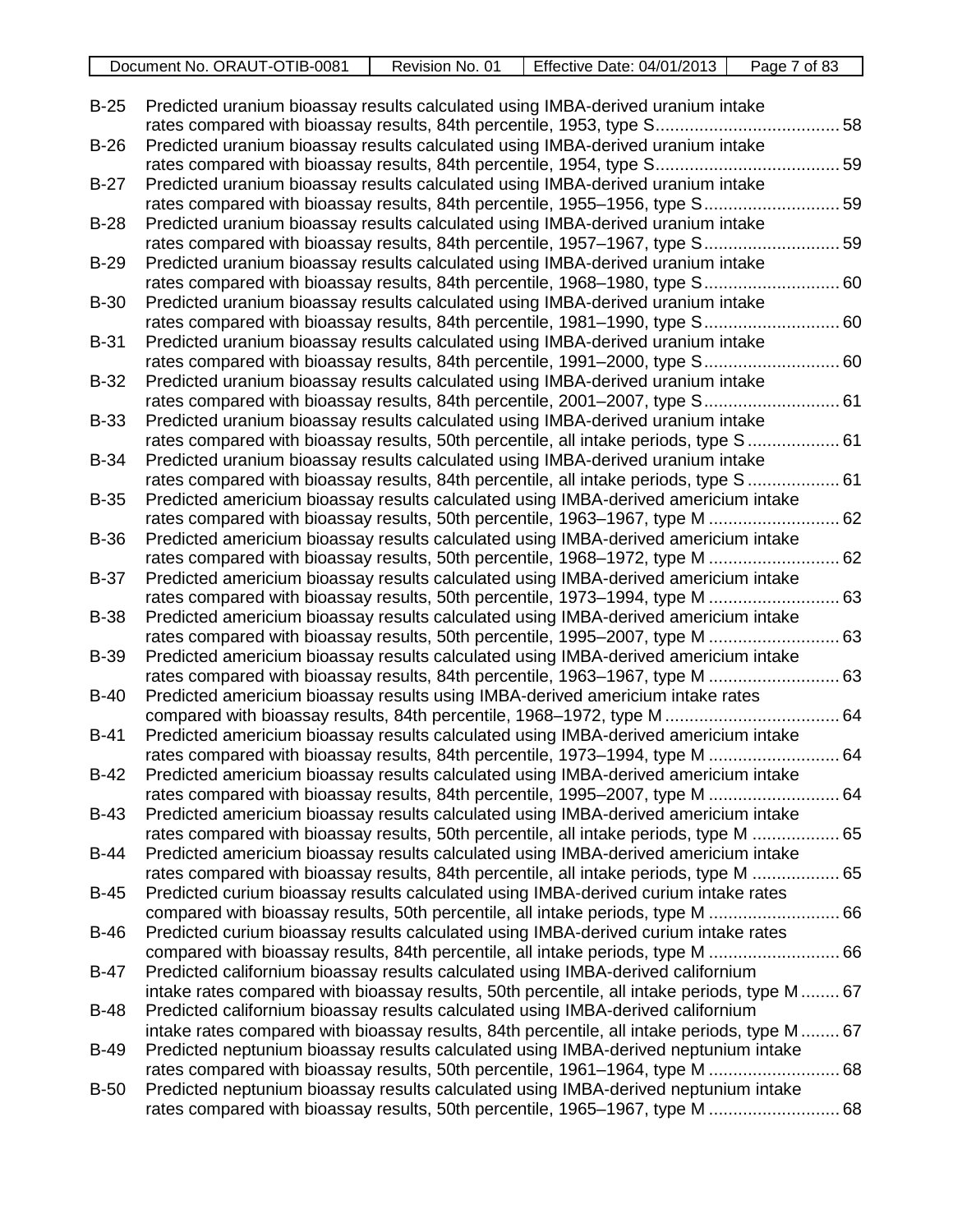| /TIB-008<br>ORAUT-C<br>`No.<br>Document | No.<br>⊀evision | Effective<br>04/01/2013<br>Date: | of 8 <sup>1</sup> د<br>Page |
|-----------------------------------------|-----------------|----------------------------------|-----------------------------|
|                                         |                 |                                  |                             |

| $B-51$      | Predicted neptunium bioassay results calculated using IMBA-derived neptunium intake<br>rates compared with bioassay results, 50th percentile, 1968–1969, type M     | .68        |
|-------------|---------------------------------------------------------------------------------------------------------------------------------------------------------------------|------------|
| $B-52$      | Predicted neptunium bioassay results calculated using IMBA-derived neptunium intake                                                                                 |            |
|             | rates compared with bioassay results, 50th percentile, 1970-1974, type M  69                                                                                        |            |
| $B-53$      | Predicted neptunium bioassay results calculated using IMBA-derived neptunium intake                                                                                 |            |
|             | rates compared with bioassay results, 50th percentile, 1975-1979, type M  69                                                                                        |            |
| $B-54$      | Predicted neptunium bioassay results calculated using IMBA-derived neptunium intake                                                                                 |            |
|             | rates compared with bioassay results, 50th percentile, 1980-1990, type M  69                                                                                        |            |
| $B-55$      | Predicted neptunium bioassay results calculated using IMBA-derived neptunium intake                                                                                 |            |
|             | rates compared with bioassay results, 50th percentile, 1991-2007, type M  70                                                                                        |            |
| $B-56$      | Predicted neptunium bioassay results calculated using IMBA-derived neptunium intake                                                                                 |            |
|             | rates compared with bioassay results, 84th percentile, 1961-1963, type M  70                                                                                        |            |
| $B-57$      | Predicted neptunium bioassay results calculated using IMBA-derived neptunium intake                                                                                 |            |
|             |                                                                                                                                                                     |            |
| <b>B-58</b> | Predicted neptunium bioassay results calculated using IMBA-derived neptunium intake                                                                                 |            |
|             | rates compared with bioassay results, 84th percentile, 1966–1967, type M  71                                                                                        |            |
| <b>B-59</b> | Predicted neptunium bioassay results calculated using IMBA-derived neptunium intake                                                                                 |            |
|             |                                                                                                                                                                     |            |
| $B-60$      | Predicted neptunium bioassay results calculated using IMBA-derived neptunium intake                                                                                 |            |
|             |                                                                                                                                                                     |            |
| $B-61$      | Predicted neptunium bioassay results calculated using IMBA-derived neptunium intake<br>rates compared with bioassay results, 84th percentile, 1975-1979, type M  72 |            |
| $B-62$      | Predicted neptunium bioassay results calculated using IMBA-derived neptunium intake                                                                                 |            |
|             | rates compared with bioassay results, 84th percentile, 1980-1990, type M  72                                                                                        |            |
| B-63        | Predicted neptunium bioassay results calculated using IMBA-derived neptunium intake                                                                                 |            |
|             |                                                                                                                                                                     |            |
| <b>B-64</b> | Predicted neptunium bioassay results calculated using IMBA-derived neptunium intake                                                                                 |            |
|             | rates compared with bioassay results, 50th percentile, 1961-2007 cumulative, type M,                                                                                |            |
|             | urinalysis data                                                                                                                                                     | $\dots$ 73 |
| $B-65$      | Predicted neptunium bioassay results calculated using IMBA-derived neptunium intake                                                                                 |            |
|             | rates compared with bioassay results, 50th percentile, 1961-2007 cumulative, type M,                                                                                |            |
|             |                                                                                                                                                                     | .73        |
| <b>B-66</b> | Predicted neptunium bioassay results calculated using IMBA-derived neptunium intake                                                                                 |            |
|             | rates compared with bioassay results, 84th percentile, 1961-2007 cumulative, type M,                                                                                |            |
|             |                                                                                                                                                                     |            |
| $B-67$      | Predicted neptunium bioassay results calculated using IMBA-derived neptunium intake                                                                                 |            |
|             | rates compared with bioassay results, 84th percentile, 1961-2007 cumulative, type M,                                                                                |            |
|             |                                                                                                                                                                     |            |
| <b>B-68</b> | Predicted strontium bioassay results calculated using IMBA-derived strontium intake                                                                                 |            |
|             | rates compared with bioassay results, 50th percentile, 1955-1965, type F  74                                                                                        |            |
| <b>B-69</b> | Predicted strontium bioassay results calculated using IMBA-derived strontium intake                                                                                 |            |
|             | rates compared with bioassay results, 50th percentile, 1991-2006, type F  75                                                                                        |            |
| <b>B-70</b> | Predicted strontium bioassay results calculated using IMBA-derived strontium intake                                                                                 |            |
|             |                                                                                                                                                                     |            |
| $B-71$      | Predicted strontium bioassay results calculated using IMBA-derived strontium intake                                                                                 |            |
|             |                                                                                                                                                                     |            |
| $B-72$      | Predicted cesium bioassay results calculated using IMBA-derived cesium intake rates                                                                                 |            |
|             |                                                                                                                                                                     |            |
| <b>B-73</b> | Predicted cesium bioassay results calculated using IMBA-derived cesium intake rates                                                                                 |            |
| $B-74$      | Predicted <sup>60</sup> Co bioassay results calculated using IMBA-derived <sup>60</sup> Co intake rates                                                             |            |
|             |                                                                                                                                                                     |            |
|             |                                                                                                                                                                     |            |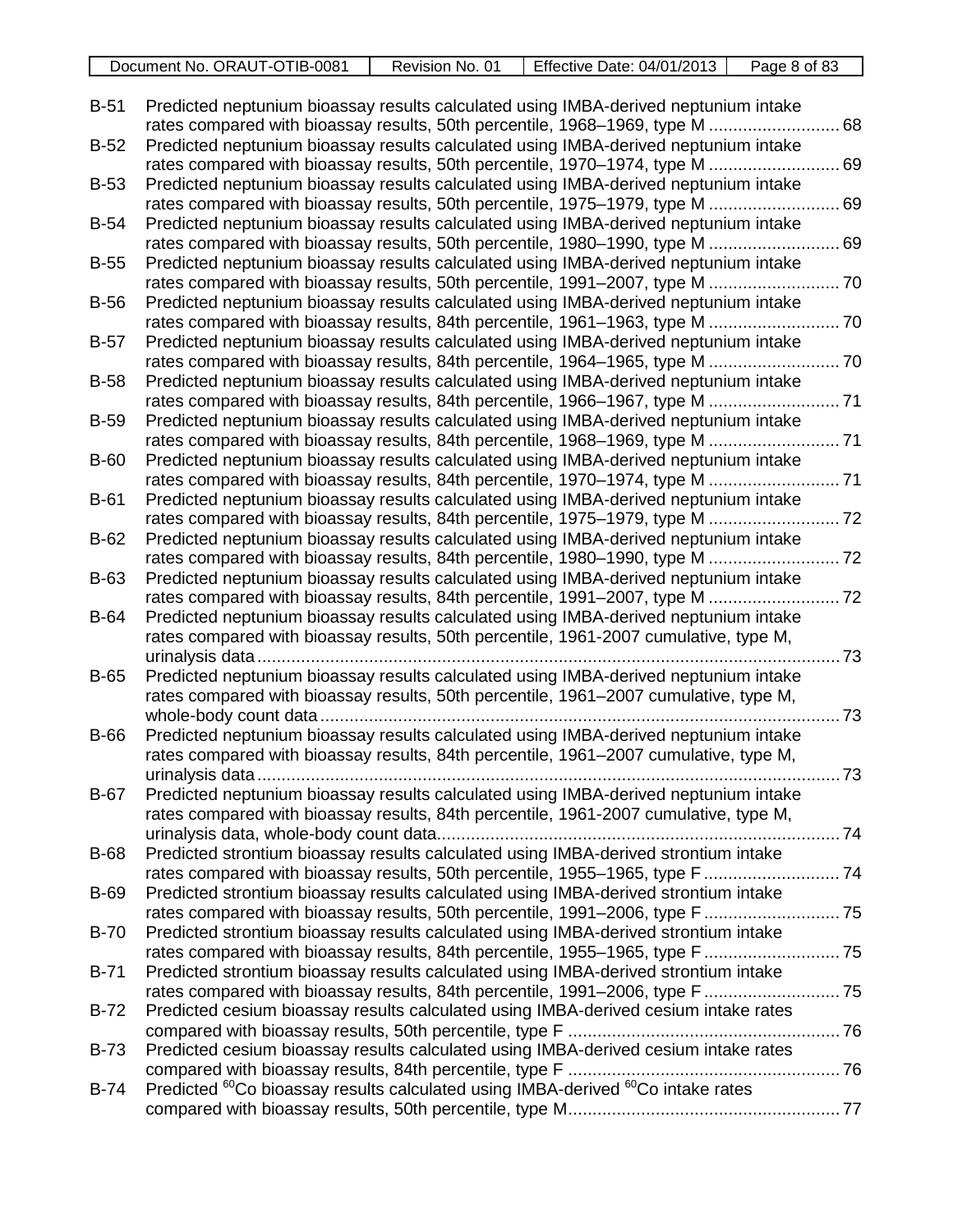| Document No. ORAUT-OTIB-0081 | ≅No.<br>Revision | <b>Effective Date: 04/01/2013</b> | of 83<br>Page 9 |
|------------------------------|------------------|-----------------------------------|-----------------|
|                              |                  |                                   |                 |

| $B-75$      | Predicted <sup>60</sup> Co bioassay results calculated using IMBA-derived <sup>60</sup> Co intake rates |  |
|-------------|---------------------------------------------------------------------------------------------------------|--|
|             |                                                                                                         |  |
| $B-76$      | Predicted <sup>60</sup> Co bioassay results calculated using IMBA-derived <sup>60</sup> Co intake rates |  |
|             |                                                                                                         |  |
| $B-77$      | Predicted <sup>60</sup> Co bioassay results calculated using IMBA-derived <sup>60</sup> Co intake rates |  |
|             |                                                                                                         |  |
| $B-78$      | Predicted thorium bioassay results calculated using IMBA-derived thorium intake rates                   |  |
|             |                                                                                                         |  |
| <b>B-79</b> | Predicted thorium bioassay results calculated using IMBA-derived thorium intake rates                   |  |
|             | compared with bioassay results, 50th percentile, 1973 through 1989, type M  79                          |  |
| <b>B-80</b> | Predicted thorium bioassay results calculated using IMBA-derived thorium intake rates                   |  |
|             |                                                                                                         |  |
| $B-81$      | Predicted thorium bioassay results calculated using IMBA-derived thorium intake rates                   |  |
|             | compared with bioassay results, 84th percentile, 1973 through 1989, type M  80                          |  |
| $B-82$      | Predicted thorium bioassay results calculated using IMBA-derived thorium intake rates                   |  |
|             | compared with bioassay results, 50th percentile, all intakes periods, type M 80                         |  |
| <b>B-83</b> | Predicted thorium bioassay results calculated using IMBA-derived thorium intake                         |  |
|             | rates.compared with bioassay results, 84th percentile, all intakes periods, type M 80                   |  |
| <b>B-84</b> | Predicted thorium bioassay results calculated using IMBA-derived thorium intake rates                   |  |
|             |                                                                                                         |  |
| $B-85$      | Predicted thorium bioassay results calculated using IMBA-derived thorium intake rates                   |  |
|             | compared with bioassay results, 50th percentile, 1973 through 1989, type S 81                           |  |
| <b>B-86</b> | Predicted thorium bioassay results calculated using IMBA-derived thorium intake rates                   |  |
|             |                                                                                                         |  |
| $B-87$      | Predicted thorium bioassay results calculated using IMBA-derived thorium intake rates                   |  |
|             | compared with bioassay results, 84th percentile, 1973 through 1989, type S 82                           |  |
| <b>B-88</b> | Predictedthorium bioassay results calculated using IMBA-derived thorium intake rates                    |  |
|             | compared with bioassay results, 50th percentile, all intakes periods, type S  82                        |  |
| <b>B-89</b> | Predicted thorium bioassay results calculated using IMBA-derived thorium intake rates                   |  |
|             | compared with bioassay results, 84th percentile, all intake periods, type S 83                          |  |
|             |                                                                                                         |  |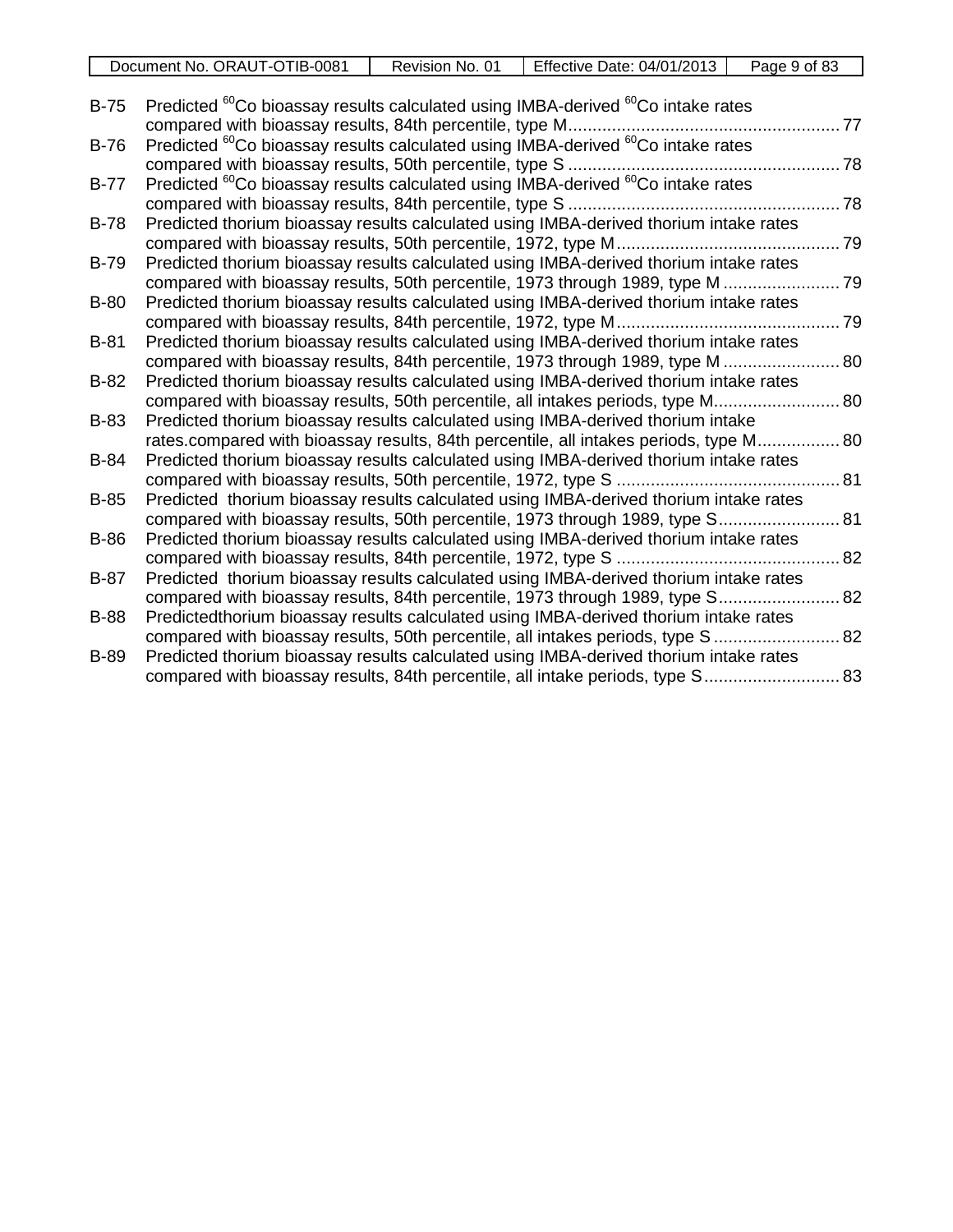# **ACRONYMS AND ABBREVIATIONS**

| cm<br>cpm                                            | centimeter<br>counts per minute                                                                                                   |
|------------------------------------------------------|-----------------------------------------------------------------------------------------------------------------------------------|
| d<br><b>DOE</b><br>dpm<br>DU                         | day<br>U.S. Department of Energy<br>disintegrations per minute<br>depleted uranium                                                |
| EU                                                   | enriched uranium                                                                                                                  |
| g<br><b>GSD</b>                                      | gram<br>geometric standard deviation                                                                                              |
| hr                                                   | hour                                                                                                                              |
| ΙA<br>ID<br><b>IMBA</b>                              | <b>Insufficient Amount</b><br>identification<br><b>Integrated Modules for Bioassay Analysis</b>                                   |
| keV                                                  | kilo-electron volt                                                                                                                |
| L<br><b>LIP</b>                                      | liter<br>Lost in Process                                                                                                          |
| m<br><b>MDA</b><br>MFP.<br><b>MFPG</b><br>mL<br>mrem | meter<br>minimum detectable activity<br><b>Mixed Fission Product</b><br>Mixed Fission Product - Gamma<br>milliliter<br>millirem   |
| nCi<br><b>NIOSH</b><br><b>NOCTS</b><br>ΝT            | nanocurie<br>National Institute for Occupational Safety and Health<br><b>NIOSH OCAS Claims Tracking System</b><br>natural uranium |
| <b>OCAS</b><br><b>OPOS</b><br>ORAU                   | Office of Compensation Analysis and Support (NIOSH)<br>one person, one sample<br>Oak Ridge Associated Universities                |
| pCi                                                  | picocurie                                                                                                                         |
| QA                                                   | quality assurance                                                                                                                 |
| <b>ROI</b>                                           | region of interest                                                                                                                |
| <b>SRS</b>                                           | Savannah River Site                                                                                                               |
| TIB                                                  | technical information bulletin                                                                                                    |
| U.S.C.                                               | <b>United States Code</b>                                                                                                         |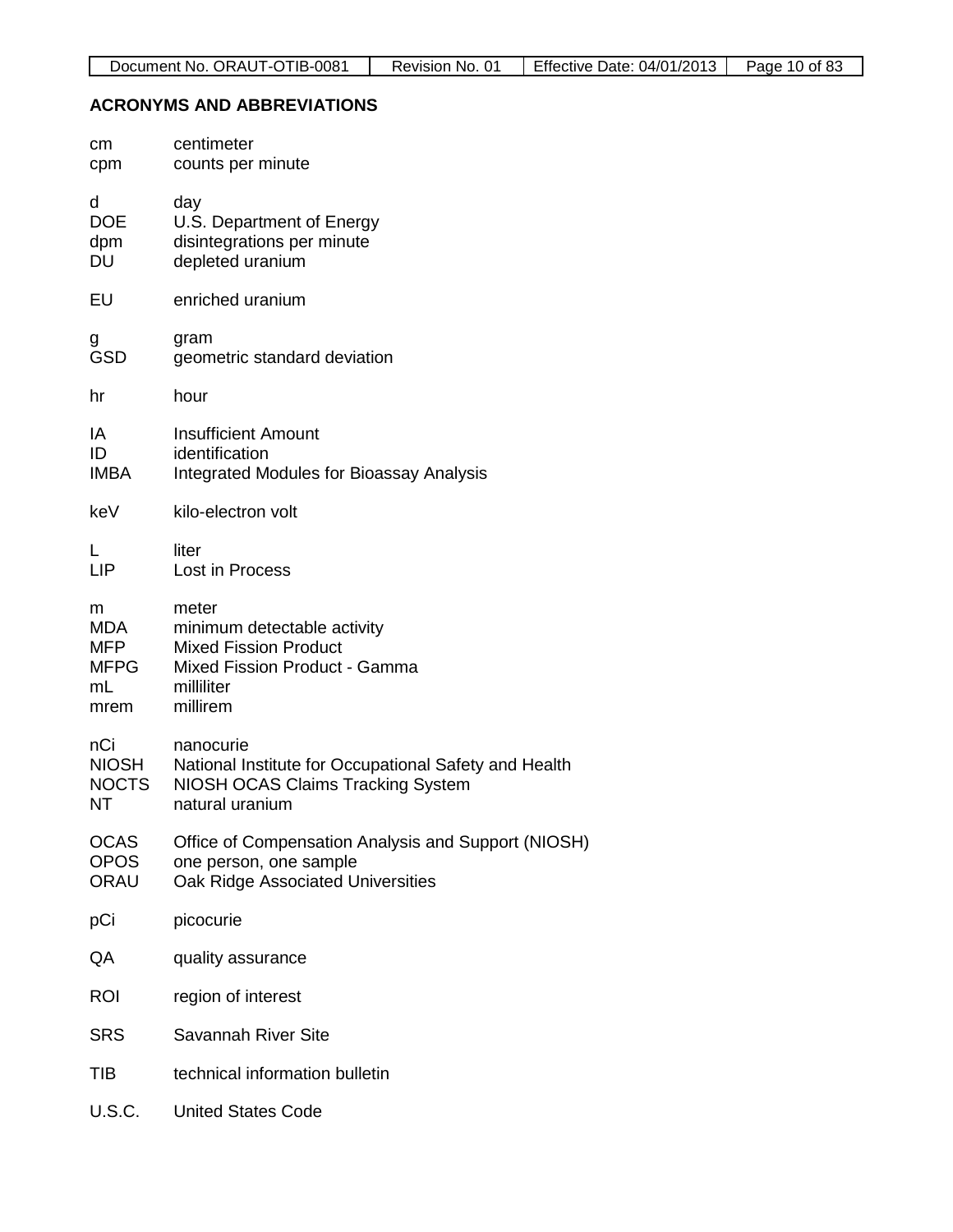| Document No. ORAUT-OTIB-0081 | Revision No. 01 | Effective Date: 04/01/2013 | Page 11 of 83 |
|------------------------------|-----------------|----------------------------|---------------|

# WBC Whole-Body Count

- µg microgram
- µm micrometer
- § section or sections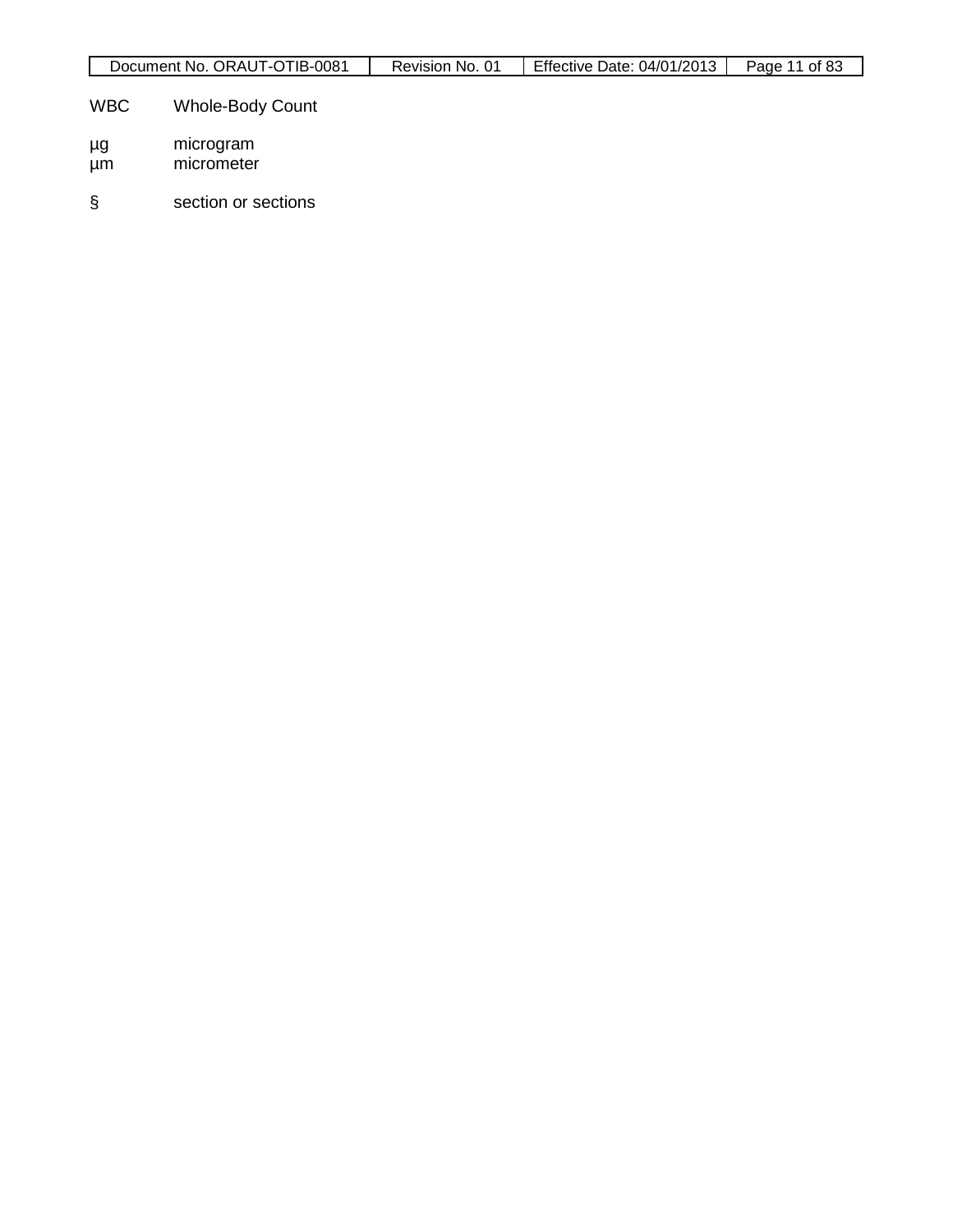| Document No. ORAUT-OTIB-0081 | Revision No. 01 | Effective Date: 04/01/2013 | Page 12 of 83 |
|------------------------------|-----------------|----------------------------|---------------|
|                              |                 |                            |               |

# **1.0 INTRODUCTION**

Technical information bulletins (TIBs) are not official determinations made by the National Institute for Occupational Safety and Health (NIOSH) but are rather general working documents that provide historical background information and guidance to assist in the preparation of dose reconstructions at particular sites or categories of sites. They will be revised in the event additional relevant information is obtained about the affected site(s). TIBs may be used to assist NIOSH staff in the completion of individual dose reconstructions.

In this document the word "facility" is used as a general term for an area, building, or group of buildings that served a specific purpose at a site. It does not necessarily connote an "atomic weapons employer facility" or a "Department of Energy [DOE] facility" as defined in the Energy Employees Occupational Illness Compensation Program Act of 2000 [42 U.S.C. § 7384l(5) and (12)].

*Analysis of Coworker Bioassay Data for Internal Dose Assignment* (ORAUT 2005a) describes the general process used to analyze bioassay data for the assignment of doses to individuals based on coworker results. *Coworker Data Exposure Profile Development* (ORAUT 2004a) describes the approach and processes to develop reasonable exposure profiles based on available dosimetric information for workers at DOE sites.

Bioassay results were obtained directly from the Savannah River Site (SRS) for 1991 through 2007. For the period before 1991, SRS does not have an electronic database of bioassay results. For years before 1991, the bioassay data in the NIOSH OCAS Claims Tracking System (NOCTS) for SRS employees was used to develop a representative database of coworker bioassay data (ORAUT 2009).

A statistical analysis of the data was performed according to *Analysis of Coworker Bioassay Data for Internal Dose Assignment* (ORAUT 2005a) and its implementing procedure, *Generating Summary Statistics for Coworker Bioassay Data* (ORAUT 2006). The results were entered in the Integrated Modules for Bioassay Analysis (IMBA) Expert<sup>™</sup> Oak Ridge Associated Universities (ORAU)-Edition computer software to obtain intake rates for the assignment of dose distributions.

# **2.0 PURPOSE**

Some employees at DOE sites were not monitored for potential intakes of radioactive material, or the records of such monitoring are incomplete or unavailable. In such cases, data from monitored coworkers can be used to assign an internal dose to address potential intakes of radioactive material. The purpose of this TIB is to provide monitored coworker information for calculating and assigning occupational internal doses to employees at SRS for whom no or insufficient monitoring records exist.

# **3.0 DATA OVERVIEW**

This section provides information on the general selection characteristics of the data and methods of analysis. More detailed radionuclide-specific information is provided in Section 4.0.

## **3.1 BIOASSAY DATA SELECTION**

Bioassay results were obtained directly from SRS in the form of an electronic database for 1991 through 2007. For the period before 1991, SRS does not have an electronic database of bioassay results. For years before 1991, the bioassay data in NOCTS for SRS employees were used to develop a representative database of coworker bioassay data (ORAUT 2009). In addition, neptunium and americium urinalysis bioassay data were obtained from SRS laboratory notebooks (DuPont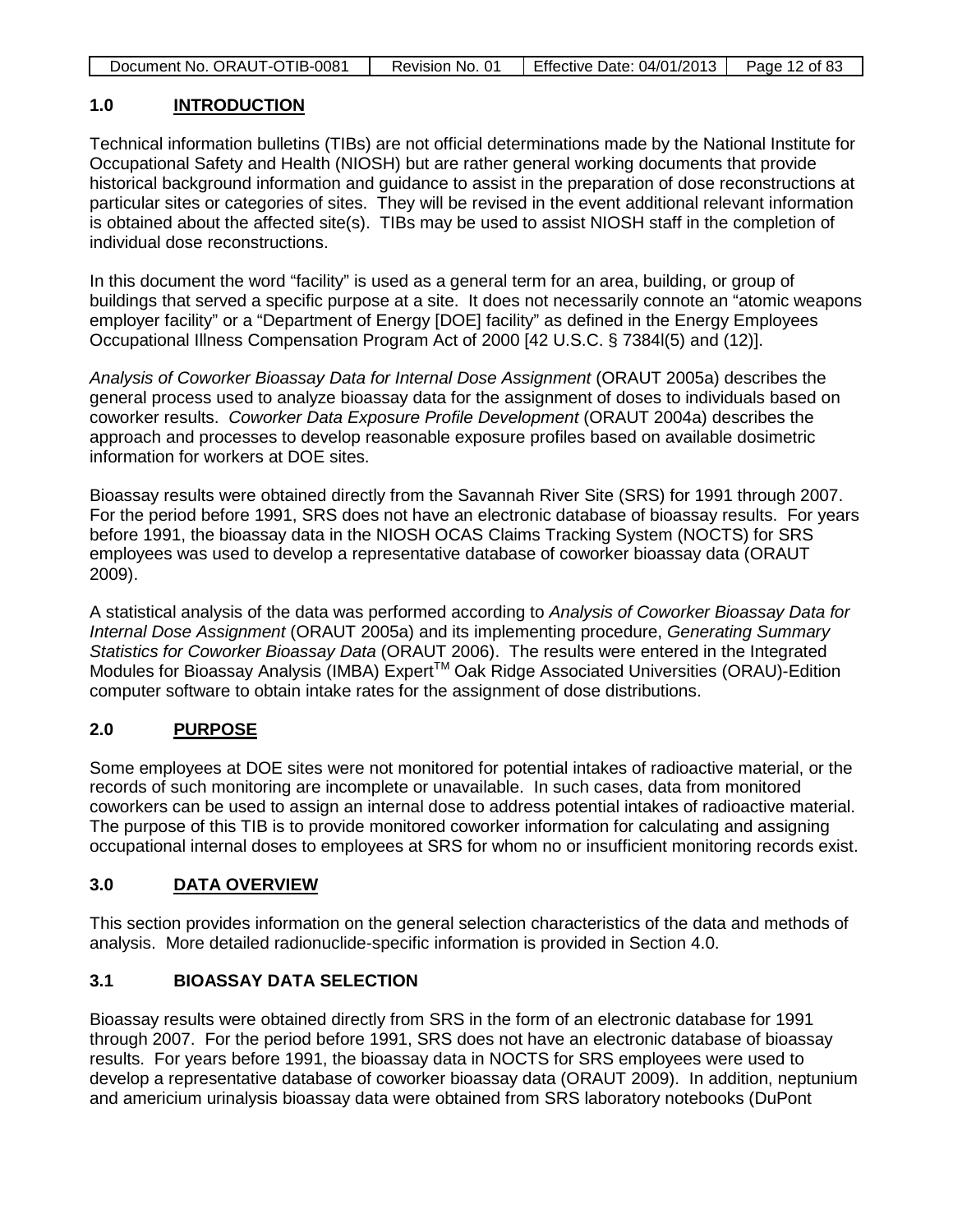|  | Document No. ORAUT-OTIB-0081 | Revision No. 01 | <b>Effective Date: 04/01/2013</b> | Page 13 of 83 |
|--|------------------------------|-----------------|-----------------------------------|---------------|
|--|------------------------------|-----------------|-----------------------------------|---------------|

1961–1969, 1963–1970, 1969, 1969–1973, 1970–1973, 1973–1978, 1973–1979, 1978–1983, 1979– 1980, 1980–1981a,b, 1981–1986, 1986–1989).

# **3.1.1 NOCTS Urinalysis Data**

NOCTS data were used for this coworker study in the absence of a database of usable data from SRS for the period before 1991 as the best available compilation of data in a usable (i.e., electronic spreadsheet or database) form. The NOCTS database was queried on May 7, 2008, to generate a list of all claimants who worked at SRS before 1991. This list amounted to 1,421 individuals. Data for six additional individuals that became available during the data entry process were added for a total of 1,427 individuals. The NOCTS identification (ID) numbers of the specific individuals are listed in Arno (2011). The *in vitro* bioassay data for these individuals were entered in spreadsheets (some already existed in this form after the completion of dose reconstructions for those individuals) and subjected to a 100% verification review by a second person.

Records with results or units of "LIP" (Lost In Process) or "IA" (Insufficient Amount) were excluded from the evaluation because those records represent instances in which samples were collected but not analyzed. Records with units of per-unit-volume were adjusted to "per-1.5L" based on an assumed 1.5 L/d of urinary excretion. Volumes greater than 1 L were assumed to represent a full day's voiding and were not adjusted. Volumes less than or equal to 1 L were normalized to 1.5 L.

# **3.1.2 NOCTS Whole-Body Count Data**

NOCTS Whole-Body Count (WBC) data were used for <sup>137</sup>Cs and <sup>237</sup>Np analyses. WBC data were used for  $^{237}$ Np only for the period during which urinalysis data were not available (i.e., 1970–1989). The NOCTS ID numbers of the specific individuals identified are listed in Arno (2011).

## **Cesium-137 Data**

Cesium-137 results in nanocuries are commonly reported for WBCs in the NOCTS data. Some of the results are reported as a positive value, an uncensored value, a "<" value, or "<MDA" with a quantified count-specific minimum detectable activity (MDA) provided. Depending on the WBC reporting format, the MDA at the 95% confidence level is also available.

## **Neptunium-237 Data**

Unlike <sup>137</sup>Cs, most WBC reports in NOCTS do not quantify the <sup>237</sup>Np body burdens or report an MDA in units of activity. However, some of the reporting methods used provide sufficient information to determine or estimate the  $^{237}$ Np body burden. Methods were developed to estimate  $^{237}$ Np for three of the different reporting forms used. These methods use the fact that a region of interest (ROI) used to report activity for radionuclides other than <sup>237</sup>Np would also be reporting activity from <sup>237</sup>Np or its decay product, 233Pa. Protactinium-233, with a 27 day half-life, reaches equilibrium with Np-237 in approximately 9 months (10 half-lives) and is assumed to be in equilibrium with Np-237 for the basis of calculating chronic intakes with a minimum duration of one year.

The first form, "Whole Body Counter Data," was in use from approximately 1960 through the mid-1970s and was used with the 40-cm arc geometry (Taylor et al. 1995, p. 64). Other than <sup>137</sup>Cs and  $40$ K, the amounts of radionuclides present are not quantified in units of activity. The results are presented as net counts per minute ("net cpm"). This form reports activities for <sup>131</sup>l based on the number of counts in the ROI from 300 to 400 keV. Protactinium-233 has several gammas that fall totally or partially in that energy range – 300 keV (6.6%), 312 keV (38.6%), 340 keV (4.5%), 375 keV (0.6%), and 399 keV (1.27%) (Kocher 1981). The 300- and 399-keV peaks would fall half out and half in of the ROI, so in effect those abundances are only half of the stated values. Thus, the total gamma abundance in the 300- to 400-keV ROI for <sup>233</sup>Pa is 47.6%. It is possible to use the reported net cpm for  $131$  to estimate the  $237$ Np body burden by assuming that  $233$ Pa is in equilibrium with  $237$ Np. The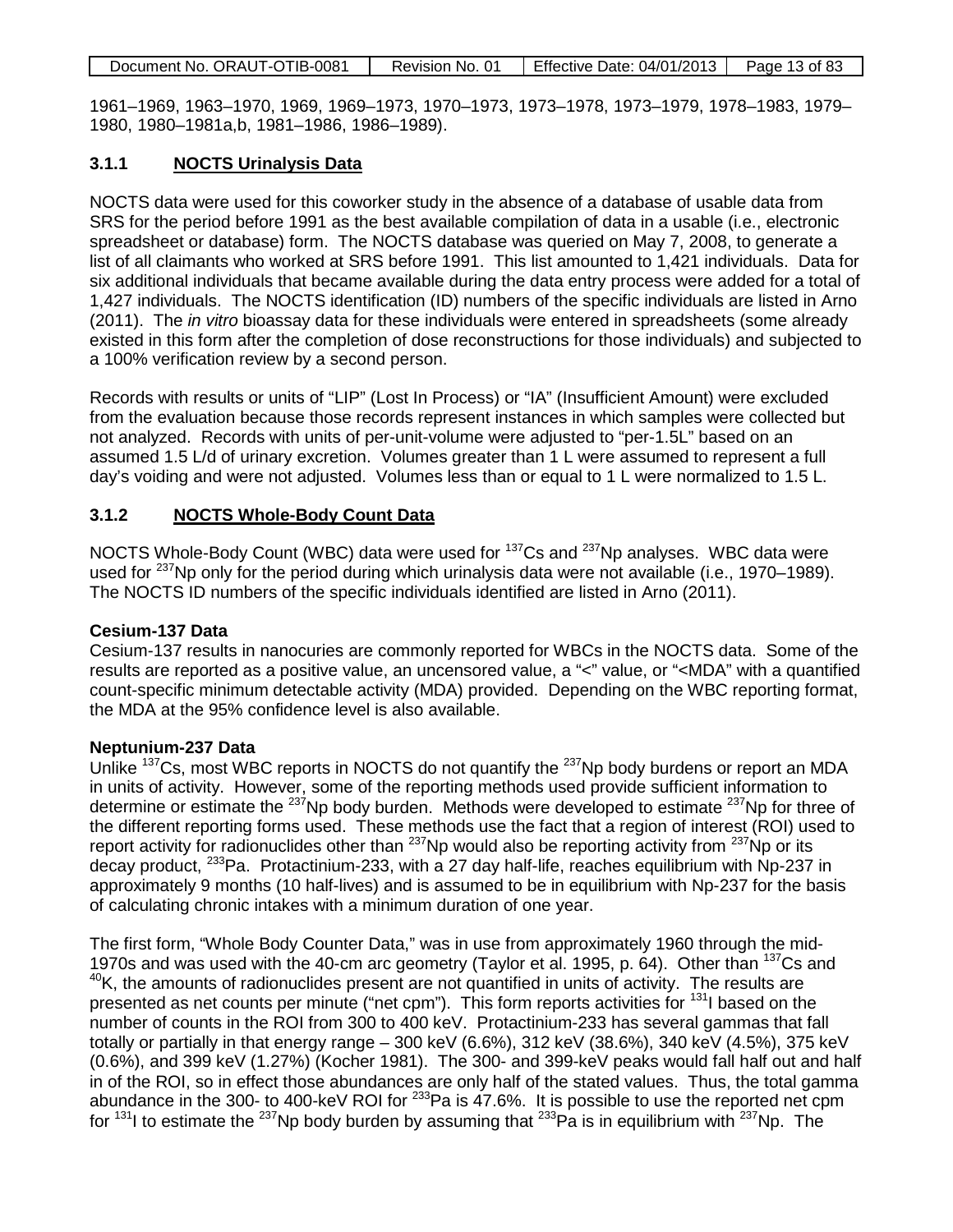| Document No. ORAUT-OTIB-0081 | Revision No. 01 | Effective Date: 04/01/2013 | Page 14 of 83 |
|------------------------------|-----------------|----------------------------|---------------|
|                              |                 |                            |               |

conversion factor from net counts in the  $^{131}$ I ROI to nanocuries of  $^{237}$ Np is 0.243 nCi/cpm. This conversion factor was determined by adjusting the 137Cs calibration factor of 0.136 nCi/cpm (Watts1962–1967, p. 33) for the gamma abundances of 137Cs and 233Pa in their respective ROIs:  $(0.136)(0.85) \div 0.476$ . To refine the estimate, it is necessary to account for the Compton continuum contribution to the  $^{131}$  ROI from the  $^{40}$ K body burden. The  $^{40}$ K contribution to the  $^{131}$  ROI is 0.389 count per  $^{40}$ K ROI net count (Watts 1962, p. 33). Thus, the  $^{237}$ Np body burden can be calculated as:

$$
nCi^{237}Np = 0.243 \times \left[ \left( ^{131}l\;net\;cpm \right) \;-\;0.389 \;\times\; \left( ^{40}K\;net\;cpm \right) \right]
$$

The second reporting form is an untitled form used in the mid- and late 1970s. It is distinguishable by having the date, time, and name on successive lines on the left margin at the top. This form reports counts in the 300- to 400-keV ROI but does not associate this ROI with a particular radionuclide. For each ROI, gross, background, net, "CALC," and "DIFF" values are reported. The CALC and DIFF values correct the net counts to account for Compton scatter, with the CALC value being the Compton scatter contribution and the DIFF value being the net counts minus CALC. Therefore, when using these data, there is no need to apply a  $40K$  Compton scatter as with the Whole-Body Counter Data form. When the 40-cm arc geometry was being used, assumed to be the period before February 1974, the  $^{237}$ Np body burden can be calculated as:

 $nCi^{237}Np = 0.243 \times (DIFF$  counts for 300- to 400-keV ROI

After January 1974, when the stretcher geometry was in use, the conversion factor changes (Fleming 1973–1979, p. 162) and the  $^{237}$ Np body burden can be calculated as:

nCi<sup>237</sup>Np = 0.0125 
$$
\times
$$
 (DIFF counts for 300- to 400-keV ROI)

The third reporting form is the "In-Vivo Count Results" form, which was in use from the late 1970s through the late 1980s. The ROI on this form applicable to determining  $^{237}$ Np is the  $^{51}$ Cr ROI covering the energy range from 290 to 349 keV. This form also reports DIFF values. In addition to the DIFF value, it reports the MDA in units of both nanocuries and counts. Having the MDA reported in both manners permits the determination of a count-specific conversion factor from counts to nanocuries. The remaining step is the ratio of the conversion factor for  $51$ Cr to that for  $233$ Pa, which is 0.211 (based on the ratio of gamma abundances in the <sup>51</sup>Cr ROI: 0.098 to 0.465). The 0.469 abundance is based on 100% of the 312 keV gamma at 38.6% abundance, 95% of the 340 keV gamma at 4.5% abundance, and 55% of the 300 keV gamma at 6.6% abundance. Percentages are reduced from 100% to account for the fact that a portion of the gamma peak is outside of the region of interest. Therefore, the  $^{237}$ Np body burden can be calculated as:

 $nCi^{237}$  Np = 0.211  $\times$  (<sup>51</sup>Cr DIFF counts)  $\times$  (<sup>51</sup>Cr MDA nCi)  $\div$  (<sup>51</sup>Cr MDA counts)

## **3.1.3 SRS HPRED Database**

*In vitro* data for 1991 through 2007 were obtained from the SRS HPRED database in the form of a text file named "NIOSH\_SRS.txt." Review of the text file revealed that it was in a fixed-width format. The text file was imported into MSAccess<sup>™</sup> according to the convention in Table 3-1. In a few instances, these field widths varied, resulting in the first character of the "result" field at the end of the "isotope" field. The instances were manually corrected.

From these data, the following records were excluded from further analysis:

• "type" = "baseline"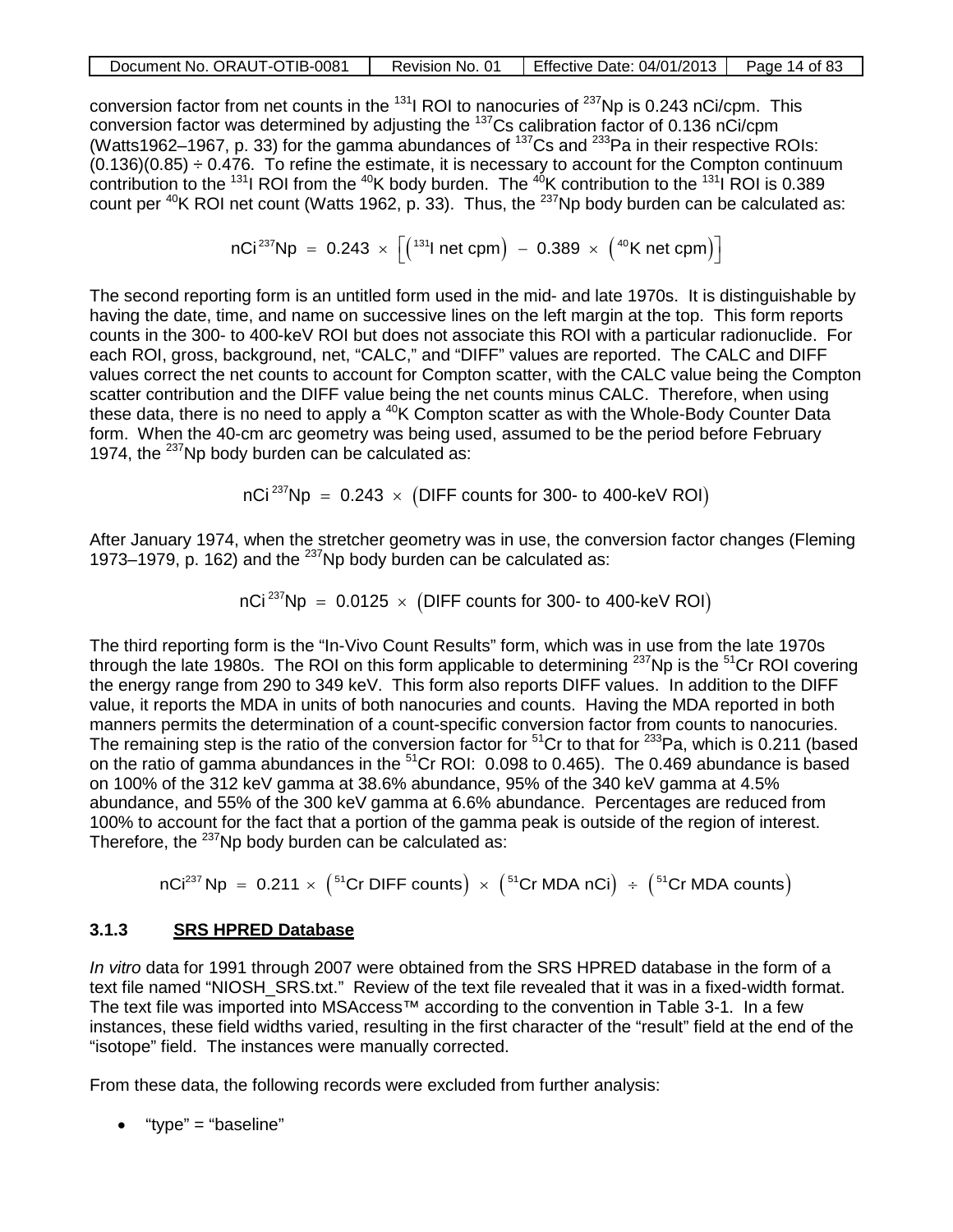- "type" = "fecal" or any variation of the word fecal
- "units" = "IA" but not "IA followup"
- $\bullet$  "type" = "QC"

Table 3-1. SRS HPRED data import format.<br>**No. Field title Fistart Field width No. Field title Start Field width Field type** 1 OUO 1 18 Text 2 SSN 19 10 Long integer 3 Sort date 29 11 Text 4 Sort time 40 10 Text 5 | Isotope | 50 | 10 | Text 6 Result 60 7 Double 7 Units | 67 | 11 | Text 8 Type 178 21 Text 9 Date received | 99 | 11 | Text 10 Time received 110 10 Text 11 Date added 120 11 Text 12 Time added | 131 | 10 | Text 13 Batch 141 | 10 | Text 14 | Sample # | 151 | 7 | Text 15 Activity 158 10 Text 16 | Critical level | 168 | 10 | Text 17 | Error | 178 | 13 | Text

Additional evaluation of the data resulted in modification as follows:

- If the "sort date" field was blank or before January 1, 1990, the "date received" was used instead.
- If the "activity" field was blank, the "result" field was used instead. Further, if the "result" was positive (i.e., greater than zero), it was used as is; if the "result" was negative, it was assumed to be a "<" value, i.e. "-1.5" would be assumed to be "<1.5" [1].
- Values with units of "per sample" were assumed to represent 24-hour samples.
- Records with units of per-unit-volume were adjusted to "per-1.5L" based on an assumed 1.5 L/d for urinary excretion.

## **3.1.4 Neptunium Logbook Data**

Neptunium urinalysis bioassay data were obtained from SRS laboratory notebooks (DuPont 1961– 1969, 1969) and from NIOSH Claims Tracking System (NOCTS) records for years after 1969. The laboratory notebook data were transferred to a spreadsheet and subjected to a 100% verification review by a second person. Records with results or units of LIP or IA were excluded from the evaluation because those records represent instances in which samples were collected but not analyzed. It was assumed that all records are in units of dpm/1.5L. Many records were only partially legible, but contained enough information to infer the results; in particular, data indicated as "<0.0X" or "<0.XX" was assumed to be "<0.05", a common reporting level. Similarly, results indicated as "<1" due to an illegible decimal place were changed to "<0.1," the actual reporting level for the period.

#### **3.1.5 Americium Logbook Data**

The americium data from the logbooks were transferred to a spreadsheet and subjected to a quality assurance (QA) verification in accordance with MIL-STD-105E, *Sampling Procedures and Tables for*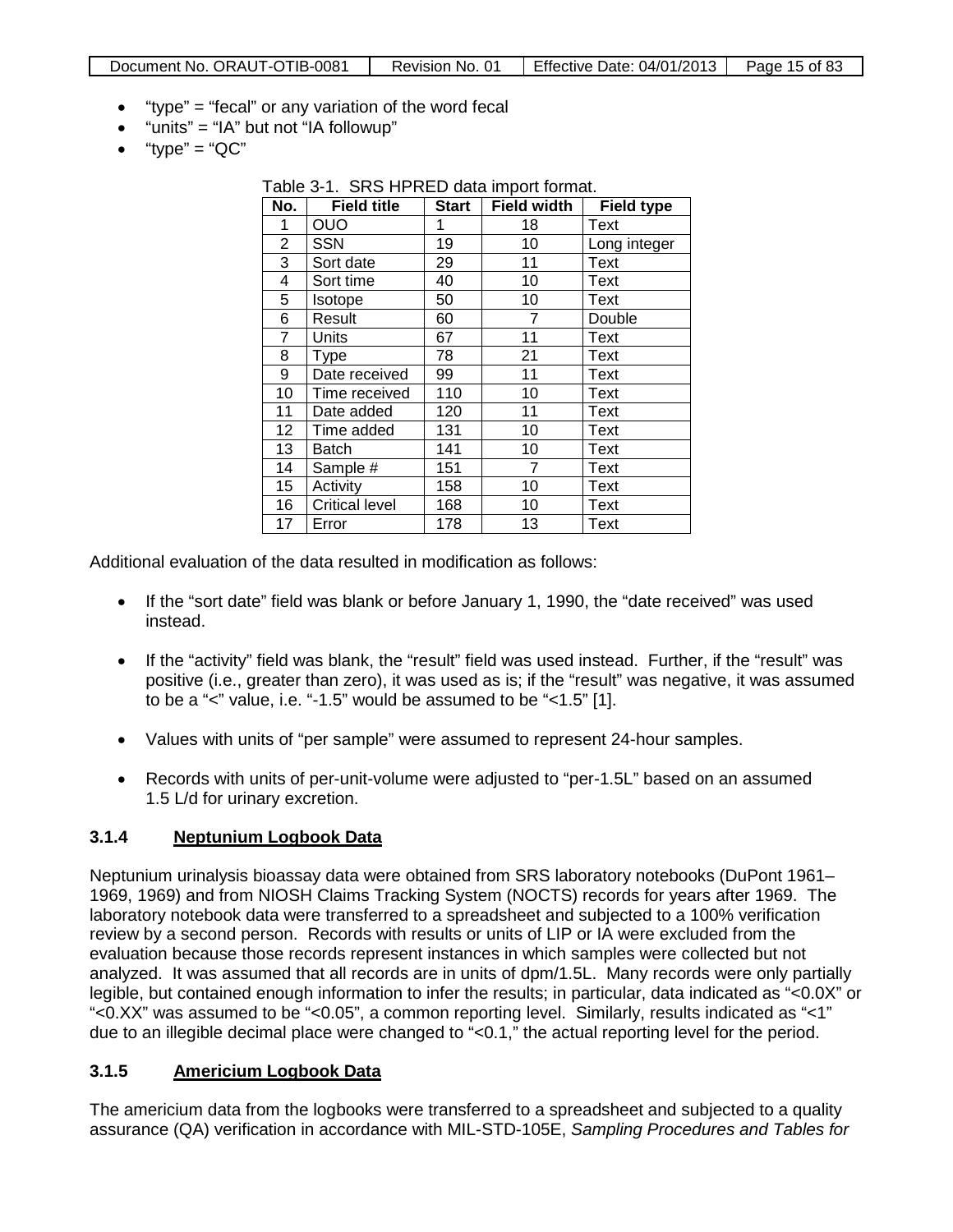| Document No. ORAUT-OTIB-0081 | Revision No. 01 | Effective Date: 04/01/2013 | Page 16 of 83 |
|------------------------------|-----------------|----------------------------|---------------|
|                              |                 |                            |               |

*Inspection by Attributes* (DOD 1989). A total of 315 out of 17449 records were randomly picked and reviewed for accuracy of the data transcription. The first round of verification identified generic issues, which were corrected; a second round of verification indicated an acceptable error rate. In the second round, 15 errors were identified, 7 of which were classified as critical errors (i.e., errors that would affect subsequent data analysis). Seven errors of a sample of 315 records equates to a 1% error rate in the full data set. Per MIL-STD-105E, for a lot between 10,001 and 35,000 items, fewer than 8 errors results in lot acceptance based on the statistical variability of sampling. The errors that were identified during the QA process were corrected. In addition, other errors were discovered during subsequent statistical analyses of the data, usually as a result of identification of outliers in the dataset. The most common error was omission of the decimal due to legibility issues, resulting in higher than actual bioassay results. These corrections were made and documented before further analysis.

A single americium urine sample was commonly counted multiple times, usually twice but as many as 10 times was noted. The data in the logbooks consisted of one or more count rate results for each urine sample in units of dpm per disc, depending on how many times a sample was counted (this information was not used) and count-specific results in units of net dpm/1.5 L (this information was used). Further, a reported value for each sample, also in units of dpm/1.5 L, was usually provided. The result in dpm/1.5 L for each count of a sample was generally recorded as an uncensored value (i.e., the calculated result was recorded regardless of its value). In contrast, the "reported" values were generally censored (i.e., results less than some level, typically the detection or reporting limit were reported as a "less than" result). Some dpm/1.5 L data that were less than zero were reported as zero.

Not all sample records included all this information, and in some instances the count-specific results were censored. If count-specific results were available, the valid results were averaged by the ORAU Team to determine the sample result. This value was generally uncensored. If count-specific results were not available, the reported values were used, many of which were censored. Excluded samples included those marked as LIP, those marked "DTPA" to indicate chelation, or those that lacked sufficient identifying information (e.g., sample date or worker ID number).

Three sample results were excluded as false positives because the subsequent samples had no detected activity. In addition, all results for three individuals were excluded for an entire year due to an ingestion intake, a plutonium wound intake, and an incident that resulted in the highest assigned intake of <sup>244</sup>Cm in the history of SRS. These incidents and intakes were characterized by an extremely high number of bioassay results, many of which were orders of magnitude higher than the bioassay data for other individuals and were considered unrepresentative of the potential exposure to an unmonitored worker.

## **3.2 ANALYSIS**

Bioassay data were analyzed by year or multiyear span, depending on the amount of data available for each radionuclide during a given period and the expected biokinetics of each radionuclide. A lognormal distribution was assumed. After the data were log-transformed, the 50th and 84th percentiles were determined for each period through the use of the method described in ORAUT (2005a). A large fraction of the data for every radionuclide was entered as zero bioassay results. These zeros were retained in the analysis to rank the results.

In ORAUT-OTIB-0075 (ORAUT 2009), arguments were presented to support the practice of treating a claimant dataset as a simple random sample from the population of all monitored workers. One potential problem posed by using a claimant dataset is that workers involved in incidents usually submit more samples than workers who submit only routine (non-incident-related) samples. This is problematic because a small number of workers involved in incidents can dominate the claimant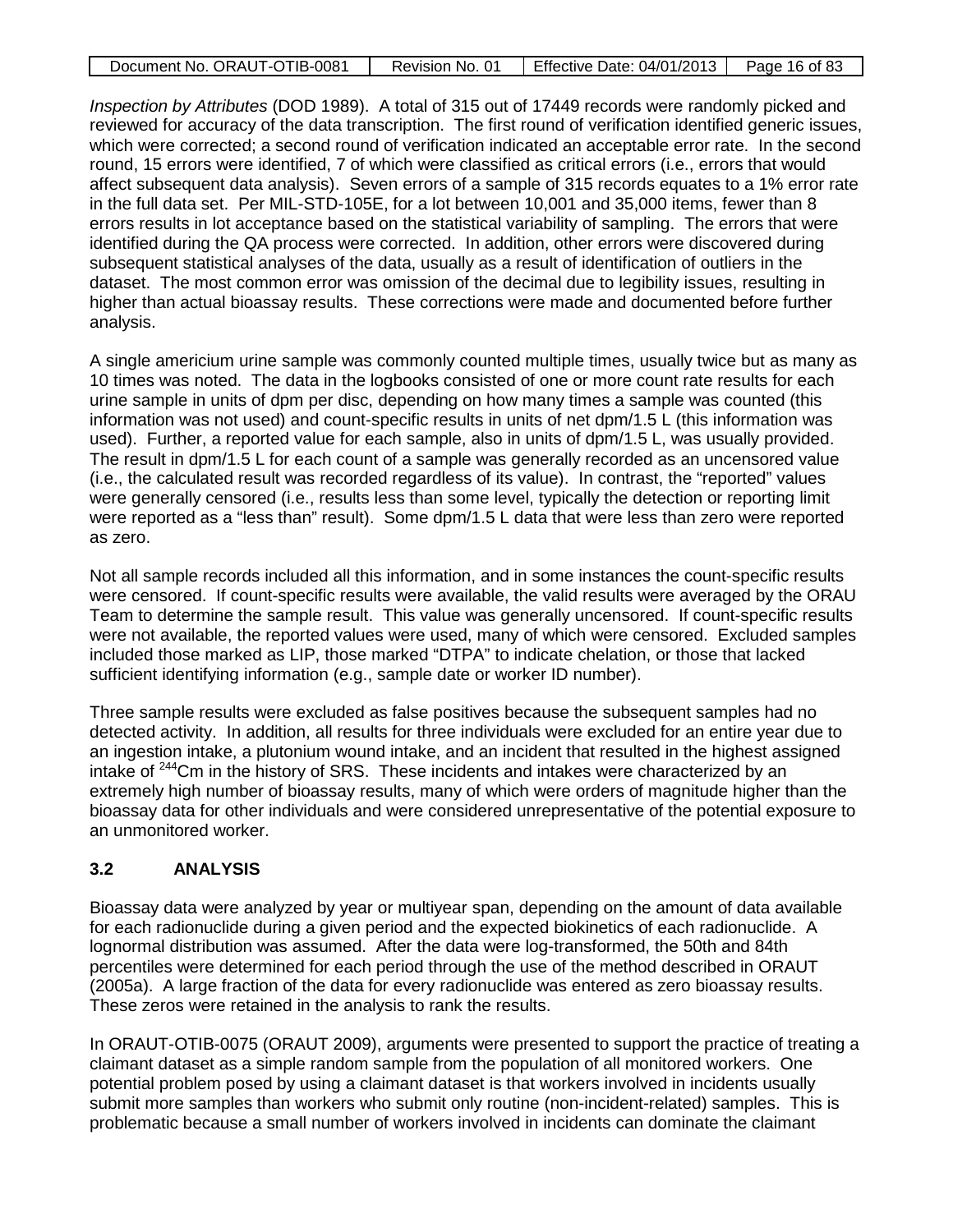| Document No. ORAUT-OTIB-0081 | Revision No. 01 | Effective Date: 04/01/2013   Page 17 of 83 |  |
|------------------------------|-----------------|--------------------------------------------|--|

sample in a given year through the sheer number of samples submitted and because the samples in the dataset are no longer independent of each other. At SRS, the small population of workers subject to bioassay testing results in a similar problem. To compensate for the unequal number of samples submitted by workers, the "one person, one sample" (OPOS) technique is used, in which only one result is used for each person for each radionuclide for a given year. The OPOS statistic is calculated using the maximum possible mean methodology (ORAUT 2012a).

# **3.3 TRITIUM**

Claimant tritium urine bioassay data for 1954 to 1990 were obtained from the NOCTS dataset. This dataset contained 260,607 bioassay results for samples submitted by 1,520 workers between 1954 and 1990. Tritium urine bioassay data for all workers from 1991 to 2007 were obtained from the HPRED dataset. This dataset contained 881,561 bioassay results for samples submitted by 21,320 workers between 1991 and 2007. All bioassay results are reported in units of microcuries per liter.

# **3.4 PLUTONIUM**

# **3.4.1 NOCTS-Based Analysis**

NOCTS data were used for 1955 through 1990. Records with an isotope type identified in the "Pu" column of Table A-1 in Attachment A were tagged as plutonium data and used for this analysis. Records reporting gross plutonium results were assumed to be in units of dpm/1.5 L if no units were provided based on an examination of contemporaneous records. Isotope-specific results without units were assumed to be in units of dpm/1.0 L for the same reason. When isotopic data were reported, only the <sup>239</sup>Pu measurements were used and were corrected to be plutonium gross alpha equivalent assuming at 12% (fuel grade) 10-year-aged plutonium mixture. Any records with mass units or in units of nanocuries or microcuries were assumed to be fecal samples and were excluded. Records within 60 days of chelation for an individual were also excluded.

# **3.4.2 HPRED-Based Analysis**

HPRED was used for 1991 through 2007. HPRED records with an isotope type identified in the "Pu" column of Table A-2 in Attachment A were tagged as plutonium data and used for this analysis. Only the <sup>239</sup>Pu measurements were used. The results were converted to plutonium gross alpha data assuming a 12% (fuel grade) 10-year-aged plutonium mixture for intake modeling.

## **3.5 URANIUM**

# **3.5.1 NOCTS-Based Analysis**

In the NOCTS data, uranium urinalysis results are recorded in units of both mass (micrograms) and activity (disintegrations per minute). For the coworker study, the mass-based measurements were converted to equivalent activity assuming natural uranium (0.683 pCi/g) through 1967 and depleted uranium (DU; 0.372 pCi/g) thereafter and merged with the activity-based data before statistical analysis. Records with an isotope type identified in the "U (all)" column of Table A-1 in Attachment A were tagged as uranium data and used for this analysis. Assumptions used to provide missing units and volumes were based on an examination of contemporaneous records.

- Designation of missing units: If the results field was " $<5$ ", mass ( $\mu$ g) units assumed If the results field was "<1", activity (dpm) units assumed If the results field was not "<5" or "<1",
	- $-$  Activity (dpm) units assumed if the Isotope  $=$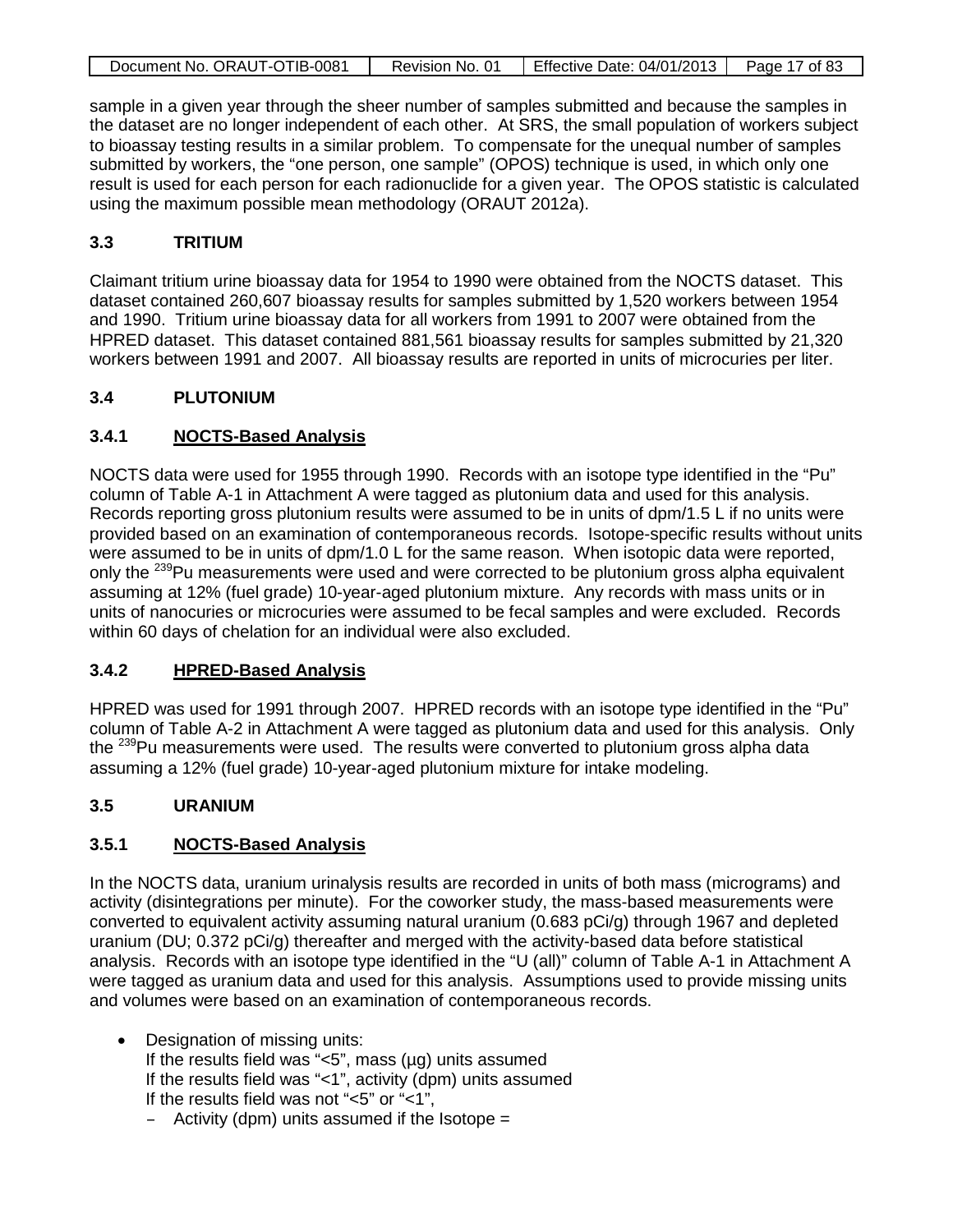- EU (enriched uranium)
- $E$ u
- **U234**
- $\blacksquare$  U235
- $\blacksquare$  U238
- Otherwise mass (micrograms) units were assumed
- Assembly of mass data:

From the above selected records, records with mass units were selected, including:

- ug/L
- µg/L
- ug/1.5L
- µg/1.5L
- ?g/L
- 
- ?g/1.5L Those assigned mass units in the previous step

From start of data through July 10, 1961, results were assumed to be "per liter" and converted to "per 1.5 liter" regardless of stated volume.

From July 11, 1961, through December 31, 1990, all results were assumed to be "per 1.5 liter" regardless of stated volume.

• Assembly of activity data:

Records with activity units were selected, including:

- $-$  dpm/ 1.5 L<br> $-$  dpm/1.5
- dpm/1.5L
- dpm/1.5l
- dpm/750ml
- dpm/L
- Records with missing units assigned activity units. (A volume of 1.5 L was assumed for these records.)

# **3.5.2 HPRED-Based Analysis**

HPRED was used for 1991 through 2007. HPRED records with an isotope type identified in the "U" column of Table A-2 in Attachment A were tagged as uranium data and used for this analysis. For mass-based uranium measurements, the specific activity of depleted uranium (0.372 pCi/g) was assumed (ORAUT 2005b). If isotopic data were reported, the <sup>234</sup>U, <sup>235</sup>U, and <sup>238</sup>U results for the same person ("SSN" field) and date (using "sort date" or "date received" per the above instructions) were summed to yield a gross uranium activity. If all three measurements were based on the "result" field rather than the "activity" field and are negative (i.e., <MDA measurements), the sum was treated as a <MDA measurement; otherwise, it was treated as a real measurement. Non-isotopic measurements [EU, (NT)/DU] were assumed to represent all uranium present.

# **3.6 AMERICIUM/CURIUM/CALIFORNIUM**

Bioassay techniques for americium, curium, and californium varied as a function of time at SRS. Of the techniques used, the most significant feature is that differentiation between americium, curium, and californium was not possible until the use of alpha spectroscopy began in 1995. Before 1995, regardless of the notation placed in an individual's bioassay record, the analytical technique was the same. Therefore, americium, curium, and californium are considered collectively before 1995 and evaluated as americium. Beginning in 1995, each radionuclide was evaluated separately.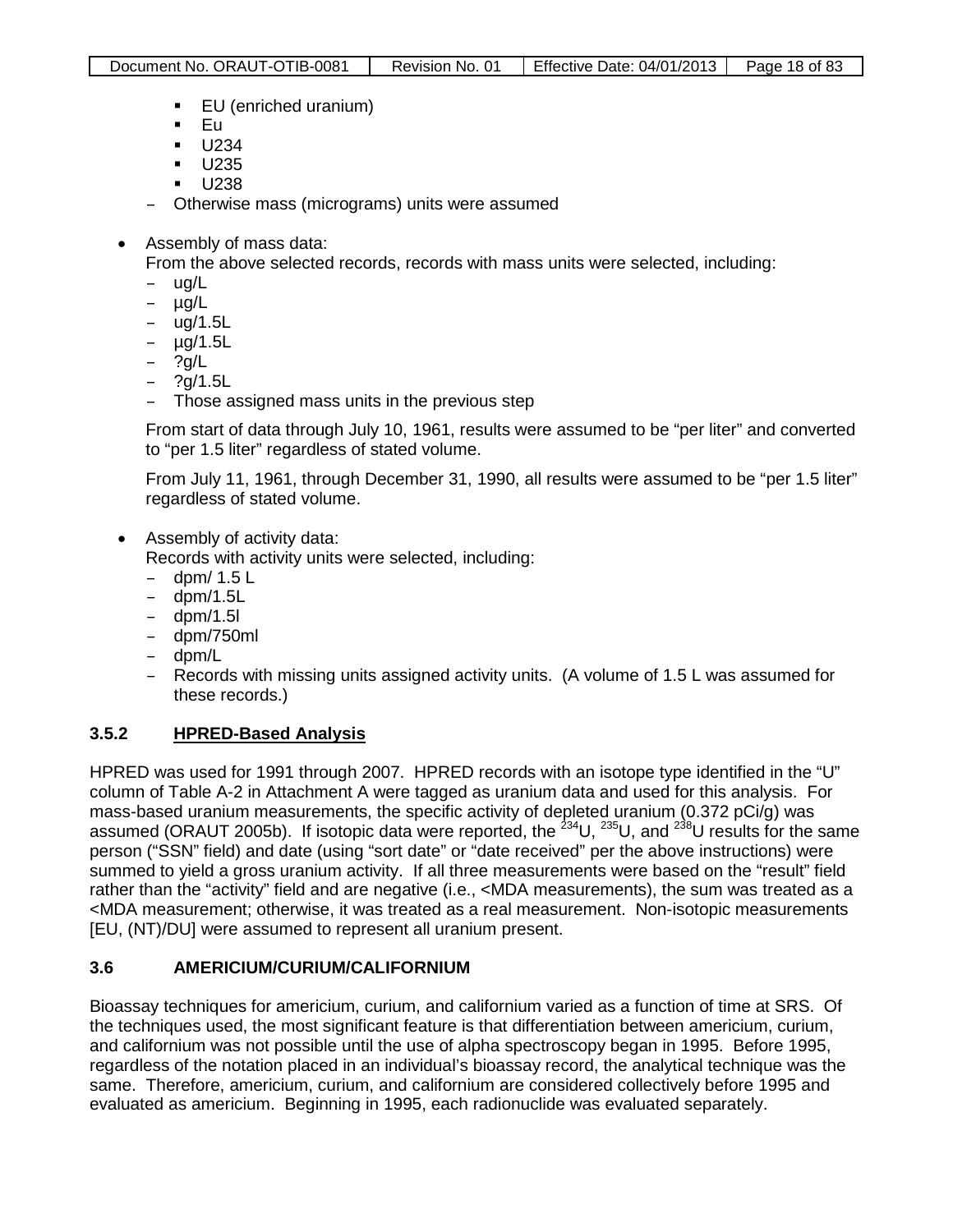| Document No. ORAUT-OTIB-0081 | Revision No. 01 | Effective Date: 04/01/2013 | Page 19 of 83 |
|------------------------------|-----------------|----------------------------|---------------|
|                              |                 |                            |               |

### **3.6.1 Logbook-Based Analysis**

Americium logbook data were used for 1966 through 1989. Records reporting gross americium/ curium/californium results were assumed to be in units of dpm/1.5 L if no units were provided, based on an examination of contemporaneous records. Records with units of "per unit mass" were assumed to be fecal samples and excluded.

Examination of the data revealed occasions during which individuals were involved in incidents that resulted in large intakes and excretions. These data were judged to be unrepresentative of coworkers and were removed. The incidents were:

- One individual was involved in an incident on March 9, 1970. This person's bioassay data were excluded for the remainder of 1970.
- One individual was involved in an incident on March 16, 1972. This person's bioassay data were excluded for the remainder of 1972.
- One individual had a plutonium wound intake on May 8, 1986, which affected the americium bioassay results. This person's bioassay data were excluded for the remainder of 1986.
- Three individuals had false positive results, which were excluded.

## **3.6.2 HPRED-Based Analysis**

HPRED data were used for 1991 through 2007. HPRED records with an isotope type identified in the "AmCmCf" column of Table A-2 in Attachment A were tagged as americium/curium/californium data and used for this analysis for 1991 through 1994. Beginning in 1995, each radionuclide was evaluated separately based on the isotope types identified in the "Am," "Cm," and "Cf" columns of Table A-2 and tagged as americium, curium, and californium, respectively.

# **3.7 NEPTUNIUM**

For neptunium, the NOCTS urinalysis data contained insufficient data for a coworker model for the period before the era for which HPRED data were available. However, bioassay laboratory logbook data were located that provided results for 1961 through 1969 (DuPont 1961–1969, 1969). These data are assumed to be a complete dataset for this period.

NOCTS WBC data were used for 1970 through 1989.

For 1991 through 2007, HPRED data were used in the normal manner. HPRED records with an isotope type identified in the "Np" column of Table A-2 in Attachment A were tagged as neptunium data and used for this analysis for 1991 through 2007.

# **3.8 FISSION/ACTIVATION PRODUCTS**

Fission and activation products are evaluated in accordance with ORAUT-OTIB-0054 (ORAUT 2007) or subsequent revisions, using either  $^{90}$ Sr or  $^{137}$ Cs as the indicator radionuclide. The indicator radionuclide used varies as a function of time based on the available data. For the period before 1991, urinalysis bioassay of beta-emitting radionuclides is available for 1955 through 1965 and of gamma-emitting radionuclides for 1966 through 1989, referred to as Mixed Fission Product (MFP) and Mixed Fission Product - Gamma (MFPG) data respectively. WBC results for <sup>137</sup>Cs are also available in this period. Starting in 1991, <sup>90</sup>Sr-specific urinalysis results from the HPRED data are available and are used as the preferred indicator radionuclide.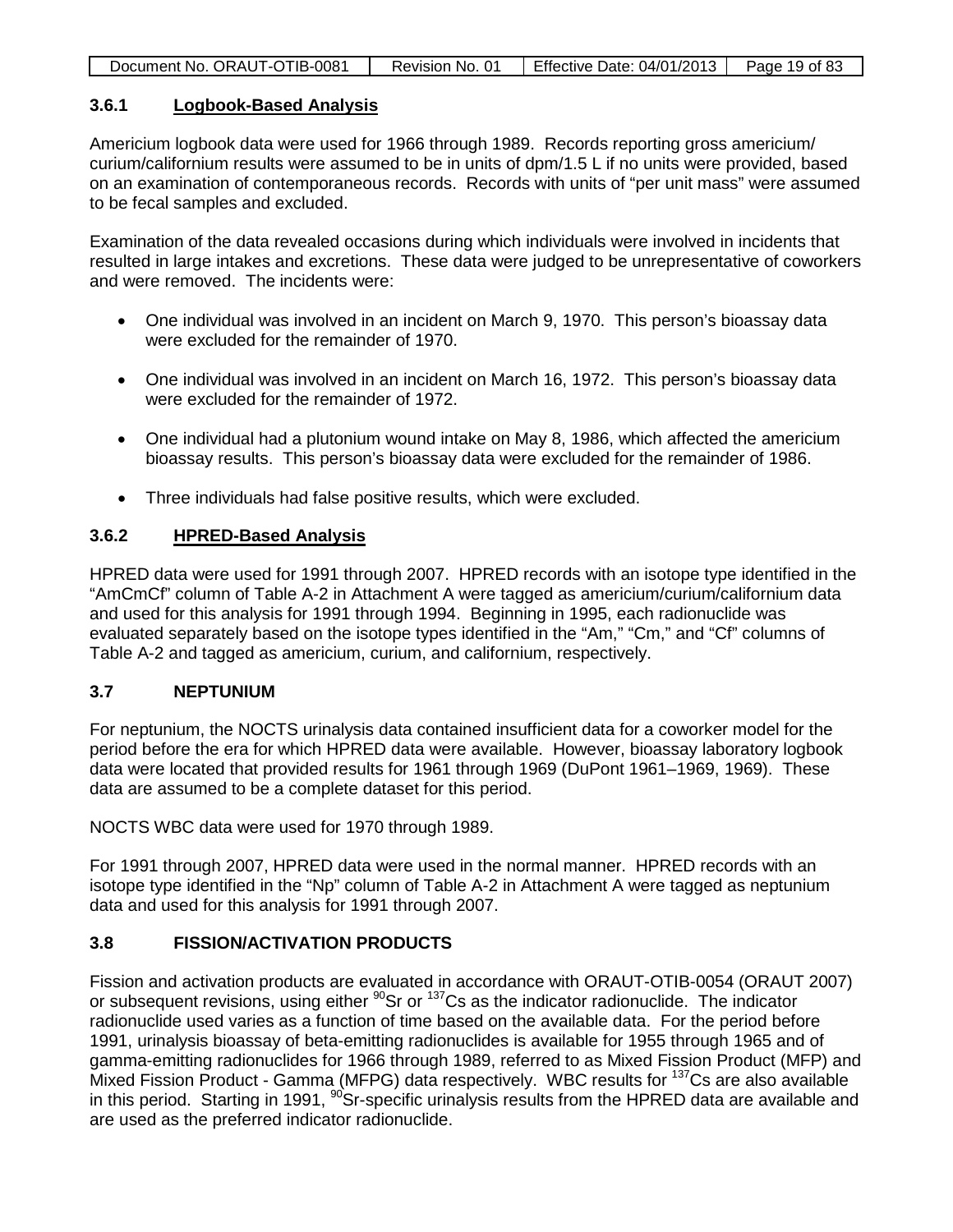| Document No. ORAUT-OTIB-0081 | Revision No. 01 | Effective Date: 04/01/2013 | Page 20 of 83 |
|------------------------------|-----------------|----------------------------|---------------|
|                              |                 |                            |               |

### **3.8.1 Strontium**

NOCTS data were used for 1955 through 1965. Records with an isotope type identified in the "MFP" column of Table A-1 in Attachment A were tagged as MFP data and used for this analysis. If no units or sample volume were provided, results were assumed to be in units of dpm/750 mL for 1955 through 1959. For 1960 through 1965, the units were assumed to be dpm/500 mL if the result was "<30" or "<50", and dpm/1.5 L if the result was "<100," "<60," or positive.

HPRED data were used for 1991 and after. HPRED records with an isotope type identified in the "Sr" column of Table A-2 in Attachment A were tagged as strontium data and used for this analysis for 1991 through 2006.

## **3.8.2 Cesium-137**

Cesium-137 is evaluated only for the period from 1961 through 1989 based on WBC data. In 1990, a limited amount of <sup>137</sup>Cs data was available due to a change in WBC methods, equipment, and reporting formats (use of the ABACOS system). The available data in a usable format for 1990 were inconsistent with the data for 1989 and potentially biased and were, therefore, not used. Uncensored data were used as is. Censored data or records for which an MDA but no result was provided were used as count-specific censoring levels. The MFPG data was evaluated but determined to be less sensitive than the WBC data and therefore was not used for this coworker study. Any contribution of fallout to  $137$ Cs whole body burdens and calculated intake rates has been ignored. After 1990,  $90$ Sr based on HPRED data was used to evaluate the intake of mixed fission products.

### **3.8.3 Cobalt-60**

Cobalt-60 was evaluated for 1955 through 1970. During this time period, some workers handled pure or relatively pure  ${}^{60}$ Co. The bioassay method used to monitor intakes from this work was MFP and MFPG analysis.

Cobalt-60 data are available in the form of MFP data for 1955 through 1965 and in the form of MFPG data from 1966 through 1970. Records with an isotope type identified in the "MFP" column of Table A-1 in Attachment A were tagged as MFP data and used for this analysis for 1955 through 1965. If no units or sample volume were provided, results were assumed to be in units of dpm/750 mL for 1955 through 1959. For 1960 through 1965, the units were assumed to be dpm/500 mL if the result was "<30" or "<50," and dpm/1.5 L if the result was "<100," "<60," or positive.

Records with an isotope type identified in the "MFPG" column of Table A-1 in Attachment A were tagged as MFPG data and used for this analysis for 1966 through 1970. All records were assumed to be in units of nCi/1.5 L. In addition, records with an isotope type identified in the "MFP" column of Table A-1 for 1966 through 1970 were tagged as MFPG data if the recorded units were nCi/1.5 L, or if there were no units given and the result was less than 30 and "FPIA Beta" was not recorded in the "isotope" field. All the MFPG data were divided by 2 to account for the fact that  ${}^{60}$ Co has two strong gamma rays emitted per disintegration.

## **3.9 THORIUM**

The separation technique used for americium, curium, and californium prior to 1990 also captured thorium (ORAUT 2012b, Butler and Hall 1970, Taylor et al 1995). Therefore, the americium, curium, and californium bioassay data discussed above in Section 3.6.1 has also been used to model thorium intakes for 1972 through 1989.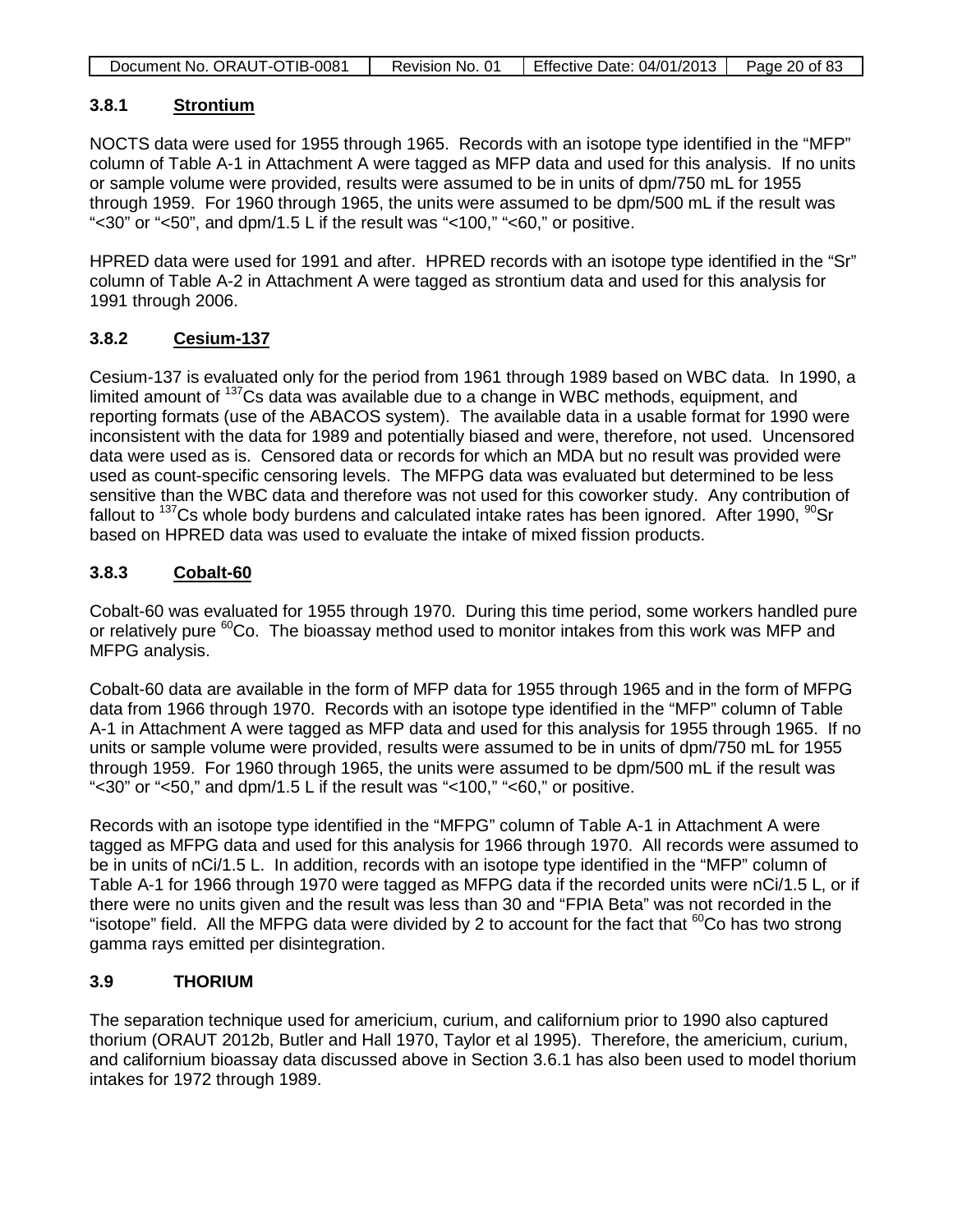| Document No. ORAUT-OTIB-0081 | Revision No. 01 | Effective Date: $04/01/2013$   Page 21 of 83 |  |
|------------------------------|-----------------|----------------------------------------------|--|
|                              |                 |                                              |  |

### **4.0 INTAKE MODELING**

This section discusses intake modeling assumptions, intake fitting, and intake materials.

# **4.1 ASSUMPTIONS**

Each result used in the intake calculations was assumed to have a normal distribution. A uniform absolute error of 1 was applied to all results, thereby assigning the same weight to each result. The IMBA program requires results to be in units of activity per day; therefore, all urinalysis results were normalized as needed to 24-hour samples using 1,500 mL (the volume of urine assumed by SRS to be excreted in a 24-hour period).

Because of the nature of work at SRS, intakes could have been chronic or acute. However, a series of acute intakes can be approximated as a chronic intake. Therefore, intakes were assumed to be chronic and to occur through inhalation with a default breathing rate of 1.2  $\text{m}^3\text{/hr}$  and a 5-µm activity median aerodynamic diameter particle size distribution.

For intake modeling purposes, all uranium activity was assumed to be  $^{234}$ U. This assumption does not affect the fitting of the data for intake determination because all uranium isotopes have the same biokinetic behavior and the isotopes considered in this analysis all have long half-lives in relation to the assumed intake period. International Commission on Radiological Protection Publication 68 dose coefficients (also referred to as dose conversion factors) for  $^{234}$ U are 7% to 31% larger than the dose coefficients for <sup>235</sup>U, <sup>236</sup>U, and <sup>238</sup>U (ICRP 1995). Therefore, the assumption that the intake is 100%  $^{234}$ U provides a result that is favorable to claimants.

# **4.2 BIOASSAY FITTING**

IMBA was used to fit the bioassay results to a series of inhalation intakes. Data from 1953 through 2007 were fit as a series of chronic intakes. The intake assumptions were based on patterns observed in the bioassay data. Periods with constant chronic intake rates were chosen by the selection of periods in which the bioassay results were similar. A new chronic intake period was started if the data indicated a significant sustained change in the bioassay results. By this method, the years from 1953 through 2007 were divided independently into multiple chronic intake periods for each radionuclide.

## **4.3 TRITIUM**

Tritium was evaluated differently that the other radionuclides in this coworker study. The OPOS methodology is not used. For tritium, the protocol in *Technical Information Bulletin: Tritium Calculated and Missed Dose Estimates* (ORAUT 2004b) was used to calculate the dose for each individual with the following rules concerning the elapsed time between consecutive samples:

- If there was a single urine sample in a calendar year and it was a nondetect, that result was excluded from the analysis because this was assumed to not be part of routine monitoring.
- Samples on the same date were ordered from lowest to highest.
- All dose is assigned as if it occurred on the bioassay date.
- Type 1 calculations were performed for samples separated by 40 or fewer days.
- Type 3 calculations were performed if there were no other samples within the following 90 days after a sample.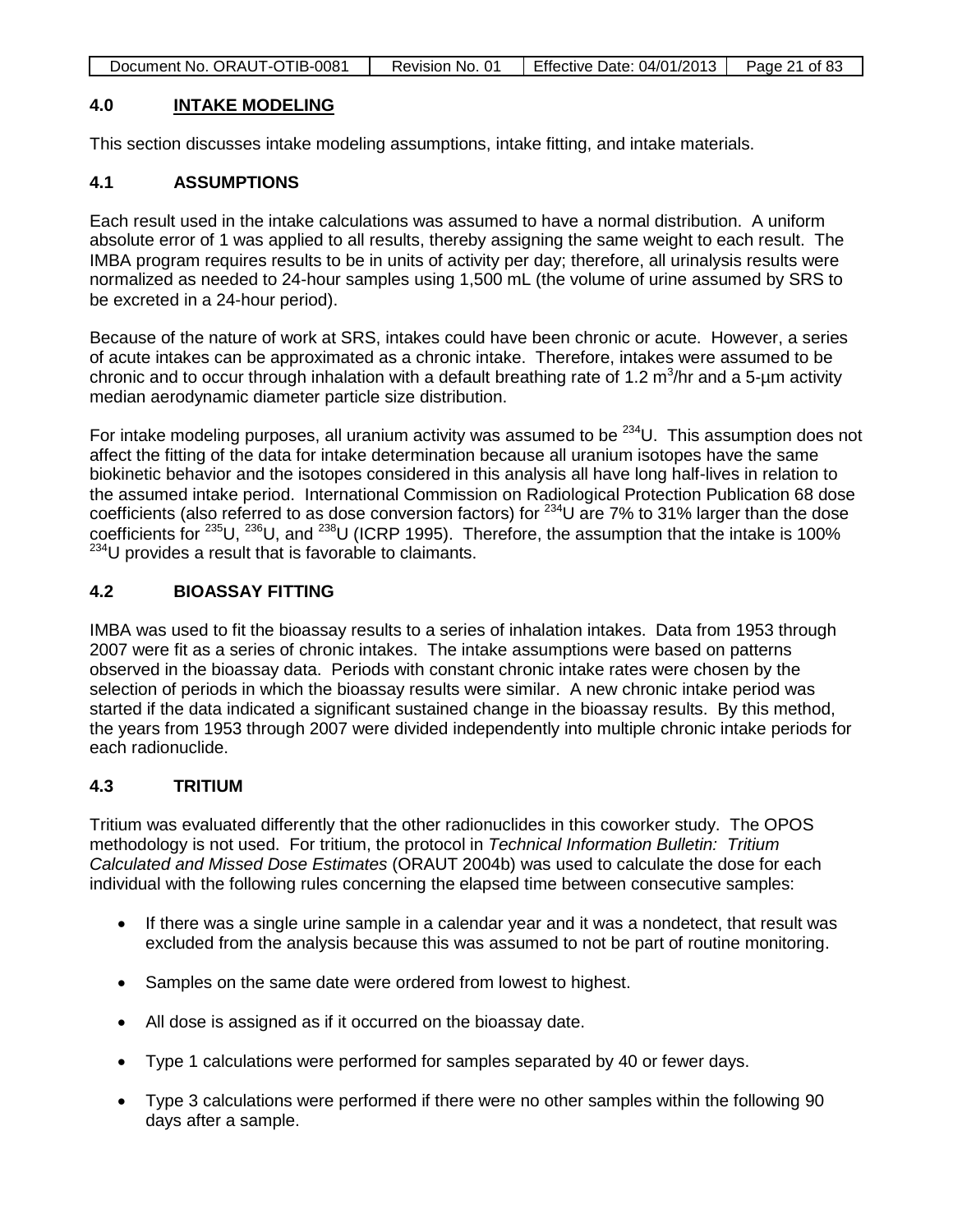| Document No. ORAUT-OTIB-0081 | Revision No. 01 | <b>Effective Date: 04/01/2013</b> | Page 22 of 83 |
|------------------------------|-----------------|-----------------------------------|---------------|

• Type 2 calculations were performed in all other situations.

The doses for a period were then plotted on a lognormal probability plot and the typical parameters [geometric mean, geometric standard deviation (GSD), and R<sup>2</sup>] determined from a linear regression. Individuals that received less than 0.001 rem at three significant digits (i.e. less than 0.0005 rem), were excluded from the statistical analysis. The plotting positions were calculated with *i*/*n* – 1/(2*n*) convention specified in ORAUT-PROC-0095 (ORAUT 2006). Doses for 1954 to 1990 were calculated from the NOCTS dataset, which is considered a random sample of the complete dataset (ORAUT 2009). Doses for 1991 to 2001 were calculated from the HPRED dataset, which is considered a complete dataset.

# **4.4 PLUTONIUM**

Because the plutonium isotopes at SRS have very long radiological half-lives, and because the material is retained in the body for long periods, excretion results are not independent. For example, an intake in the 1950s could contribute to urinary excretion in the 1980s and later. To avoid potential underestimation of intakes for people who worked at SRS for relatively short periods, each chronic intake was fit independently using only the bioassay results from the single intake period for type M and S solubility. This method results in an overestimate of intakes for exposures that extended through multiple assumed intake periods. Only the results in the intake period were selected for use in the fitting of each period. Excluded results are shown in light gray or red in the figures in Attachment B; included results are shown in dark gray or blue. The results of the plutonium statistical analysis used to calculate the intakes are provided in Table A-3.

**Plutonium Type M:** The solid lines in Figures B-1 to B-4 in Attachment B show the individual fits to the 50th- and 84th-percentile excretion rates for type M materials. Figures B-5 and B-6 show the 50th- and 84th-percentile predicted excretion rates, respectively, from all type M intakes. Table B-1 lists the 50th- and 84th-percentile intake rates along with the associated GSDs determined from the plutonium urinalysis.

**Plutonium Type S:** The solid lines in Figures B-7 to B-10 in Attachment B show the individual fits to the 50th- and 84th-percentile excretion rates for type S materials. The same intake periods were applied for both percentiles because the values followed a similar pattern. Figures B-11 and B-12 show the 50th- and 84th-percentile predicted excretion rates, respectively, from all type S intakes. Table B-2 lists the 50th- and 84th-percentile intake rates along with the associated GSDs determined from the plutonium urinalysis.

# **4.5 URANIUM**

Because the uranium isotopes at SRS have very long radiological half-lives, and because the material is retained in the body for long periods for type S solubility, excretion results are not independent. For example, an intake in the 1950s could contribute to urinary excretion in the 1980s and later. To avoid potential underestimation of intakes for people who worked at SRS for relatively short periods, each chronic intake was fit independently using only the bioassay results from the single intake period for type S solubility. This method results in an overestimate of intakes for exposures that extended through multiple assumed intake periods. Only the results in the intake period were selected for use in the fitting of each period. Excluded results are shown in light gray or red in the figures in Attachment B; included results are shown in dark gray or blue. For type M and F solubility, this approach was not used.

The 50th-percentile result for 1989 was excluded from the intake modeling due to the abnormally low result for that year in comparison with contemporaneous years. This action results in a slight increase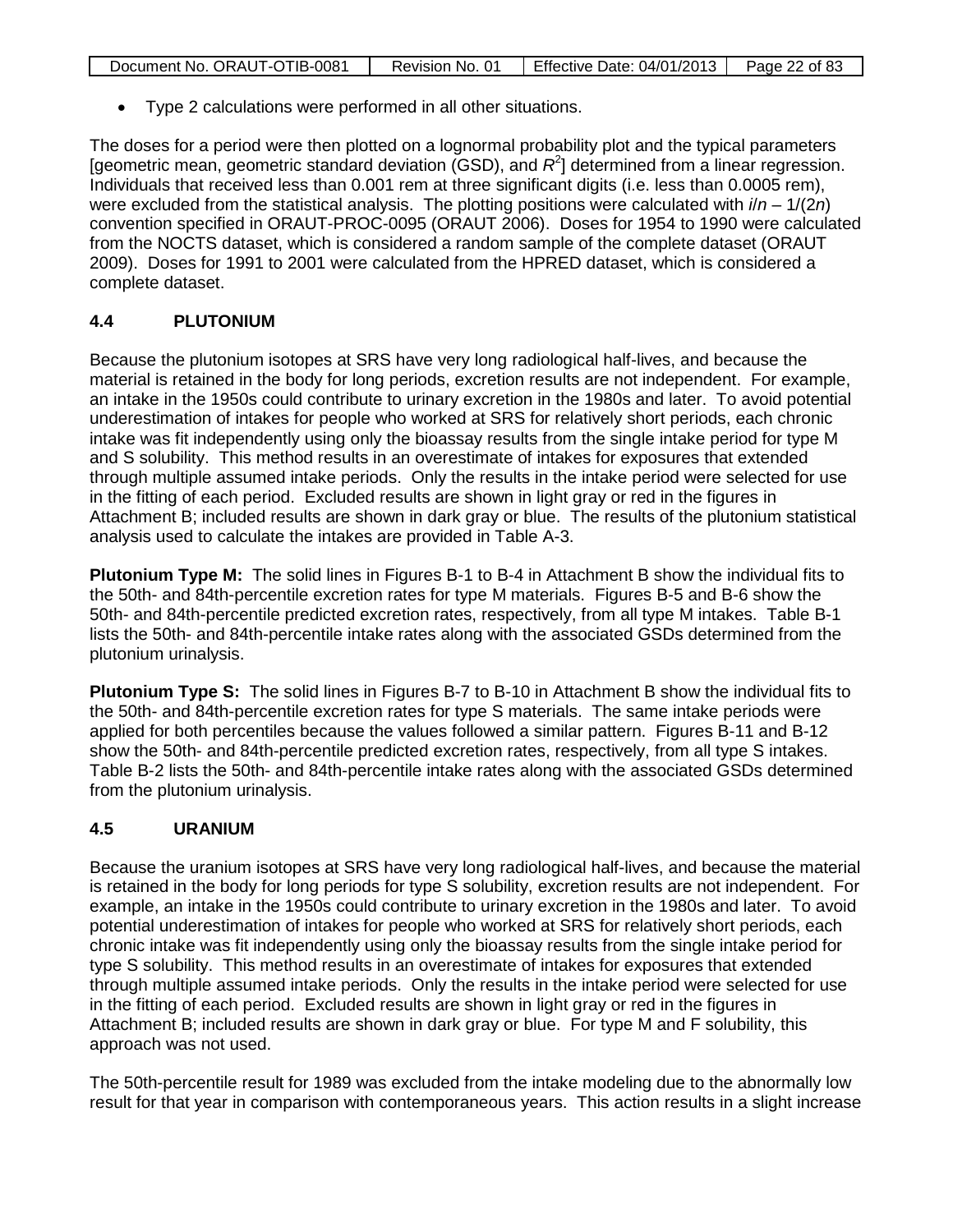| Document No. ORAUT-OTIB-0081 | Revision No. 01 | Effective Date: $04/01/2013$   Page 23 of 83 |  |
|------------------------------|-----------------|----------------------------------------------|--|

in the calculated intake rate. The results of the uranium statistical analysis used to calculate the intakes are provided in Table A-4.

**Uranium Type F:** The solid lines in Figures B-13 and B-14 in Attachment B show the fit to the 50thand 84th-percentile excretion rates, respectively, for type F materials. Table B-3 lists the 50th- and 84th-percentile intake rates along with the associated GSDs determined from the uranium urinalysis.

**Uranium Type M:** The solid lines in Figures B-15 and B-16 in Attachment B show the fit to the 50thand 84th-percentile excretion rates, respectively, for type M materials. Table B-4 lists the 50th- and 84th-percentile intake rates along with the associated GSDs determined from the uranium urinalysis.

**Uranium Type S:** The solid lines in Figures B-17 to B-32 in Attachment B show the individual fits to the 50th- and 84th-percentile excretion rates for type S materials. The same intake periods were applied for both percentiles because the values followed a similar pattern. Figures B-33 and B-34 show the 50th- and 84th-percentile predicted excretion rates, respectively, from all type S intakes. Table B-5 lists the 50th- and 84th-percentile intake rates along with the associated GSDs determined from the uranium urinalysis.

# **4.6 AMERICIUM/CURIUM/CALIFORNIUM**

As for plutonium, americium intake periods were independently fit using only the bioassay results from the single intake period. This method results in an overestimate of intakes for exposures that extended through multiple assumed intake periods. Only the results in the intake period were selected for use in the fitting of each period. Excluded results are shown in light gray or red in the figures in Attachment B; included results are shown in dark gray or blue. For curium and californium, only a single intake period was used. The results of the americium statistical analysis used to calculate the intakes are provided in Table A-5, curium in Table A-6, and californium in Table A-7.

**Americium Type M:** The solid lines in Figures B-35 to B-42 in Attachment B show the individual fits to the 50th- and 84th-percentile excretion rates for type M materials. Figures B-43 and B-44 show the 50th- and 84th-percentile predicted excretion rates, respectively, from all type M intakes. Table B-6 lists the 50th- and 84th-percentile intake rates along with the associated GSDs determined from the americium urinalysis.

**Curium Type M:** The solid lines in Figures B-45 and B-46 in Attachment B show the fit to the 50thand 84th-percentile excretion rates for type M materials, respectively. Table B-7 lists the 50th- and 84th-percentile intake rates along with the associated GSDs determined from the curium urinalysis.

**Californium Type M:** The solid lines in Figures B-47 and B-48 in Attachment B show the fit to the 50th- and 84th-percentile excretion rates, respectively, for type M materials. Table B-8 lists the 50thand 84th-percentile intake rates along with the associated GSDs determined from the californium urinalysis.

## **4.7 NEPTUNIUM**

As for plutonium, neptunium intake periods were independently fit using only the bioassay results from the single intake period. This method results in an overestimate of intakes for exposures that extended through multiple assumed intake periods. Only the results in the intake period were selected for use in the fitting of each period. Excluded results are shown in light gray or red in the figures in Attachment B; included results are shown in dark gray or blue. The results of the neptunium statistical analysis used to calculate the intakes are provided in Tables A-8 and A-9. The intake rate for 1989 was extrapolated to 1990 as a measure that is favorable to claimants.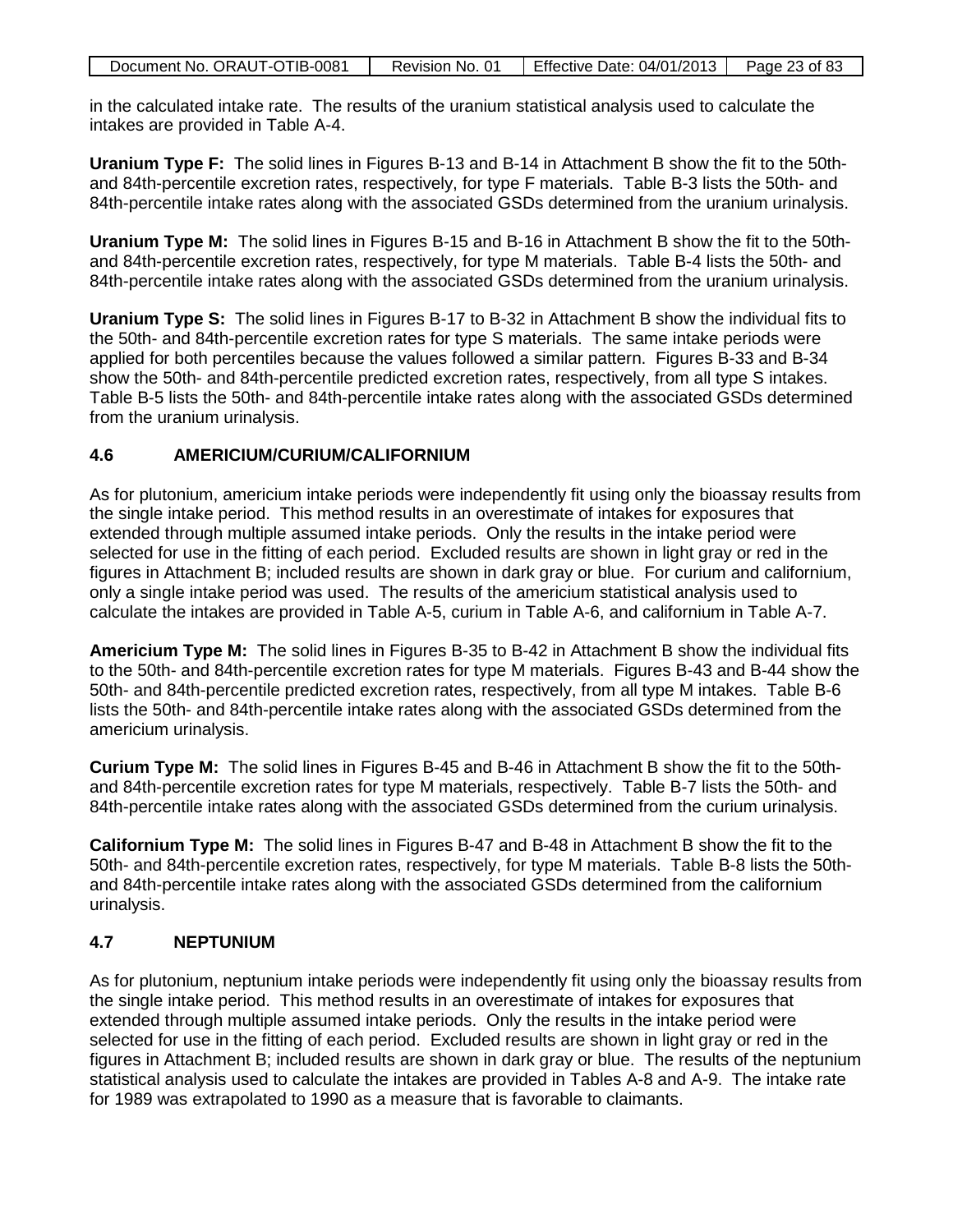| Document No. ORAUT-OTIB-0081 | Revision No. 01 | <b>Effective Date: 04/01/2013</b> | Page 24 of 83 |
|------------------------------|-----------------|-----------------------------------|---------------|
|                              |                 |                                   |               |

The solid lines in Figures B-49 to B-63 in Attachment B show the individual fits to the 50th- and 84thpercentile excretion rates for 1961 through 1989 and the combined fit for 1991 to 2007. The solid lines in Figures B-64 to B-67 show the 50th- and 84th-percentile predicted excretion rates, respectively, from all type M intakes. Table B-9 lists the 50th- and 84th-percentile intake rates along with the associated GSDs determined from the neptunium urinalysis for all years.

# **4.8 STRONTIUM**

Strontium data, in the form of MFP data, are available for 1955 through 1965 and as  $^{90}$ Sr data for 1991 through 2007. No strontium data are available for 1966 through 1990. These two periods were fit independently. The results of the strontium statistical analysis used to calculate the intakes are provided in Table A-10. The solid lines in Figures B-68 through B-71 in Attachment B show the individual fits to the 50th- and 84th-percentile excretion rates, respectively, for type F strontium. Table B-10 lists the 50th- and 84th-percentile intake rates along with the associated GSDs determined from the strontium urinalysis. Because it was inconsistent with the contemporaneous results, 1996 was excluded from the fit. This results in a higher intake being assigned for 1996, which is favorable to the claimant.

### **4.9 CESIUM-137**

The solid lines in Figures B-72 and B-73 in Attachment B show the fits to the 50th- and 84th-percentile whole-body burdens respectively for type F materials. Table B-11 lists the 50th- and 84th-percentile intake rates along with the associated GSDs determined from the 137Cs whole-body counts. The results of the cesium statistical analysis used to calculate the intakes are provided in Table A-11.

### **4.10 COBALT-60**

The solid lines in Figures B-74 and B-75 in Attachment B show the fits to the 50th- and 84th-percentile excretion rates respectively for type M materials. Table B-12 lists the 50th- and 84th-percentile intake rates along with the associated GSDs determined from the <sup>60</sup>Co type M excretion rates. The solid lines in Figures B-76 and B-77 in Attachment B show the fits to the 50th- and 84th-percentile excretion rates respectively for type S materials. Table B-13 lists the 50th- and 84th-percentile intake rates along with the associated GSDs determined from the <sup>60</sup>Co type S excretion rates. The results of the cobalt statistical analysis used to calculate the intakes are provided in Table A-12.

## **4.11 THORIUM**

Thorium intake periods were fit in the same manner as americium with the exception that both solubility type M and S were evaluated. Intake periods were independently fit using only the bioassay results from the single intake period. This method results in an overestimate of intakes for exposures that extended through multiple assumed intake periods. Only the results in the intake period were selected for use in the fitting of each period. Excluded results are shown in light gray or red in the figures in Attachment B; included results are shown in dark gray or blue. The results of the americium statistical analysis used to calculate the thorium intakes are provided in Table A-5.

**Thorium Type M:** The solid lines in Figures B-78 to B-81 in Attachment B show the individual fits to the 50th- and 84th-percentile excretion rates for type M materials. Figures B-82 and B-83 show the 50th- and 84th-percentile predicted excretion rates, respectively, from all type M intakes. Table B-14 lists the 50th- and 84th-percentile intake rates along with the associated GSDs determined from the thorium urinalysis.

**Thorium Type S:** The solid lines in Figures B-84 to B-87 in Attachment B show the fit to the 50thand 84th-percentile excretion rates for type S materials, respectively. Figures B-88 and B-89 show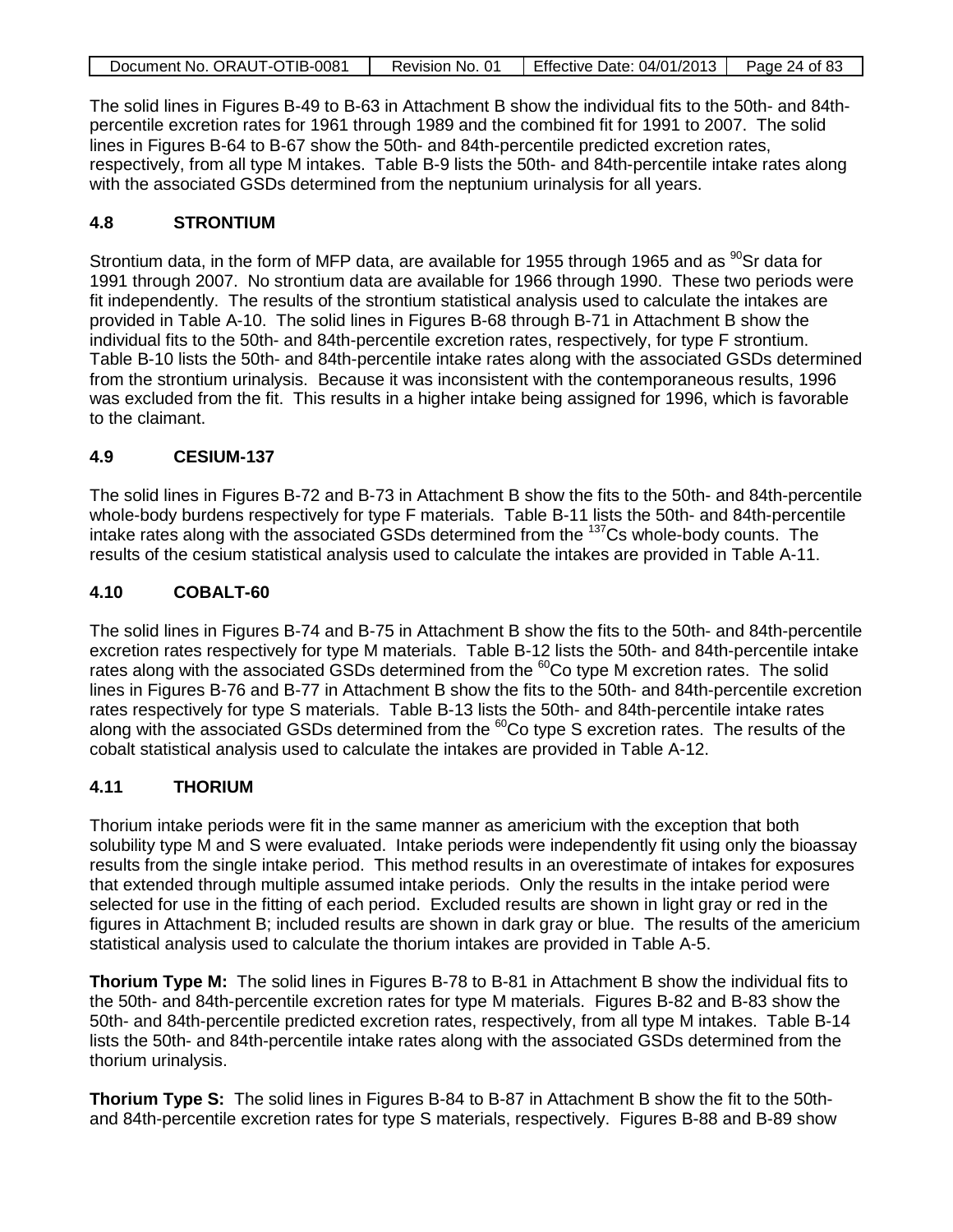| Document No. ORAUT-OTIB-0081 | Revision No. 01 | Effective Date: 04/01/2013   Page 25 of 83 |  |
|------------------------------|-----------------|--------------------------------------------|--|

the 50th- and 84th-percentile predicted excretion rates, respectively, from all type S intakes. Table B-15 lists the 50th- and 84th-percentile intake rates along with the associated GSDs determined from the thorium urinalysis.

# **5.0 ASSIGNMENT OF INTAKES AND DOSES**

This section describes the derived intake rates and provides guidance for assigning doses. For the calculation of doses to individuals from bioassay data, a minimum GSD of 3 has been used to account for biological variation and uncertainty in the models. It was considered inappropriate to assign a value less than 3 for the coworker data. Therefore, a GSD of at least 3 was assigned for each intake period. The GSDs for different intake periods have been conservatively adjusted for consistency between intake periods for calculational efficiency. The 95th-percentile values are based on the adjusted GSD for the intake period. The original GSDs are provided in the tables for each element in Attachment B. For input into IREP, use the adjusted GSDs provided in the tables in Section 5 when assigning the 50th percentile intakes. For cases where there is justification that the individual may have had larger intakes than the 50th-percentile intake rates, dose reconstructors should use the 95th-percentile intake rates input into IREP as a constant.

The following subsections list the intake rates that should be used for each radionuclide and the period of applicability of each intake rate except for tritium. For tritium, the actual dose that should be used is provided.

Coworker intakes of fission and activation products are based on application of ORAUT-OTIB-0054 (ORAUT 2007) using  $90$ Sr or  $137$ Cs as indicator radionuclides. The  $90$ Sr data should be used for years in which it is available (1955 through 1965 and 1991 through 2006) and the  $137Cs$  data used for the remainder of the years.

## **5.1 TRITIUM**

Table 5-1 lists the tritium doses and GSDs to be used for each year of potential tritium exposure.

|      | 50th-percentile |            | 95th-percentile |      | 50th-percentile |            | 95th-percentile |
|------|-----------------|------------|-----------------|------|-----------------|------------|-----------------|
| Year | dose            | <b>GSD</b> | dose            | Year | dose            | <b>GSD</b> | dose            |
| 1954 | 0.008           | 3.00       | 0.047           | 1981 | 0.017           | 3.00       | 0.105           |
| 1955 | 0.010           | 3.00       | 0.064           | 1982 | 0.015           | 3.00       | 0.092           |
| 1956 | 0.014           | 3.00       | 0.085           | 1983 | 0.012           | 3.00       | 0.076           |
| 1957 | 0.019           | 3.00       | 0.115           | 1984 | 0.013           | 3.00       | 0.081           |
| 1958 | 0.024           | 3.00       | 0.146           | 1985 | 0.014           | 3.00       | 0.083           |
| 1959 | 0.025           | 3.41       | 0.187           | 1986 | 0.007           | 3.26       | 0.051           |
| 1960 | 0.036           | 3.45       | 0.275           | 1987 | 0.007           | 3.35       | 0.050           |
| 1961 | 0.034           | 3.52       | 0.273           | 1988 | 0.006           | 3.12       | 0.041           |
| 1962 | 0.036           | 3.17       | 0.238           | 1989 | 0.005           | 3.00       | 0.029           |
| 1963 | 0.034           | 3.00       | 0.205           | 1990 | 0.005           | 3.00       | 0.029           |
| 1964 | 0.046           | 3.33       | 0.333           | 1991 | 0.003           | 3.00       | 0.019           |
| 1965 | 0.041           | 3.51       | 0.326           | 1992 | 0.003           | 3.00       | 0.015           |
| 1966 | 0.031           | 3.38       | 0.227           | 1993 | 0.002           | 3.00       | 0.014           |
| 1967 | 0.032           | 3.00       | 0.197           | 1994 | 0.003           | 3.00       | 0.017           |
| 1968 | 0.033           | 3.24       | 0.229           | 1995 | 0.003           | 3.00       | 0.016           |
| 1969 | 0.035           | 3.02       | 0.215           | 1996 | 0.003           | 3.00       | 0.017           |
| 1970 | 0.028           | 3.23       | 0.195           | 1997 | 0.003           | 3.00       | 0.018           |
| 1971 | 0.034           | 3.00       | 0.205           | 1998 | 0.003           | 3.00       | 0.017           |
| 1972 | 0.032           | 3.38       | 0.234           | 1999 | 0.003           | 3.00       | 0.016           |
| 1973 | 0.028           | 3.40       | 0.209           | 2000 | 0.003           | 3.00       | 0.017           |

Table 5-1. Tritium annual doses (rem) and GSDs.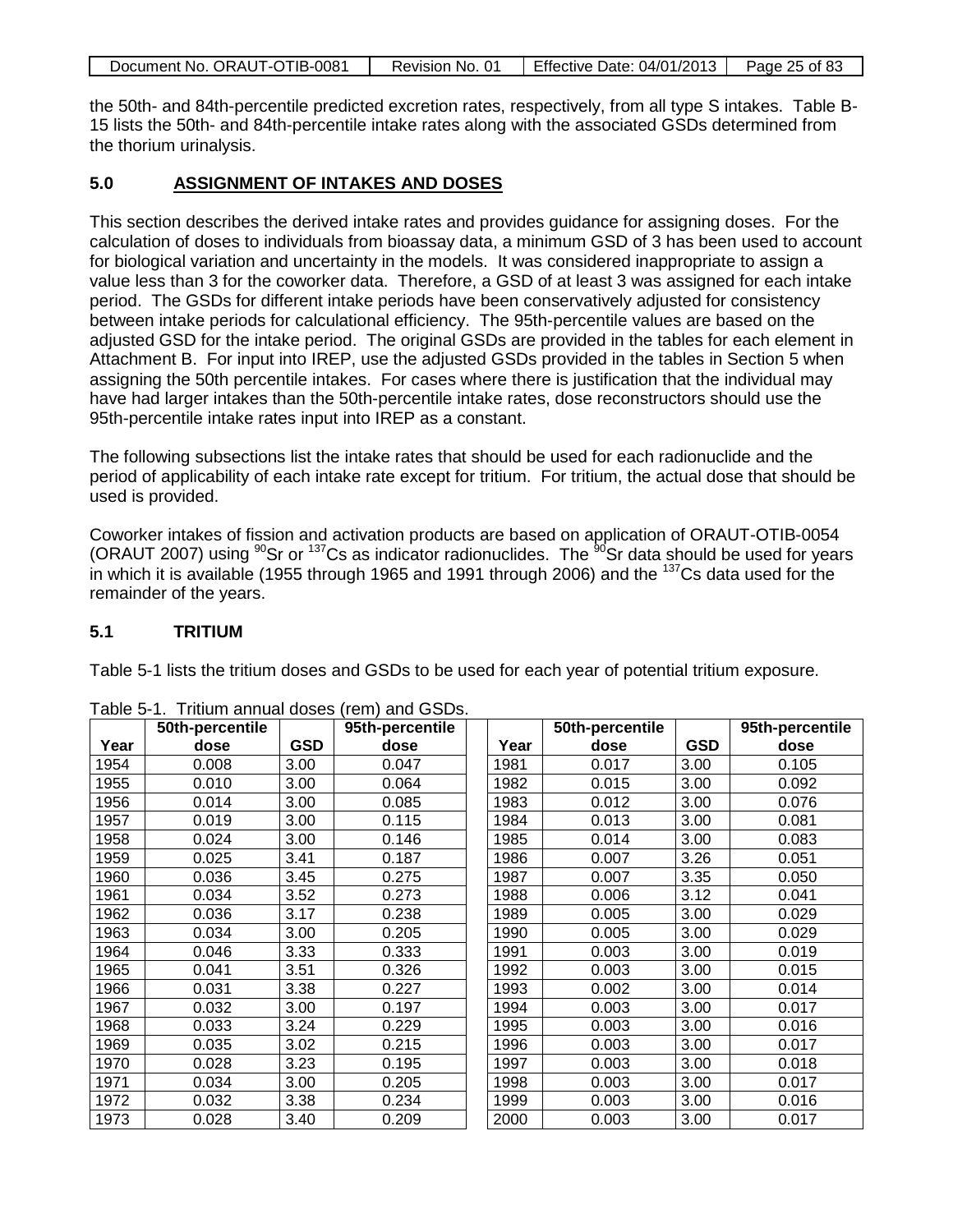| Document No. ORAUT-OTIB-0081 | Revision No. 01 | Effective Date: 04/01/2013 | Page 26 of 83 |
|------------------------------|-----------------|----------------------------|---------------|
|------------------------------|-----------------|----------------------------|---------------|

|      | 50th-percentile |            | 95th-percentile |      | 50th-percentile |            | 95th-percentile |
|------|-----------------|------------|-----------------|------|-----------------|------------|-----------------|
| Year | dose            | <b>GSD</b> | dose            | Year | dose            | <b>GSD</b> | dose            |
| 1974 | 0.031           | 3.30       | 0.221           | 2001 | 0.002           | 3.00       | 0.015           |
| 1975 | 0.033           | 3.13       | 0.215           | 2002 | 0.003           | 3.00       | 0.016           |
| 1976 | 0.031           | 3.17       | 0.207           | 2003 | 0.003           | 3.00       | 0.016           |
| 1977 | 0.032           | 3.06       | 0.205           | 2004 | 0.002           | 3.00       | 0.015           |
| 1978 | 0.031           | 3.00       | 0.192           | 2005 | 0.002           | 3.00       | 0.012           |
| 1979 | 0.030           | 3.00       | 0.184           | 2006 | 0.001           | 3.00       | 0.008           |
| 1980 | 0.028           | 3.00       | 0.172           | 2007 | 0.002           | 3.00       | 0.010           |

#### **5.2 PLUTONIUM**

Tables 5-2 and 5-3 list the plutonium gross alpha intakes and associated GSDs to be used for each year of potential plutonium exposure.

| <b>Start</b> | End                 | 50th percentile | GSD  | 95th percentile |
|--------------|---------------------|-----------------|------|-----------------|
|              | 1/1/1955 12/31/1990 | 1 77            | 3.00 | 10.8            |
| 1/1/1991     | 12/31/2007          | 0.930           | 3.00 | 5.67            |

Table 5-3. Type S plutonium gross alpha intake rates (dpm/d).

| <b>Start</b> | <b>End</b> | 50th percentile | <b>GSD</b> | 95th percentile |
|--------------|------------|-----------------|------------|-----------------|
| 1/1/1955     | 12/31/1990 | 20.69           | 3.00       | 126             |
| 1/1/1991     | 12/31/2007 | 13.6            | 3.00       | 82.9            |

#### **5.3 URANIUM**

Tables 5-4 to 5-6 list the uranium intakes and associated GSDs to be used for each year of potential uranium exposure.

| <b>Start</b> | End        | 50th percentile | <b>GSD</b> | 95th percentile |
|--------------|------------|-----------------|------------|-----------------|
| 1/1/1953     | 12/31/1953 | 15.15           | 3.00       | 92.3            |
| 1/1/1954     | 12/31/1954 | 6.762           | 3.00       | 41.2            |
| 1/1/1955     | 12/31/1956 | 3.489           | 3.00       | 21.3            |
| 1/1/1957     | 12/31/1967 | 1.407           | 3.35       | 10.3            |
| 1/1/1968     | 12/31/1980 | 0.686           | 4.27       | 7.48            |
| 1/1/1981     | 12/31/1990 | 1.559           | 3.00       | 9.5             |
| 1/1/1991     | 12/31/2000 | 0.8747          | 3.00       | 5.33            |
| 1/12001      | 12/31/2007 | 0.1384          | 3.00       | 0.843           |

Table 5-4. Type F uranium intake rates (dpm/d).

Table 5-5. Type M uranium intake rates (dpm/d).

| <b>Start</b> | End        | 50th percentile | <b>GSD</b> | 95th percentile |
|--------------|------------|-----------------|------------|-----------------|
| 1/1/1953     | 12/31/1953 | 73.3            | 3.00       | 447             |
| 1/1/1954     | 12/31/1954 | 20.78           | 3.00       | 127             |
| 1/1/1955     | 12/31/1956 | 13.08           | 3.00       | 79.7            |
| 1/1/1957     | 12/31/1967 | 5.623           | 3.40       | 42.2            |
| 1/1/1968     | 12/31/1980 | 2.731           | 4.34       | 30.5            |
| 1/1/1981     | 12/31/1990 | 6.473           | 3.00       | 39.4            |
| 1/1/1991     | 12/31/2000 | 3.575           | 3.00       | 21.8            |
| 1/1/2001     | 12/31/2007 | 0.4823          | 3.00       | 2.94            |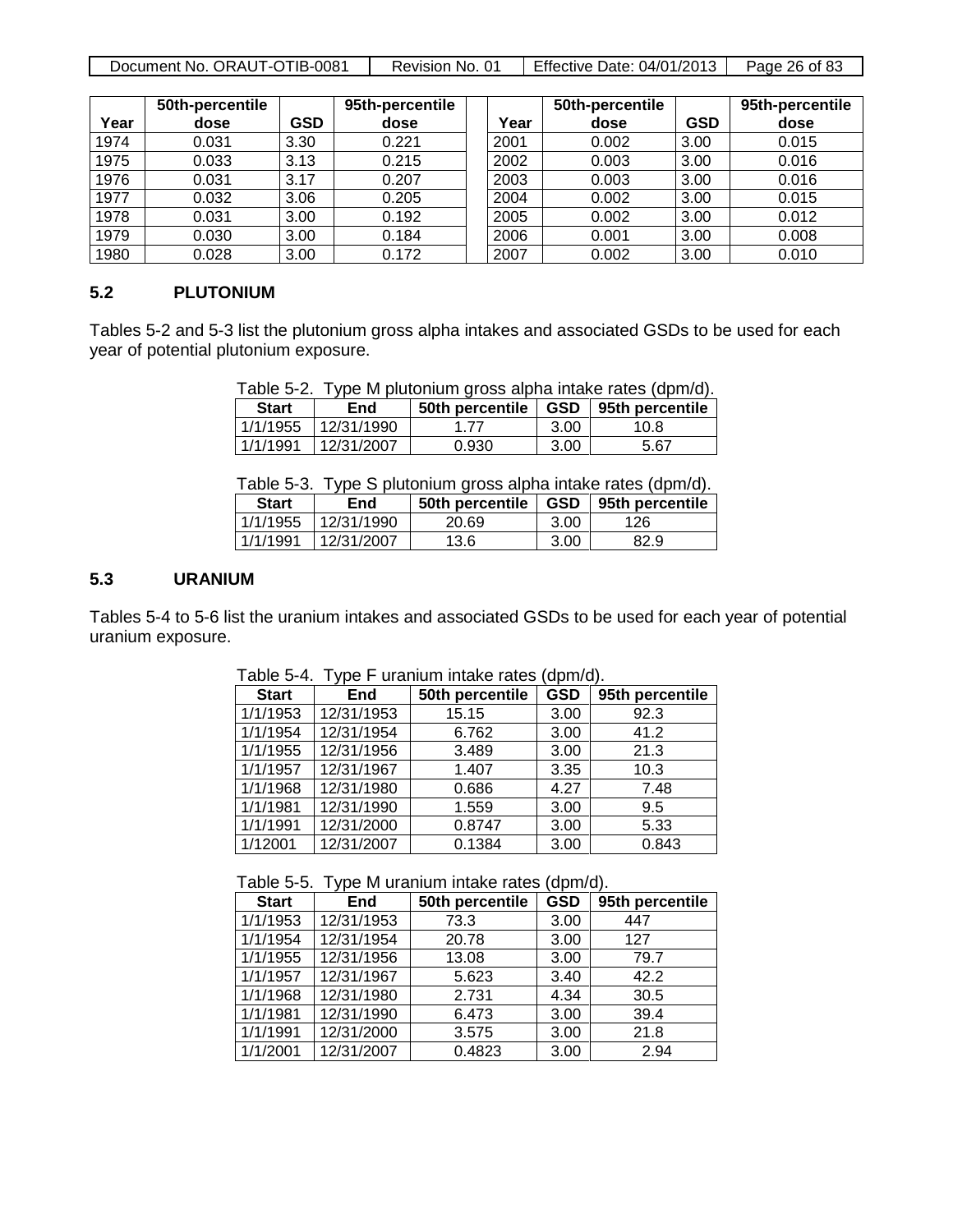Document No. ORAUT-OTIB-0081 | Revision No. 01 | Effective Date: 04/01/2013 | Page 27 of 83

| . ט ט שוט<br>THE PLAT IS THE THREE CALLS THE PLAT OF STATE OF STATE OF STATE OF STATE OF STATE OF STATE OF STATE OF STATE O<br><u>upina.</u> |            |                 |            |                 |
|----------------------------------------------------------------------------------------------------------------------------------------------|------------|-----------------|------------|-----------------|
| <b>Start</b>                                                                                                                                 | End        | 50th percentile | <b>GSD</b> | 95th percentile |
| 1/1/1953                                                                                                                                     | 12/31/1953 | 2,293           | 3.00       | 13,972          |
| 1/1/1954                                                                                                                                     | 12/31/1954 | 1,050           | 3.00       | 6,398           |
| 1/1/1955                                                                                                                                     | 12/31/1956 | 407.8           | 3.00       | 2,485           |
| 1/1/1957                                                                                                                                     | 12/31/1967 | 89.4            | 3.25       | 623             |
| 1/1/1968                                                                                                                                     | 12/31/1980 | 41.24           | 4.24       | 443             |
| 1/1/1981                                                                                                                                     | 12/31/1990 | 107.1           | 3.00       | 653             |
| 1/1/1991                                                                                                                                     | 12/31/2000 | 58.73           | 3.00       | 358             |
| 1/1/2001                                                                                                                                     | 12/31/2007 | 10.89           | 3.00       | 66.4            |

Table 5-6. Type S uranium intake rates (dpm/d).

## **5.4 AMERICIUM/CURIUM/CALIFORNIUM**

Tables 5-7 to 5-9 list the americium, curium, and californium intakes and associated GSDs to be used for each year of potential americium, curium, and californium exposure.

|  |  | Table 5-7. Type M americium intake rates (dpm/d). |  |  |  |  |
|--|--|---------------------------------------------------|--|--|--|--|
|--|--|---------------------------------------------------|--|--|--|--|

| <b>Start</b> | End        | 50th percentile | <b>GSD</b> | 95th percentile |
|--------------|------------|-----------------|------------|-----------------|
| 1/1/1963     | 12/31/1967 | 70.7            | 3.00       | 431             |
| 1/1/1968     | 12/31/1972 | 18.9            | 3.00       | 115             |
| 1/1/1973     | 12/31/1994 | 0.826           | 6.23       | 16.7            |
| 1/1/1995     | 12/31/2007 | 0.599           | 3.00       | 3.65            |

Table 5-8. Type M curium intake rates (dpm/d).

| <b>Start</b> | End                 | 50th percentile   GSD   95th percentile |      |     |
|--------------|---------------------|-----------------------------------------|------|-----|
|              | 1/1/1995 12/31/2007 | 0.291                                   | 3.00 | 177 |

Table 5-9. Type M californium intake rates (dpm/d).

| <b>Start</b> | End                  | 50th percentile   GSD   95th percentile |      |      |
|--------------|----------------------|-----------------------------------------|------|------|
|              | 1/1/1995 112/31/2007 | 1.55                                    | 3.00 | 9.45 |

## **5.5 NEPTUNIUM**

Table 5-10 lists the neptunium intakes and associated GSDs to be used for each year of potential neptunium exposure.

|              | rable 5-TO. Type M Reptunium intake rates (dpm/d). |                 |            |                 |  |  |
|--------------|----------------------------------------------------|-----------------|------------|-----------------|--|--|
| <b>Start</b> | End                                                | 50th percentile | <b>GSD</b> | 95th percentile |  |  |
| 1/1/1961     | 12/31/1963                                         | 0.528           | 3.02       | 3.24            |  |  |
| 1/1/1964     | 12/31/1964                                         | 0.528           | 12.37      | 33.0            |  |  |
| 1/1/1965     | 12/31/1965                                         | 4.84            | 3.00       | 29.5            |  |  |
| 1/1/1966     | 12/31/1967                                         | 4.84            | 3.08       | 30.9            |  |  |
| 1/1/1968     | 12/31/1969                                         | 1.79            | 3.21       | 12.2            |  |  |
| 1/1/1970     | 12/31/1974                                         | 93.5            | 3.00       | 570             |  |  |
| 1/1/1975     | 12/31/1979                                         | 38.7            | 4.25       | 418             |  |  |
| 1/1/1980     | 12/31/1990                                         | 2.90            | 5.46       | 47.2            |  |  |
| 1/1/1991     | 12/31/2007                                         | 0.336           | 3.00       | 2.05            |  |  |

Table 5-10. Type M neptunium intake rates (dpm/d).

## **5.6 FISSION/ACTIVATION PRODUCTS**

Fission and activation products are evaluated in accordance with ORAUT-OTIB-0054 (ORAUT 2007), using either  $90$ Sr or  $137$ Cs as the indicator radionuclide. The indicator radionuclide used varies as a function of time based on the available data. Strontium should be used for 1955 through 1965, <sup>137</sup>Cs for 1966 through 1989, and strontium again for 1991 through 2007. Cobalt-60 intake rates are also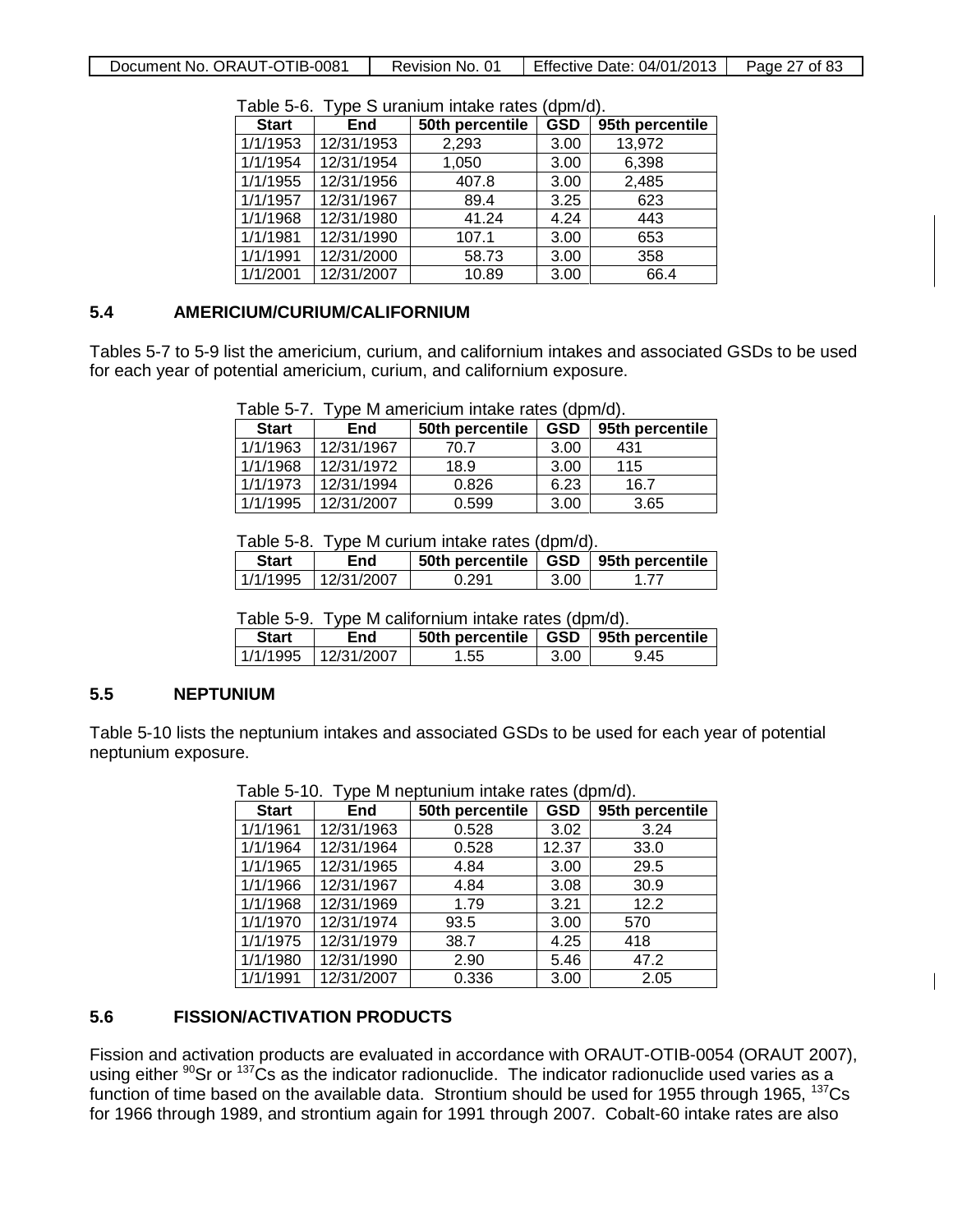| Document No. ORAUT-OTIB-0081 | Revision No. 01 | Effective Date: 04/01/2013 | Page 28 of 83 |
|------------------------------|-----------------|----------------------------|---------------|
|------------------------------|-----------------|----------------------------|---------------|

provided for workers potentially exposed to purified <sup>60</sup>Co (not as a part of a fission/activation product mixture).

## **5.6.1 Strontium**

Table 5-11 lists the strontium intakes and associated GSDs to be used for each year of potential strontium exposure. For application of ORAUT-OTIB-0054 (ORAUT 2007), the gross beta data (1955 through 1965) should be treated as chemically processed beta samples and the  $90$ Sr data should be treated as strontium-specific data.

| <b>Start</b> | <b>End</b>      | 50th percentile   | <b>GSD</b> | 95th percentile |  |  |
|--------------|-----------------|-------------------|------------|-----------------|--|--|
|              | Gross beta data |                   |            |                 |  |  |
| 1/1/1955     | 12/31/1962      | 58.93             | 3.00       | 359             |  |  |
| 1/1/1963     | 12/31/1964      | 168               | 3.00       | 1,024           |  |  |
| 1/1/1965     | 12/31/1965      | 349.9             | 3.00       | 2,132           |  |  |
|              |                 | Strontium-90 data |            |                 |  |  |
| 1/1/1991     | 12/31/1993      | 0.0393            | 3.00       | 0.239           |  |  |
| 1/1/1994     | 12/31/1998      | 1.98              | 3.00       | 12.07           |  |  |
| 1/1/1999     | 12/31/2001      | 0.177             | 8.79       | 6.31            |  |  |
| 1/1/2002     | 12/312006       | 0.517             | 4.72       | 6.64            |  |  |

Table 5-11. Type F strontium intake rates (dpm/d).

#### **5.6.2 Cesium-137**

Table 5-12 lists the <sup>137</sup>Cs intakes and associated GSDs to be used for each year of potential <sup>137</sup>Cs exposure. The intake rate calculated for 1979 through 1989 has been extended to include 1990 as a measure that is favorable to claimants because no data is available for 1990. Only the years for which <sup>137</sup>Cs should be used as the indicator radionuclide are included in Table 5-12.

|              | Table 5-TZ.<br>I VDE L<br>US IIIIDRE TAIES (PUI/U). |                 |            |                 |  |
|--------------|-----------------------------------------------------|-----------------|------------|-----------------|--|
| <b>Start</b> | End                                                 | 50th percentile | <b>GSD</b> | 95th percentile |  |
| 1/1/1966     | 12/31/1967                                          | 224.1           | 3.00       | 1366            |  |
| 1/1/1968     | 12/31/1971                                          | 80.89           | 3.00       | 493             |  |
| 1/1/1972     | 12/31/1978                                          | 30.76           | 3.00       | 187             |  |
| 1/1/1979     | 12/31/1990                                          | 7.979           | 3.68       | 68.1            |  |

Table  $5-12$ . Type F  $^{137}Ce$  intake rates (pCi/d).

#### **5.6.3 Cobalt-60**

Tables 5-13 and 5-14 lists the <sup>60</sup>Co intakes and associated GSDs to be used for each year of potential <sup>60</sup>Co exposure.

|              | .<br>.                  |                 |            |                 |  |  |
|--------------|-------------------------|-----------------|------------|-----------------|--|--|
| <b>Start</b> | <b>End</b>              | 50th percentile | <b>GSD</b> | 95th percentile |  |  |
| 1/1/1955     | 12/31/1962              | 169.4           | 3.00       | 1,032           |  |  |
| 1/1/1963     | $\overline{12}/31/1964$ | 499.7           | 3.00       | 3,045           |  |  |
| 1/1/1965     | $\overline{12}/31/1965$ | 1,050           | 3.00       | 6,398           |  |  |
| 1/1/1966     | 12/31/1966              | 4,743           | 3.00       | 28,901          |  |  |
| 1/1/1967     | 12/31/1968              | 13,290          | 3.00       | 80,982          |  |  |
| 1/1/1969     | 12/31/1970              | 3,189           | 3.00       | 19,432          |  |  |

Table 5-13. Type M <sup>60</sup>Co intake rates (pCi/d).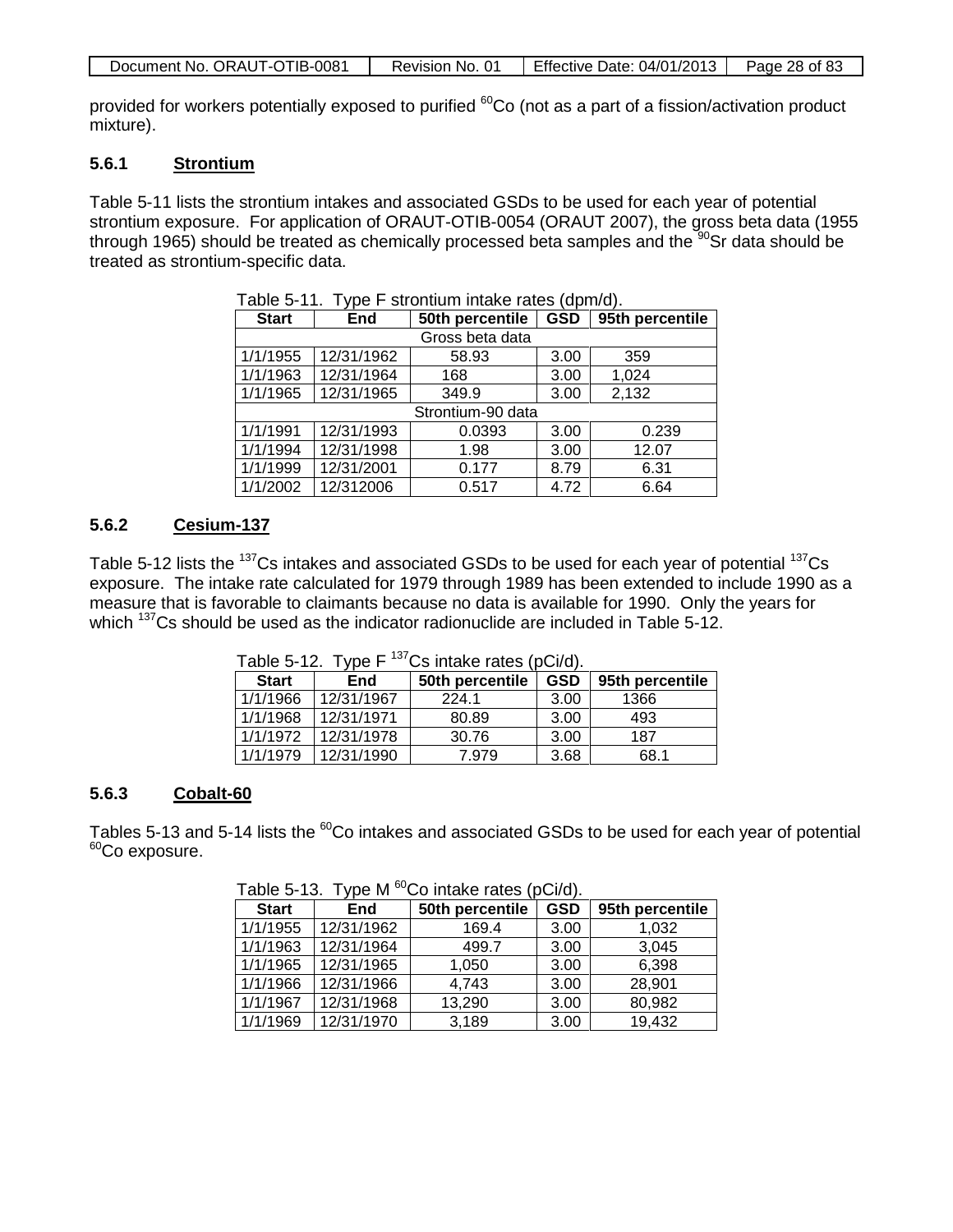Document No. ORAUT-OTIB-0081 | Revision No. 01 | Effective Date: 04/01/2013 | Page 29 of 83

| <b>Start</b> | End        | 50th percentile | <b>GSD</b> | 95th percentile |
|--------------|------------|-----------------|------------|-----------------|
| 1/1/1955     | 12/31/1962 | 667             | 3.00       | 4,064           |
| 1/1/1963     | 12/31/1964 | 2,004           | 3.00       | 12,211          |
| 1/1/1965     | 12/31/1965 | 4,221           | 3.00       | 25,721          |
| 1/1/1966     | 12/31/1966 | 18,150          | 3.00       | 110,596         |
| 1/1/1967     | 12/31/1968 | 53,580          | 3.00       | 326,488         |
| 1/1/1969     | 12/31/1970 | 11,680          | 3.00       | 71,172          |

Table 5-14. Type S  ${}^{60}$ Co intake rates (pCi/d).

### **5.7 THORIUM**

Tables 5-15 and 5-16 list the <sup>232</sup>Th intake rates and associated GSDs to be used for each year of potential thorium exposure. Include intakes of  $^{228}$ Th and  $^{228}$ Ra with activities equal to the  $^{232}$ Th intake rate.

 $\mathsf{I}$ 

 $\overline{1}$ 

|  | Table 5-15. Type M $^{232}$ Th intake rates (dpm/d). |  |
|--|------------------------------------------------------|--|
|  | $\overline{a}$                                       |  |

| <b>Start</b> | End        | 50th percentile | GSD  | 95th percentile |
|--------------|------------|-----------------|------|-----------------|
| 1/1/1972     | 12/31/1972 | 15.31           | 3.34 | 1114            |
| 1/1/1973     | 12/31/1989 | 1.149           | 8.49 | 38.8            |

Table 5-16. Type S  $^{232}$ Th intake rates (dpm/d).

| <b>Start</b><br>End |            | 50th percentile | GSD  | 95th percentile |  |
|---------------------|------------|-----------------|------|-----------------|--|
| 1/1/1972            | 12/31/1972 | 725.5           | 3.34 | 5.281           |  |
| 1/1/1973            | 12/31/1989 | 15.90           | 8.41 | 527.9           |  |

# **6.0 ATTRIBUTIONS AND ANNOTATIONS**

Where appropriate in this document, bracketed callouts have been inserted to indicate information, conclusions, and recommendations provided to assist in the process of worker dose reconstruction. These callouts are listed here in the Attributions and Annotations section, with information to identify the source and justification for each associated item. Conventional References, which are provided in the next section of this document, link data, quotations, and other information to documents available for review on the Project's Site Research Database (SRDB).

Tom LaBone served as the initial Subject Expert for this document. Mr. LaBone was previously employed at SRS and his work involved management, direction or implementation of radiation protection and/or health physics program policies, procedures or practices related to atomic weapons activities at the site. Preparation of this document has been overseen by a Document Owner who is fully responsible for the content, including all findings and conclusions. In all cases where such information or prior studies or writings are included or relied upon by Mr. LaBone, those materials are fully attributed to the source. Mr. LaBone's Disclosure Statement is available at [www.oraucoc.org.](http://www.oraucoc.org/)

[1] Arno, Matthew G. Foxfire Scientific, Inc. Principal Health Physicist. January 2009. This is based on communications with Tom LaBone indicating "<" values were recorded as negative results in the HPRED database.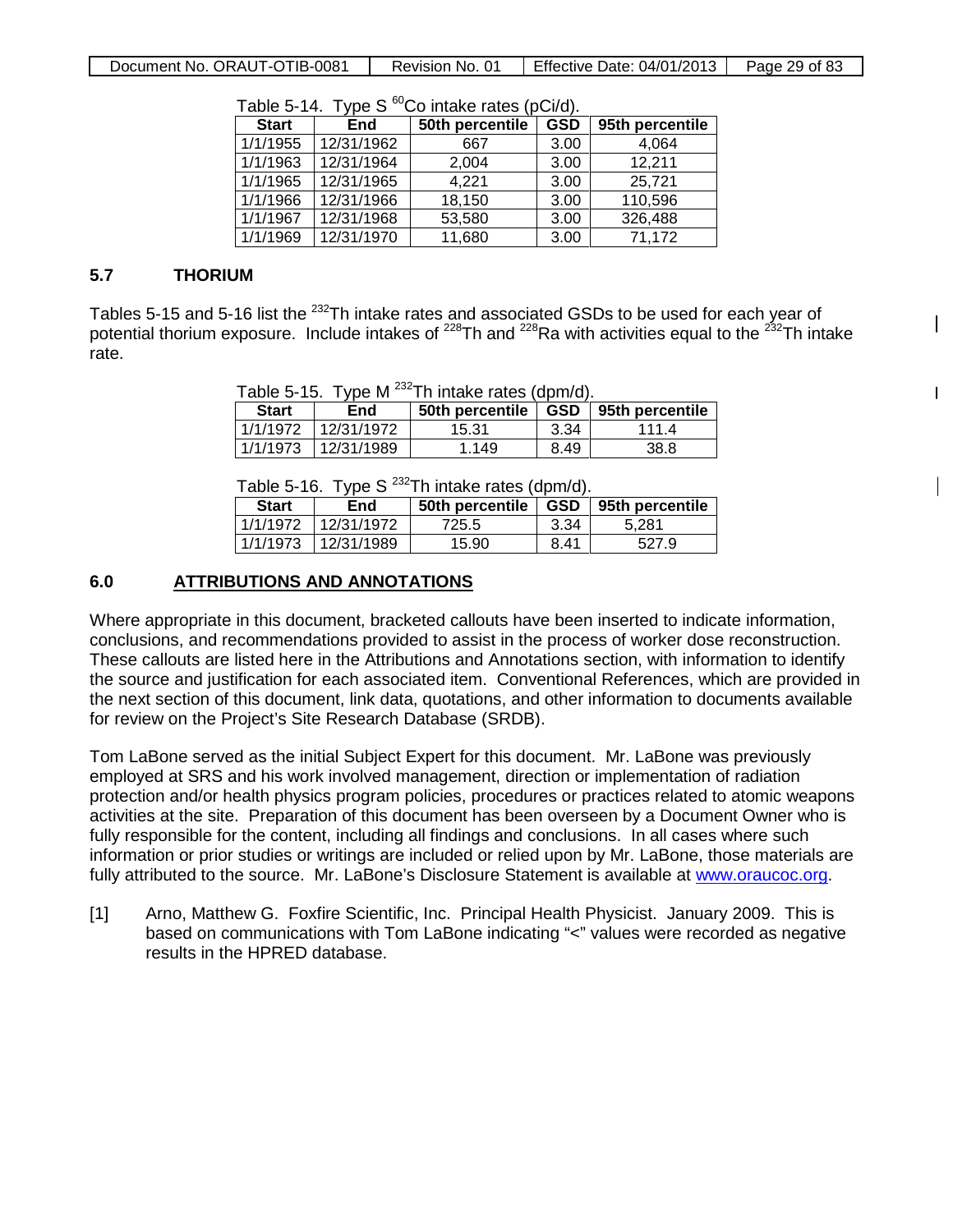| Document No. ORAUT-OTIB-0081 | Revision No. 01 | Effective Date: $04/01/2013$ | Page 30 of 83 |
|------------------------------|-----------------|------------------------------|---------------|
|                              |                 |                              |               |

#### **REFERENCES**

- Arno, M., 2011, "NOCTS ID numbers used in the SRS Internal Coworker Study." Oak Ridge Associated Universities, Oak Ridge, Tennessee, February 24. [SRDB Ref ID: 92815]
- Butler, F.E., Hall, R.M., 1970, *Determination of Actinides in Biological Samples with Bidentate Organophosphorus Extractant*, Analytical Chemistry, Vol. 42 No. 9, 1073-1076, August. [SRDB Ref ID: 119808]
- DOD (U.S. Department of Defense), 1989, *Sampling Procedures and Tables for Inspection by Attributes*, MIL-STD-105E, Washington, D.C., May 10. [SRDB Ref ID: 24964]
- DuPont (E. I. du Pont de Nemours and Company), 1961-1969, *Special Project Log Records 2-16- 1961 to 10-13-1969*, Savannah River Laboratory, Aiken, South Carolina. [SRDB Ref ID: 51953]
- DuPont (E. I. du Pont de Nemours and Company), 1963–1970, *Am., Cm Record Book, 5-29-1963 thru 5-26-1970*, Savannah River Plant, Aiken South Carolina. [SRDB Ref ID: 52008]
- DuPont (E. I. du Pont de Nemours and Company), 1969, *Pu & Np Record Book*, Savannah River Laboratory, Aiken, South Carolina, April 8. [SRDB Ref ID: 51973]
- DuPont (E. I. du Pont de Nemours and Company), 1969–1973, *Pu-AmCm Record Book, 5-14-1969 thru 10-19-1973*, Savannah River Plant, Aiken South Carolina. [SRDB Ref ID: 53271]
- DuPont (E. I. du Pont de Nemours and Company), 1970–1973, *Am., Cm Record Book, 5-27-1970 thru 2-9-1973*, Savannah River Plant, Aiken South Carolina. [SRDB Ref ID: 52006]
- DuPont (E. I. du Pont de Nemours and Company), 1973–1978, *Am., Cm Record Book, 2-10-1973 thru 4-30-1978*, Savannah River Plant, Aiken South Carolina. [SRDB Ref ID: 52010]
- DuPont (E. I. du Pont de Nemours and Company), 1973–1979, *Pu-Am Record Book, 10-22-1973 thru 2-1-1979*, Savannah River Plant, Aiken South Carolina. [SRDB Ref ID: 51970]
- DuPont (E. I. du Pont de Nemours and Company), 1978–1983, *Am., Cm Record Book, 5-1-1978 thru 11-29-1983*, Savannah River Plant, Aiken South Carolina. [SRDB Ref ID: 52019]
- DuPont (E. I. du Pont de Nemours and Company), 1979–1980, *Pu-Am Record Book, 2-2-1979 thru 7- 7-1980*, Savannah River Plant, Aiken South Carolina. [SRDB Ref ID: 52018]
- DuPont (E. I. du Pont de Nemours and Company), 1980–1981a, *Am-Cm #5 Record Book, 8-12-1980 thru 6-9-1981*, Savannah River Plant, Aiken South Carolina. [SRDB Ref ID: 52012]
- DuPont (E. I. du Pont de Nemours and Company), 1980–1981b, *PU-Am #3 Record Book, 8-3-80 thru 8-22-81*, Savannah River Plant, Aiken South Carolina. [SRDB Ref ID: 52015]
- DuPont (E. I. du Pont de Nemours and Company), 1981–1986, *Pu-Am Record Book, 10-23-1981 thru 6-9-1986*, Savannah River Plant, Aiken South Carolina. [SRDB Ref ID: 53283]
- DuPont (E. I. du Pont de Nemours and Company), 1986–1989, *Pu-Am Record Book, 6-25-1986 thru 8-9-1989*, Savannah River Site, Aiken South Carolina. [SRDB Ref ID: 52022]
- Fleming, R. R., 1973-1979, "R. R. Fleming Lab Notebook," DPSTN-2011, E. I. Du Pont de Nemours and Company, Savannah River Laboratory, Aiken, South Carolina. [SRDB Ref ID: 61649]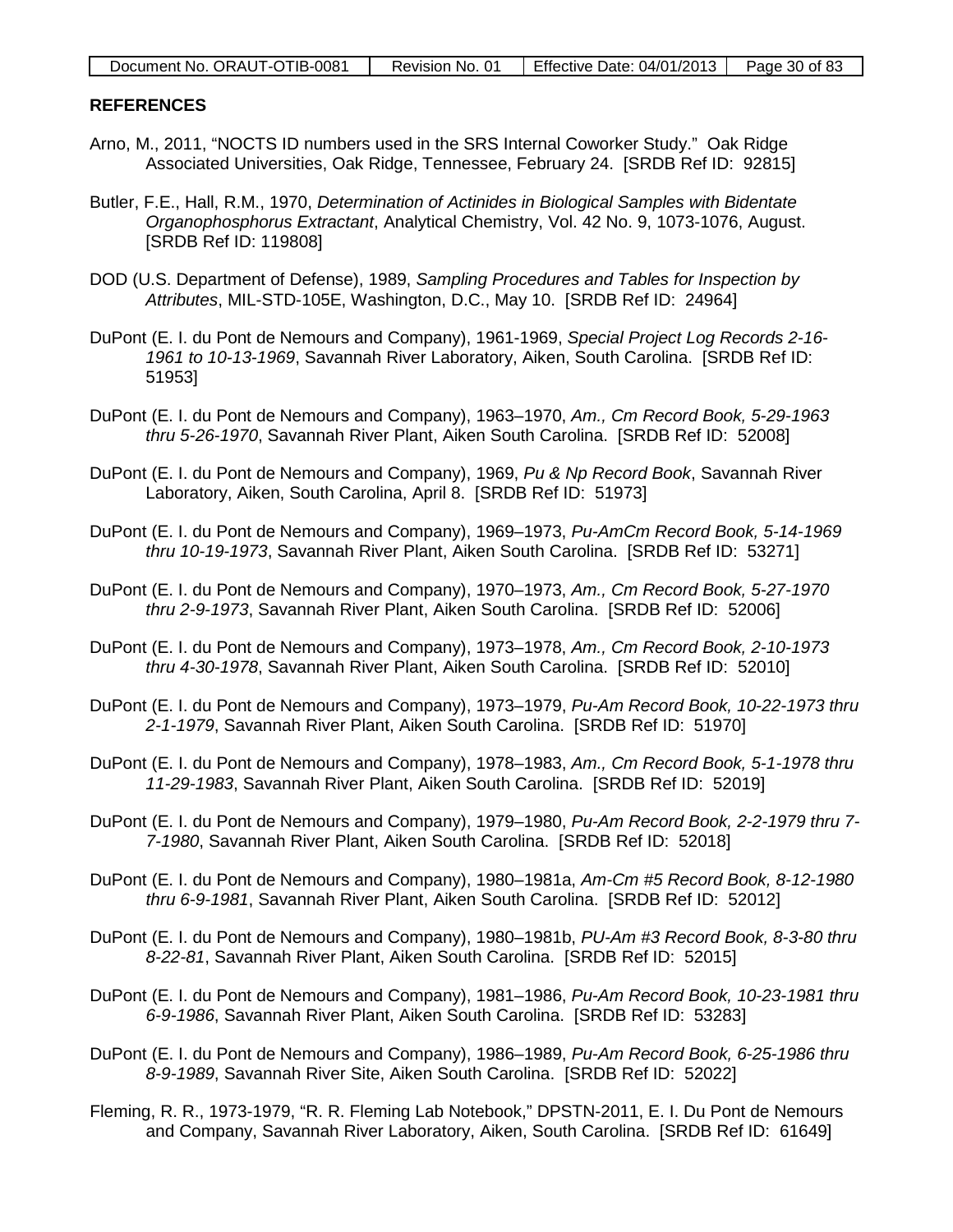| Document No. ORAUT-OTIB-0081 | Revision No. 01 | Effective Date: $04/01/2013$   Page 31 of 83 |  |
|------------------------------|-----------------|----------------------------------------------|--|
|------------------------------|-----------------|----------------------------------------------|--|

- ICRP (International Commission on Radiological Protection), 1995, *Dose Coefficients for Intakes of Radionuclides by Workers*, Publication 68, Pergamon Press, Oxford, England.
- Kocher, D. C., 1981, *Radioactive Decay Data Tables: A Handbook of Decay Data for Application to Radiation Dosimetry and Radiological Assessments*, DOE/TIC-11026, U.S. Department of Energy, Office of Scientific and Technical Information, Washington, D.C. [SRDB Ref ID: 32563]
- ORAUT (Oak Ridge Associated Universities Team), 2004a, *Coworker Data Exposure Profile Development*, ORAUT-PLAN-0014, Rev. 00, Oak Ridge, Tennessee, November 24.
- ORAUT (Oak Ridge Associated Universities Team), 2004b, Technical Information Bulletin: *Tritium Calculated and Missed Dose Estimates*, ORAUT-OTIB-0011, Rev. 00, Oak Ridge, Tennessee, June 29.
- ORAUT (Oak Ridge Associated Universities Team), 2005a, *Analysis of Coworker Bioassay Data for Internal Dose Assignment*, ORAUT-OTIB-0019, Rev. 01, Oak Ridge, Tennessee, October 7.
- ORAUT (Oak Ridge Associated Universities Team), 2005b, *Savannah River Site*, ORAUT-TKBS-0003, Rev. 03, Oak Ridge, Tennessee, April 5.
- ORAUT (Oak Ridge Associated Universities Team), 2006, *Generating Summary Statistics for Coworker Bioassay Data*, ORAUT-PROC-0095, Rev. 00, Oak Ridge, Tennessee, June 5.
- ORAUT (Oak Ridge Associated Universities Team), 2007, *Fission and Activation Product Assignment for Internal Dose-Related Gross Beta and Gross Gamma Analyses*, ORAUT-OTIB-0054, Rev. 00 PC-1, Oak Ridge, Tennessee, November 19.
- ORAUT (Oak Ridge Associated Universities Team), 2009, *Use of Claimant Datasets for Coworker Modeling*, ORAUT-OTIB-0075*,* Rev 00, Oak Ridge, Tennessee, May 25.
- ORAUT (Oak Ridge Associated Universities Team), 2012a, *Analysis of Stratified Coworker Datasets*, ORAUT-RPRT-0053, Rev. 01, Oak Ridge, Tennessee, July 16.
- ORAUT (Oak Ridge Associated Universities Team), 2012b, *SEC Petition Evaluation Report Petition SEC-00103 Addendum #3,* Oak Ridge, Tennessee, November 20.
- Taylor, G. A., K. W. Crase, T. R. La Bone, W. H. Wilkie, 1995. *A History of Personnel Radiation Dosimetry at the Savannah River Site*, WSRC-RP-95-234, Westinghouse Savannah River Company, Aiken, South Carolina, May. [SRDB Ref ID: 10931]
- Watts, J. R., 1962-1967, "J. R. Watts Lab Notebook," E. I. Du Pont de Nemours and Company, Savannah River Laboratory, Aiken, South Carolina. [SRDB Ref ID: 61711]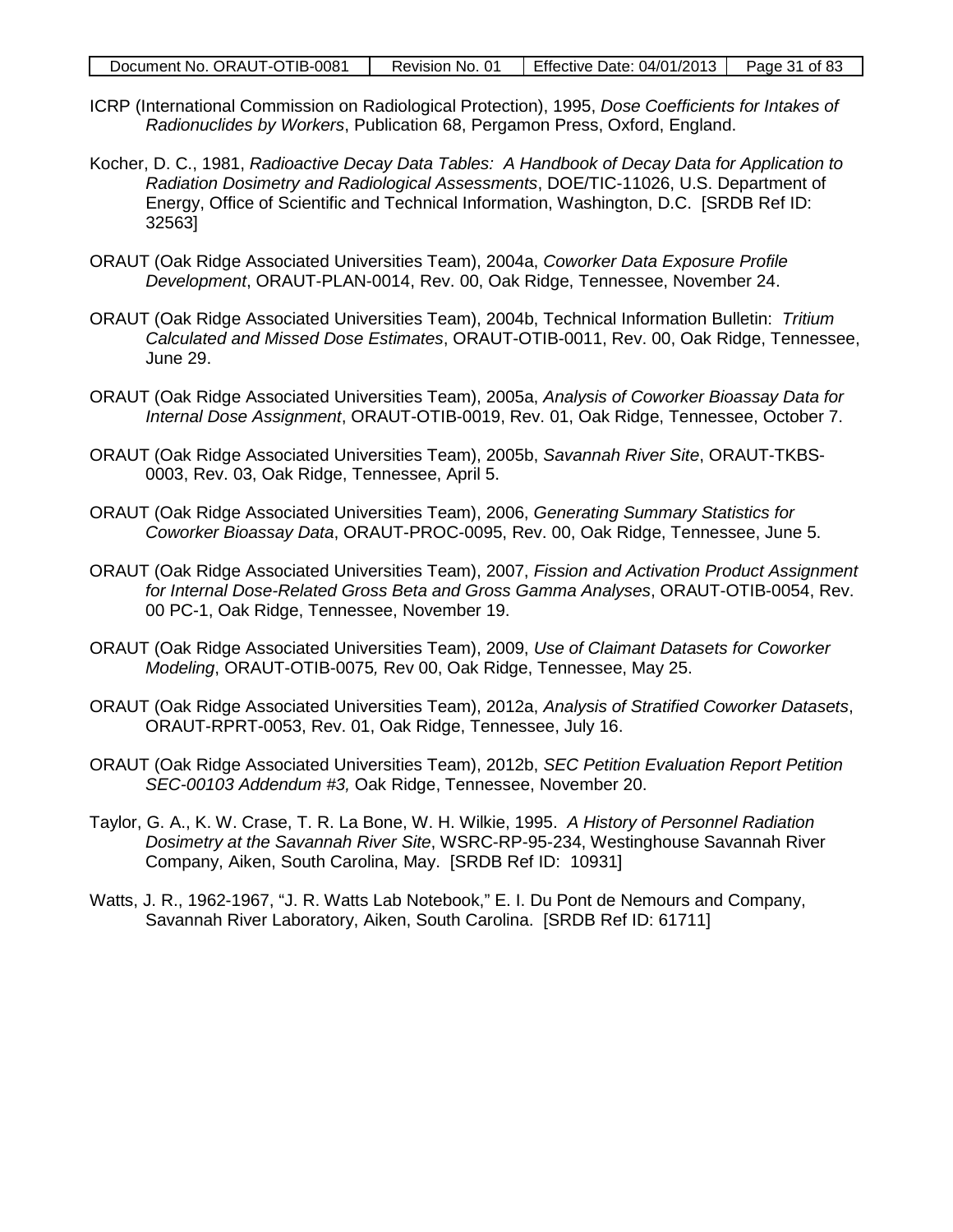# **ATTACHMENT A BIOASSAY DATA TYPES AND STATISTICAL ANALYSIS RESULTS** Page 1 of 13

# **LIST OF TABLES**

### <span id="page-31-0"></span>**TABLE TITLE PAGE**

| $A-1$   |                                                                                       |     |
|---------|---------------------------------------------------------------------------------------|-----|
| $A-2$   |                                                                                       |     |
| $A-3$   | 50th- and 84th-percentile urinary excretion rates of plutonium gross alpha, 1955 to   |     |
|         |                                                                                       | .37 |
| $A - 4$ | 50th- and 84th-percentile urinary excretion rates of uranium, 1953 to 2007 38         |     |
| $A-5$   | 50th- and 84th-percentile urinary excretion rates of americium, 1963 to 2007 40       |     |
| $A-6$   | 50th- and 84th-percentile urinary excretion rates of curium, 1995 to 2007  41         |     |
| $A-7$   | 50th- and 84th-percentile urinary excretion rates of californium, 1995 to 2007  41    |     |
| $A - 8$ | 50th- and 84th-percentile urinary excretion rates of neptunium, 1961 to 1969 and 1991 |     |
|         |                                                                                       | .42 |
| $A-9$   | 50th- and 84th-percentile whole body burdens of neptunium, 1971 to 1989 42            |     |
| $A-10$  | 50th- and 84th-percentile urinary excretion rates of strontium, 1955 to 1965 and 1991 |     |
|         |                                                                                       | .43 |
| $A-11$  | 50th- and 84th-percentile whole body burdens of cesium, 1970 to 1989 44               |     |
| $A-12$  |                                                                                       |     |
|         |                                                                                       |     |

Table A-1. NOCTS radionuclide type matrix.<sup>a</sup>

| No.                     | <b>Nuclide</b>           | $U$ (all)     | Pu | Sr             | <b>Np</b> | <b>MFP</b> |
|-------------------------|--------------------------|---------------|----|----------------|-----------|------------|
| 1                       | $\overline{FP}$          |               |    |                |           | X          |
| $\overline{2}$          | Pu-238/239               |               | X  |                |           |            |
| $\overline{3}$          | Sr90                     |               |    | $\overline{X}$ |           |            |
| $\overline{\mathbf{4}}$ | Pu                       |               | X  |                |           |            |
| $\overline{5}$          | Pu238                    |               |    |                |           |            |
| $\overline{6}$          | Pu239                    |               | X  |                |           |            |
| $\overline{7}$          | U                        | X             |    |                |           |            |
| $\overline{8}$          | <b>FPIA</b>              |               |    |                |           | X          |
| $\overline{9}$          | IA                       |               |    |                |           |            |
| $\overline{10}$         | IA beta                  |               |    |                |           | X          |
| $\overline{11}$         | IA gamma                 |               |    |                |           |            |
| 12                      | Pu-239                   |               | Χ  |                |           |            |
| $\overline{13}$         | Pu 238                   |               |    |                |           |            |
| $\overline{14}$         | Pu-238                   |               |    |                |           |            |
| 15                      | $E$ U                    | X             |    |                |           |            |
| 16                      | Pu238/239                |               | X  |                |           |            |
| 17                      | Am-Cm                    |               |    |                |           |            |
| $\overline{18}$         | Am                       |               |    |                |           |            |
| 19                      | $\overline{\mathsf{SP}}$ |               |    |                | X         |            |
| 20                      | FP gamma                 |               |    |                |           |            |
| $\overline{21}$         | Pu 239                   |               | Χ  |                |           |            |
| $\overline{22}$         | Eu                       | X             |    |                |           |            |
| $\overline{23}$         | AmCm                     |               |    |                |           |            |
| $\overline{24}$         | Sr-90                    |               |    | X              |           |            |
| $\overline{25}$         | AmCmCf                   |               |    |                |           |            |
| 26                      | <b>UR</b>                | $\frac{x}{x}$ |    |                |           |            |
| 27                      | Ur                       |               |    |                |           |            |
| 28                      | Sp                       |               |    |                | Χ         |            |
| 29                      | Pu-238/Pu-239            |               | Χ  |                |           |            |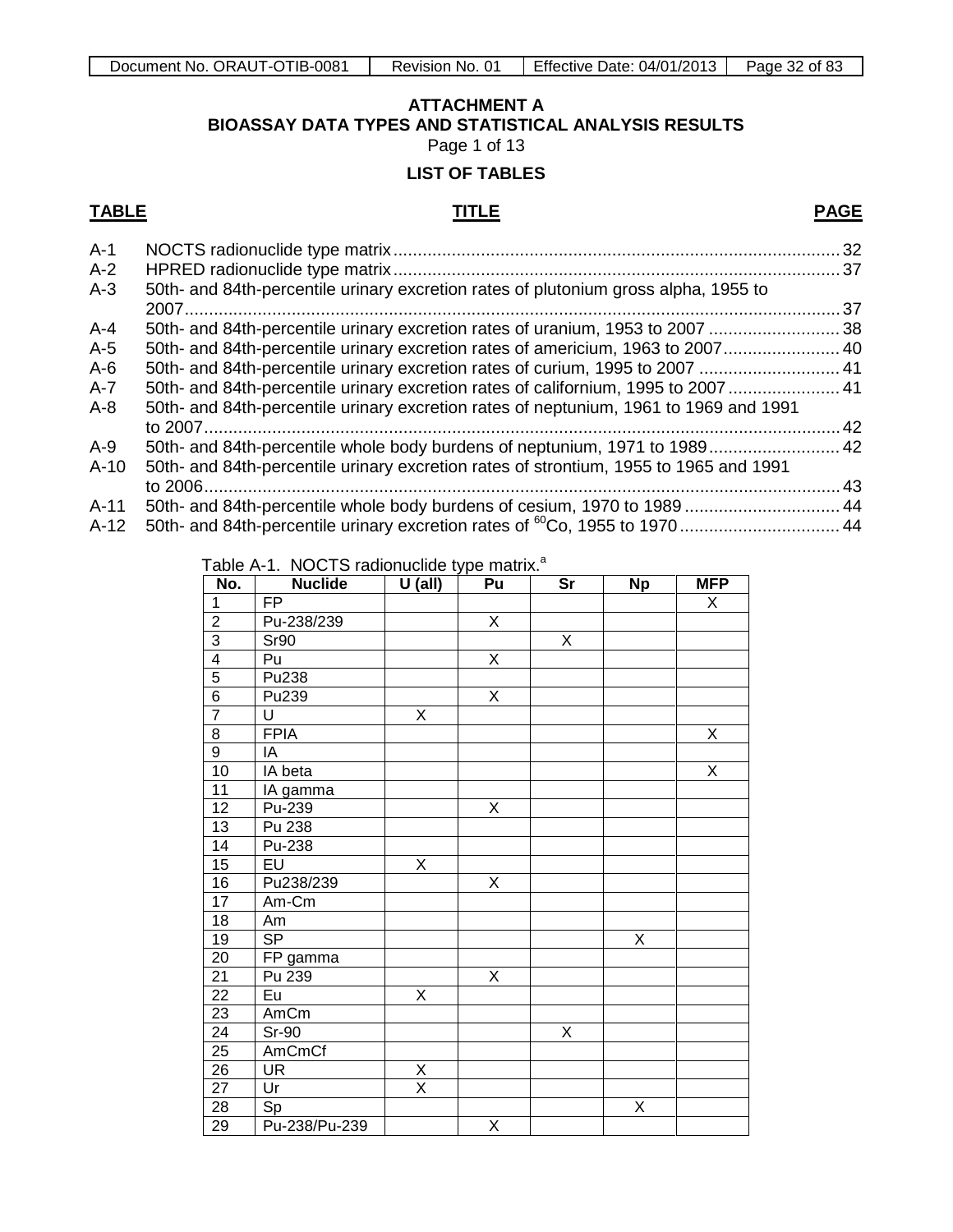### **ATTACHMENT A BIOASSAY DATA TYPES AND STATISTICAL ANALYSIS RESULTS** Page 2 of 13

| No.             | <b>Nuclide</b> | $U$ (all)               | Pu | $\overline{\text{Sr}}$ | <b>Np</b> | <b>MFP</b> |
|-----------------|----------------|-------------------------|----|------------------------|-----------|------------|
| 30              | Pu238-239      |                         | X  |                        |           |            |
| $\overline{31}$ | Am             |                         |    |                        |           |            |
| $\overline{32}$ | <b>LMF</b>     | X                       |    |                        |           |            |
| 33              | FP             |                         |    |                        |           | Χ          |
| $\overline{34}$ | F              |                         |    |                        |           |            |
| 35              |                |                         |    |                        |           |            |
| 36              | Cf-252         |                         |    |                        |           |            |
| $\overline{37}$ | Am-241         |                         |    |                        |           |            |
| 38              | Cm-244         |                         |    |                        |           |            |
| 39              | $U-234$        | X                       |    |                        |           |            |
| 40              | $U-235$        | $\overline{\mathsf{x}}$ |    |                        |           |            |
| 41              | $U-238$        | $\overline{\mathsf{x}}$ |    |                        |           |            |
| 42              | <b>Np-237</b>  |                         |    |                        | Χ         |            |
| $4\overline{3}$ | 239            |                         | Χ  |                        |           |            |
| 44              | 238            |                         |    |                        |           |            |
| 45              | <b>Np</b>      |                         |    |                        | Χ         |            |
| 46              | Po             |                         |    |                        |           |            |
| 47              | Pu-237         |                         |    |                        |           |            |
| 48              | Pu238/Pu239    |                         | Χ  |                        |           |            |
| 49              | Th             |                         |    |                        |           |            |
| 50              | P              |                         |    |                        |           |            |
| 51              | TH             |                         |    |                        |           |            |
| 52              | Cr             |                         |    |                        |           |            |
| 53              | Fe             |                         |    |                        |           |            |
| 54              | IP             |                         |    |                        |           |            |
| 55              | <b>NP</b>      |                         |    |                        | Χ         |            |
| 56              | Pu             |                         | X  |                        |           |            |
| 57              | <b>ENU</b>     | X                       |    |                        |           |            |
| 58              | Pu-241         |                         | X  |                        |           |            |
| 59              | EnU            | X                       |    |                        |           |            |
| 60              | M              |                         |    |                        |           |            |
| 61              | FPIA(PHA)      |                         |    |                        |           | Χ          |
| 62              | Sr             |                         |    | Χ                      |           |            |
| 63              | Pu             |                         | Χ  |                        |           |            |
| 64              | AC             |                         |    |                        |           |            |
| 65              | Cm244          |                         |    |                        |           |            |
| 66              | ᄇ              |                         |    |                        |           |            |
| 67              | Thorium        |                         |    |                        |           |            |
| 68              | Pm147          |                         |    |                        |           |            |
| 69              | Pu239          |                         | Χ  |                        |           |            |
| 70              | Pu238          |                         |    |                        |           |            |
| $\overline{71}$ | Uranium        | Χ                       |    |                        |           |            |
| 72              | <b>FP</b>      |                         |    |                        |           | Χ          |
| $\overline{73}$ | NT/DU          | X                       |    |                        |           |            |
| $\overline{74}$ | PU             |                         | Χ  |                        |           |            |
| $\overline{75}$ | PP             |                         |    |                        |           |            |
| 76              | Pu 238/239     |                         | Χ  |                        |           |            |
| $\overline{77}$ | <b>FPIA</b>    |                         |    |                        |           | Χ          |
| 78              | Pu 238/Pu 239  |                         | X  |                        |           |            |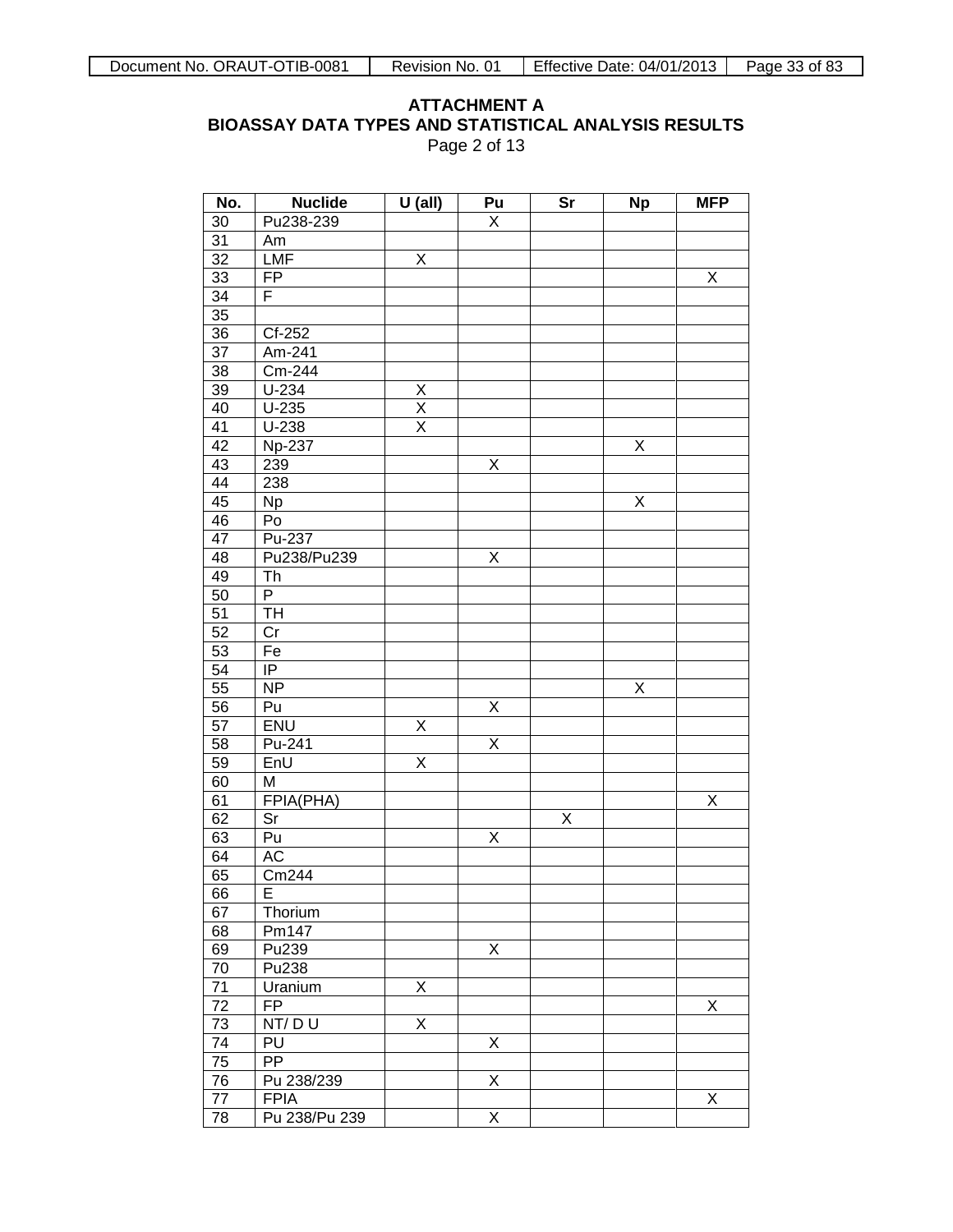### **ATTACHMENT A BIOASSAY DATA TYPES AND STATISTICAL ANALYSIS RESULTS** Page 3 of 13

| No. | <b>Nuclide</b>         | $U$ (all)               | Pu                              | <b>Sr</b> | <b>Np</b> | <b>MFP</b>              |
|-----|------------------------|-------------------------|---------------------------------|-----------|-----------|-------------------------|
| 79  | Pu238/Pu-239           |                         | Χ                               |           |           |                         |
| 80  | FP(IA)                 |                         |                                 |           |           | X                       |
| 81  | CM244                  |                         |                                 |           |           |                         |
| 82  | <b>PU238</b>           |                         |                                 |           |           |                         |
| 83  | Sr 90                  |                         |                                 | Χ         |           |                         |
| 84  | FP-I                   |                         |                                 |           |           | X                       |
| 85  | PU 239                 |                         | Χ                               |           |           |                         |
| 86  | <b>PU 238</b>          |                         |                                 |           |           |                         |
| 87  | FP-IA                  |                         |                                 |           |           | X                       |
| 88  | PU                     |                         | X                               |           |           |                         |
| 89  | AM                     |                         |                                 |           |           |                         |
| 90  | AM-CM                  |                         |                                 |           |           |                         |
| 91  | FP (IA)                |                         |                                 |           |           | X                       |
| 92  | <b>CM</b>              |                         |                                 |           |           |                         |
| 93  | Pu 239/239             |                         |                                 |           |           |                         |
| 94  | PU238/239              |                         | $\frac{\mathsf{X}}{\mathsf{X}}$ |           |           |                         |
| 95  | Fp                     |                         |                                 |           |           | X                       |
| 96  | PU239                  |                         | $\overline{\mathsf{X}}$         |           |           |                         |
| 97  | Pu/Am                  |                         | $\overline{\mathsf{x}}$         |           |           |                         |
| 98  | Am 241                 |                         |                                 |           |           |                         |
| 99  | <b>AMCM</b>            |                         |                                 |           |           |                         |
| 100 | AM                     |                         |                                 |           |           |                         |
| 101 | H <sub>3</sub>         |                         |                                 |           |           |                         |
| 102 | D <sub>20</sub>        |                         |                                 |           |           |                         |
| 103 | <b>RU</b>              | Χ                       |                                 |           |           |                         |
| 104 | Pu-Am-Cm               |                         | Χ                               |           |           |                         |
| 105 | U 234                  |                         |                                 |           |           |                         |
| 106 | U 235                  | $\frac{X}{X}$           |                                 |           |           |                         |
| 107 | U 238                  | $\overline{\mathsf{x}}$ |                                 |           |           |                         |
| 108 | IA-b                   |                         |                                 |           |           | X                       |
| 109 | IA-g                   |                         |                                 |           |           |                         |
| 110 | А                      |                         |                                 |           |           |                         |
| 111 | PU 238/239             |                         | Χ                               |           |           |                         |
| 112 | AU                     | Χ                       |                                 |           |           |                         |
| 113 | FP (Np)                |                         |                                 |           |           |                         |
| 114 | AM CM                  |                         |                                 |           |           |                         |
| 115 | FP/Pu                  |                         | Χ                               |           |           |                         |
| 116 | <b>PU238</b>           |                         |                                 |           |           |                         |
| 117 | <b>FU</b>              | Χ                       |                                 |           |           |                         |
| 118 | b g                    |                         |                                 |           |           | Χ                       |
| 119 | <b>SR90</b>            |                         |                                 | Χ         |           |                         |
| 120 | Pu241                  |                         |                                 |           |           |                         |
| 121 | $\overline{\text{Cf}}$ |                         |                                 |           |           |                         |
| 122 | Pu-239/240             |                         | Χ                               |           |           |                         |
| 123 | UO <sub>3</sub>        | Χ                       |                                 |           |           |                         |
| 124 | <b>PU239/AM</b>        |                         | Χ                               |           |           |                         |
| 125 | FP & I131              |                         |                                 |           |           | <u>X</u>                |
| 126 | FP-b                   |                         |                                 |           |           | $\overline{\mathsf{x}}$ |
| 127 | FP-g                   |                         |                                 |           |           |                         |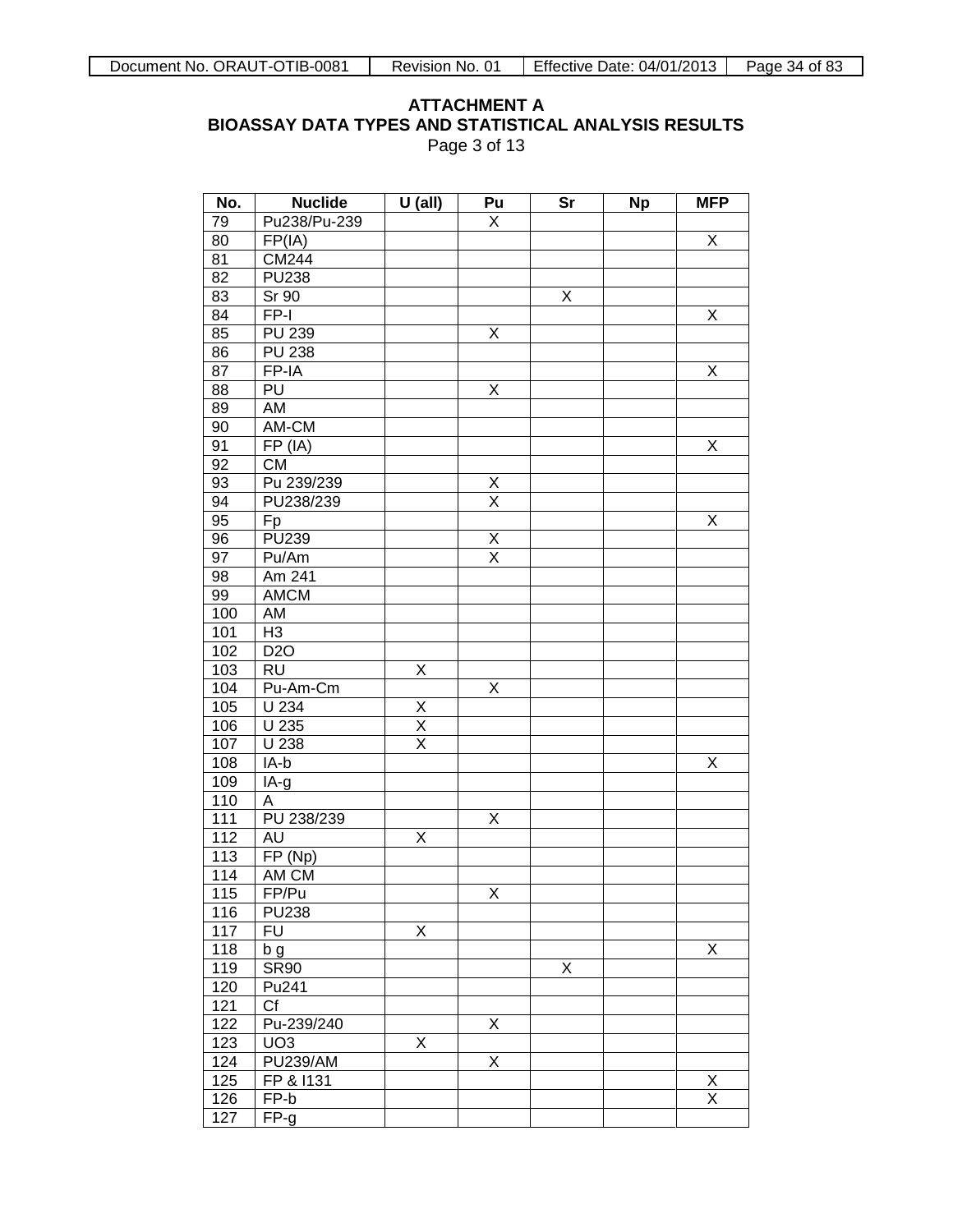### **ATTACHMENT A BIOASSAY DATA TYPES AND STATISTICAL ANALYSIS RESULTS** Page 4 of 13

| No.              | <b>Nuclide</b>             | $U$ (all)               | Pu                      | Sr | <b>Np</b> | <b>MFP</b> |
|------------------|----------------------------|-------------------------|-------------------------|----|-----------|------------|
| 128              | Pb                         |                         |                         |    |           |            |
| 129              | IA                         |                         |                         |    |           |            |
| 130              | Am241                      |                         |                         |    |           |            |
| 131              | NT/DU                      | X                       |                         |    |           |            |
| 132              | Unat                       | $\overline{\mathsf{x}}$ |                         |    |           |            |
| 133              | Cm-Am                      |                         |                         |    |           |            |
| 134              | <b>FPIA BETA</b>           |                         |                         |    |           | Χ          |
| 135              | <b>AMCM</b>                |                         |                         |    |           |            |
| 136              | Am Cm                      |                         |                         |    |           |            |
| 137              | PU vomitus                 |                         |                         |    |           |            |
| 138              | $\overline{\text{PU}}$ 241 |                         |                         |    |           |            |
| 139              | NT/DU                      | X                       |                         |    |           |            |
| 140              | U234                       | X                       |                         |    |           |            |
| 141              | U235                       | $\overline{\mathsf{x}}$ |                         |    |           |            |
| $\overline{142}$ | U238                       | $\overline{\mathsf{x}}$ |                         |    |           |            |
| 143              | Hg                         |                         |                         |    |           |            |
| 144              | D <sub>20</sub>            |                         |                         |    |           |            |
| 145              | $I-131$                    |                         |                         |    |           | Χ          |
| 146              | PU-238/239                 |                         | Χ                       |    |           |            |
| 147              | <b>PU-238</b>              |                         |                         |    |           |            |
| 148              | <b>PU-239</b>              |                         | Χ                       |    |           |            |
| 149              | Lead                       |                         |                         |    |           |            |
| 150              | Cm242                      |                         |                         |    |           |            |
| 151              | AM-241                     |                         |                         |    |           |            |
| 152              | Pu FP                      |                         | Χ                       |    |           |            |
| 153              | UF                         | Χ                       |                         |    |           |            |
| 154              | Pu240                      |                         | X                       |    |           |            |
| 155              | Pu242                      |                         | $\overline{\mathsf{x}}$ |    |           |            |
| 156              | Pu243                      |                         | $\overline{\mathsf{x}}$ |    |           |            |
| 157              | Pu244                      |                         | $\overline{\mathsf{x}}$ |    |           |            |
| 158              | Pu245                      |                         | $\overline{\mathsf{x}}$ |    |           |            |
| 159              | Pu246                      |                         | $\overline{\mathsf{x}}$ |    |           |            |
| 160              | Pu247                      |                         | $\overline{\mathsf{x}}$ |    |           |            |
| 161              | Pu248                      |                         | $\overline{\mathsf{x}}$ |    |           |            |
| 162              | Pu249                      |                         | $\overline{\mathsf{X}}$ |    |           |            |
| 163              | Pu <sub>251</sub>          |                         | $\overline{X}$          |    |           |            |
| 164              | Pu <sub>252</sub>          |                         | $\overline{X}$          |    |           |            |
| 165              | Pu250                      |                         | $\overline{\mathsf{x}}$ |    |           |            |
| 166              | Cf252                      |                         |                         |    |           |            |
| 167              | Merc                       |                         |                         |    |           |            |
| 168              | <b>Np237</b>               |                         |                         |    | Χ         |            |
| 169              | lodine                     |                         |                         |    |           |            |
| 170              | IA                         |                         |                         |    |           | Χ          |
| 171              | g                          |                         |                         |    |           |            |
| 172              | Pu238 & 239                |                         | Χ                       |    |           |            |
| 173              | FL                         |                         |                         |    |           |            |
| 174              | <b>SR</b>                  |                         |                         | X  |           |            |
| 175              | beta-gamma                 |                         |                         |    |           | Χ          |
| 176              | alpha                      |                         |                         |    |           |            |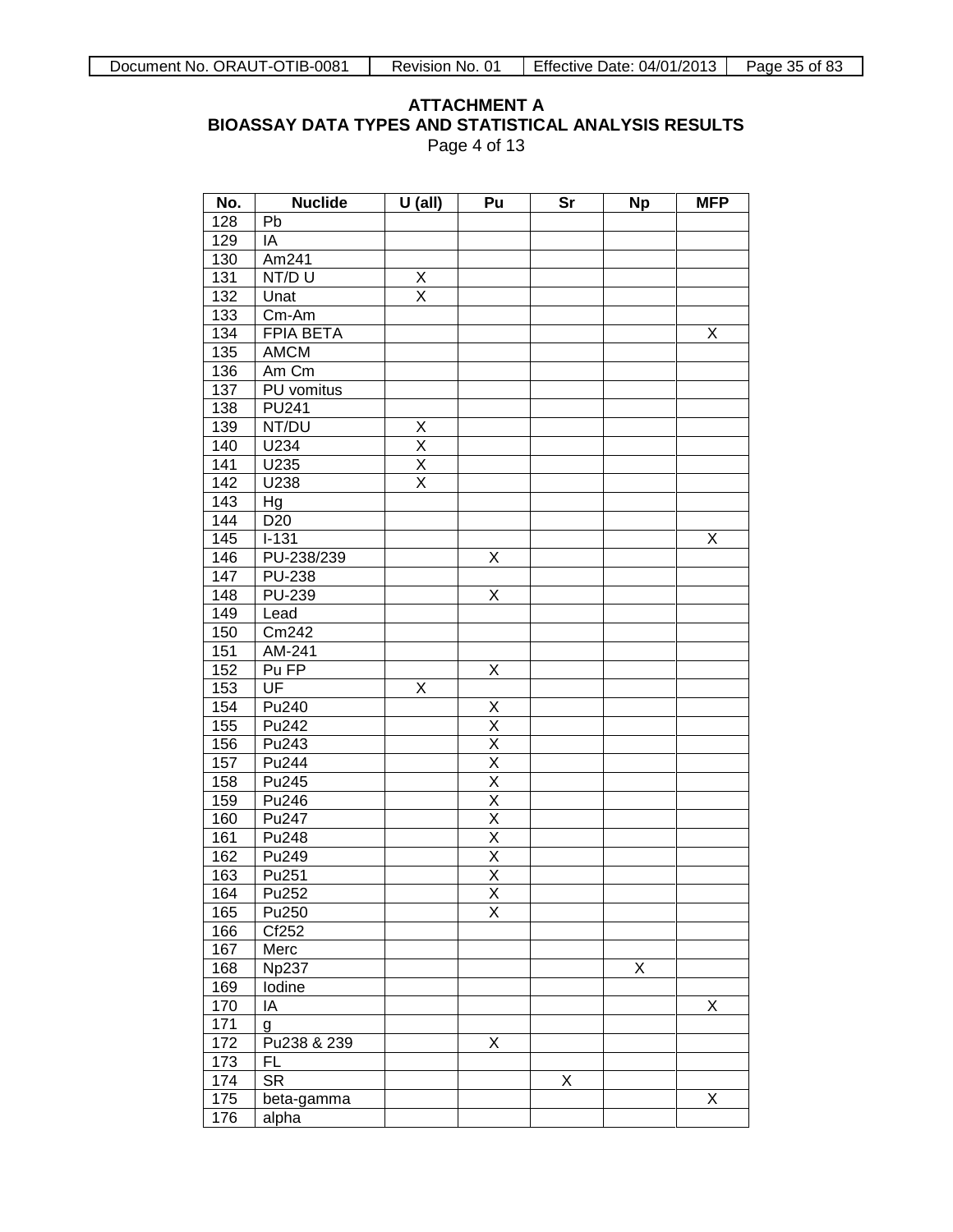### **ATTACHMENT A BIOASSAY DATA TYPES AND STATISTICAL ANALYSIS RESULTS** Page 5 of 13

| No.              | <b>Nuclide</b>   | $U$ (all) | Pu                      | Sr | <b>Np</b> | <b>MFP</b> |
|------------------|------------------|-----------|-------------------------|----|-----------|------------|
| 177              | <b>IAFP</b>      |           |                         |    |           | X          |
| 178              | Pu238, 239       |           | Χ                       |    |           |            |
| 179              | NT/DU            | Χ         |                         |    |           |            |
| 180              | PU238/PU239      |           | Χ                       |    |           |            |
| 181              | CF252            |           |                         |    |           |            |
| 182              | AM241            |           |                         |    |           |            |
| 183              | <b>NP237</b>     |           |                         |    | Χ         |            |
| 184              | Am/Cm            |           |                         |    |           |            |
| 185              | Mercury          |           |                         |    |           |            |
| 186              | $\overline{C}$ m |           |                         |    |           |            |
| 187              | Po-210           |           |                         |    |           |            |
| 188              | Alpha            |           |                         |    |           |            |
| 189              | <b>I ACT</b>     |           |                         |    |           | Χ          |
| 190              | ID               |           |                         |    |           |            |
| 191              | Ce144            |           |                         |    |           |            |
| 192              | Zr95/Nb95        |           |                         |    |           |            |
| 193              | Fluoride         |           |                         |    |           |            |
| 194              | FPIA(131I)       |           |                         |    |           | Χ          |
| 195              | R                |           |                         |    |           |            |
| 196              | HG               |           |                         |    |           |            |
| 197              | Am-CmCf          |           |                         |    |           |            |
| 198              | <b>NP-237</b>    |           |                         |    | Χ         |            |
| 199              | GP               |           |                         |    |           |            |
| 200              | PB               |           |                         |    |           |            |
| 201              | <b>Ru 106</b>    |           |                         |    |           |            |
| 202              | Ce 144           |           |                         |    |           |            |
| 203              | Cm 244           |           |                         |    |           |            |
| 204              | Pu               |           | Χ                       |    |           |            |
| 205              | Cm/Cf            |           |                         |    |           |            |
| 206              | U                | Χ         |                         |    |           |            |
| 207              | Pu238            |           |                         |    |           |            |
| 208              | Pu239            |           | Χ                       |    |           |            |
| 209              | PO210            |           |                         |    |           |            |
| 210              | Po 210           |           |                         |    |           |            |
| 211              | L.M.F.           | Χ         |                         |    |           |            |
| 212              | <b>Beta</b>      |           |                         |    |           |            |
| $\overline{213}$ | Pu (3.00 Am)     |           | $\overline{\mathsf{x}}$ |    |           |            |
| 214              | DU               | X         |                         |    |           |            |
| 215              | Pu-238-239       |           | X                       |    |           |            |
| 216              | FP/IA            |           |                         |    |           | X          |
| 217              | Nat-U            | X         |                         |    |           |            |
| 218              | PU238-239        |           | X                       |    |           |            |
| 219              | Pa-231           |           |                         |    |           |            |
| 220              | Th-231           |           |                         |    |           |            |
| 221              | Α                |           |                         |    |           |            |
| 222              | $Cm-Cf$          |           |                         |    |           |            |
| 223              | Am-Cm 244        |           |                         |    |           |            |
| 224              | Cs 137           |           |                         |    |           |            |
| 225              | Pu/FP            |           | Χ                       |    |           |            |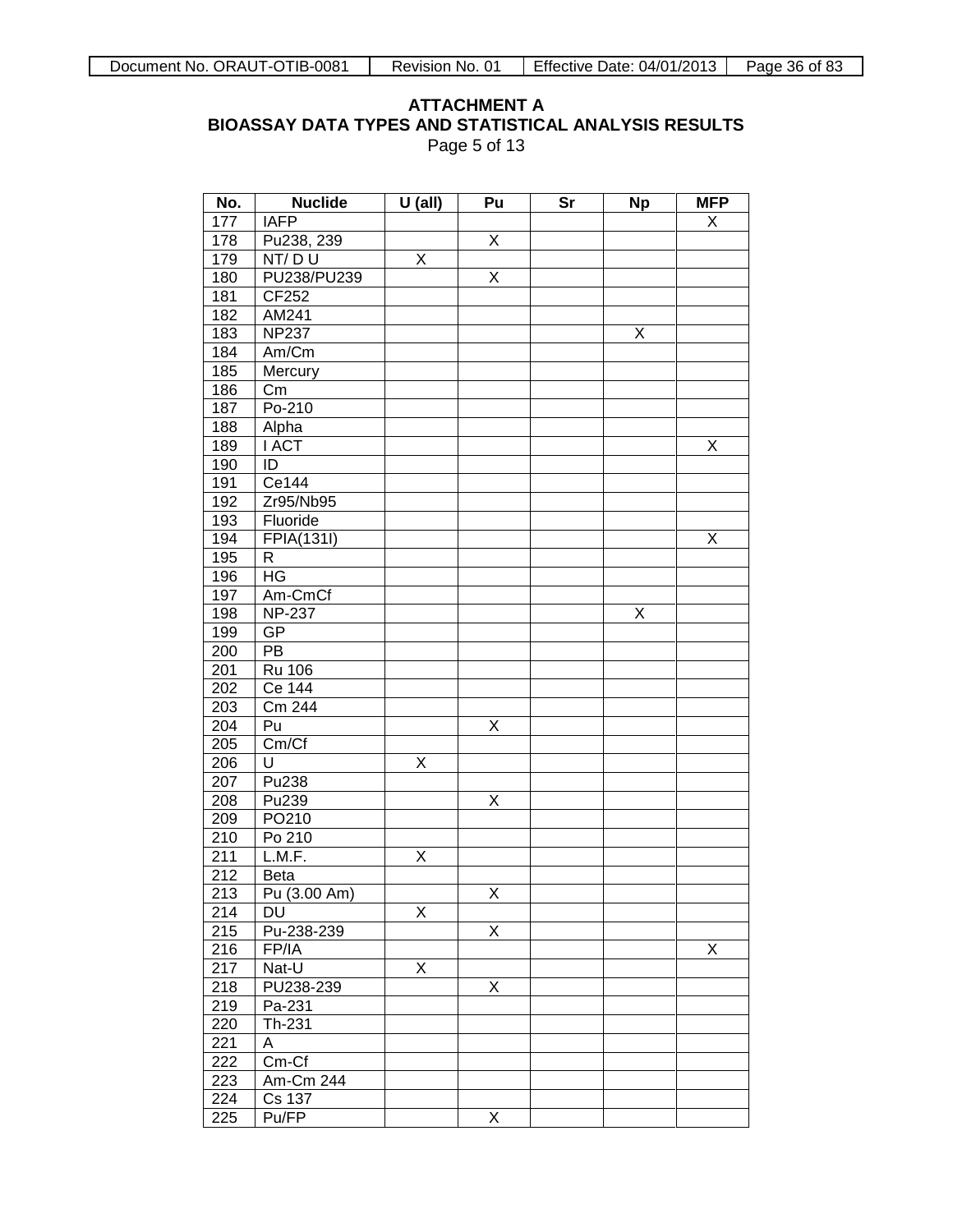| Page 6 of 13 |  |  |  |
|--------------|--|--|--|
|--------------|--|--|--|

| No. | <b>Nuclide</b> | $U$ (all) | Pu | Sr | <b>Np</b> | <b>MFP</b> |
|-----|----------------|-----------|----|----|-----------|------------|
| 226 | NEU            |           |    |    |           |            |
| 227 | Pa 231         |           |    |    |           |            |
| 228 | Th 231         |           |    |    |           |            |

a. Nuclide designations without an "X" were not used in the coworker study.

### Table A-2. HPRED radionuclide type matrix.

| No.            | $\mathbf{x}$                | U                       | Pu | Am/Cm/Cf                | Am | $\mathsf{Cm}$           | Cf                      | Sr | <b>Np</b> |
|----------------|-----------------------------|-------------------------|----|-------------------------|----|-------------------------|-------------------------|----|-----------|
| 1              | H <sub>3</sub>              |                         |    |                         |    |                         |                         |    |           |
| $\overline{2}$ | $U-234$                     | $\overline{X}$          |    |                         |    |                         |                         |    |           |
| $\overline{3}$ | $U-235$                     | $\overline{X}$          |    |                         |    |                         |                         |    |           |
| 4              | $U-238$                     | $\overline{\mathsf{X}}$ |    |                         |    |                         |                         |    |           |
| $\overline{5}$ | <b>PU-238</b>               |                         | X  |                         |    |                         |                         |    |           |
| $\overline{6}$ | <b>PU-239</b>               |                         | X  |                         |    |                         |                         |    |           |
| $\overline{7}$ | $\overline{\text{NP}}$ -237 |                         |    |                         |    |                         |                         |    | X         |
| 8              | AM-241                      |                         |    | X                       | X  |                         |                         |    |           |
| 9              | CM-244                      |                         |    | $\overline{\mathsf{x}}$ |    | $\overline{X}$          |                         |    |           |
| 10             | CF-252                      |                         |    | $\overline{X}$          |    |                         | X                       |    |           |
| 11             | <b>SR90</b>                 |                         |    |                         |    |                         |                         | X  |           |
| 12             | NT/DU                       | X                       |    |                         |    |                         |                         |    |           |
| 13             | Pu238                       |                         | X  |                         |    |                         |                         |    |           |
| 14             | Am241                       |                         |    | X                       | X  |                         |                         |    |           |
| 15             | Pu239                       |                         | X  |                         |    |                         |                         |    |           |
| 16             | EU                          | X                       |    |                         |    |                         |                         |    |           |
| 17             | <b>AmCmCf</b>               |                         |    | $\overline{X}$          |    |                         |                         |    |           |
| 18             | Sr90                        |                         |    |                         |    |                         |                         | X  |           |
| 19             | U234                        | X                       |    |                         |    |                         |                         |    |           |
| 20             | U235                        | $\overline{\mathsf{x}}$ |    |                         |    |                         |                         |    |           |
| 21             | U238                        | $\overline{\mathsf{x}}$ |    |                         |    |                         |                         |    |           |
| 22             | <b>Np237</b>                |                         |    |                         |    |                         |                         |    | X         |
| 23             | Cm242                       |                         |    | $\overline{X}$          |    | $\overline{X}$          |                         |    |           |
| 24             | Cm244                       |                         |    | $\overline{\mathsf{X}}$ |    | $\overline{\mathsf{x}}$ |                         |    |           |
| 25             | Cf252                       |                         |    | $\overline{\mathsf{x}}$ |    |                         | $\overline{\mathsf{x}}$ |    |           |

Table A-3.50th- and 84th-percentile urinary excretion rates of plutonium gross alpha, 1955 to 2007 (dpm/d)**.** 

| <b>Effective bioassay date</b> | 50th percentile | 84th percentile | No. of employees |
|--------------------------------|-----------------|-----------------|------------------|
| 7/1/1955                       | 0.0273          | 0.068           | 203              |
| 7/1/1956                       | 0.0106          | 0.050           | 314              |
| 7/1/1957                       | 0.0263          | 0.056           | 312              |
| 7/1/1958                       | 0.0371          | 0.061           | 286              |
| 7/1/1959                       | 0.0307          | 0.085           | 337              |
| 7/1/1960                       | 0.0188          | 0.080           | 350              |
| 7/1/1961                       | 0.0074          | 0.028           | 367              |
| 7/1/1962                       | 0.0430          | 0.073           | 398              |
| 7/1/1963                       | 0.0049          | 0.028           | 338              |
| 7/1/1964                       | 0.0134          | 0.054           | 327              |
| 7/1/1965                       | 0.0295          | 0.060           | 414              |
| 7/1/1966                       | 0.0291          | 0.064           | 376              |
| 7/1/1967                       | 0.0240          | 0.068           | 355              |
| 7/1/1968                       | 0.0147          | 0.053           | 384              |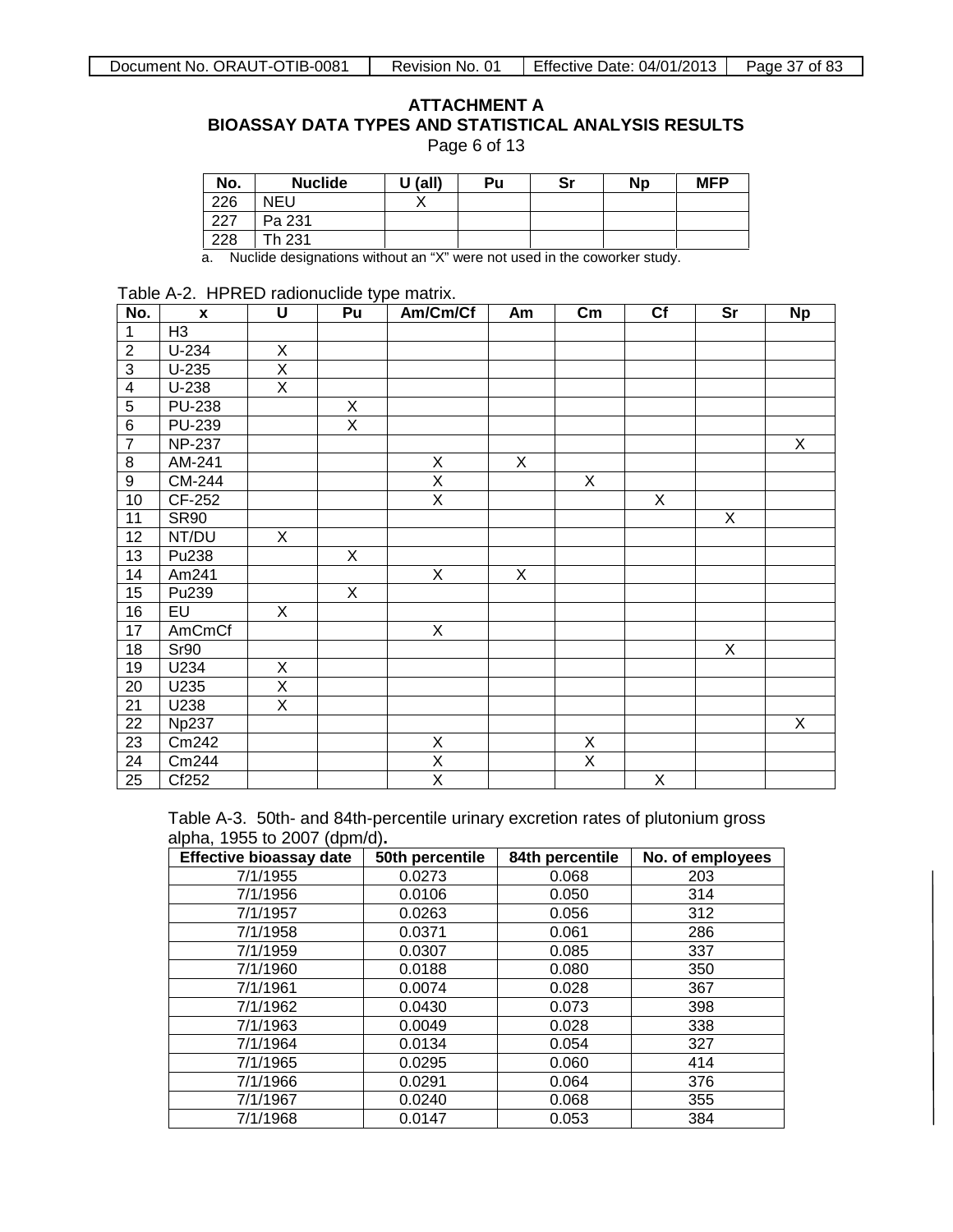Page 7 of 13

| <b>Effective bioassay date</b> | 50th percentile | 84th percentile | No. of employees |
|--------------------------------|-----------------|-----------------|------------------|
| 7/1/1969                       | 0.0272          | 0.134           | 279              |
| 7/1/1970                       | 0.0295          | 0.121           | 266              |
| 7/1/1971                       | 0.0144          | 0.055           | 339              |
| $\frac{1}{7}$ /1/1972          | 0.0320          | 0.091           | 358              |
| 7/1/1973                       | 0.0235          | 0.073           | 356              |
| 7/1/1974                       | 0.0244          | 0.076           | 369              |
| 7/1/1975                       | 0.0194          | 0.073           | 341              |
| 7/1/1976                       | 0.0093          | 0.054           | 394              |
| 7/1/1977                       | 0.0240          | 0.077           | 389              |
| 7/1/1978                       | 0.0168          | 0.071           | 260              |
| 7/1/1979                       | 0.0173          | 0.034           | 357              |
| 7/1/1980                       | 0.0360          | 0.078           | 312              |
| 7/1/1981                       | 0.0150          | 0.054           | 408              |
| 7/1/1982                       | 0.0122          | 0.043           | 406              |
| 7/1/1983                       | 0.0109          | 0.048           | 296              |
| 7/1/1984                       | 0.0163          | 0.055           | 267              |
| 7/1/1985                       | 0.0536          | 0.087           | 241              |
| 7/1/1986                       | 0.0134          | 0.057           | 299              |
| 7/1/1987                       | 0.0420          | 0.070           | 271              |
| 7/1/1988                       | 0.0159          | 0.039           | 296              |
| 7/1/1989                       | 0.0111          | 0.032           | 282              |
| 7/1/1990                       | 0.0086          | 0.023           | 303              |
| 7/1/1991                       | 2.39E-05        | $7.5E-04$       | 8,694            |
| 7/1/1992                       | 0.0006          | 0.0037          | 8,769            |
| 7/1/1993                       | 0.0038          | 0.0121          | 6,604            |
| 7/1/1994                       | 0.0076          | 0.0235          | 5,641            |
| 7/1/1995                       | 0.0074          | 0.0237          | 5,257            |
| 7/1/1996                       | 0.0087          | 0.0250          | 4,994            |
| 7/1/1997                       | 0.0076          | 0.0263          | 4,919            |
| 7/1/1998                       | 0.0088          | 0.0296          | 4,938            |
| 7/1/1999                       | 0.0091          | 0.0258          | 4,322            |
| 7/1/2000                       | 0.0086          | 0.0222          | 3,076            |
| 7/1/2001                       | 0.0080          | 0.0205          | 2,734            |
| 7/1/2002                       | 0.0093          | 0.0228          | 2,687            |
| 7/1/2003                       | 0.0089          | 0.0229          | 2,545            |
| 7/1/2004                       | 0.0075          | 0.0180          | 2,277            |
| 7/1/2005                       | 0.0091          | 0.0223          | 2,477            |
| 7/1/2006                       | 0.0083          | 0.0209          | 2,218            |
| 7/1/2007                       | 0.0085          | 0.0213          | 2,077            |

| to 2007 (dpm/d). |  | Table A-4. 50th- and 84th-percentile urinary excretion rates of uranium, 1953 |  |  |  |
|------------------|--|-------------------------------------------------------------------------------|--|--|--|
|                  |  |                                                                               |  |  |  |

| <b>Effective bioassay date</b> | 50th percentile | 84th percentile | No. of employees |
|--------------------------------|-----------------|-----------------|------------------|
| 7/1/1953                       | 4.076           | 7.573           |                  |
| 7/1/1954                       | 1.867           | 3.021           | 93               |
| 7/1/1955                       | 0.9926          | 1.648           | 277              |
| 7/1/1956                       | 0.9515          | 1.296           | 390              |
| 7/1/1957                       | 0.392           | 1.370           | 207              |
| 7/1/1958                       | 0.3738          | 1.388           | 151              |
| 7/1/1959                       | 0.2422          | 0.807           | 201              |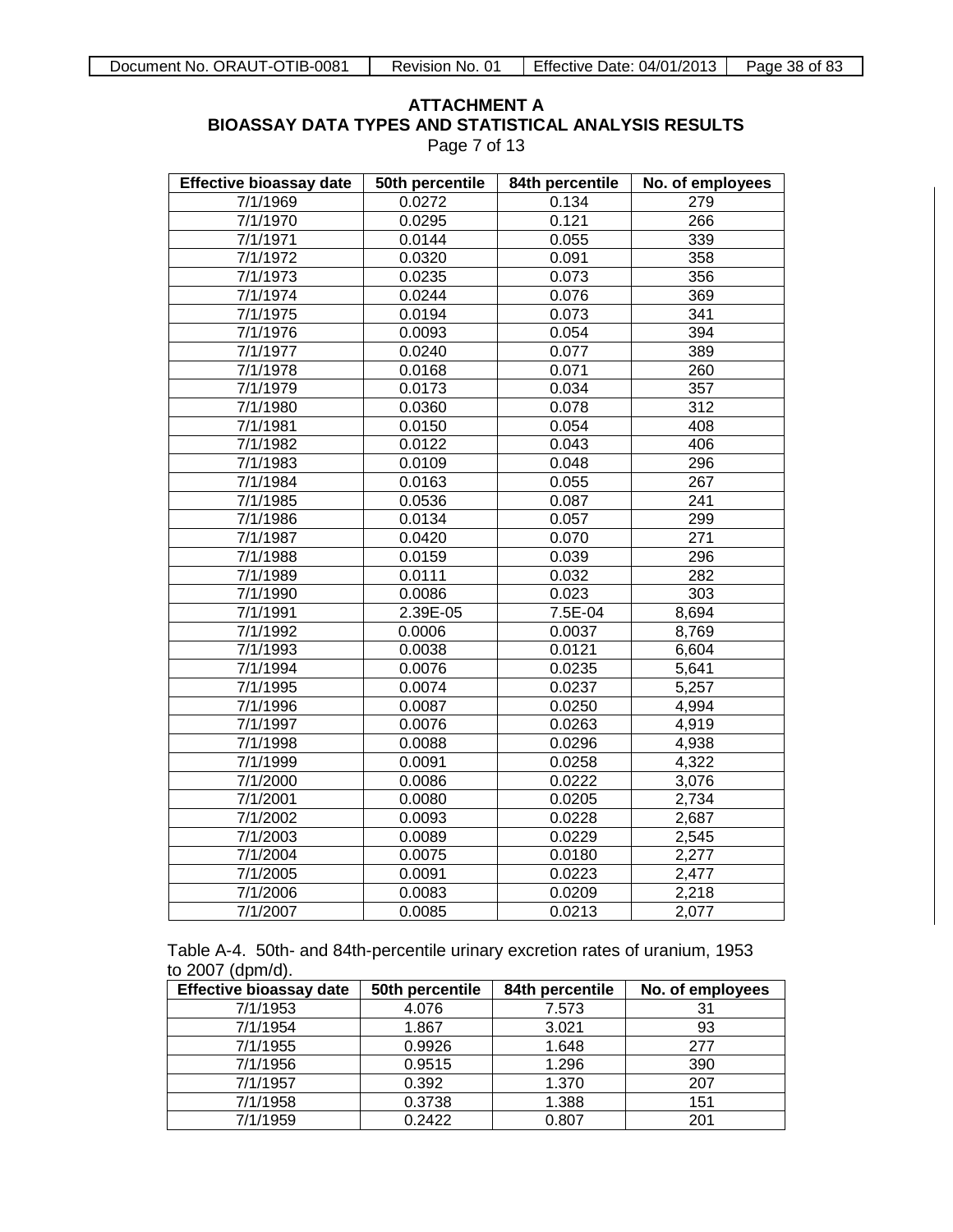Page 8 of 13

| <b>Effective bioassay date</b> | 50th percentile | 84th percentile | No. of employees |
|--------------------------------|-----------------|-----------------|------------------|
| 7/1/1960                       | 0.2772          | 0.844           | 252              |
| 7/1/1961                       | 0.1476          | 0.744           | 220              |
| 7/1/1962                       | 0.3962          | 1.337           | 243              |
| 7/1/1963                       | 0.7477          | 1.957           | 260              |
| 7/1/1964                       | 0.7036          | 1.945           | 271              |
| 7/1/1965                       | 0.4095          | 1.489           | 251              |
| 7/1/1966                       | 0.4085          | 1.472           | 210              |
| 7/1/1967                       | 0.3055          | 1.113           | 198              |
| 7/1/1968                       | 0.1094          | 0.554           | 219              |
| 7/1/1969                       | 0.1166          | 0.771           | 180              |
| 7/1/1970                       | 0.09433         | 0.933           | 177              |
| 7/1/1971                       | 0.1265          | 0.854           | $\overline{212}$ |
| 7/1/1972                       | 0.1264          | 0.869           | $\overline{222}$ |
| 7/1/1973                       | 0.1081          | 0.782           | $\overline{222}$ |
| 7/1/1974                       | 0.1402          | 0.796           | 201              |
| 7/1/1975                       | 0.2212          | 0.999           | 219              |
| 7/1/1976                       | 0.3098          | 0.781           | 189              |
| 7/1/1977                       | 0.1775          | 0.803           | 114              |
| 7/1/1978                       | 0.4689          | 1.004           | 99               |
| 7/1/1979                       | 0.3177          | 0.942           | 107              |
| 7/1/1980                       | 0.2537          | 0.698           | 79               |
| 7/1/1981                       | 0.07588         | 0.474           | 90               |
| 7/1/1982                       | 0.3631          | 1.431           | 86               |
| 7/1/1983                       | 0.7964          | 2.181           | 86               |
| 7/1/1984                       | 0.2588          | 1.408           | 64               |
| 7/1/1985                       | 0.4568          | 1.447           | 93               |
| 7/1/1986                       | 0.08252         | 0.340           | $\overline{82}$  |
| 7/1/1987                       | 0.6084          | 1.009           | 80               |
| 7/1/1988                       | 0.2133          | 0.940           | 67               |
| 7/1/1989                       | 0.02113         | 0.179           | $\overline{87}$  |
| 7/1/1990                       | 1.048           | 1.202           | 36               |
| 7/1/1991                       | 0.09117         | 0.344           | 2,349            |
| 7/1/1992                       | 0.07548         | 0.274           | 2,842            |
| 7/1/1993                       | 0.3592          | 0.698           | 2,952            |
| 7/1/1994                       | 0.3419          | 0.873           | 2,511            |
| 7/1/1995                       | 0.2393          | 0.569           | 2,401            |
| 7/1/1996                       | 0.3281          | 0.748           | 2,193            |
| 7/1/1997                       | 0.3409          | 0.724           | 2,045            |
| 7/1/1998                       | 0.2581          | 0.573           | 2,267            |
| 7/1/1999                       | 0.2207          | 0.589           | 2,116            |
| 7/1/2000                       | 0.2388          | 0.665           | 1,597            |
| 7/1/2001                       | 0.09381         | 0.422           | 1,410            |
| 7/1/2002                       | 0.03714         | 0.086           | 1,411            |
| 7/1/2003                       | 0.03625         | 0.088           | 1,300            |
| 7/1/2004                       | 0.03338         | 0.080           | 1,291            |
| 7/1/2005                       | 0.03486         | 0.080           | 1,473            |
| 7/1/2006                       | 0.04674         | 0.092           | 1,093            |
| 7/1/2007                       | 0.04698         | 0.091           | 914              |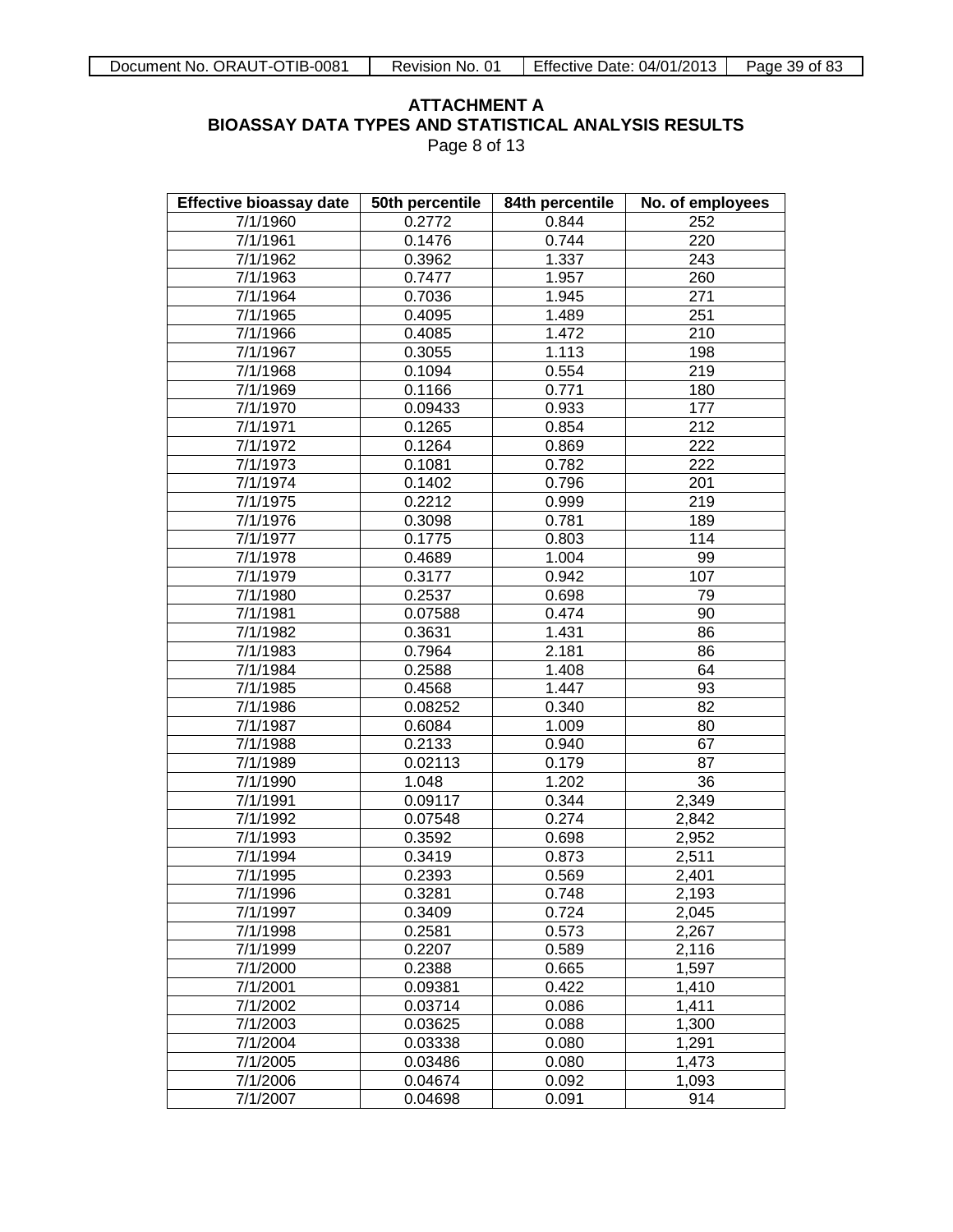Table A-5. 50th- and 84th-percentile urinary excretion rates of americium, 1963

to 2007 (dpm/d).

**Effective bioassay date 50th percentile 84th percentile No. of employees** 7/1/1963 0.8360 1.296 43 7/1/1965 0.3360 0.769 126 7/1/1966 0.8282 2.027 155 7/1/1967 0.9520 1.476 227 7/1/1968 0.2527 0.627 364 7/1/1969 0.3065 0.890 379 7/1/1970 0.2320 0.517 567 7/1/1971 0.1693 0.419 663 7/1/1972 0.0721 0.241 650 7/1/1973 0.0082 0.064 644 7/1/1974 0.0093 0.096 456 7/1/1975 0.0102 0.075 467 7/1/1976 0.0130 0.081 450 7/1/1977 0.0037 0.042 383 7/1/1978 0.0258 0.257 228 7/1/1979 0.0249 0.270 322 7/1/1980 0.0096 0.070 230 7/1/1981 0.0028 0.016 267 7/1/1982 0.0021 0.008 307 7/1/1983 0.0054 0.045 303 7/1/1984 0.0063 0.069 275 7/1/1985 0.0119 0.120 259 7/1/1986 0.0035 0.040 273 7/1/1987 0.0175 0.088 305 7/1/1988 0.0185 0.141 288 7/1/1991 0.0180 0.0568 570 7/1/1992 0.0232 0.0608 373 7/1/1993 0.0156 0.0649 208 7/1/1994 0.0315 0.0951 180 7/1/1995 0.0124 0.0351 226 7/1/1996 0.0118 0.0362 271 7/1/1997 0.0113 0.0302 401 7/1/1998 0.0120 0.0286 681 7/1/1999 0.0121 0.0276 1,499 7/1/2000 0.0111 0.0237 2,130 7/1/2001 0.0094 0.0214 2,305 7/1/2002 0.0082 0.0210 2,473 7/1/2003 0.0072 0.0185 2,313 7/1/2004 0.0060 0.0159 1,985 7/1/2005 0.0058 0.0153 2,242 7/1/2006 0.0058 0.0164 2,103 7/1/2007 0.0062 0.0165 2,030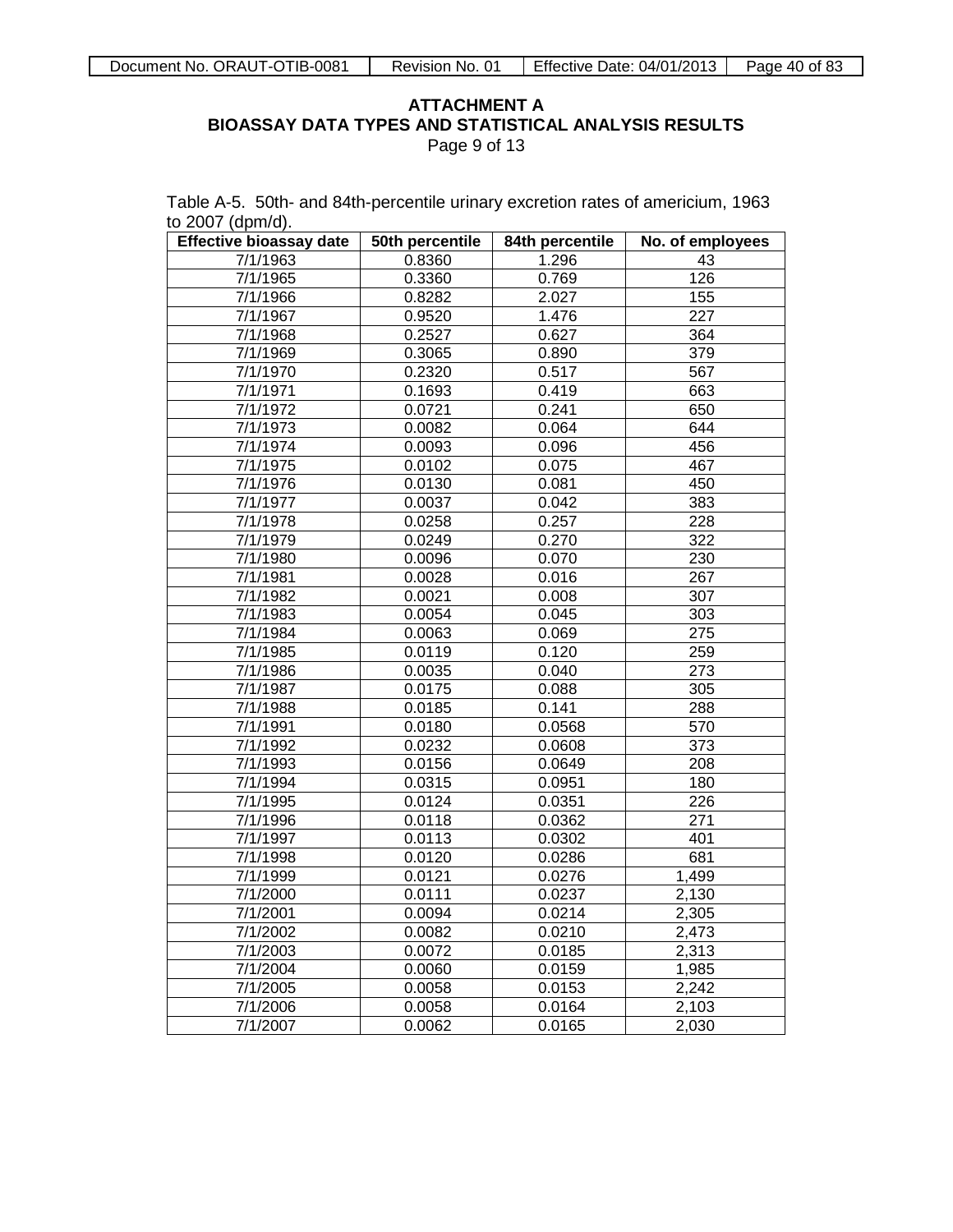Page 10 of 13

Table A-6. 50th- and 84th-percentile urinary excretion rates of curium, 1995 to 2007 (dpm/d).

| <b>Effective bioassay date</b> | 50th percentile | 84th percentile | No. of employees |
|--------------------------------|-----------------|-----------------|------------------|
| 7/1/1995                       | 0.00204         | 0.00651         | 226              |
| 7/1/1996                       | 0.00391         | 0.00826         | 271              |
| 7/1/1997                       | 0.00710         | 0.01316         | 401              |
| 7/1/1998                       | 0.00691         | 0.01350         | 681              |
| 7/1/1999                       | 0.00266         | 0.00637         | 1,499            |
| 7/1/2000                       | 0.00093         | 0.00291         | 2,130            |
| 7/1/2001                       | 0.00164         | 0.00503         | 2,305            |
| 7/1/2002                       | 0.00382         | 0.00893         | 2,473            |
| 7/1/2003                       | 0.00355         | 0.00861         | 2,313            |
| 7/1/2004                       | 0.00394         | 0.00951         | 1,984            |
| 7/1/2005                       | 0.00458         | 0.01001         | 2,242            |
| 7/1/2006                       | 0.00475         | 0.01053         | 2,103            |
| 7/1/2007                       | 0.00390         | 0.00939         | 2,030            |

Table A-7. 50th- and 84th-percentile urinary excretion rates of californium, 1995 to 2007 (dpm/d).

| <b>Effective bioassay date</b> | 50th percentile | 84th percentile | No. of employees |
|--------------------------------|-----------------|-----------------|------------------|
| 7/1/1995                       | 0.00469         | 0.0144          | 226              |
| 7/1/1996                       | 0.00508         | 0.0146          | 271              |
| 7/1/1997                       | 0.00684         | 0.0197          | 401              |
| 7/1/1998                       | 0.00834         | 0.0215          | 681              |
| 7/1/1999                       | 0.00648         | 0.0156          | 1,499            |
| 7/1/2000                       | 0.00501         | 0.0123          | 2,130            |
| 7/1/2001                       | 0.00346         | 0.0086          | 2,305            |
| 7/1/2002                       | 0.00444         | 0.0112          | 2,473            |
| 7/1/2003                       | 0.00662         | 0.0171          | 2,313            |
| 7/1/2004                       | 0.00852         | 0.0206          | 1,984            |
| 7/1/2005                       | 0.00848         | 0.0187          | 2,242            |
| 7/1/2006                       | 0.00791         | 0.0180          | 2,103            |
| 7/1/2007                       | 0.00844         | 0.0183          | 2,030            |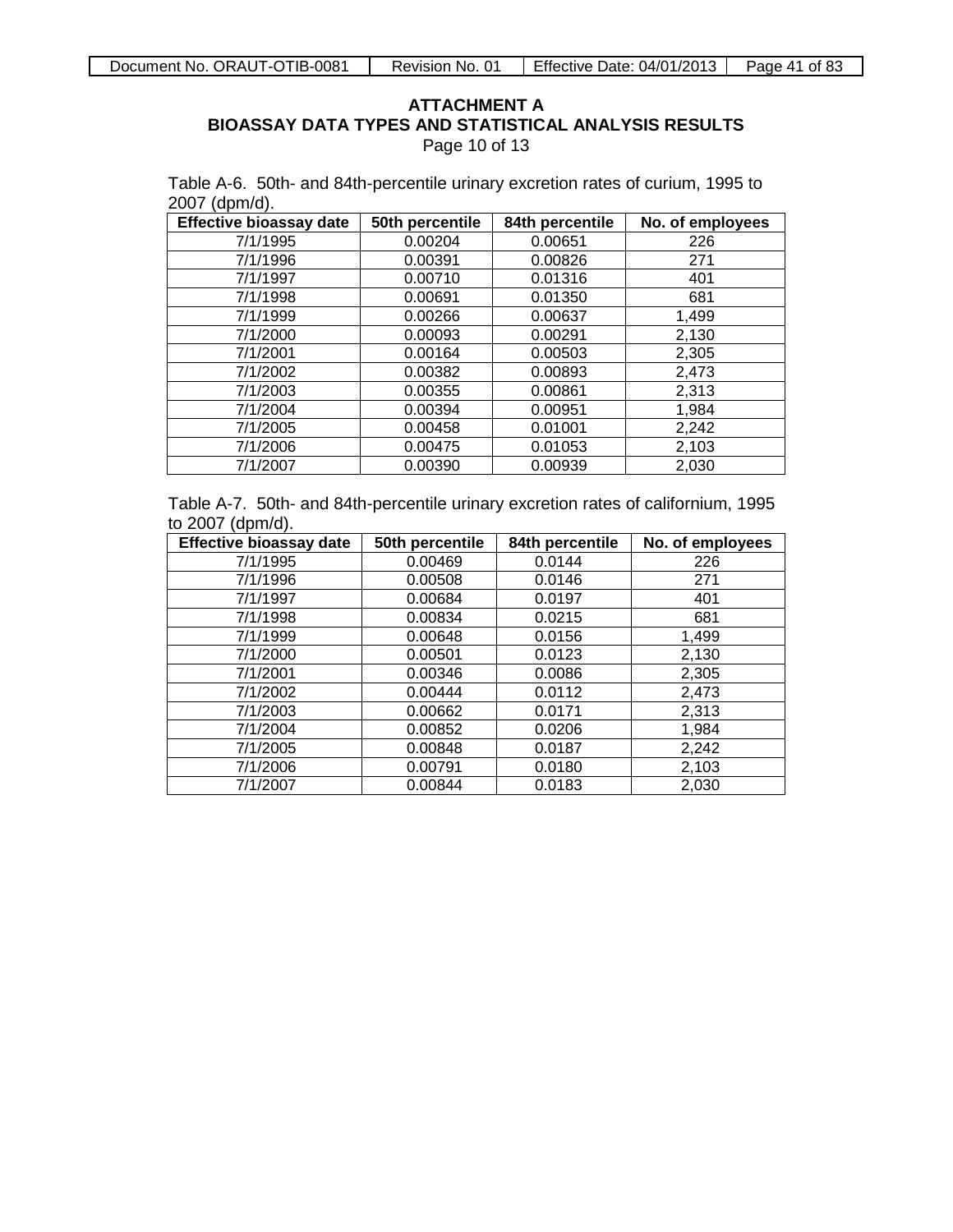Page 11 of 13

Table A-8. 50th- and 84th-percentile urinary excretion rates of neptunium, 1961 to 1969 and 1991 to 2007 (dpm/d).

| <b>Effective bioassay date</b> | $\mathcal{L}$ . The set of $\mathcal{L}$<br>50th percentile | 84th percentile | No. of employees |
|--------------------------------|-------------------------------------------------------------|-----------------|------------------|
| 7/1/1961                       | 0.0216                                                      | 0.0470          | 312              |
| 7/1/1962                       | 0.0049                                                      | 0.0291          | 933              |
| 7/1/1963                       | 0.0057                                                      | 0.0356          | 459              |
| 7/1/1964                       | 0.0201                                                      | 0.1078          | 48               |
| 7/1/1965                       | 0.0835                                                      | 0.1625          | 48               |
| 7/1/1966                       | 0.1215                                                      | 0.3365          | 32               |
| 7/1/1967                       | 0.1205                                                      | 0.3010          | 42               |
| 7/1/1968                       | 0.0264                                                      | 0.1401          | 68               |
| 7/1/1969                       | 0.0470                                                      | 0.1074          | 29               |
| 7/1/1991                       | 0.0131                                                      | 0.0422          | 89               |
| 7/1/1992                       | 0.0049                                                      | 0.0195          | 196              |
| 7/1/1993                       | 0.0046                                                      | 0.0283          | 266              |
| 7/1/1994                       | 0.0150                                                      | 0.0582          | 274              |
| 7/1/1995                       | 0.0129                                                      | 0.0385          | 249              |
| 7/1/1996                       | 0.0126                                                      | 0.0422          | 253              |
| 7/1/1997                       | 0.0116                                                      | 0.0333          | 447              |
| 7/1/1998                       | 0.0107                                                      | 0.0327          | 662              |
| 7/1/1999                       | 0.0136                                                      | 0.0379          | 825              |
| 7/1/2000                       | 0.0128                                                      | 0.0304          | 1,026            |
| 7/1/2001                       | 0.0117                                                      | 0.0257          | 981              |
| 7/1/2002                       | 0.0123                                                      | 0.0264          | 997              |
| 7/1/2003                       | 0.0092                                                      | 0.0199          | 971              |
| 7/1/2004                       | 0.0086                                                      | 0.0195          | 910              |
| 7/1/2005                       | 0.0090                                                      | 0.0199          | 1,081            |
| 7/1/2006                       | 0.0110                                                      | 0.0234          | 1,101            |
| 7/1/2007                       | 0.0113                                                      | 0.0248          | 1,111            |

Table A-9. 50th- and 84th-percentile whole body burdens of neptunium, 1971 to 1989 (dpm).

| <b>Effective bioassay date</b> | 50th percentile | 84th percentile | No. of employees |
|--------------------------------|-----------------|-----------------|------------------|
| 7/1/1971                       | 8,026           | 14,580          | 42               |
| 7/1/1973                       | 4,909           | 11,512          | 47               |
| 7/1/1974                       | 3,506           | 10,181          | 68               |
| 7/1/1975                       | 1,155           | 5,307           | 85               |
| 7/1/1976                       | 3,370           | 7,535           | 13               |
| 7/1/1977                       | 1,036           | 5,729           | 54               |
| 7/1/1978                       | 2,317           | 9,710           | 92               |
| 7/1/1979                       | 1,351           | 7,717           | 67               |
| 7/1/1980                       | 210             | 873             | 106              |
| 7/1/1981                       | 150             | 1,013           | 122              |
| 7/1/1982                       | 193             | 852             | 118              |
| 7/1/1983                       | 244             | 1,024           | 106              |
| 7/1/1984                       | 189             | 1,161           | 117              |
| 7/1/1985                       | 66              | 693             | 75               |
| 7/1/1986                       | 235             | 1,265           | 78               |
| 7/1/1987                       | 477             | 2,299           | 96               |
| 7/1/1988                       | 288             | 1,592           | 90               |
| 7/1/1989                       | 186             | 1,162           | 86               |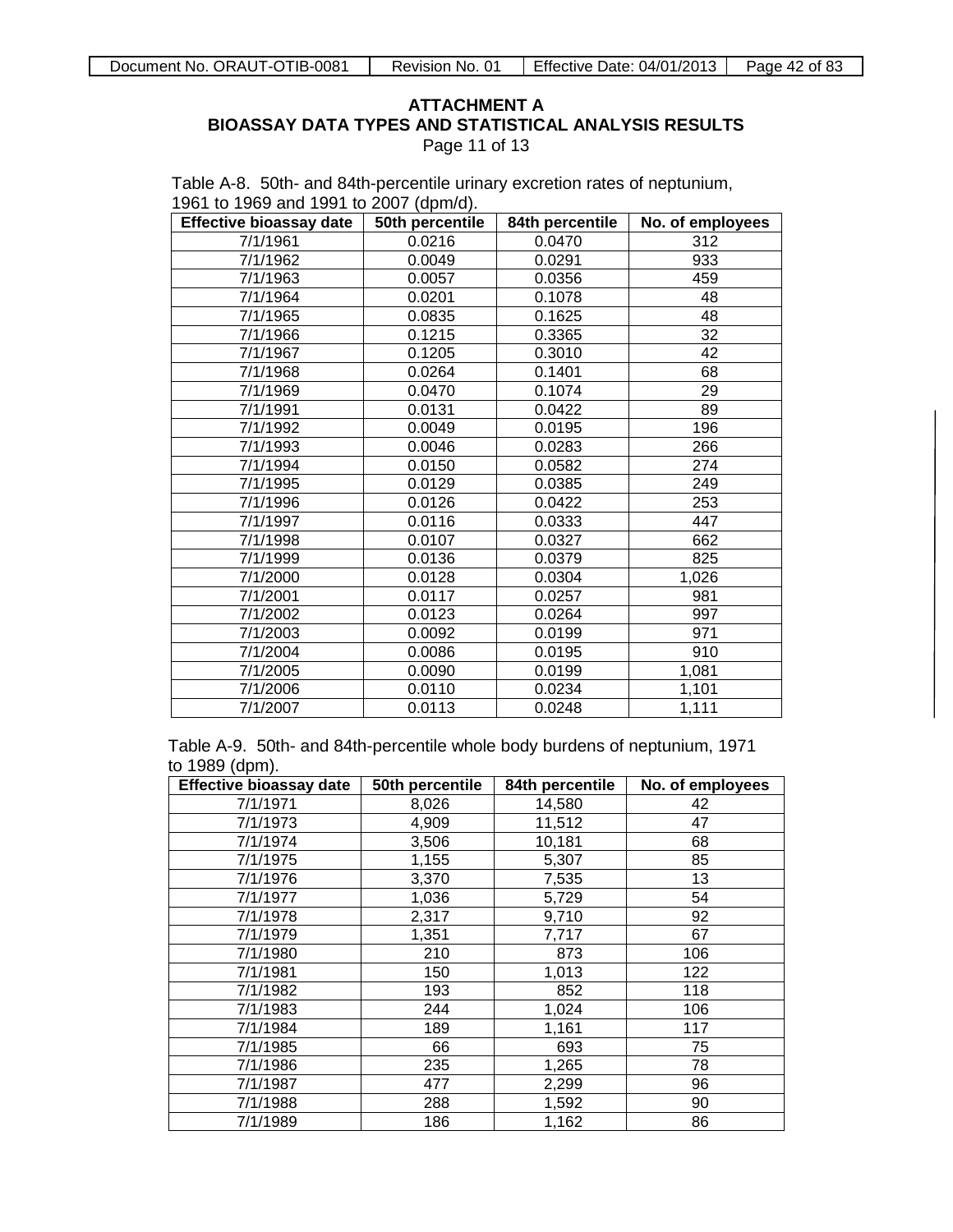Page 12 of 13

Table A-10. 50th- and 84th-percentile urinary excretion rates of strontium, 1955 to 1965 and 1991 to 2006 (dpm/d).

| <b>Effective bioassay date</b> | 50th percentile | 84th percentile | No. of employees |
|--------------------------------|-----------------|-----------------|------------------|
| 7/1/1955                       | 17.92           | 33.05           | 209              |
| 7/1/1956                       | 11.37           | 40.88           | 285              |
| 7/1/1957                       | 12.99           | 40.06           | 177              |
| 7/1/1958                       | 15.82           | 44.47           | 136              |
| 7/1/1959                       | 7.88            | 44.99           | 191              |
| 7/1/1960                       | 25.44           | 45.26           | 276              |
| 7/1/1961                       | 7.86            | 20.78           | 329              |
| 7/1/1962                       | 11.38           | 41.71           | 391              |
| 7/1/1963                       | 35.95           | 66.57           | 328              |
| 7/1/1964                       | 41.48           | 66.46           | 319              |
| 7/1/1965                       | 79.70           | 97.09           | 314              |
| 7/1/1991                       | 0.00529         | 0.022           | 3,105            |
| 7/1/1992                       | 0.01121         | 0.013           | 4,352            |
| 7/1/1993                       | 0.005932        | 0.027           | 3,711            |
| 7/1/1994                       | 0.4736          | 1.175           | 3,496            |
| 7/1/1995                       | 0.6499          | 1.287           | 3,500            |
| 7/1/1996                       | 0.02397         | 0.187           | 3,445            |
| 7/1/1997                       | 0.4553          | 1.495           | 3,252            |
| 7/1/1998                       | 0.2543          | 1.163           | 3,841            |
| 7/1/1999                       | 0.08286         | 0.570           | 3,600            |
| 7/1/2000                       | 0.04699         | 0.311           | 2,067            |
| 7/1/2001                       | 0.06374         | 0.384           | 1,537            |
| 7/1/2002                       | 0.1224          | 0.630           | 1,274            |
| 7/1/2003                       | 0.127           | 0.611           | 1,118            |
| 7/1/2004                       | 0.0987          | 0.481           | 1,001            |
| 7/1/2005                       | 0.1327          | 0.594           | 1,267            |
| 7/1/2006                       | 0.1734          | 0.703           | 1,174            |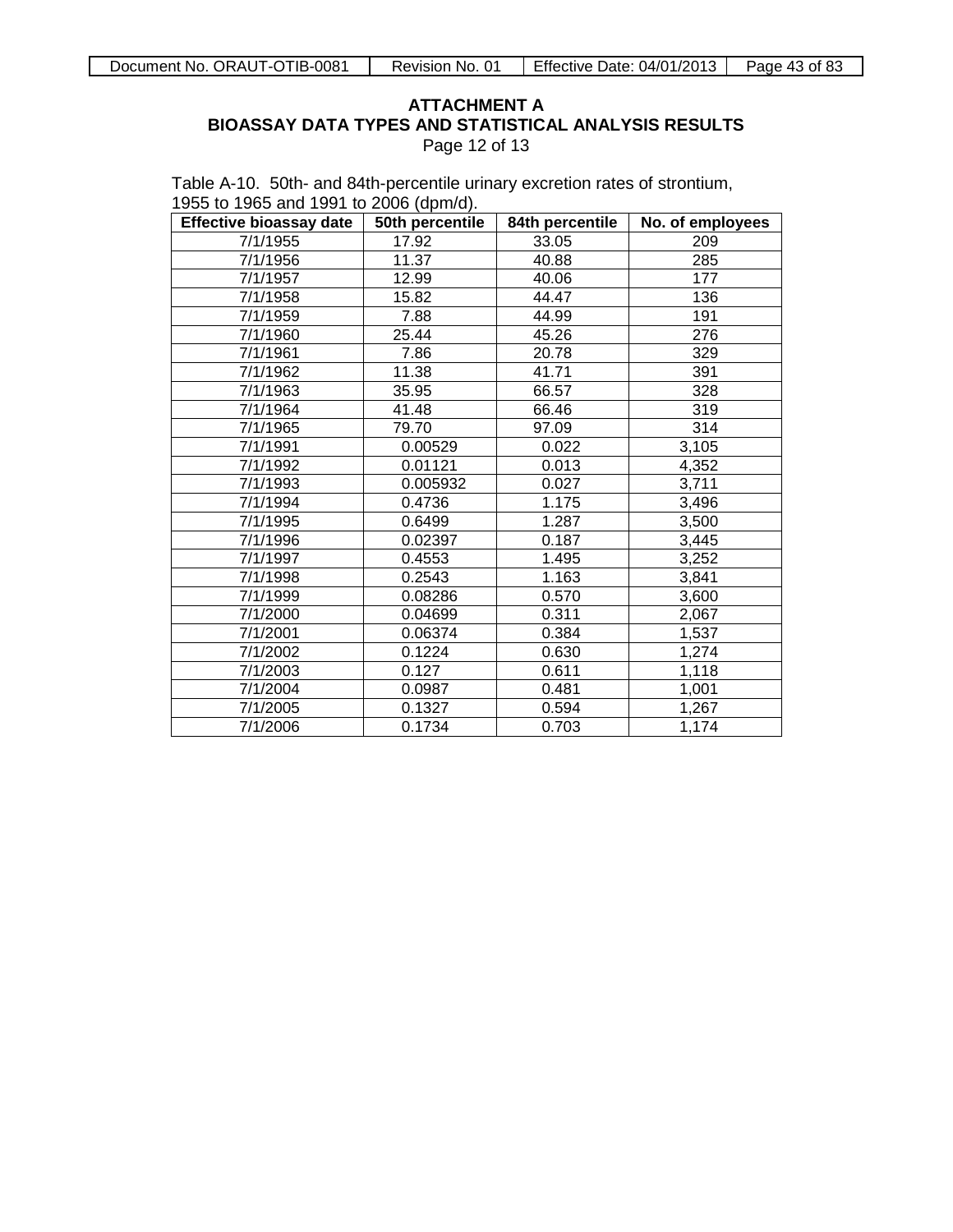Page 13 of 13

|             | Table A-11. 50th- and 84th-percentile whole body burdens of cesium, 1961 to |  |
|-------------|-----------------------------------------------------------------------------|--|
| 1989 (pCi). |                                                                             |  |

| <b>Effective bioassay date</b> | 50th percentile | 84th percentile | No. of employees |
|--------------------------------|-----------------|-----------------|------------------|
| 7/1/1961                       | 4,863           | 6,337           | 36               |
| 7/1/1962                       | 5,508           | 8,699           | 52               |
| 7/1/1963                       | 9,692           | 13,046          | 27               |
| 1/1/1966                       | 15,400          | 20,361          | 19               |
| 1/1/1970                       | 5,564           | 9,777           | 29               |
| 7/1/1972                       | 3,457           | 4,785           | 32               |
| 7/1/1973                       | 2,748           | 4,348           | 46               |
| 7/1/1974                       | 2,344           | 4,014           | 70               |
| 7/1/1975                       | 2,037           | 5,003           | 87               |
| 7/1/1976                       | 1,914           | 4,126           | 60               |
| 7/1/1977                       | 1,898           | 4,215           | 81               |
| 7/1/1978                       | 1,749           | 4,476           | 94               |
| 7/1/1979                       | 948             | 2,750           | 94               |
| 7/1/1980                       | 600             | 1,909           | 109              |
| 7/1/1981                       | 556             | 1,792           | 120              |
| 7/1/1982                       | 468             | 1,560           | 119              |
| 7/1/1983                       | 343             | 1,244           | 113              |
| 7/1/1984                       | 397             | 1,343           | 115              |
| 7/1/1985                       | 385             | 1,247           | 78               |
| 7/1/1986                       | 1,082           | 4,014           | 117              |
| 7/1/1987                       | 534             | 2,048           | 110              |
| 7/1/1988                       | 618             | 2,701           | 110              |
| 7/1/1989                       | 628             | 2,412           | 95               |

Table A-12. 50th- and 84th-percentile urinary excretion rates of <sup>60</sup>Co, 1955 to 1970.

| <b>Effective bioassay date</b> | 50th percentile | 84th percentile | No. of employees |
|--------------------------------|-----------------|-----------------|------------------|
| 7/1/1955                       | 17.92           | 33.05           | 209              |
| 7/1/1956                       | 11.37           | 40.88           | 285              |
| 7/1/1957                       | 12.99           | 40.06           | 177              |
| 7/1/1958                       | 15.82           | 44.47           | 136              |
| 7/1/1959                       | 7.88            | 44.99           | 191              |
| 7/1/1960                       | 25.44           | 45.26           | 276              |
| 7/1/1961                       | 7.86            | 20.78           | 329              |
| 7/1/1962                       | 11.38           | 41.71           | 391              |
| 7/1/1963                       | 35.95           | 66.57           | 328              |
| 7/1/1964                       | 41.48           | 66.46           | 319              |
| 7/1/1965                       | 79.70           | 97.09           | 314              |
| 7/1/1966                       | 330             | 511             | 356              |
| 7/1/1967                       | 1,131           | 1,753           | 436              |
| 7/1/1968                       | 945             | 1,465           | 494              |
| 7/1/1969                       | 355             | 551             | 429              |
| 7/1/1970                       | 317             | 491             | 471              |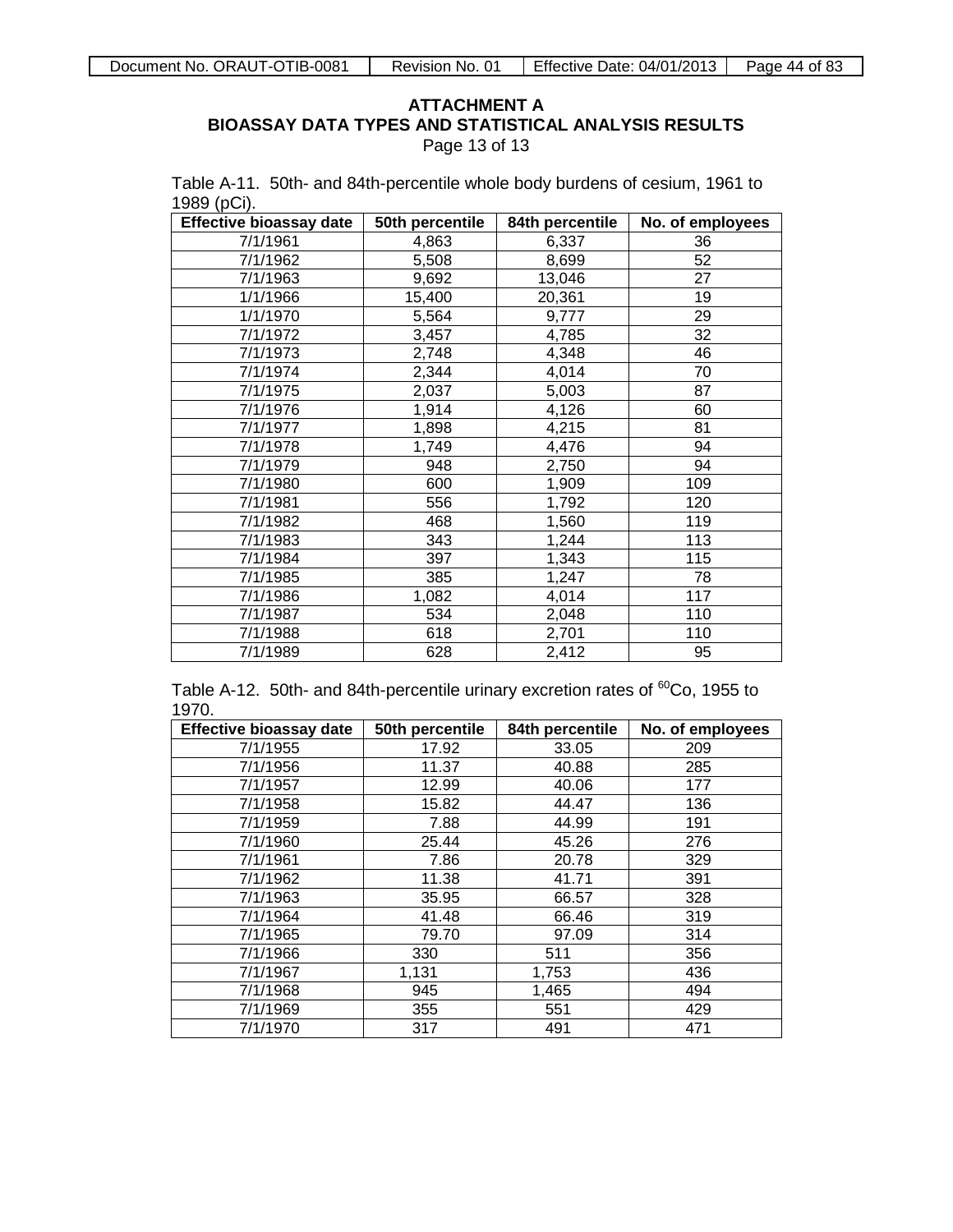## **ATTACHMENT B COWORKER DATA FIGURES**

Page 1 of 39

## **LIST OF TABLES**

### **TABLE TITLE PAGE**

| $B-1$  |  |
|--------|--|
| $B-2$  |  |
| $B-3$  |  |
| $B-4$  |  |
| $B-5$  |  |
| $B-6$  |  |
| $B-7$  |  |
| $B-8$  |  |
| $B-9$  |  |
| $B-10$ |  |
| $B-11$ |  |
| $B-12$ |  |
| $B-13$ |  |
| $B-14$ |  |
|        |  |
|        |  |

## **LIST OF FIGURES**

### **FIGURE TITLE PAGE**

| $B-1$  | Predicted plutonium bioassay results calculated using IMBA-derived plutonium intake |    |
|--------|-------------------------------------------------------------------------------------|----|
|        | rates compared with bioassay results, 50th percentile, 1955-1990, type M  49        |    |
| $B-2$  | Predicted plutonium bioassay results calculated using IMBA-derived plutonium intake |    |
|        | rates compared with bioassay results, 50th percentile, 1991–2007, type M            | 49 |
| $B-3$  | Predicted plutonium bioassay results calculated using IMBA-derived plutonium intake |    |
|        | rates compared with bioassay results, 84th percentile, 1955–1990, type M            | 50 |
| $B-4$  | Predicted plutonium bioassay results calculated using IMBA-derived plutonium intake |    |
|        | rates compared with bioassay results, 84th percentile, 1991-2007, type M            | 50 |
| $B-5$  | Predicted plutonium bioassay results calculated using IMBA-derived plutonium intake |    |
|        | rates compared with bioassay results, 50th percentile, all intake periods, type M   | 50 |
| $B-6$  | Predicted plutonium bioassay results calculated using IMBA-derived plutonium intake |    |
|        | rates compared with bioassay results, 84th percentile, all intake periods, type M   | 51 |
| $B-7$  | Predicted plutonium bioassay results calculated using IMBA-derived uranium intake   |    |
|        | rates compared with bioassay results, 50th percentile, 1955–1990, type S            | 51 |
| $B-8$  | Predicted plutonium bioassay results calculated using IMBA-derived plutonium intake |    |
|        | rates compared with bioassay results, 50th percentile, 1991–2007, type S            | 52 |
| $B-9$  | Predicted plutonium bioassay results calculated using IMBA-derived plutonium intake |    |
|        | rates compared with bioassay results, 84th percentile, 1955–1990, type S            | 52 |
| $B-10$ | Predicted plutonium bioassay results calculated using IMBA-derived plutonium intake |    |
|        | rates compared with bioassay results, 84th percentile, 1991–2007, type S            | 52 |
| $B-11$ | Predicted plutonium bioassay results calculated using IMBA-derived plutonium intake |    |
|        | rates compared with bioassay results, 50th percentile, all intake periods, type S   | 53 |
| $B-12$ | Predicted plutonium bioassay results calculated using IMBA-derived plutonium intake |    |
|        | rates compared with bioassay results, 84th percentile, all intake periods, type S   | 53 |
|        |                                                                                     |    |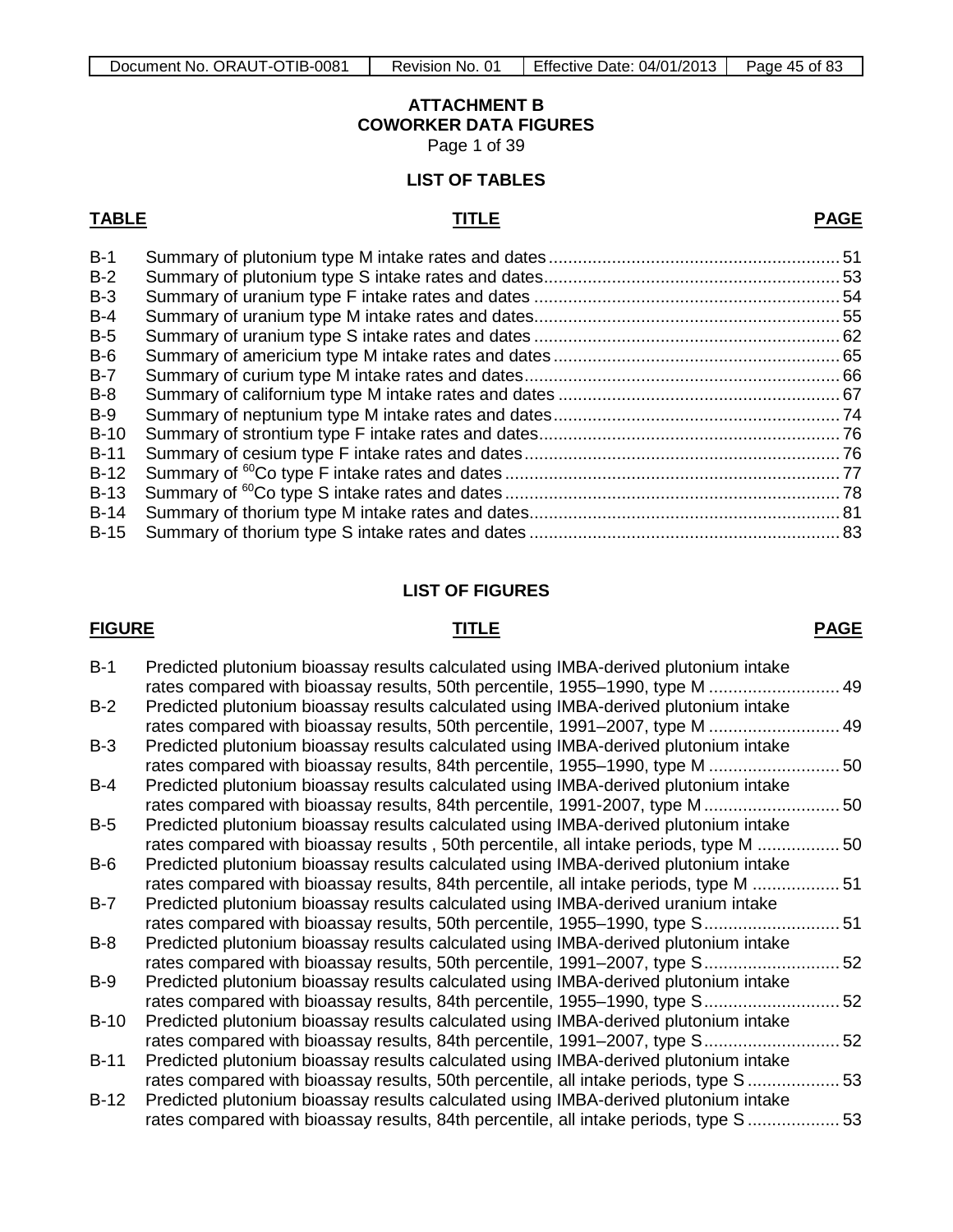## **ATTACHMENT B COWORKER DATA FIGURES** Page 2 of 39

| $B-13$      | Predicted uranium bioassay results calculated using IMBA-derived uranium intake       |  |
|-------------|---------------------------------------------------------------------------------------|--|
|             |                                                                                       |  |
| $B-14$      | Predicted uranium bioassay results calculated using IMBA-derived uranium intake       |  |
|             |                                                                                       |  |
| $B-15$      | Predicted uranium bioassay results calculated using IMBA-derived uranium intake       |  |
| $B-16$      | Predicted uranium bioassay results calculated using IMBA-derived uranium intake       |  |
|             |                                                                                       |  |
| $B-17$      | Predicted uranium bioassay results calculated using IMBA-derived uranium intake       |  |
|             |                                                                                       |  |
| $B-18$      | Predicted uranium bioassay results calculated using IMBA-derived uranium intake       |  |
|             |                                                                                       |  |
| $B-19$      | Predicted uranium bioassay results calculated using IMBA-derived uranium intake       |  |
|             | rates compared with bioassay results, 50th percentile, 1955-1956, type S 56           |  |
| $B-20$      | Predicted uranium bioassay results calculated using IMBA-derived uranium intake       |  |
|             | rates compared with bioassay results, 50th percentile, 1957-1967, type S 57           |  |
| $B-21$      | Predicted uranium bioassay results calculated using IMBA-derived uranium intake       |  |
|             | rates compared with bioassay results, 50th percentile, 1968-1980, type S 57           |  |
| $B-22$      | Predicted uranium bioassay results calculated using IMBA-derived uranium intake       |  |
|             | rates compared with bioassay results, 50th percentile, 1981-1990, type S 57           |  |
| $B-23$      | Predicted uranium bioassay results calculated using IMBA-derived uranium intake       |  |
|             | rates compared with bioassay results, 50th percentile, 1991-2000, type S 58           |  |
| $B-24$      | Predicted uranium bioassay results calculated using IMBA-derived uranium intake       |  |
|             | rates compared with bioassay results, 50th percentile, 2001-2007, type S 58           |  |
| $B-25$      | Predicted uranium bioassay results calculated using IMBA-derived uranium intake       |  |
|             |                                                                                       |  |
| $B-26$      | Predicted uranium bioassay results calculated using IMBA-derived uranium intake       |  |
|             |                                                                                       |  |
| $B-27$      | Predicted uranium bioassay results calculated using IMBA-derived uranium intake       |  |
|             | rates compared with bioassay results, 84th percentile, 1955-1956, type S 59           |  |
| $B-28$      | Predicted uranium bioassay results calculated using IMBA-derived uranium intake       |  |
|             | rates compared with bioassay results, 84th percentile, 1957-1967, type S 59           |  |
| $B-29$      | Predicted uranium bioassay results calculated using IMBA-derived uranium intake       |  |
|             | rates compared with bioassay results, 84th percentile, 1968–1980, type S 60           |  |
| $B-30$      | Predicted uranium bioassay results calculated using IMBA-derived uranium intake       |  |
|             |                                                                                       |  |
| $B-31$      | Predicted uranium bioassay results calculated using IMBA-derived uranium intake       |  |
|             |                                                                                       |  |
| <b>B-32</b> | Predicted uranium bioassay results calculated using IMBA-derived uranium intake       |  |
|             | rates compared with bioassay results, 84th percentile, 2001–2007, type S 61           |  |
| <b>B-33</b> | Predicted uranium bioassay results calculated using IMBA-derived uranium intake       |  |
|             | rates compared with bioassay results, 50th percentile, all intake periods, type S 61  |  |
| <b>B-34</b> | Predicted uranium bioassay results calculated using IMBA-derived uranium intake       |  |
|             | rates compared with bioassay results, 84th percentile, all intake periods, type S  61 |  |
| <b>B-35</b> | Predicted americium bioassay results calculated using IMBA-derived americium intake   |  |
|             | rates compared with bioassay results, 50th percentile, 1963–1967, type M  62          |  |
| <b>B-36</b> | Predicted americium bioassay results calculated using IMBA-derived americium intake   |  |
|             | rates compared with bioassay results, 50th percentile, 1968–1972, type M  62          |  |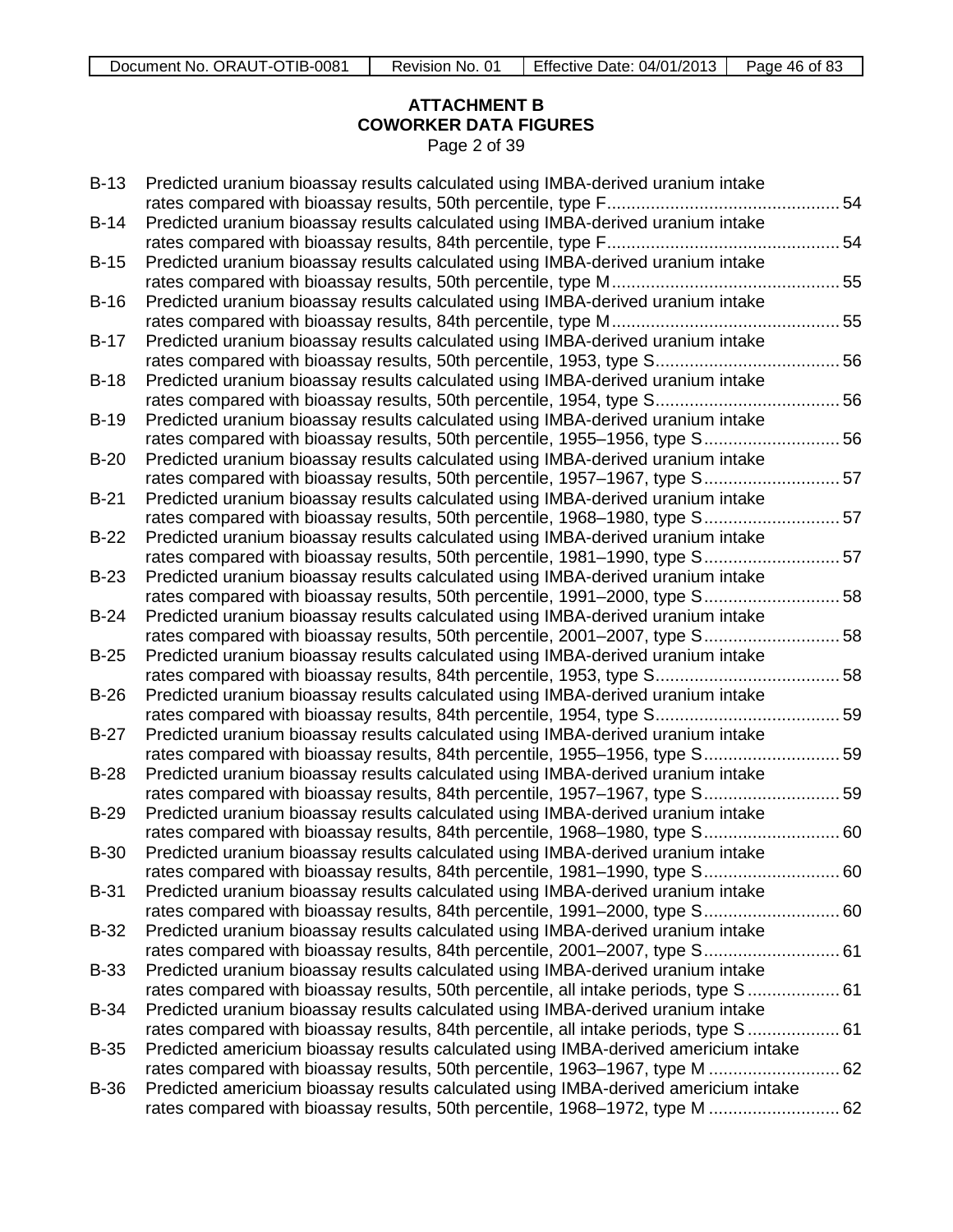## **ATTACHMENT B COWORKER DATA FIGURES** Page 3 of 39

| $B-37$      | Predicted americium bioassay results calculated using IMBA-derived americium intake          |    |
|-------------|----------------------------------------------------------------------------------------------|----|
|             | rates compared with bioassay results, 50th percentile, 1973-1994, type M  63                 |    |
| <b>B-38</b> | Predicted americium bioassay results calculated using IMBA-derived americium intake          |    |
|             | rates compared with bioassay results, 50th percentile, 1995-2007, type M  63                 |    |
| <b>B-39</b> | Predicted americium bioassay results calculated using IMBA-derived americium intake          |    |
|             | rates compared with bioassay results, 84th percentile, 1963-1967, type M  63                 |    |
| $B-40$      | Predicted americium bioassay results using IMBA-derived americium intake rates               |    |
|             |                                                                                              |    |
| <b>B-41</b> | Predicted americium bioassay results calculated using IMBA-derived americium intake          |    |
|             | rates compared with bioassay results, 84th percentile, 1973-1994, type M                     | 64 |
| $B-42$      | Predicted americium bioassay results calculated using IMBA-derived americium intake          |    |
|             | rates compared with bioassay results, 84th percentile, 1995–2007, type M<br>64               |    |
| $B-43$      | Predicted americium bioassay results calculated using IMBA-derived americium intake          |    |
|             | rates compared with bioassay results, 50th percentile, all intake periods, type M  65        |    |
| <b>B-44</b> | Predicted americium bioassay results calculated using IMBA-derived americium intake          |    |
|             | rates compared with bioassay results, 84th percentile, all intake periods, type M  65        |    |
| $B-45$      | Predicted curium bioassay results calculated using IMBA-derived curium intake rates          |    |
|             | compared with bioassay results, 50th percentile, all intake periods, type M  66              |    |
| $B-46$      | Predicted curium bioassay results calculated using IMBA-derived curium intake rates          |    |
|             | compared with bioassay results, 84th percentile, all intake periods, type M  66              |    |
| B-47        | Predicted californium bioassay results calculated using IMBA-derived californium             |    |
|             | intake rates compared with bioassay results, 50th percentile, all intake periods, type M  67 |    |
| $B-48$      | Predicted californium bioassay results calculated using IMBA-derived californium             |    |
|             | intake rates compared with bioassay results, 84th percentile, all intake periods, type M  67 |    |
| <b>B-49</b> | Predicted neptunium bioassay results calculated using IMBA-derived neptunium intake          |    |
|             | rates compared with bioassay results, 50th percentile, 1961-1964, type M  68                 |    |
| $B-50$      | Predicted neptunium bioassay results calculated using IMBA-derived neptunium intake          |    |
|             | rates compared with bioassay results, 50th percentile, 1965-1967, type M  68                 |    |
| $B-51$      | Predicted neptunium bioassay results calculated using IMBA-derived neptunium intake          |    |
|             | rates compared with bioassay results, 50th percentile, 1968–1969, type M                     | 68 |
| $B-52$      | Predicted neptunium bioassay results calculated using IMBA-derived neptunium intake          |    |
|             | rates compared with bioassay results, 50th percentile, 1970-1974, type M  69                 |    |
| $B-53$      | Predicted neptunium bioassay results calculated using IMBA-derived neptunium intake          |    |
|             | rates compared with bioassay results, 50th percentile, 1975-1979, type M  69                 |    |
| $B-54$      | Predicted neptunium bioassay results calculated using IMBA-derived neptunium intake          |    |
|             | rates compared with bioassay results, 50th percentile, 1980–1990, type M  69                 |    |
| <b>B-55</b> | Predicted neptunium bioassay results calculated using IMBA-derived neptunium intake          |    |
|             |                                                                                              |    |
| <b>B-56</b> | Predicted neptunium bioassay results calculated using IMBA-derived neptunium intake          |    |
|             |                                                                                              |    |
| $B-57$      | Predicted neptunium bioassay results calculated using IMBA-derived neptunium intake          |    |
|             |                                                                                              |    |
| $B-58$      | Predicted neptunium bioassay results calculated using IMBA-derived neptunium intake          |    |
|             |                                                                                              |    |
| <b>B-59</b> | Predicted neptunium bioassay results calculated using IMBA-derived neptunium intake          |    |
|             |                                                                                              |    |
| <b>B-60</b> | Predicted neptunium bioassay results calculated using IMBA-derived neptunium intake          |    |
|             | rates compared with bioassay results, 84th percentile, 1970-1974, type M  71                 |    |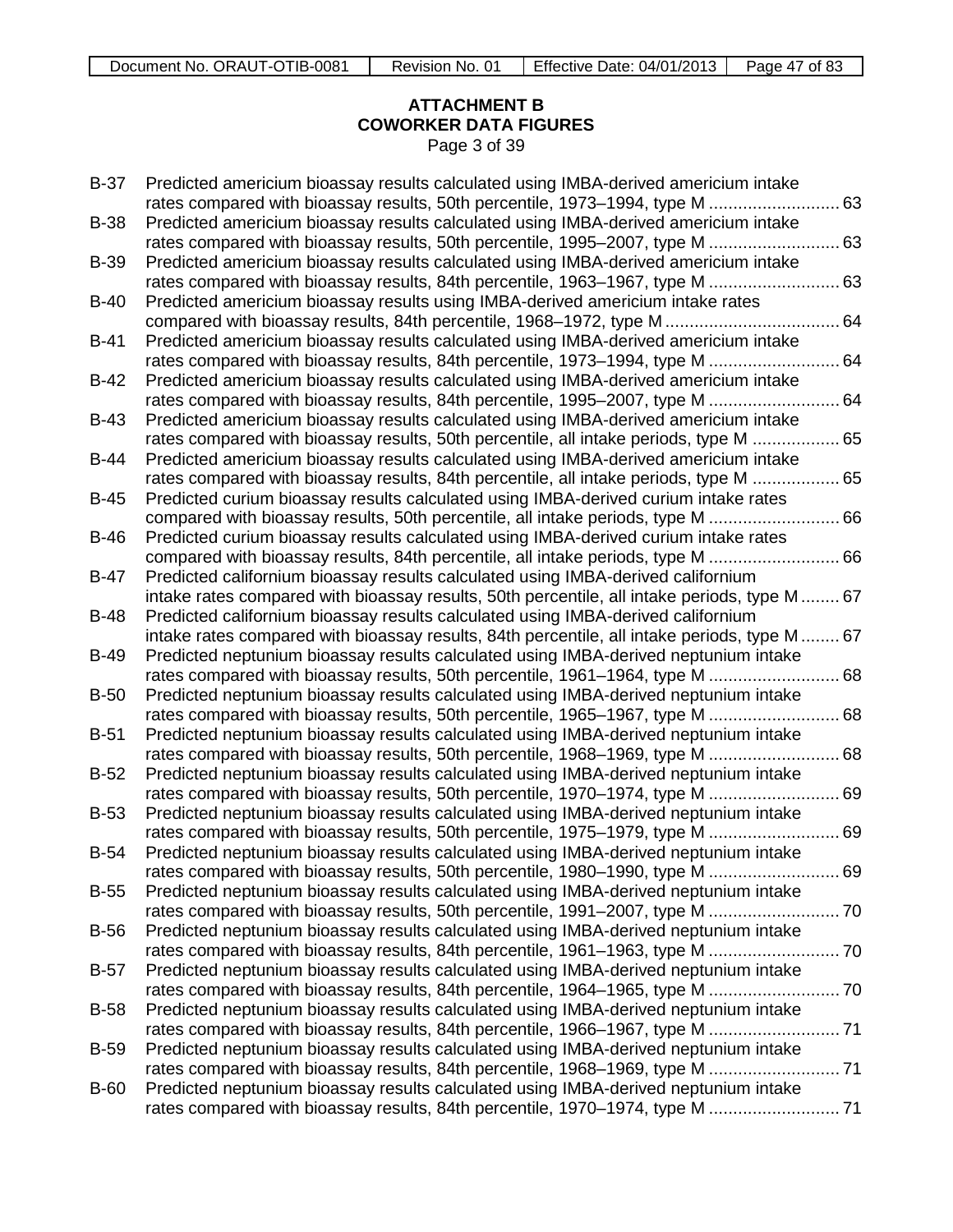## **ATTACHMENT B COWORKER DATA FIGURES** Page 4 of 39

| $B-61$      | Predicted neptunium bioassay results calculated using IMBA-derived neptunium intake<br>rates compared with bioassay results, 84th percentile, 1975-1979, type M  72             |     |
|-------------|---------------------------------------------------------------------------------------------------------------------------------------------------------------------------------|-----|
| $B-62$      | Predicted neptunium bioassay results calculated using IMBA-derived neptunium intake                                                                                             |     |
| <b>B-63</b> | Predicted neptunium bioassay results calculated using IMBA-derived neptunium intake                                                                                             |     |
|             | rates compared with bioassay results, 84th percentile, 1991-2007, type M  72                                                                                                    |     |
| <b>B-64</b> | Predicted neptunium bioassay results calculated using IMBA-derived neptunium intake                                                                                             |     |
|             | rates compared with bioassay results, 50th percentile, 1961-2007 cumulative, type M,                                                                                            | .73 |
| $B-65$      | Predicted neptunium bioassay results calculated using IMBA-derived neptunium intake                                                                                             |     |
|             | rates compared with bioassay results, 50th percentile, 1961–2007 cumulative, type M,                                                                                            |     |
|             | Predicted neptunium bioassay results calculated using IMBA-derived neptunium intake                                                                                             | 73  |
| <b>B-66</b> | rates compared with bioassay results, 84th percentile, 1961-2007 cumulative, type M,                                                                                            |     |
|             |                                                                                                                                                                                 | .73 |
| <b>B-67</b> | Predicted neptunium bioassay results calculated using IMBA-derived neptunium intake                                                                                             |     |
|             | rates compared with bioassay results, 84th percentile, 1961-2007 cumulative, type M,                                                                                            |     |
| <b>B-68</b> | Predicted strontium bioassay results calculated using IMBA-derived strontium intake                                                                                             |     |
|             | rates compared with bioassay results, 50th percentile, 1955-1965, type F 74                                                                                                     |     |
| <b>B-69</b> | Predicted strontium bioassay results calculated using IMBA-derived strontium intake<br>rates compared with bioassay results, 50th percentile, 1991-2006, type F 75              |     |
| $B-70$      | Predicted strontium bioassay results calculated using IMBA-derived strontium intake                                                                                             |     |
|             | rates compared with bioassay results, 84th percentile, 1955-1965, type F 75                                                                                                     |     |
| $B-71$      | Predicted strontium bioassay results calculated using IMBA-derived strontium intake<br>rates compared with bioassay results, 84th percentile, 1991-2006, type F 75              |     |
| $B-72$      | Predicted cesium bioassay results calculated using IMBA-derived cesium intake rates                                                                                             |     |
|             |                                                                                                                                                                                 |     |
| <b>B-73</b> | Predicted cesium bioassay results calculated using IMBA-derived cesium intake rates                                                                                             |     |
| $B-74$      | compared with bioassay results, 84th percentile, type F<br>76<br>Predicted <sup>60</sup> Co bioassay results calculated using IMBA-derived <sup>60</sup> Co intake rates        |     |
|             |                                                                                                                                                                                 |     |
| $B-75$      | Predicted <sup>60</sup> Co bioassay results calculated using IMBA-derived <sup>60</sup> Co intake rates                                                                         |     |
| $B-76$      | Predicted <sup>60</sup> Co bioassay results calculated using IMBA-derived <sup>60</sup> Co intake rates                                                                         |     |
|             |                                                                                                                                                                                 |     |
| <b>B-77</b> | Predicted <sup>60</sup> Co bioassay results calculated using IMBA-derived <sup>60</sup> Co intake rates                                                                         |     |
| <b>B-78</b> | Predicted thorium bioassay results calculated using IMBA-derived thorium intake rates                                                                                           |     |
|             |                                                                                                                                                                                 |     |
| <b>B-79</b> | Predicted thorium bioassay results calculated using IMBA-derived thorium intake rates                                                                                           |     |
|             |                                                                                                                                                                                 |     |
| <b>B-80</b> | Predicted thorium bioassay results calculated using IMBA-derived thorium intake rates                                                                                           |     |
| $B-81$      | Predicted thorium bioassay results calculated using IMBA-derived thorium intake rates                                                                                           |     |
|             | compared with bioassay results, 84th percentile, 1973 through 1989, type M  80                                                                                                  |     |
| $B-82$      | Predicted <sup>60</sup> Co bioassay results calculated using IMBA-derived thorium intake rates<br>(line) compared with bioassay results (dots), 50th percentile, all intakes 80 |     |
|             |                                                                                                                                                                                 |     |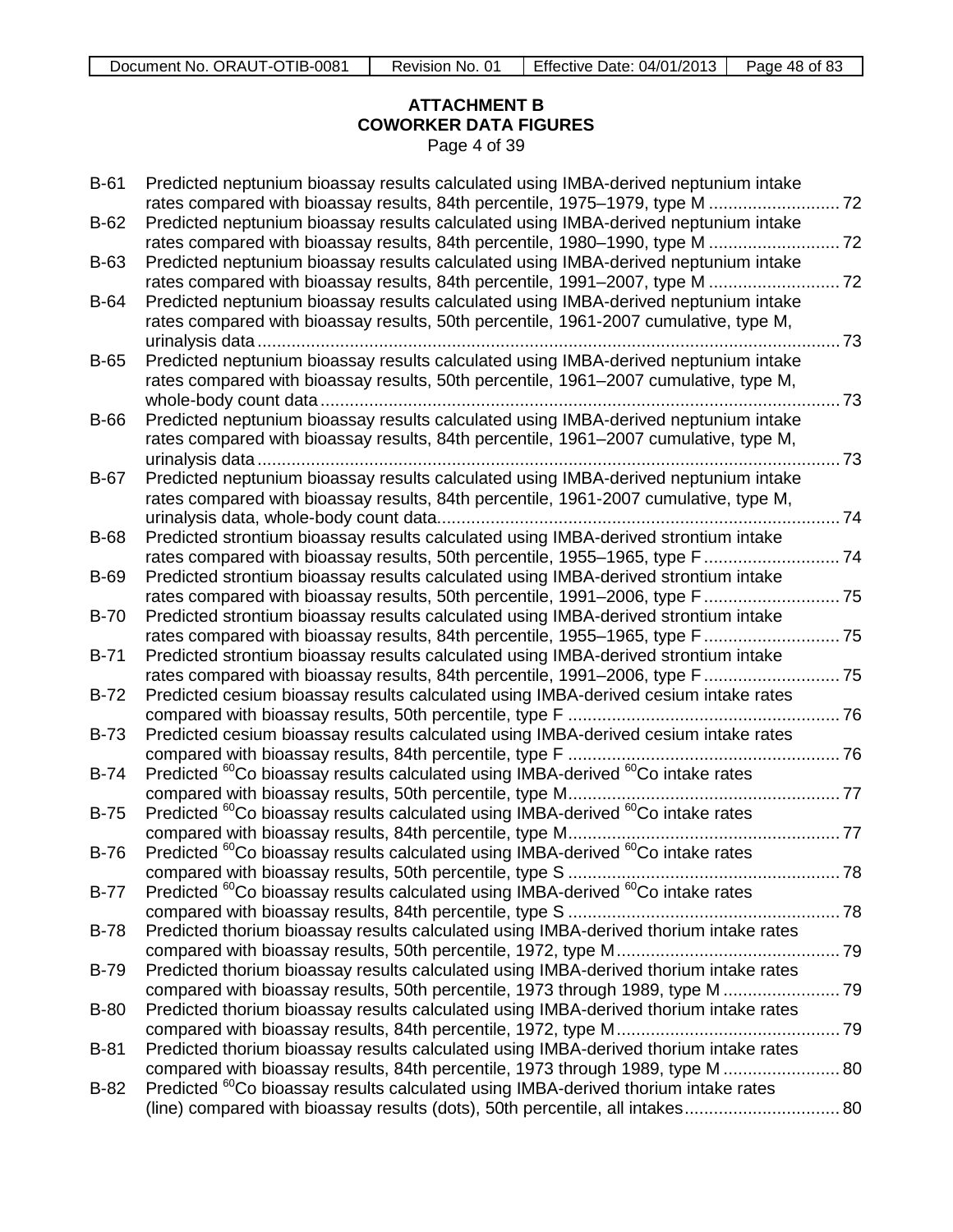## **ATTACHMENT B COWORKER DATA FIGURES** Page 5 of 39

| B-83 | Predicted thorium bioassay results calculated using IMBA-derived thorium intake<br>rates.compared with bioassay results, 84th percentile, all intakes periods, type M 80 |  |
|------|--------------------------------------------------------------------------------------------------------------------------------------------------------------------------|--|
| B-84 | Predicted thorium bioassay results calculated using IMBA-derived thorium intake rates                                                                                    |  |
|      |                                                                                                                                                                          |  |
| B-85 | Predicted thorium bioassay results calculated using IMBA-derived thorium intake rates                                                                                    |  |
|      | compared with bioassay results, 50th percentile, 1973 through 1989, type S 81                                                                                            |  |
| B-86 | Predicted thorium bioassay results calculated using IMBA-derived thorium intake rates                                                                                    |  |
|      |                                                                                                                                                                          |  |
| B-87 | Predicted thorium bioassay results calculated using IMBA-derived thorium intake rates                                                                                    |  |
|      | compared with bioassay results, 84th percentile, 1973 through 1989, type S 82                                                                                            |  |
| B-88 | Predictedthorium bioassay results calculated using IMBA-derived thorium intake rates                                                                                     |  |
|      | compared with bioassay results, 50th percentile, all intakes periods, type S  82                                                                                         |  |
| B-89 | Predicted thorium bioassay results calculated using IMBA-derived thorium intake rates                                                                                    |  |
|      | compared with bioassay results, 84th percentile, all intake periods, type S 83                                                                                           |  |



Figure B-1. Predicted plutonium bioassay results calculated using IMBA-derived plutonium intake rates (line) compared with bioassay results (dots), 50th percentile, 1955–1990, type M.



Figure B-2. Predicted plutonium bioassay results calculated using IMBA-derived plutonium intake rates (line) compared with bioassay results (dots), 50th percentile, 1991–2007, type M.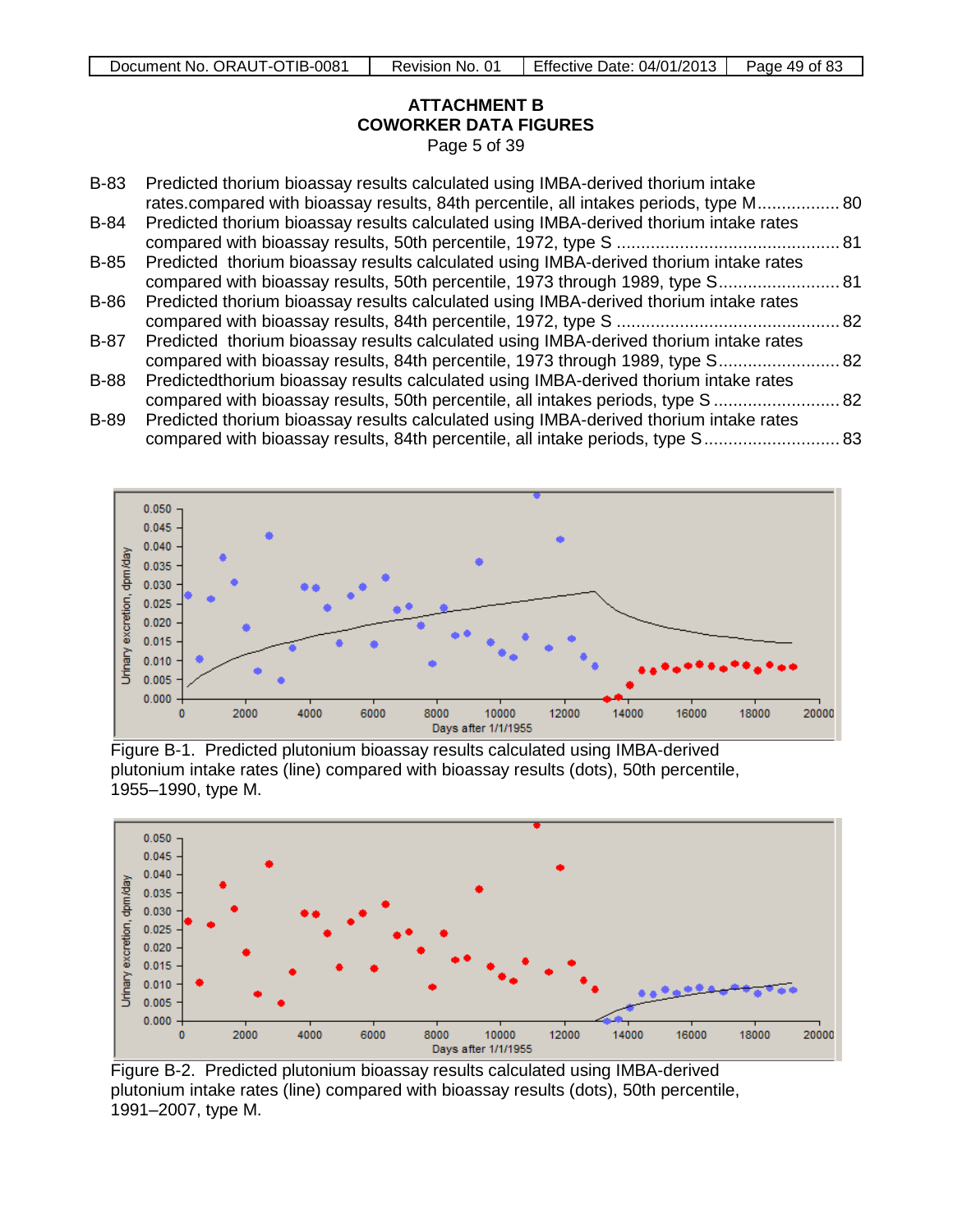

Figure B-3. Predicted plutonium bioassay results calculated using IMBA-derived plutonium intake rates (line) compared with bioassay results (dots), 84th percentile, 1955–1990, type M.



Figure B-4. Predicted plutonium bioassay results calculated using IMBA-derived plutonium intake rates (line) compared with bioassay results (dots), 84th percentile, 1991–2007, type M.



Figure B-5. Predicted plutonium bioassay results calculated using IMBA-derived plutonium intake rates (line) compared with bioassay results (dots), 50th percentile, all intake periods, type M.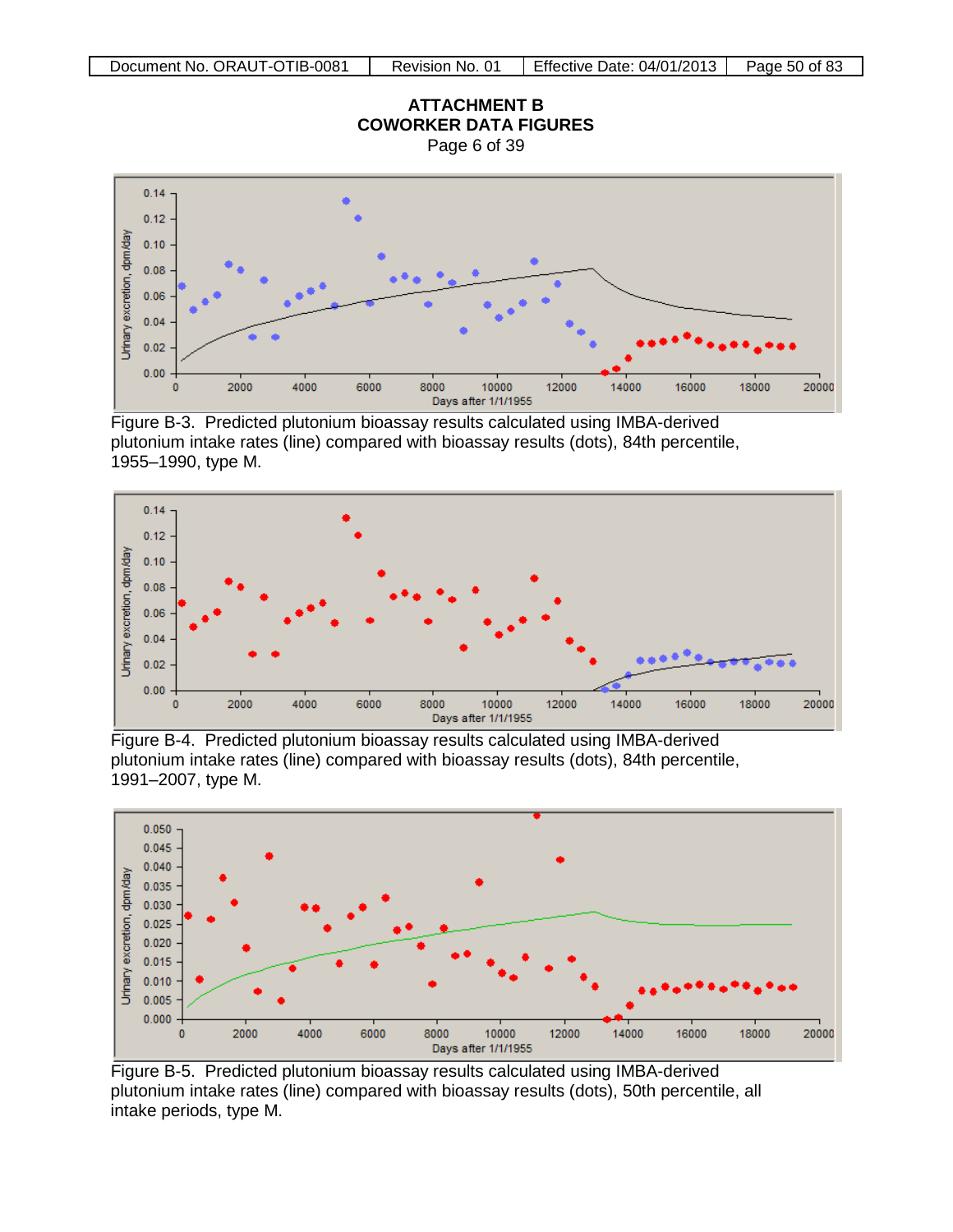

Figure B-6. Predicted plutonium bioassay results calculated using IMBA-derived plutonium intake rates (line) compared with bioassay results (dots), 84th percentile, all intake periods, type M.

|            |                                                             | $- - -$ | $\sim$ $\sim$ $\sim$ $\sim$ |  |
|------------|-------------------------------------------------------------|---------|-----------------------------|--|
| and dates. |                                                             |         |                             |  |
|            | Table B-1. Summary of plutonium type M intake rates (dpm/d) |         |                             |  |

| Years     | 50%   | 84%   | <b>GSD</b> | Adj GSD | 95%  |
|-----------|-------|-------|------------|---------|------|
| 1955-1990 |       | 5.103 | 2.88       | 3.00    | 10.8 |
| 1991-2007 | 0.930 | 2.542 | 2.73       | 3.00    | 5.67 |



Figure B-7. Predicted plutonium bioassay results calculated using IMBA-derived plutonium intake rates (line) compared with bioassay results (dots), 50th percentile, 1955–1990, type S.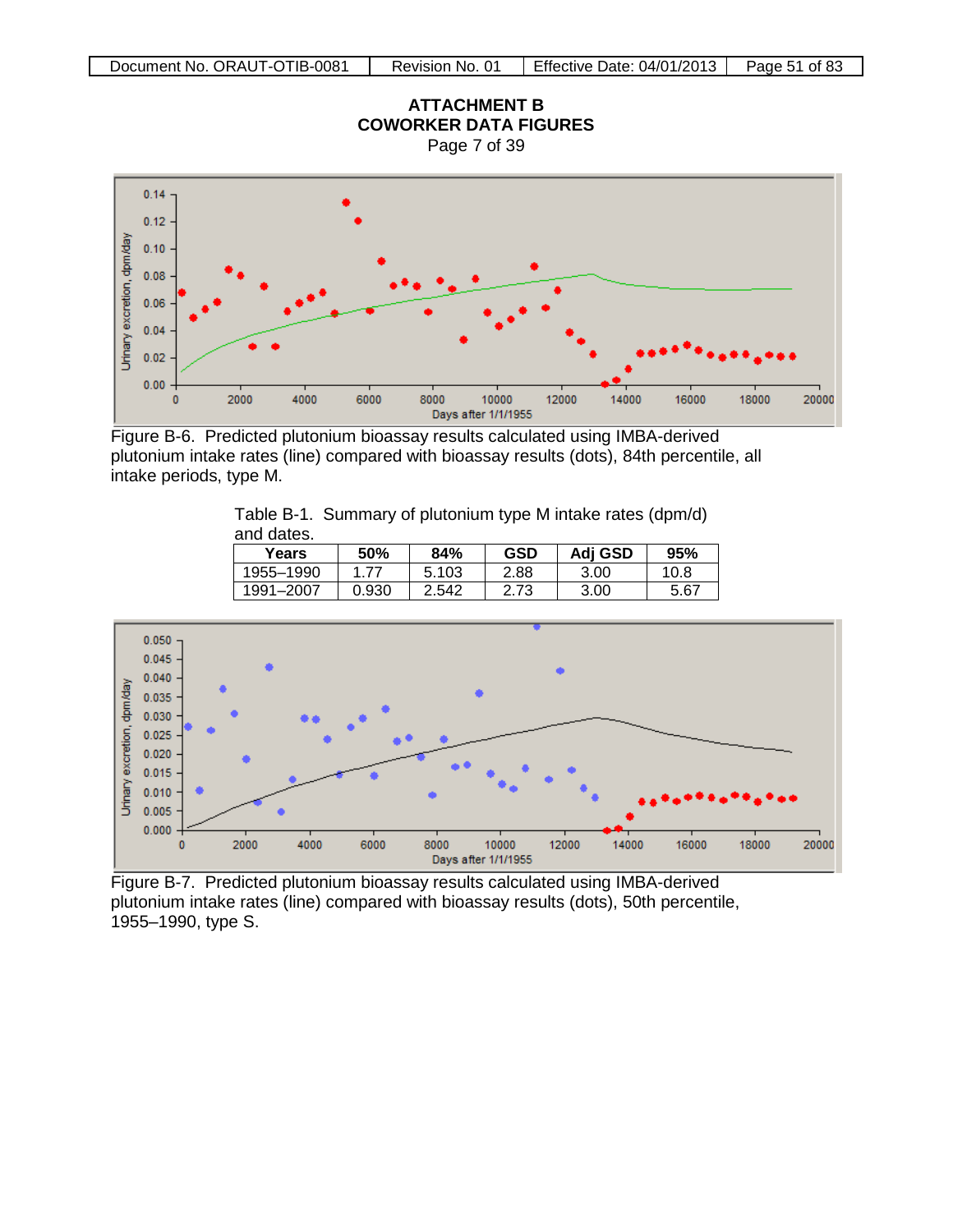

Figure B-8. Predicted plutonium bioassay results calculated using IMBA-derived plutonium intake rates (line) compared with bioassay results (dots), 50th percentile, 1991–2007, type S.



Figure B-9. Predicted plutonium bioassay results calculated using IMBA-derived plutonium intake rates (line) compared with bioassay results (dots), 84th percentile, 1955–1990, type S.



Figure B-10. Predicted plutonium bioassay results calculated using IMBA-derived plutonium intake rates (line) compared with bioassay results (dots), 84th percentile, 1991–2007, type S.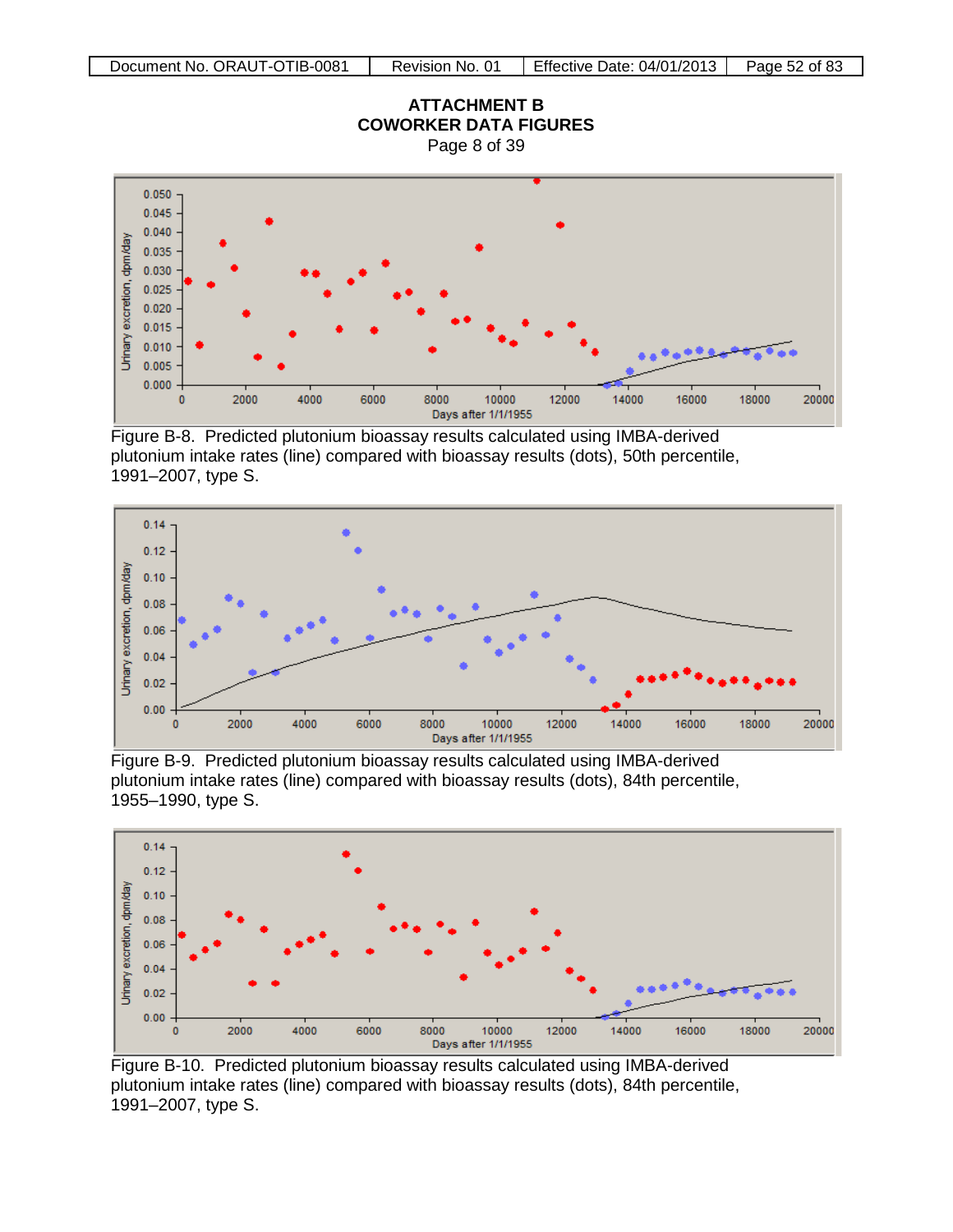

Figure B-11. Predicted plutonium bioassay results calculated using IMBA-derived plutonium intake rates (line) compared with bioassay results (dots), 50th percentile, all intake periods, type S.



Figure B-12. Predicted plutonium bioassay results calculated using IMBA-derived plutonium intake rates (line) compared with bioassay results (dots), 84th percentile, all intake periods, type S.

| ana aatoo. |       |       |            |                   |      |  |
|------------|-------|-------|------------|-------------------|------|--|
| Years      | 50%   | 84%   | <b>GSD</b> | Adj<br><b>GSD</b> | 95%  |  |
| 1955-1990  | 20.69 | 59.53 | 2.88       | 3.00              | 126  |  |
| 1991-2007  | 13.6  | 36.57 | 2.69       | 3.00              | 82.9 |  |

Table B-2. Summary of plutonium type S intake rates (dpm/d) and dates.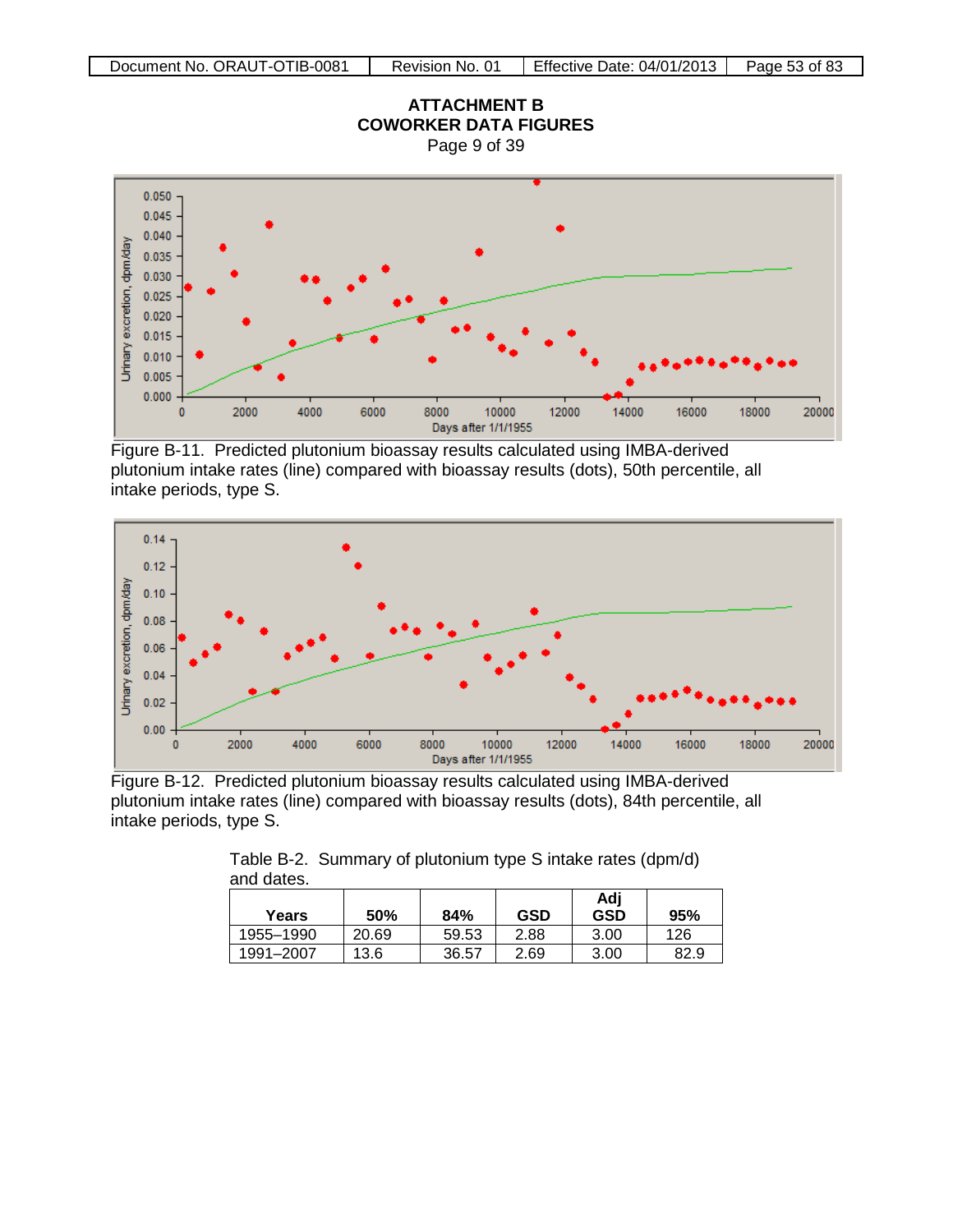

Page 10 of 39



Figure B-13. Predicted uranium bioassay results calculated using IMBA-derived uranium intake rates (line) compared with bioassay results (dots), 50th percentile, type F.



Figure B-14. Predicted uranium bioassay results calculated using IMBA-derived uranium intake rates (line) compared with bioassay results (dots), 84th percentile, type F.

| ual <del>c</del> o. |        |        |            |         |       |
|---------------------|--------|--------|------------|---------|-------|
| Years               | 50%    | 84%    | <b>GSD</b> | Adj GSD | 95%   |
| 1953                | 15.15  | 28.15  | 1.86       | 3.00    | 92.3  |
| 1954                | 6.762  | 10.9   | 1.61       | 3.00    | 41.2  |
| 1955-1956           | 3.489  | 5.258  | 1.51       | 3.00    | 21.3  |
| 1957-1967           | 1.407  | 4.707  | 3.35       | 3.35    | 10.3  |
| 1968-1980           | 0.686  | 2.931  | 4.27       | 4.27    | 7.48  |
| 1981-1990           | 1.559  | 4.144  | 2.66       | 3.00    | 9.50  |
| 1991-2000           | 0.8747 | 2.113  | 2.42       | 3.00    | 5.33  |
| 2001-2007           | 0.1384 | 0.4005 | 2.89       | 3.00    | 0.843 |

|        | Table B-3. Summary of uranium type F intake rates (dpm/d) and |  |  |
|--------|---------------------------------------------------------------|--|--|
| dates. |                                                               |  |  |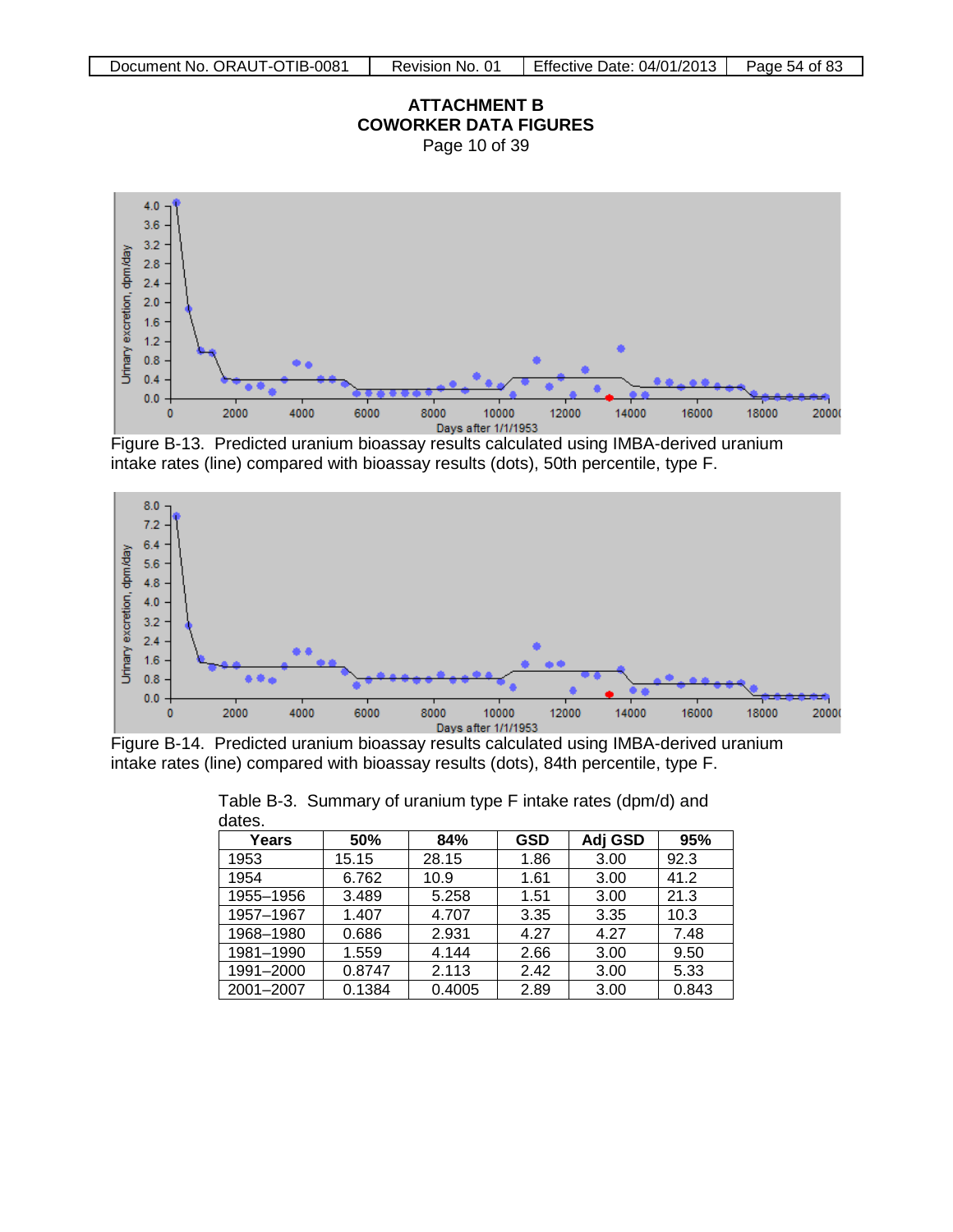

Page 11 of 39



Figure B-15. Predicted uranium bioassay results calculated using IMBA-derived uranium intake rates (line) compared with bioassay results (dots), 50th percentile, type M.



Figure B-16. Predicted uranium bioassay results calculated using IMBA-derived uranium intake rates (line) compared with bioassay results (dots), 84th percentile, type M.

| Years     | 50%    | 84%   | <b>GSD</b> | Adj GSD | 95%  |
|-----------|--------|-------|------------|---------|------|
| 1953      | 73.3   | 136.2 | 1.86       | 3.00    | 447  |
| 1954      | 20.78  | 30.95 | 1.49       | 3.00    | 127  |
| 1955-1956 | 13.08  | 19.61 | 1.50       | 3.00    | 79.7 |
| 1957-1967 | 5.623  | 19.14 | 3.40       | 3.40    | 42.2 |
| 1968-1980 | 2.731  | 11.84 | 4.34       | 4.34    | 30.5 |
| 1981-1990 | 6.473  | 17.07 | 2.64       | 3.00    | 39.4 |
| 1991-2000 | 3.575  | 8.621 | 2.41       | 3.00    | 21.8 |
| 2001-2007 | 0.4823 | 1.386 | 2.87       | 3.00    | 2.94 |

Table B-4. Summary of uranium type M intake rates (dpm/d) and dates.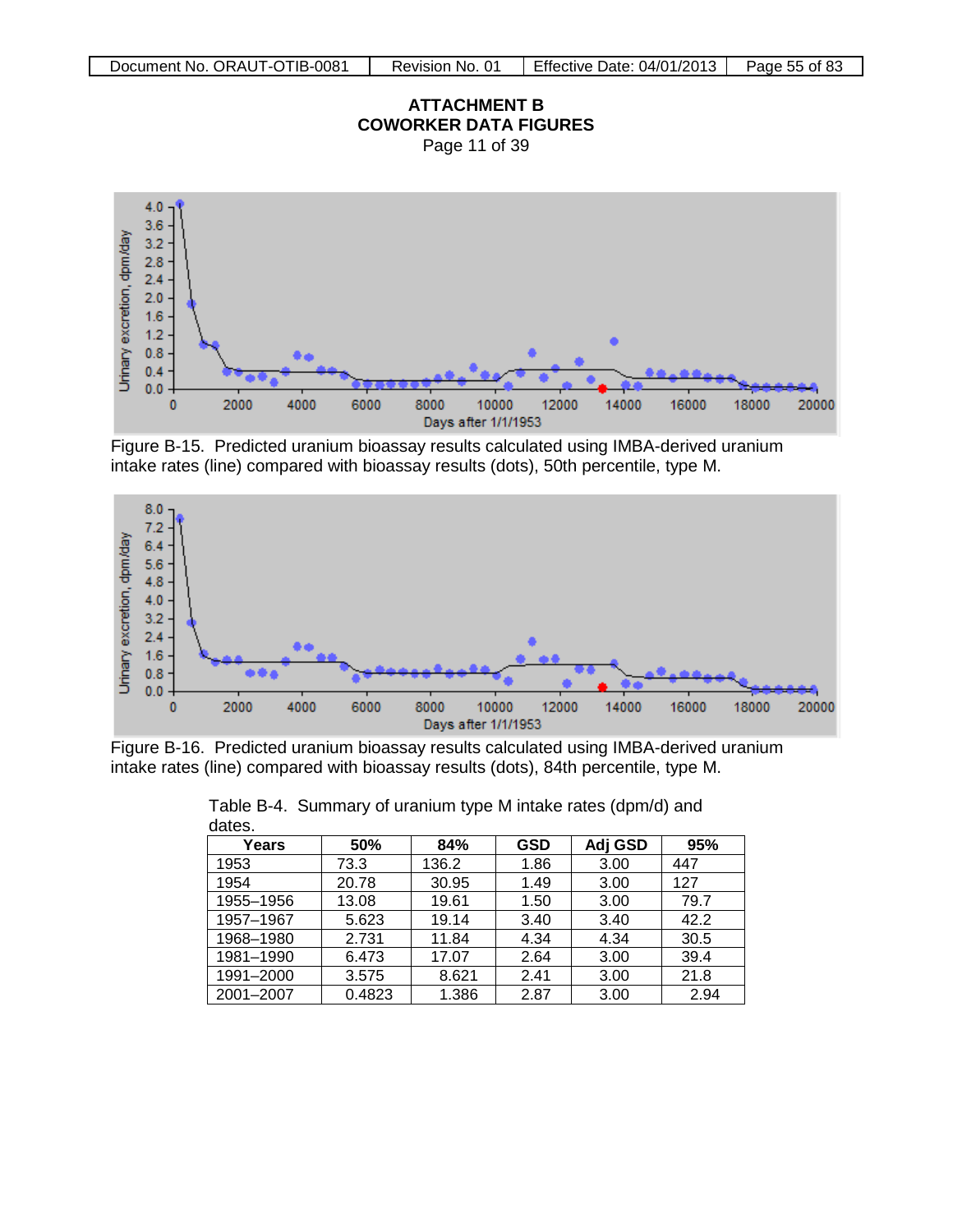





Figure B-17. Predicted uranium bioassay results calculated using IMBA-derived uranium intake rates (line) compared with bioassay results (dots), 50th percentile, 1953, type S.



Figure B-18. Predicted uranium bioassay results calculated using IMBA-derived uranium intake rates (line) compared with bioassay results (dots), 50th percentile, 1954, type S.



Figure B-19. Predicted uranium bioassay results calculated using IMBA-derived uranium intake rates (line) compared with bioassay results (dots), 50th percentile, 1955–1956, type S.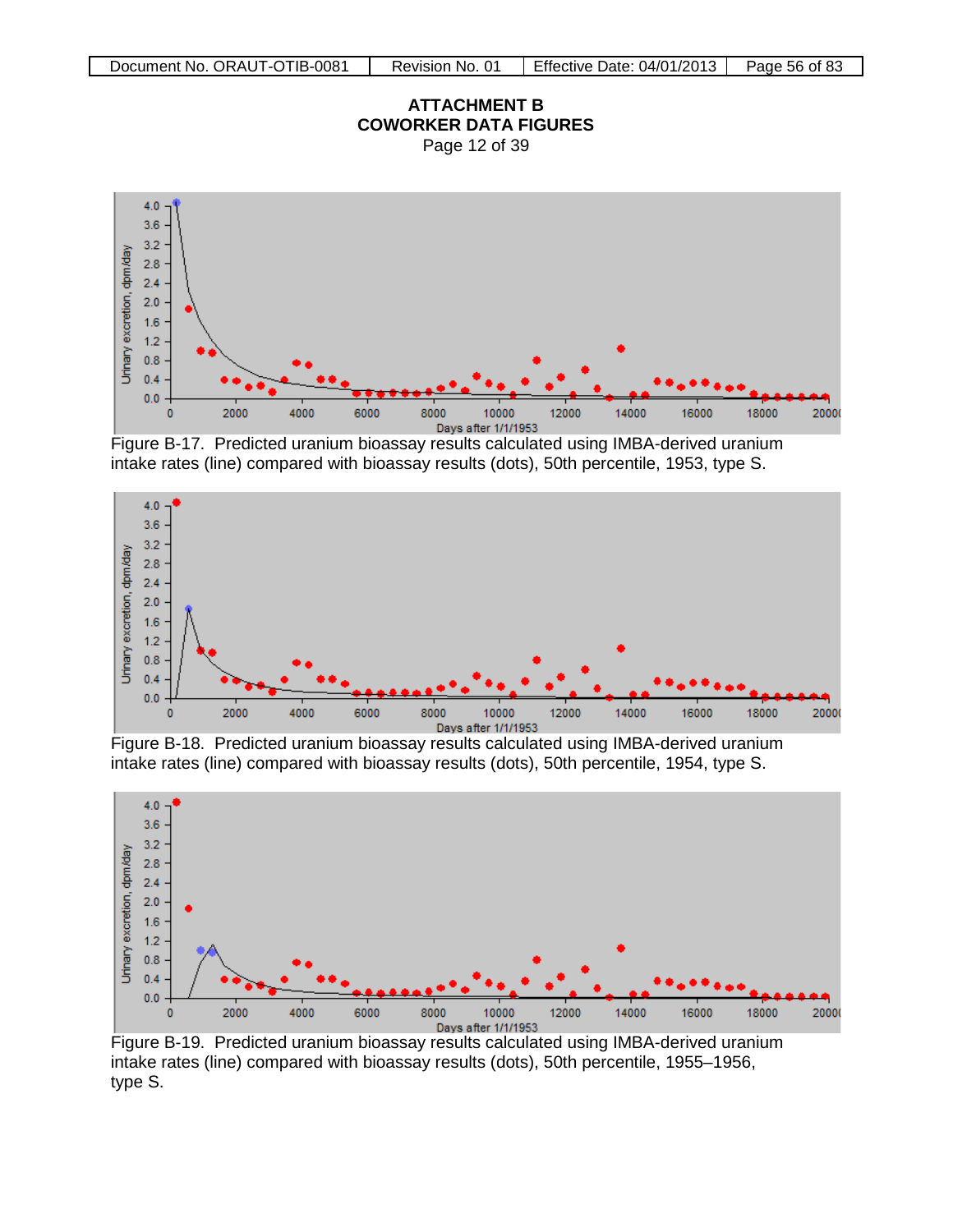

Figure B-20. Predicted uranium bioassay results calculated using IMBA-derived uranium intake rates (line) compared with bioassay results (dots), 50th percentile, 1957–1967, type S.



Figure B-21. Predicted uranium bioassay results calculated using IMBA-derived uranium intake rates (line) compared with bioassay results (dots), 50th percentile, 1968–1980, type S.



Figure B-22. Predicted uranium bioassay results calculated using IMBA-derived uranium intake rates (line) compared with bioassay results (dots), 50th percentile, 1981–1990, type S.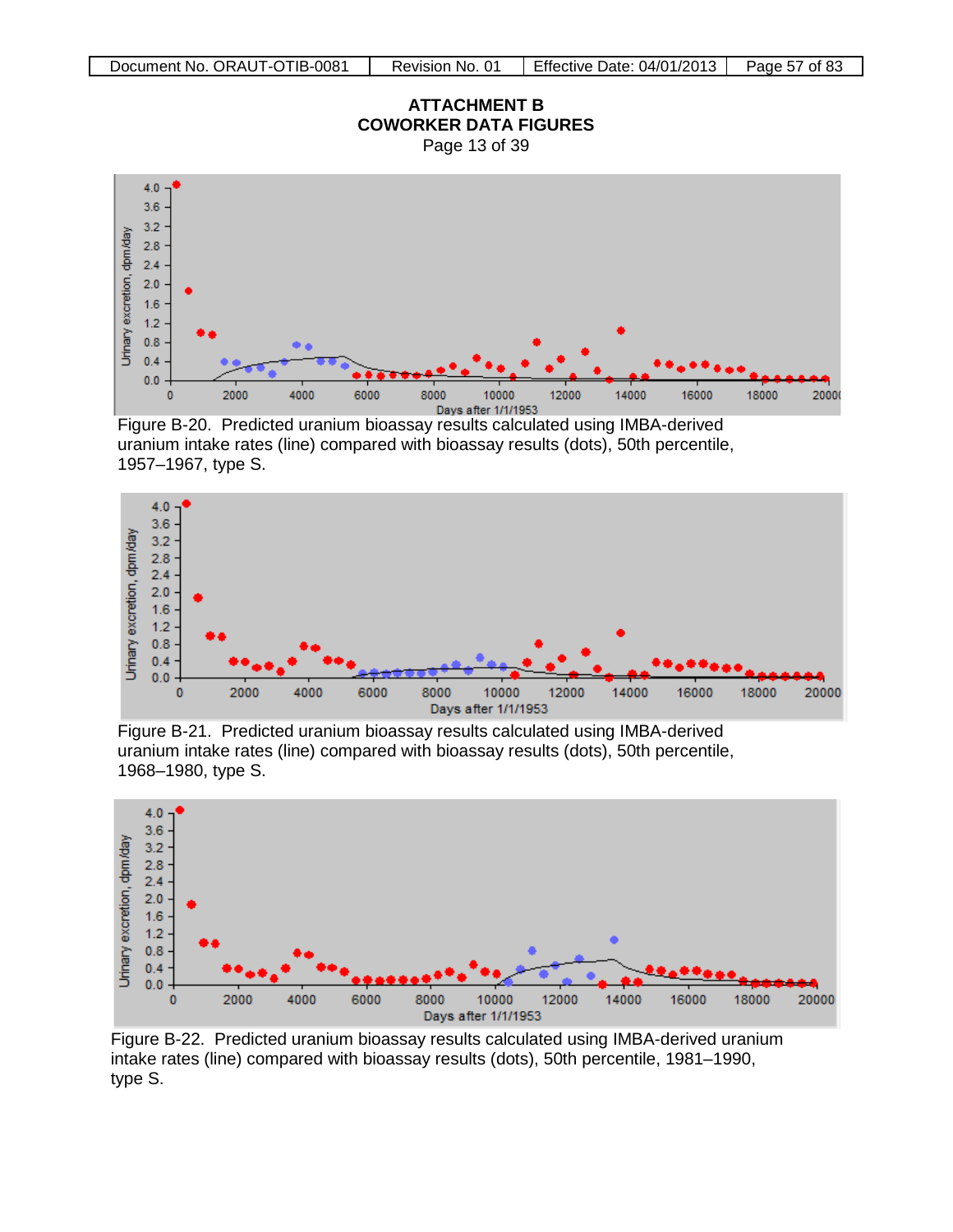

Figure B-23. Predicted uranium bioassay results calculated using IMBA-derived uranium intake rates (line) compared with bioassay results (dots), 50th percentile, 1991–2000, type S.



Figure B-24. Predicted uranium bioassay results calculated using IMBA-derived uranium intake rates (line) compared with bioassay results (dots), 50th percentile, 2001–2007, type S.



Figure B-25. Predicted uranium bioassay results calculated using IMBA-derived uranium intake rates (line) compared with bioassay results (dots), 84th percentile, 1953, type S.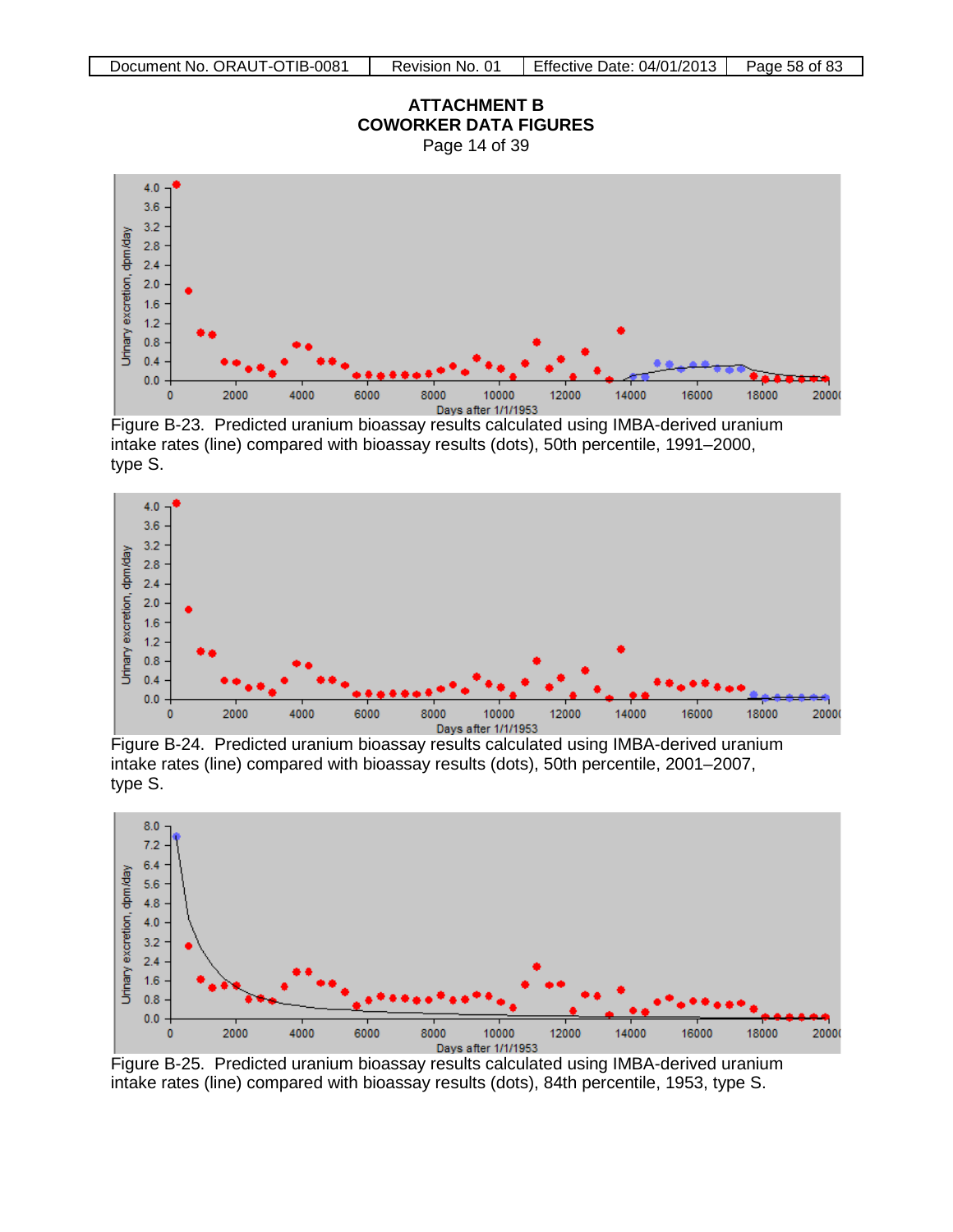

Figure B-26. Predicted uranium bioassay results calculated using IMBA-derived uranium intake rates (line) compared with bioassay results (dots), 84th percentile, 1954, type S.



Figure B-27. Predicted uranium bioassay results calculated using IMBA-derived uranium intake rates (line) compared with bioassay results (dots), 84th percentile, 1955–1956, type S.



Figure B-28. Predicted uranium bioassay results calculated using IMBA-derived uranium intake rates (line) compared with bioassay results (dots), 84th percentile, 1957–1967, type S.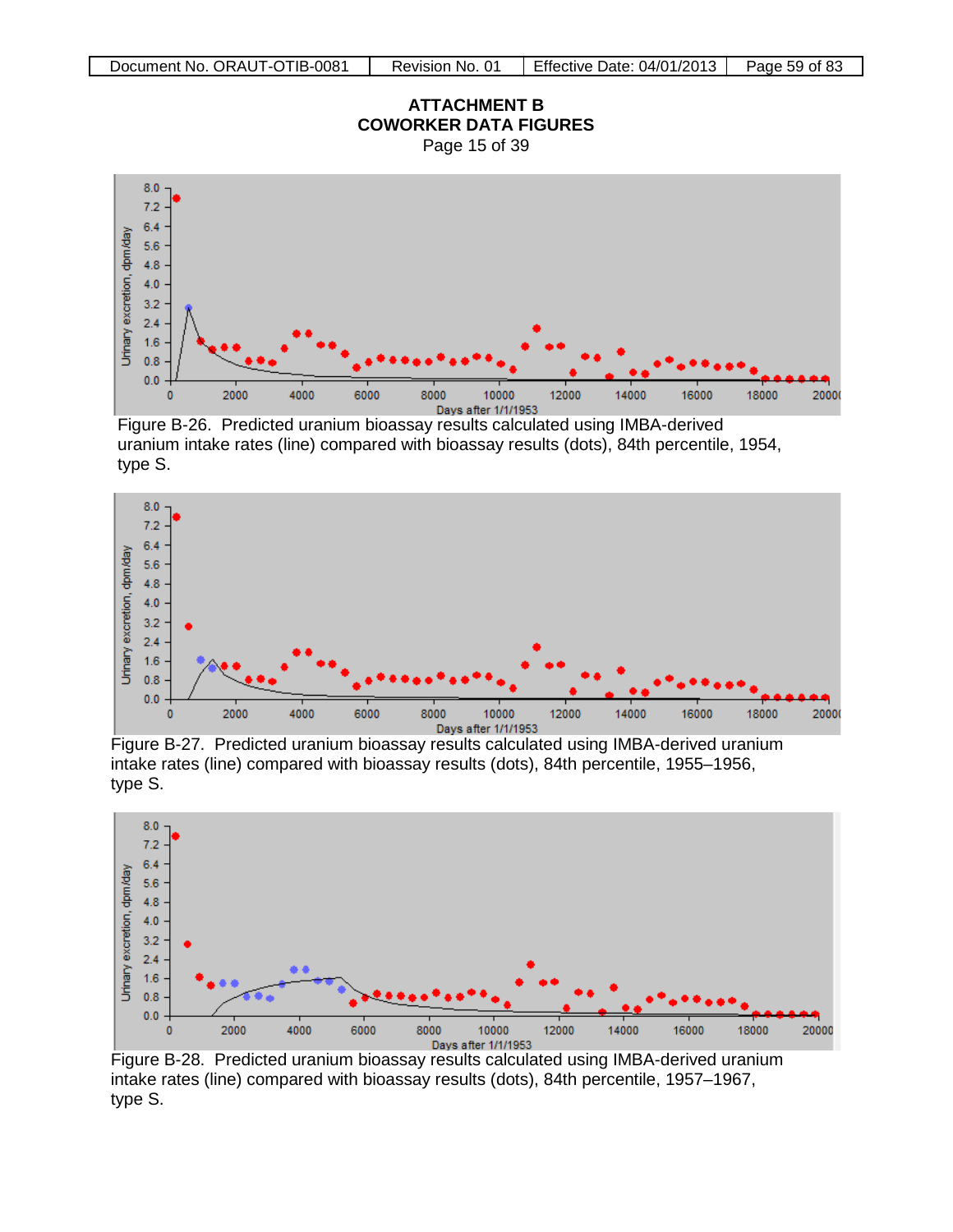



Figure B-29. Predicted uranium bioassay results calculated using IMBA-derived uranium intake rates (line) compared with bioassay results (dots), 84th percentile, 1968–1980, type S.



Figure B-30. Predicted uranium bioassay results calculated using IMBA-derived uranium intake rates (line) compared with bioassay results (dots), 84th percentile, 1981–1990, type S.



Figure B-31. Predicted uranium bioassay results calculated using IMBA-derived uranium intake rates (line) compared with bioassay results (dots), 84th percentile, 1991–2000, type S.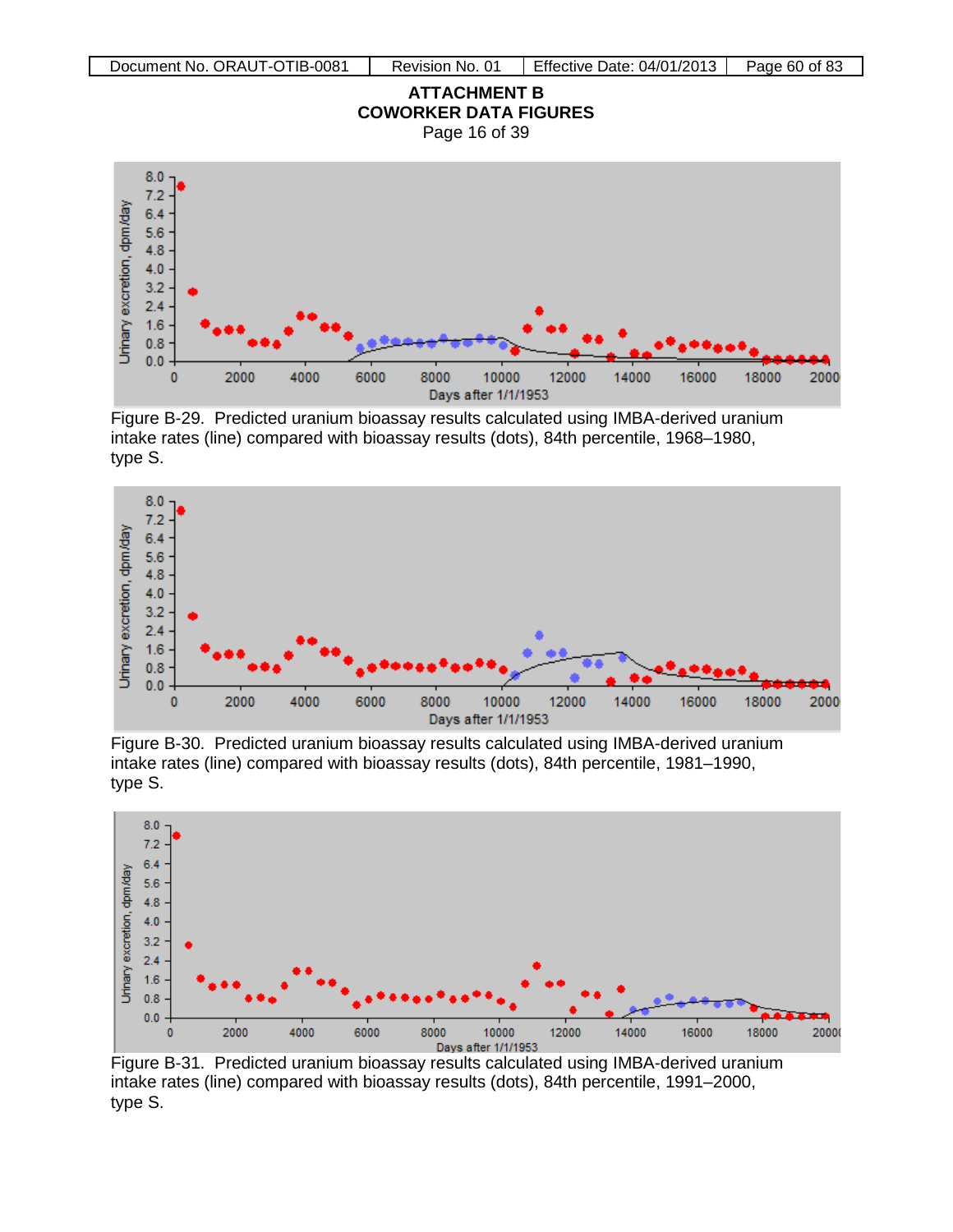

Figure B-32. Predicted uranium bioassay results calculated using IMBA-derived uranium intake rates (line) compared with bioassay results (dots), 84th percentile, 2001–2007, type S.



Figure B-33. Predicted uranium bioassay results calculated using IMBA-derived uranium intake rates (line) compared with bioassay results (dots), 50th percentile, all intake periods, type S.



Figure B-34. Predicted uranium bioassay results calculated using IMBA-derived uranium intake rates (line) compared with bioassay results (dots), 84th percentile, all intake periods, type S.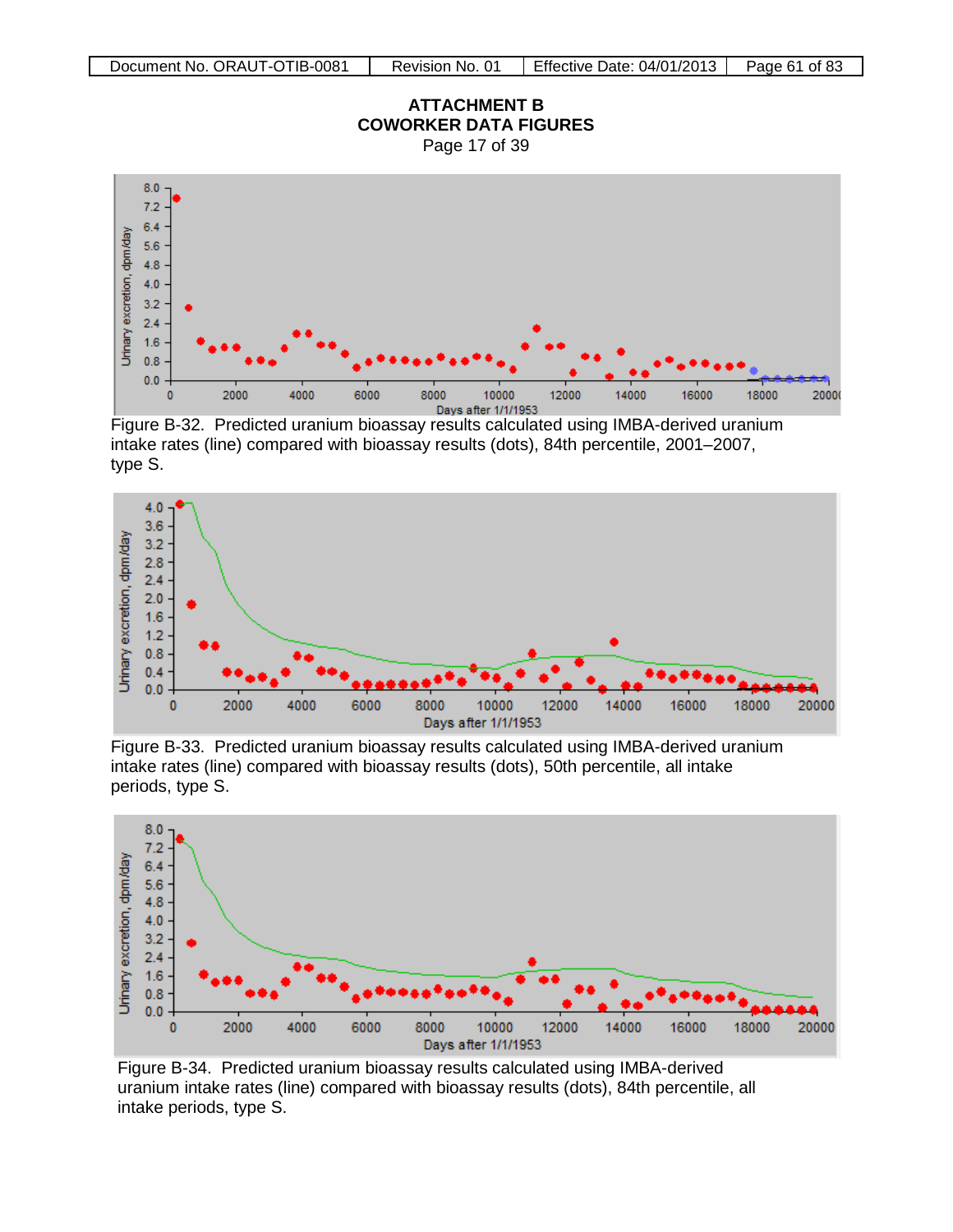# **ATTACHMENT B COWORKER DATA FIGURES**

Page 18 of 39

Table B-5. Summary of uranium type S intake rates (dpm/d) and dates.

| Years     | 50%   | 84%   | <b>GSD</b> | Adj GSD | 95%   |
|-----------|-------|-------|------------|---------|-------|
| 1953      | 2,293 | 4,261 | 1.86       | 3.00    | 13972 |
| 1954      | 1,050 | 1,700 | 1.62       | 3.00    | 6398  |
| 1955-1956 | 407.8 | 604.4 | 1.48       | 3.00    | 2485  |
| 1957-1967 | 89.38 | 290.9 | 3.25       | 3.25    | 623   |
| 1968-1980 | 41.24 | 174.7 | 4.24       | 4.24    | 443   |
| 1981-1990 | 107.1 | 264.2 | 2.47       | 3.00    | 653   |
| 1991-2000 | 58.73 | 141.1 | 2.40       | 3.00    | 358   |
| 2001-2007 | 10.89 | 27.35 | 2.51       | 3.00    | 66.4  |



Figure B-35. Predicted americium bioassay results calculated using IMBA-derived americium intake rates (line) compared with bioassay results (dots), 50th percentile, 1963–1967, type M.



Figure B-36. Predicted americium bioassay results calculated using IMBA-derived americium intake rates (line) compared with bioassay results (dots), 50th percentile, 1968–1972, type M.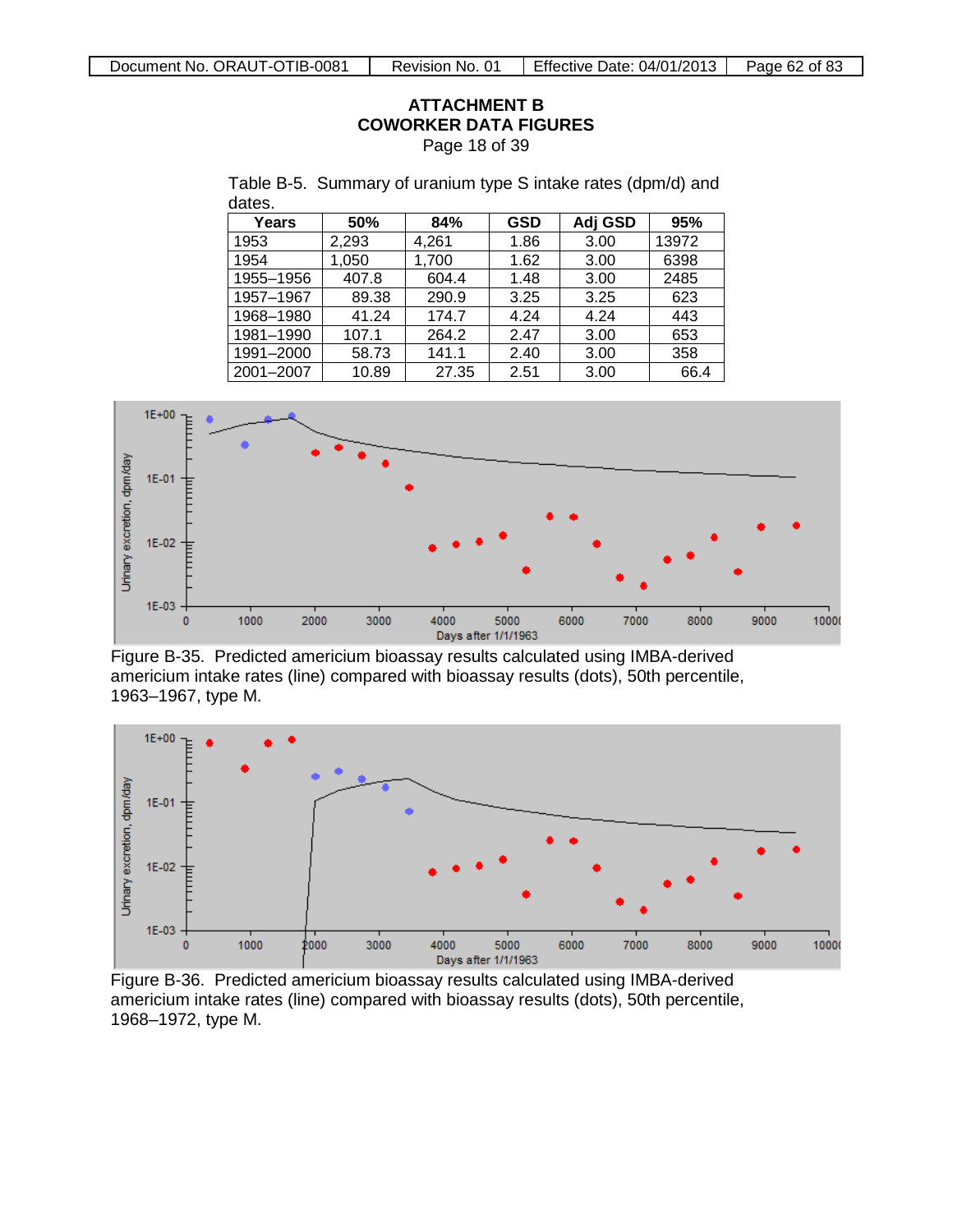

Figure B-37. Predicted americium bioassay results calculated using IMBA-derived americium intake rates (line) compared with bioassay results (dots), 50th percentile, 1973–1994, type M.



Figure B-38. Predicted americium bioassay results calculated using IMBA-derived americium intake rates (line) compared with bioassay results (dots), 50th percentile, 1995–2007, type M.



Figure B-39. Predicted americium bioassay results calculated using IMBA-derived americium intake rates (line) compared with bioassay results (dots), 84th percentile, 1963–1967, type M.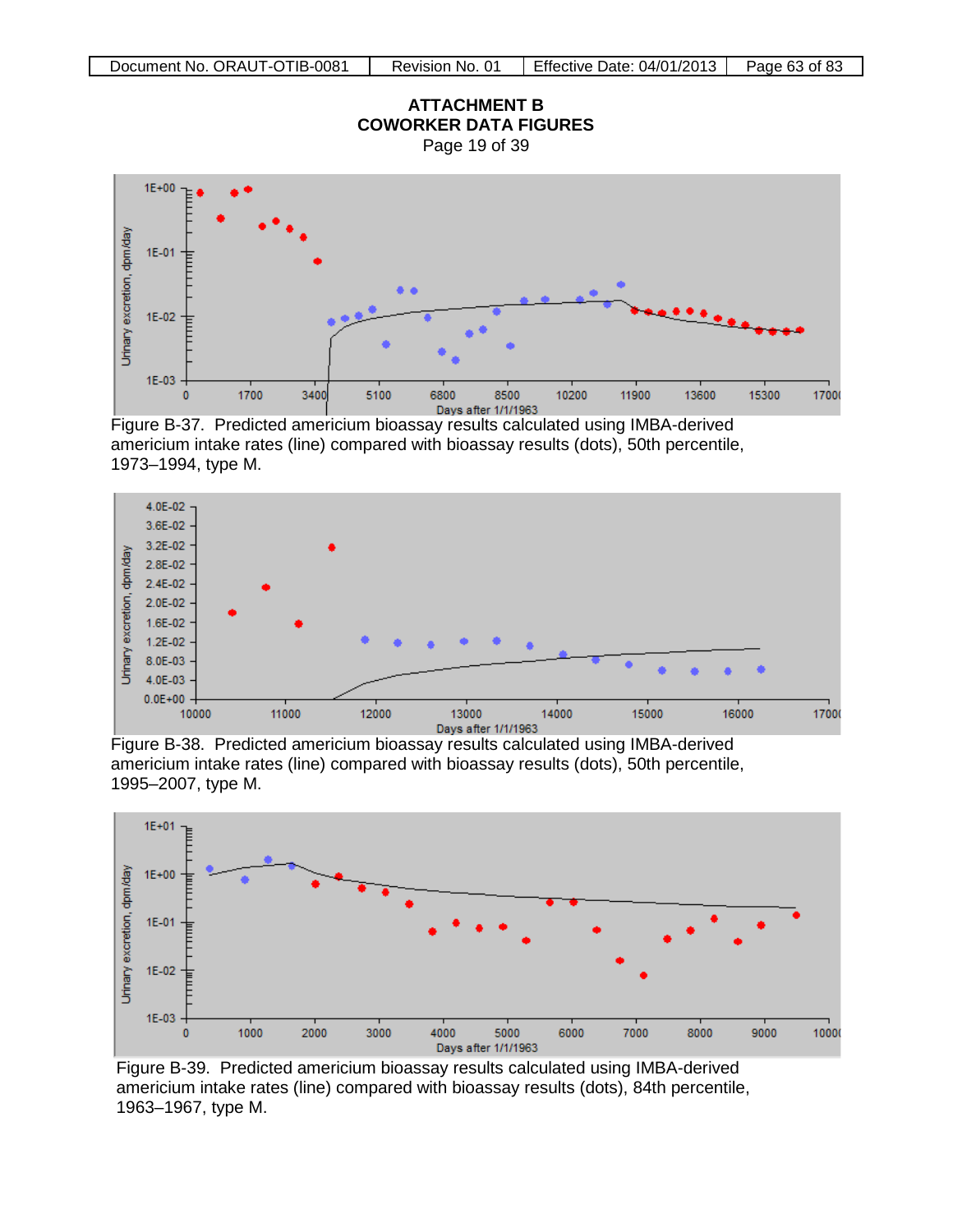

Figure B-40. Predicted americium bioassay results calculated using IMBA-derived americium intake rates (line) compared with bioassay results (dots), 84th percentile, 1968–1972, type M.



Figure B-41. Predicted americium bioassay results calculated using IMBA-derived americium intake rates (line) compared with bioassay results (dots), 84th percentile, 1973–1994, type M.



Figure B-42. Predicted americium bioassay results calculated using IMBA-derived americium intake rates (line) compared with bioassay results (dots), 84th percentile, 1995–2007, type M.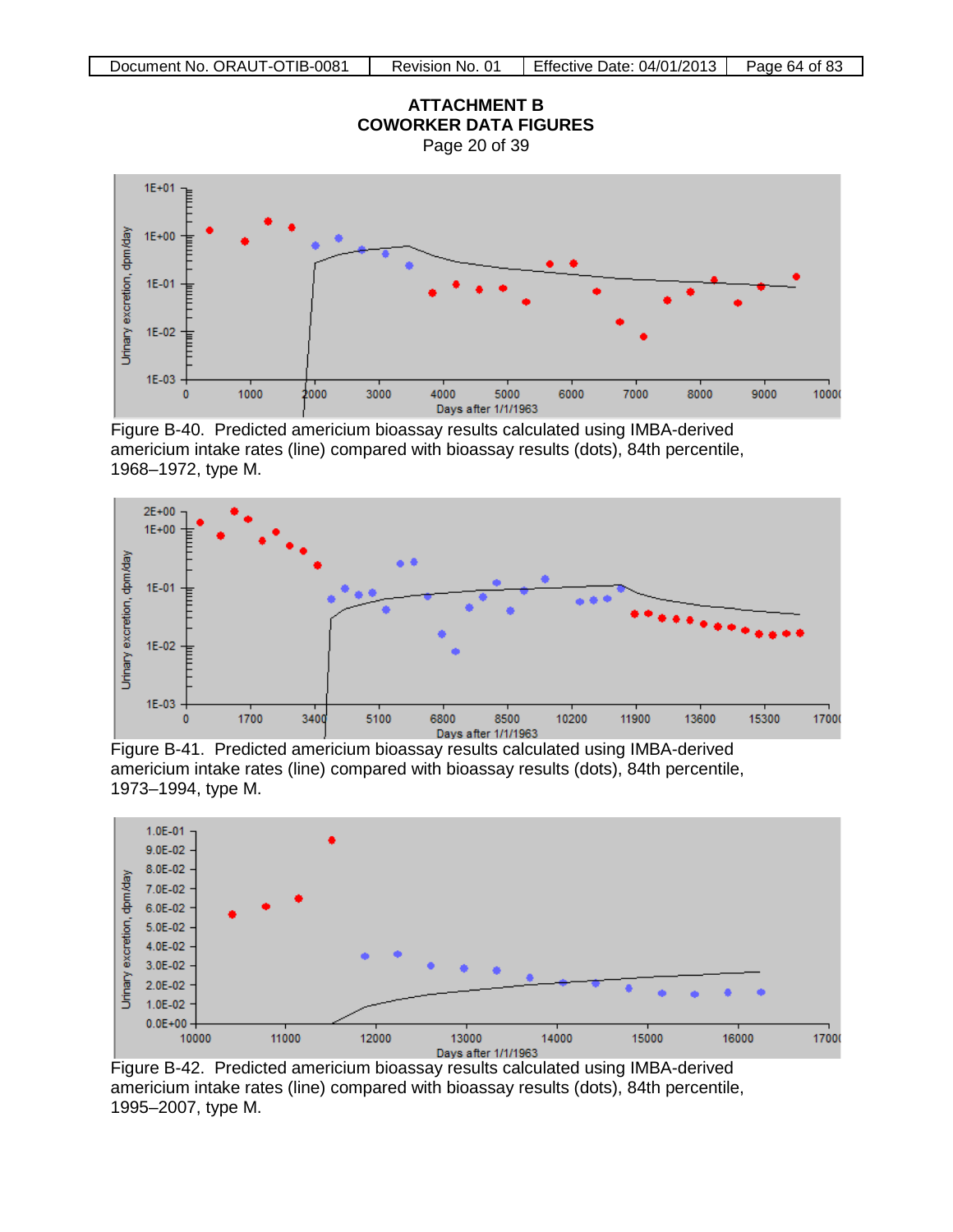

Figure B-43. Predicted americium bioassay results calculated using IMBA-derived americium intake rates (line) compared with bioassay results (dots), 50th percentile, all intake periods, type M.



Figure B-44. Predicted americium bioassay results calculated using IMBA-derived americium intake rates (line) compared with bioassay results (dots), 84th percentile, all intake periods, type M.

| uphivu) anu ualus. |            |       |            |         |      |  |  |
|--------------------|------------|-------|------------|---------|------|--|--|
| Years              | <b>50%</b> | 84%   | <b>GSD</b> | Adj GSD | 95%  |  |  |
| 1963–1967          | 70.7       | 134.8 | 1.91       | 3.00    | 431  |  |  |
| 1968-1972          | 18.9       | 49.53 | 2.62       | 3.00    | 115  |  |  |
| 1973-1994          | 0.826      | 5.142 | 6.23       | 6.23    | 16.7 |  |  |
| 1995-2007          | 0.599      | 1.523 | 2.54       | 3.00    | 3.65 |  |  |

Table B-6. Summary of americium type M intake rates (dpm/d) and dates.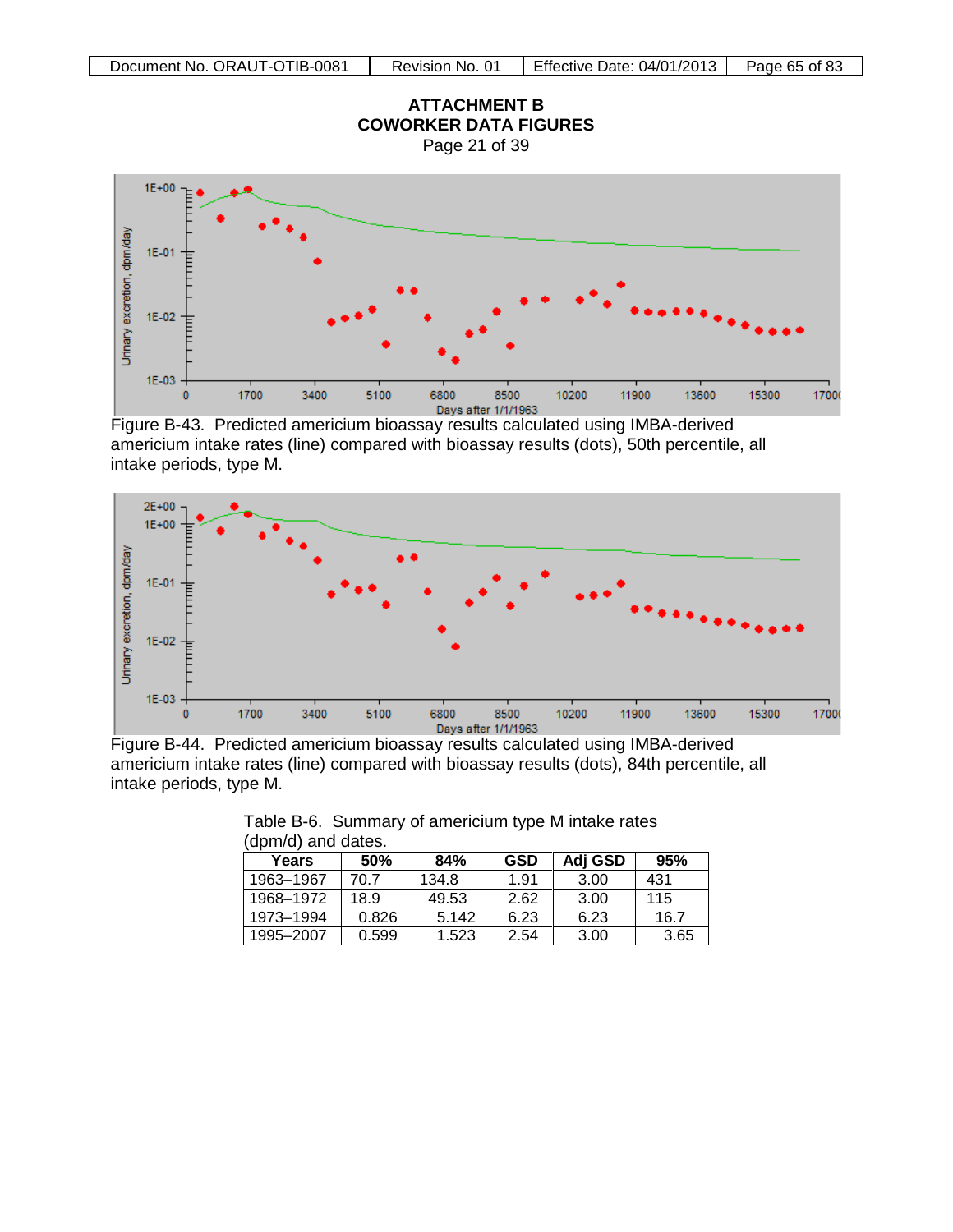# **ATTACHMENT B COWORKER DATA FIGURES**

Page 22 of 39



Figure B-45. Predicted curium bioassay results calculated using IMBA-derived curium intake rates (line) compared with bioassay results (dots), 50th percentile, all intake periods, type M.



Figure B-46. Predicted curium bioassay results calculated using IMBA-derived curium intake rates (line) compared with bioassay results (dots), 84th percentile, all intake periods, type M.

| Table D-7. Odiffingly of current type in intake rates |  |  |  |      |      |  |  |
|-------------------------------------------------------|--|--|--|------|------|--|--|
| (dpm/d) and dates.                                    |  |  |  |      |      |  |  |
| 84%   GSD   Adj GSD   95%<br>50%<br>Years             |  |  |  |      |      |  |  |
| 1995-2007   0.291   0.6621   2.28                     |  |  |  | 3.00 | 1.77 |  |  |

Table B-7. Summary of curium type M intake rates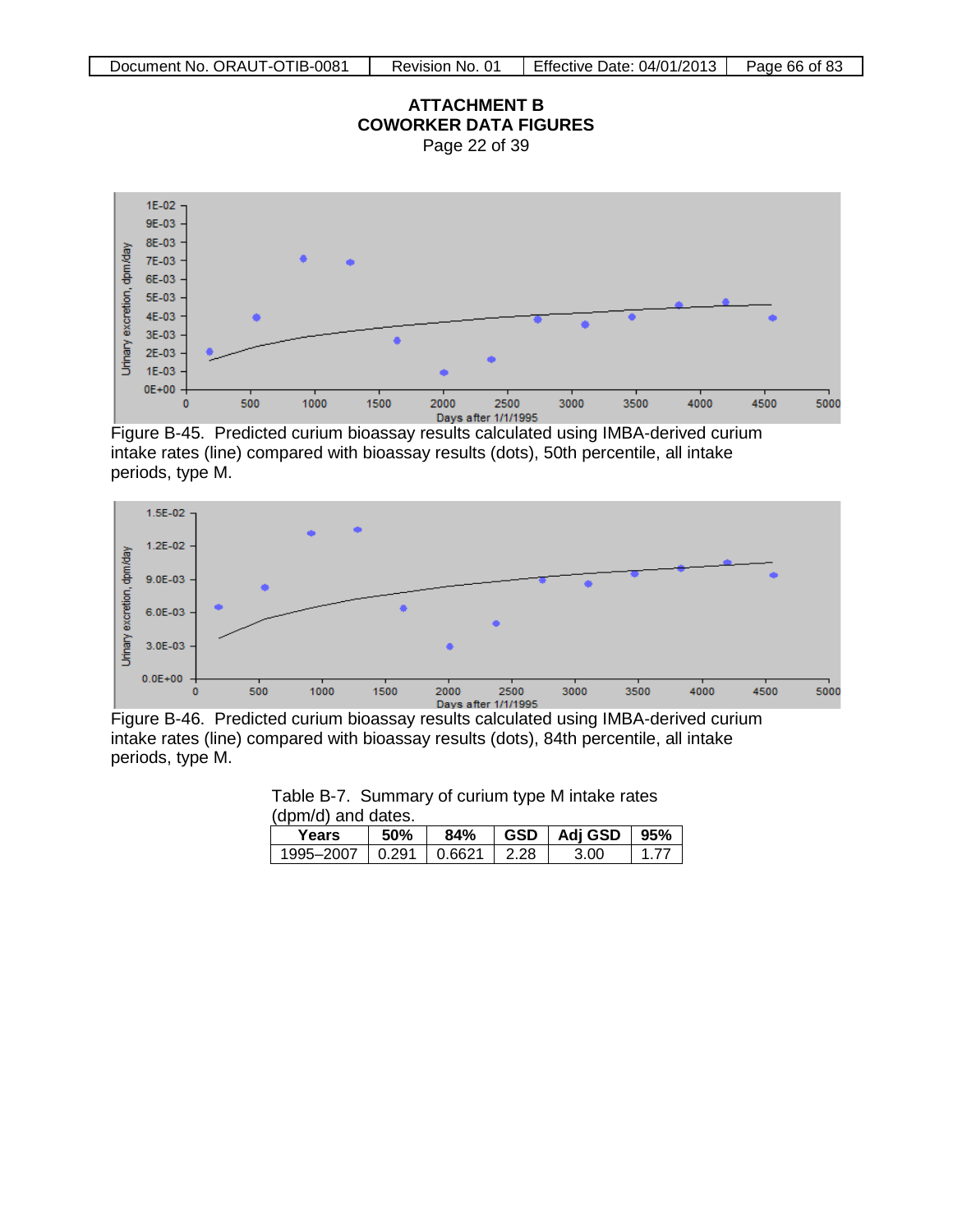

Figure B-47. Predicted californium bioassay results calculated using IMBA-derived californium intake rates (line) compared with bioassay results (dots), 50th percentile, all intake periods, type M.



Figure B-48. Predicted californium bioassay results calculated using IMBA-derived californium intake rates (line) compared with bioassay results (dots), 84th percentile, all intake periods, type M.

|  | Table B-8. Summary of californium type M intake |  |  |
|--|-------------------------------------------------|--|--|
|  | rates (dpm/d) and dates.                        |  |  |

| Years     | .50%  | 84%           |       | $\vert$ GSD $\vert$ Adj GSD $\vert$ 95% |      |
|-----------|-------|---------------|-------|-----------------------------------------|------|
| 1995–2007 | 1.551 | $\sqrt{3}827$ | 2 A 7 | 3 በበ                                    | 9 45 |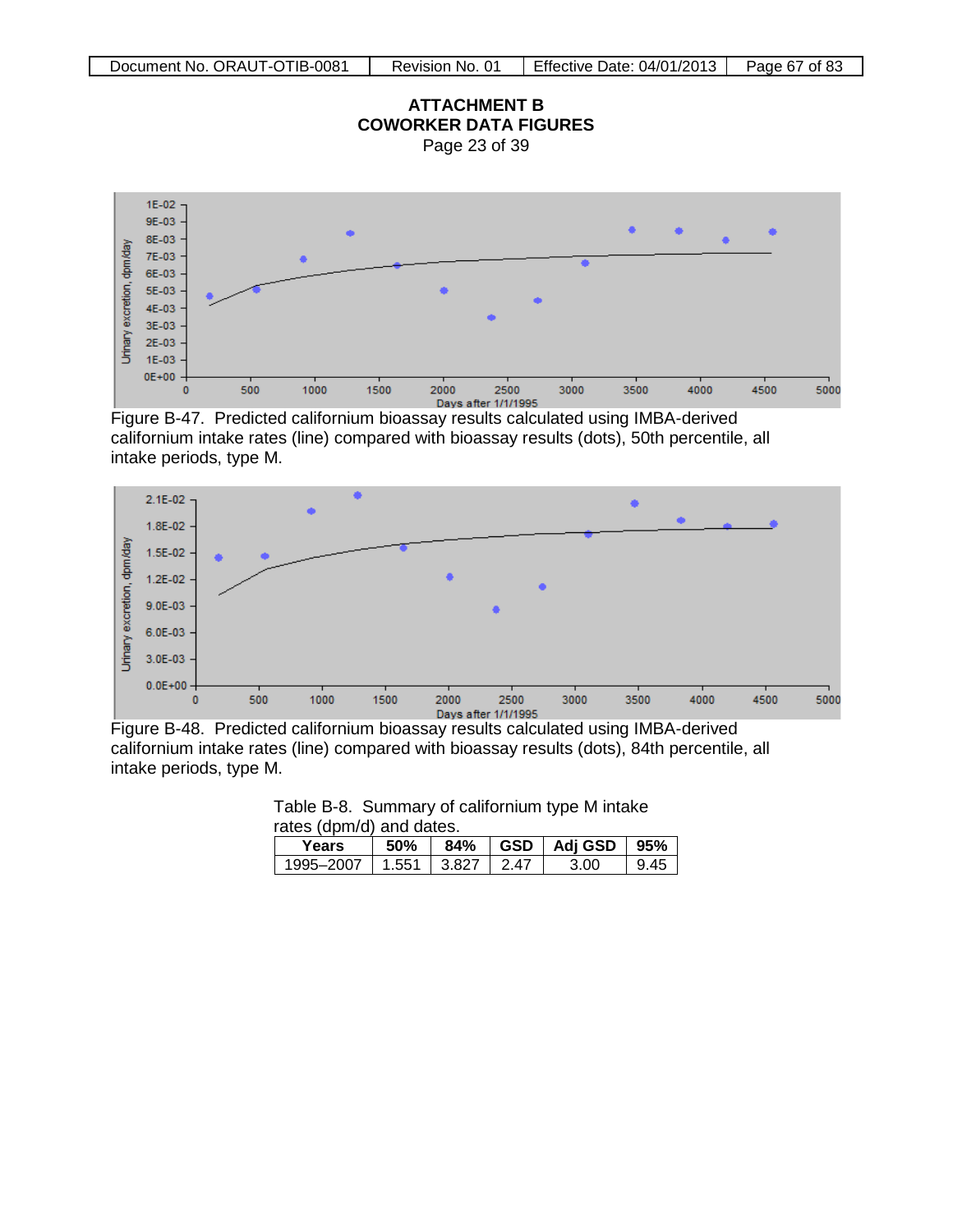



Figure B-49. Predicted neptunium bioassay results calculated using IMBA-derived neptunium intake rates (line) compared with bioassay results (dots), 50th percentile, 1961–1964, type M.



Figure B-50. Predicted neptunium bioassay results calculated using IMBA-derived neptunium intake rates (line) compared with bioassay results (dots), 50th percentile, 1965–1967, type M.



Figure B-51. Predicted neptunium bioassay results calculated using IMBA-derived neptunium intake rates (line) compared with bioassay results (dots), 50th percentile, 1968–1969, type M.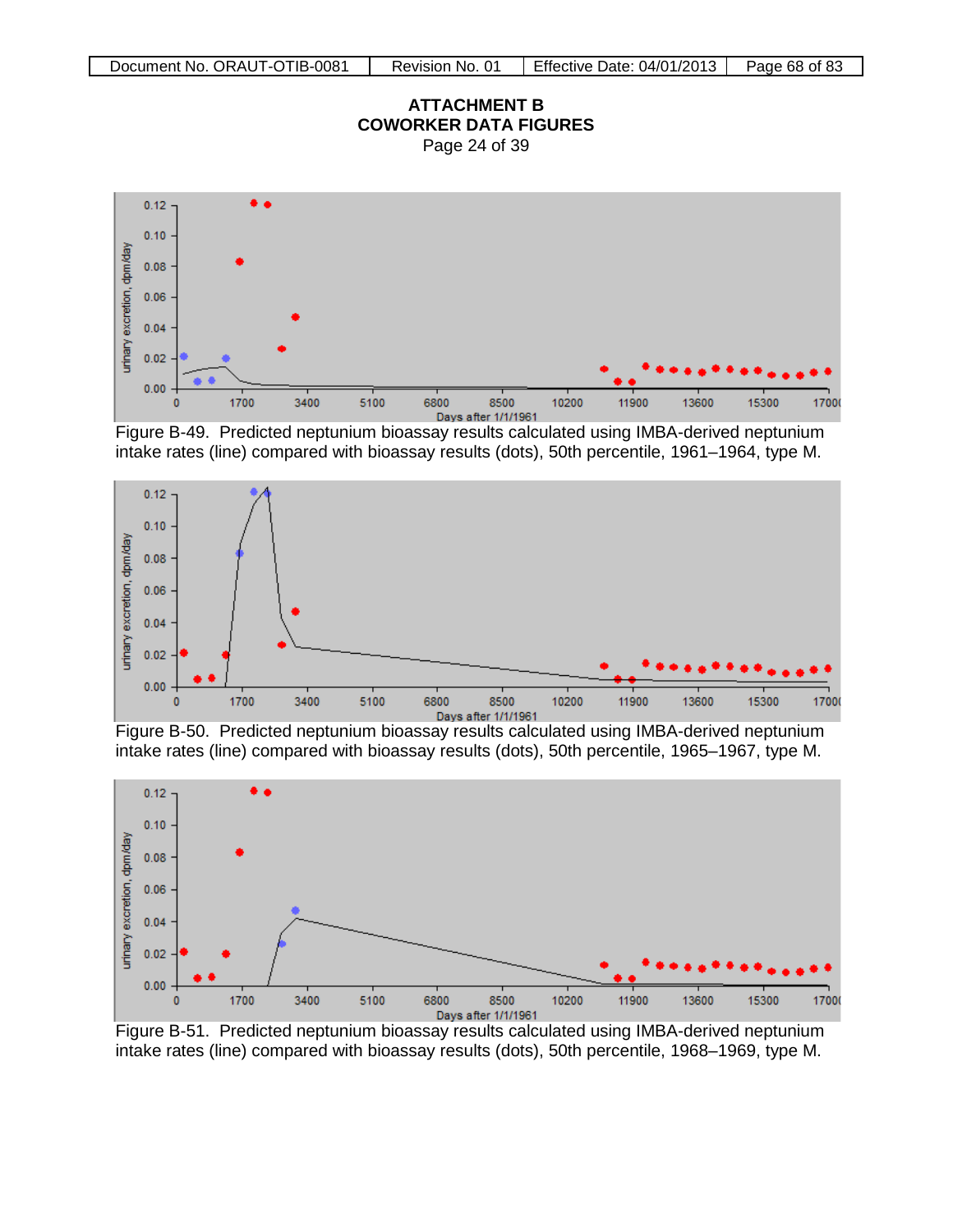

Figure B-52. Predicted neptunium bioassay results calculated using IMBA-derived neptunium intake rates (line) compared with bioassay results (dots), 50th percentile, 1970–1974, type M.



Figure B-53. Predicted neptunium bioassay results calculated using IMBA-derived neptunium intake rates (line) compared with bioassay results (dots), 50th percentile, 1975–1979, type M.



Figure B-54. Predicted neptunium bioassay results calculated using IMBA-derived neptunium intake rates (line) compared with bioassay results (dots), 50th percentile, 1980–1990, type M.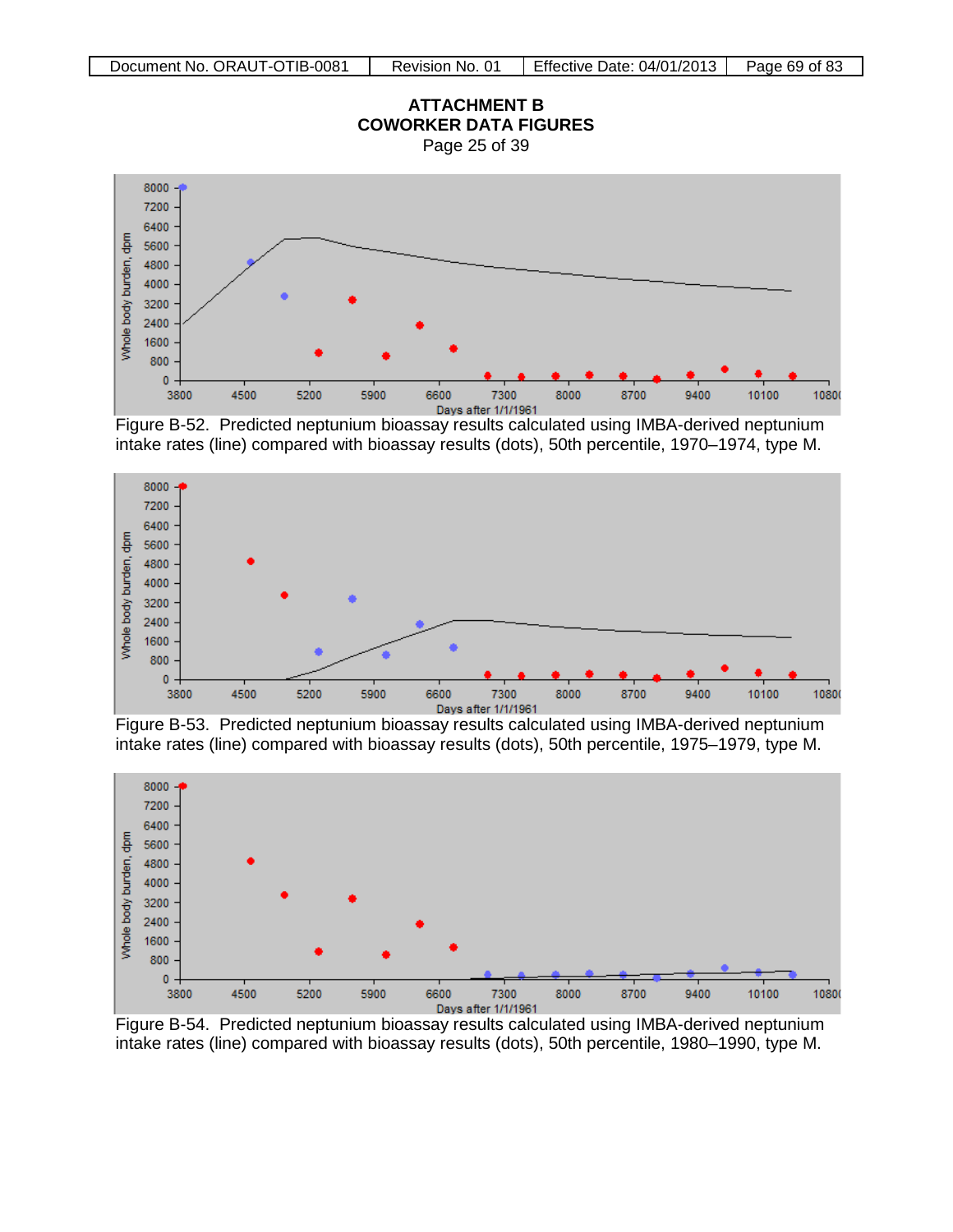

Figure B-55. Predicted neptunium bioassay results calculated using IMBA-derived neptunium intake rates (line) compared with bioassay results (dots), 50th percentile, 1991–2007, type M.



I<br>Figure B-56. Predicted neptunium bioassay results calculated using IMBA-derived neptunium intake rates (line) compared with bioassay results (dots), 84th percentile, 1961–1963, type M.



Figure B-57. Predicted neptunium bioassay results calculated using IMBA-derived neptunium intake rates (line) compared with bioassay results (dots), 84th percentile, 1964–1965, type M.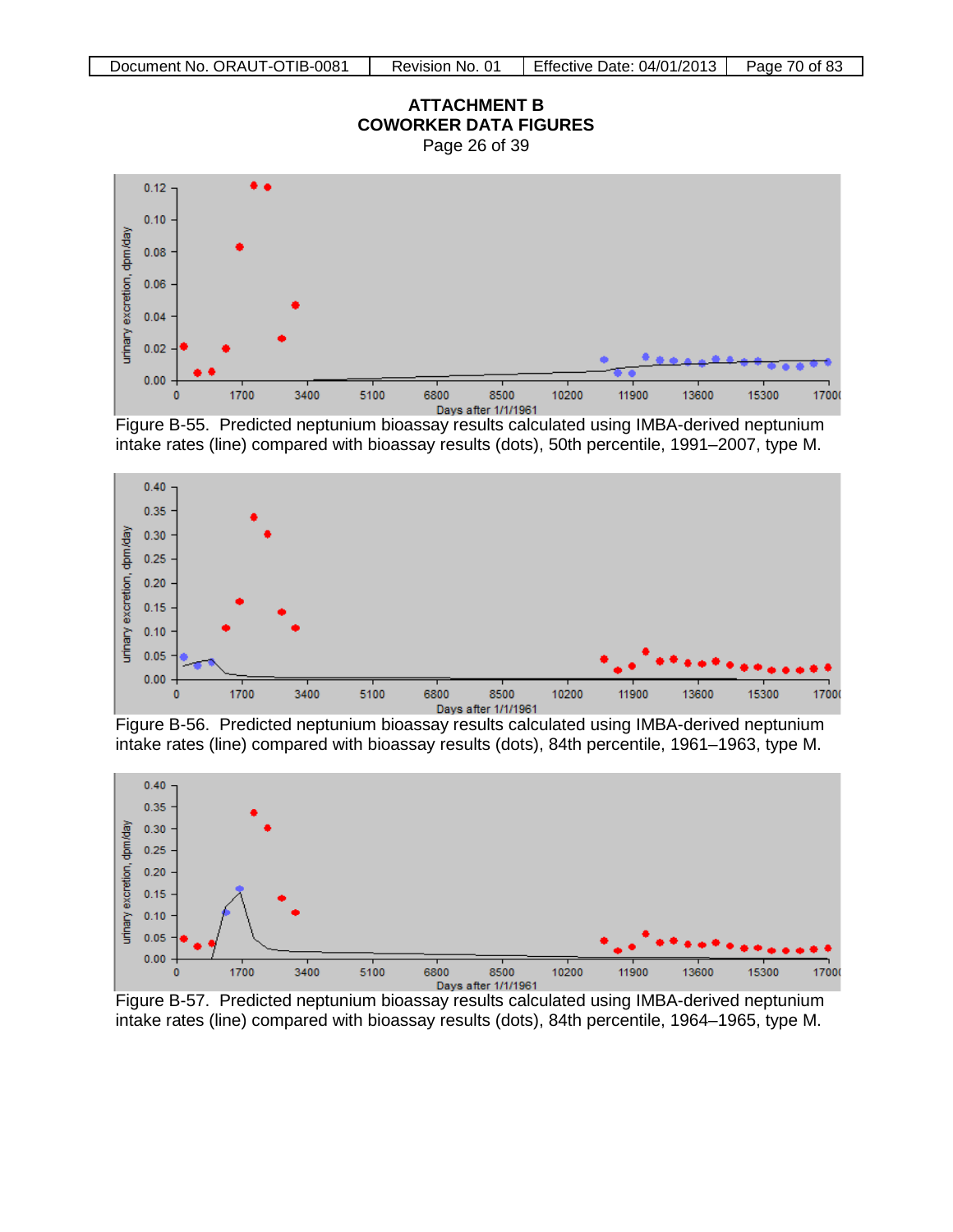## **ATTACHMENT B COWORKER DATA FIGURES**

Page 27 of 39



Figure B-58. Predicted neptunium bioassay results calculated using IMBA-derived neptunium intake rates (line) compared with bioassay results (dots), 84th percentile, 1966–1967, type M.



Figure B-59. Predicted neptunium bioassay results calculated using IMBA-derived neptunium intake rates (line) compared with bioassay results (dots), 84th percentile, 1968–1969, type M.



Figure B-60. Predicted neptunium bioassay results calculated using IMBA-derived neptunium intake rates (line) compared with bioassay results (dots), 84th percentile, 1970–1974, type M.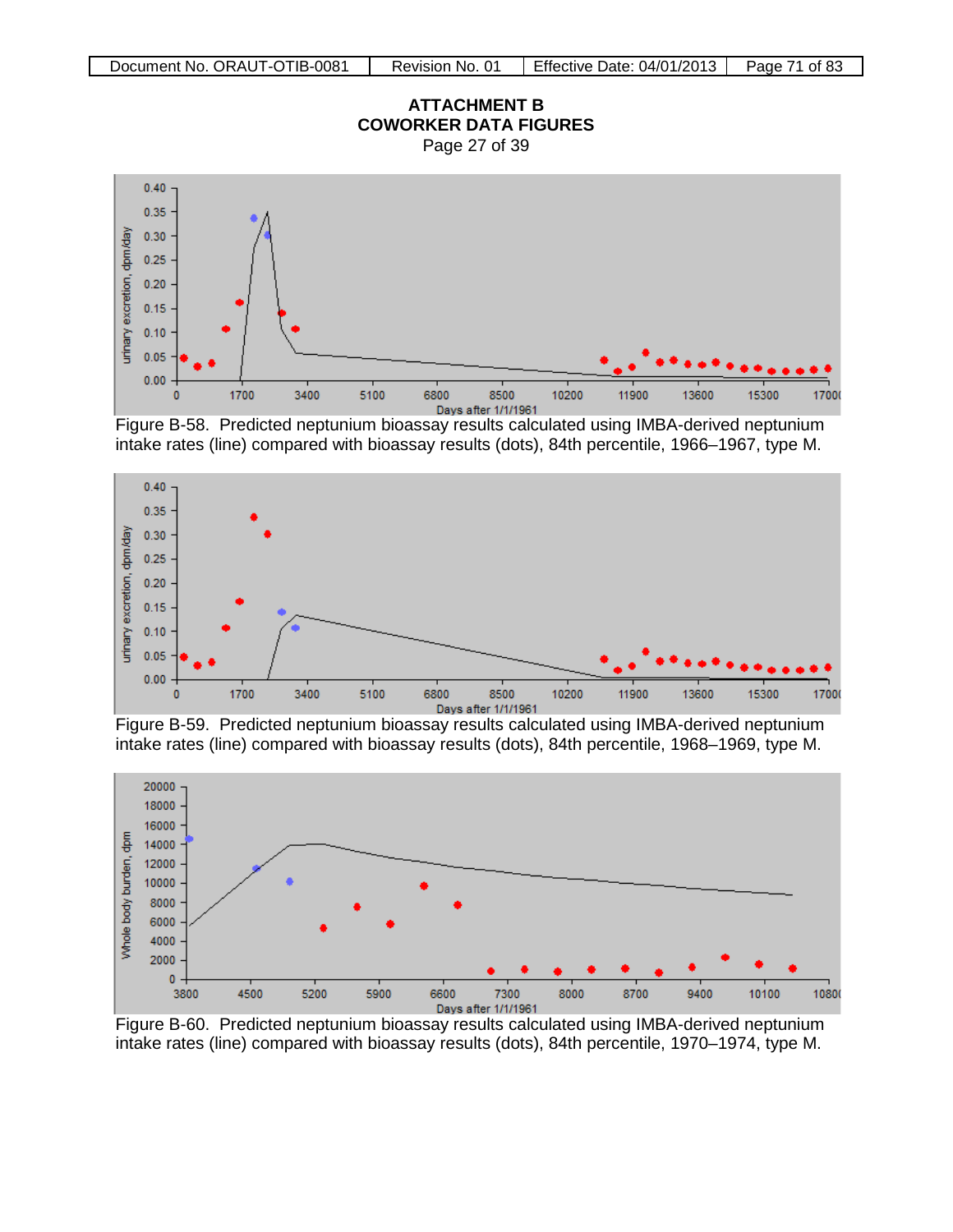

Figure B-61. Predicted neptunium bioassay results calculated using IMBA-derived neptunium intake rates (line) compared with bioassay results (dots), 84th percentile, 1975–1979, type M.



intake rates (line) compared with bioassay results (dots), 84th percentile, 1980–1990, type M.



Figure B-63. Predicted neptunium bioassay results calculated using IMBA-derived neptunium intake rates (line) compared with bioassay results (dots), 84th percentile, 1991–2007, type M.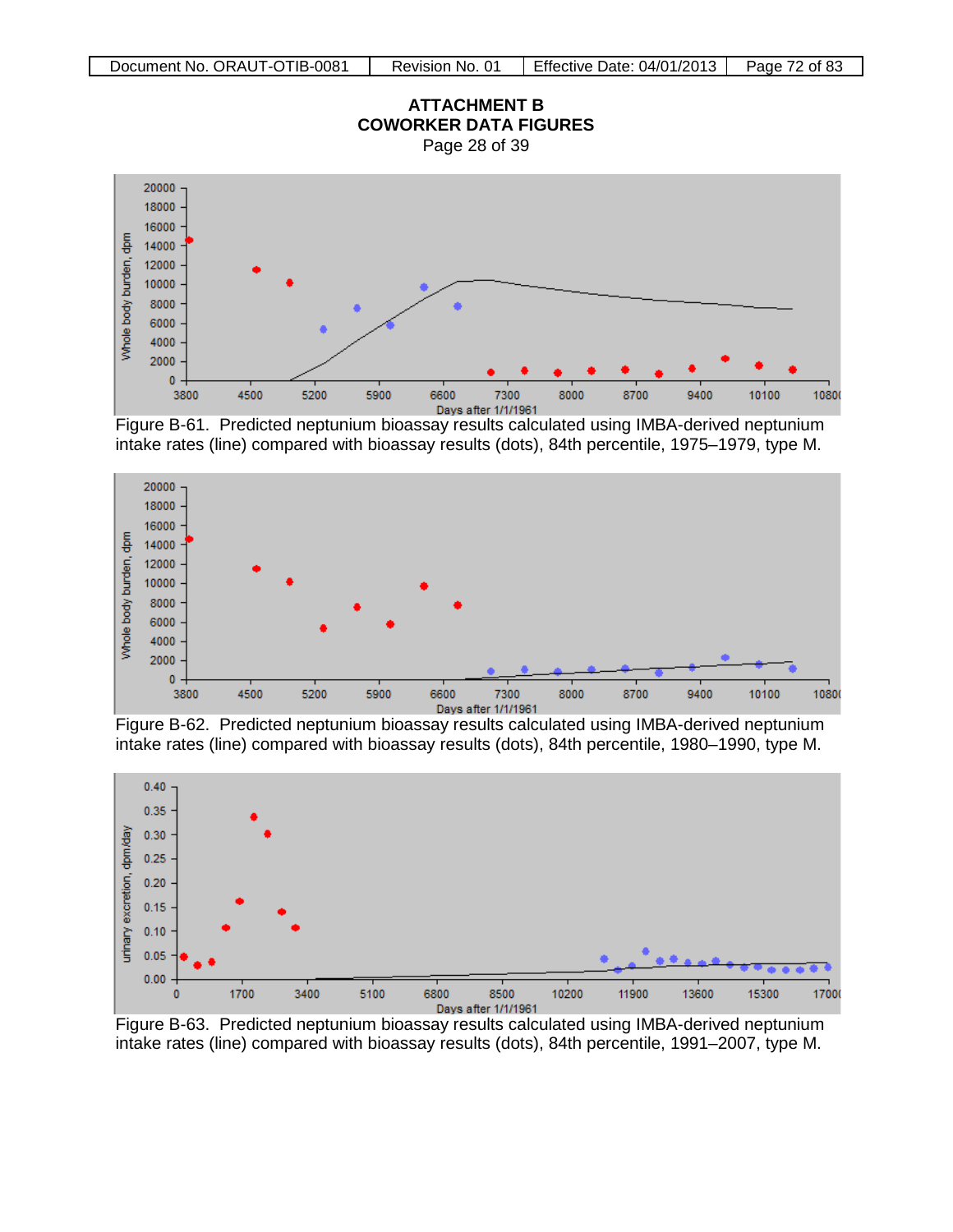Page 29 of 39



Figure B-64. Predicted neptunium bioassay results calculated using IMBA-derived neptunium intake rates (line) compared with bioassay results (dots), 50th percentile, 1961–2007 cumulative, type M, urinalysis data.



Figure B-65. Predicted neptunium bioassay results calculated using IMBA-derived neptunium intake rates (line) compared with bioassay results (dots), 50th percentile, 1961–2007 cumulative, type M, whole-body count data.



Figure B-66. Predicted neptunium bioassay results calculated using IMBA-derived neptunium intake rates (line) compared with bioassay results (dots), 84th percentile, 1961–2007 cumulative, type M, urinalysis data.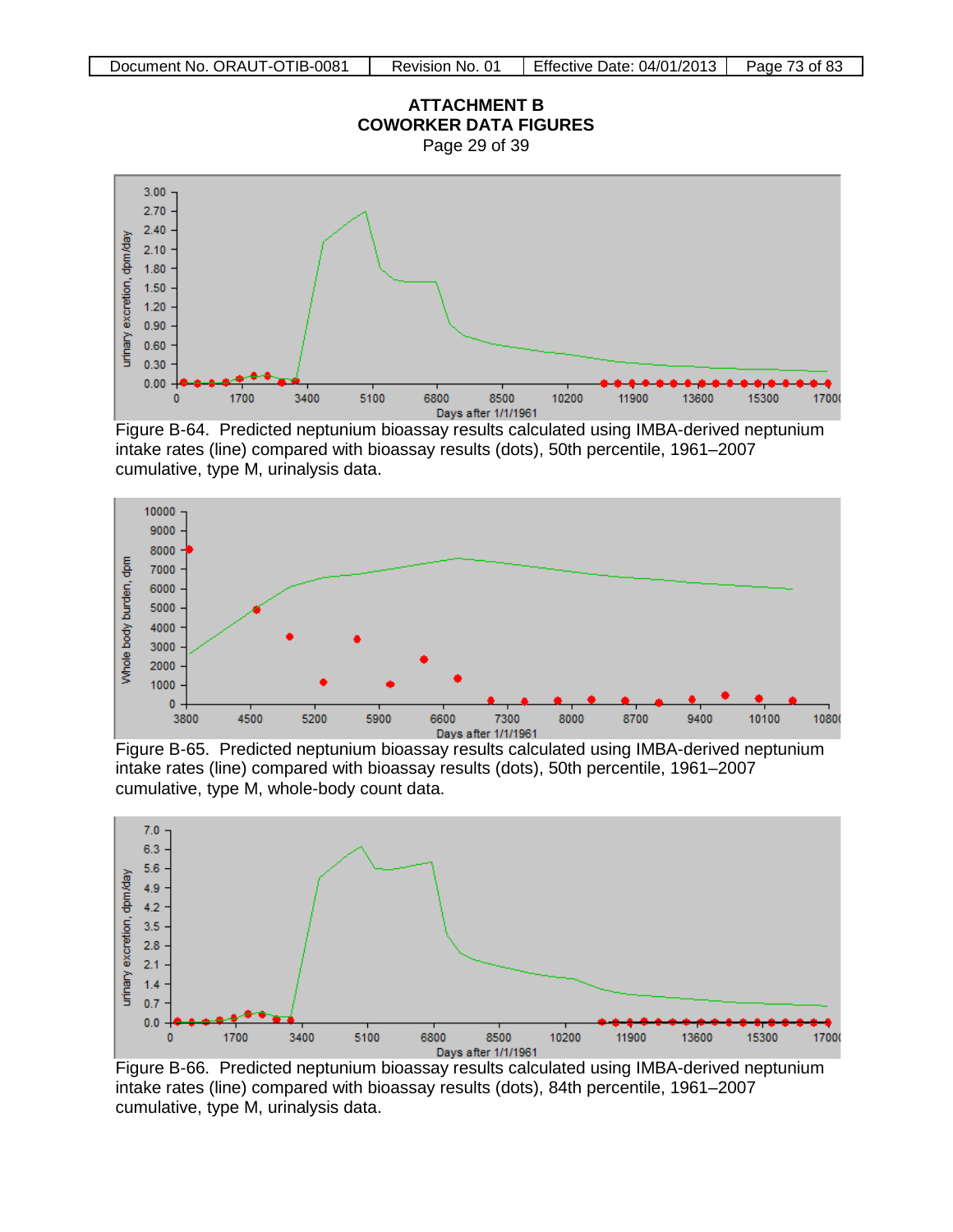

Figure B-67. Predicted neptunium bioassay results calculated using IMBA-derived neptunium intake rates (line) compared with bioassay results, 84th percentile, 1961–2007 cumulative, type M, urinalysis data, whole-body count data.

| Years     | 50%   | 84%   | <b>GSD</b> | Adj GSD | 95%  |
|-----------|-------|-------|------------|---------|------|
| 1961-1963 | 0.528 | 1.59  | 3.02       | 3.02    | 3.24 |
| 1964      | 0.528 | 6.53  | 12.37      | 12.37   | 33.0 |
| 1965      | 4.84  | 6.53  | 1.35       | 3.00    | 29.5 |
| 1966-1967 | 4.84  | 14.9  | 3.08       | 3.08    | 30.9 |
| 1968-1969 | 1.79  | 5.74  | 3.21       | 3.21    | 12.2 |
| 1970-1974 | 93.5  | 221   | 2.37       | 3.00    | 570  |
| 1975-1979 | 38.7  | 164   | 4.25       | 4.25    | 418  |
| 1980-1989 | 2.90  | 15.8  | 5.46       | 5.46    | 47.2 |
| 1991-2007 | 0.336 | 0.920 | 2.74       | 3.00    | 2.05 |

Table B-9. Summary of neptunium type M intake rates (dpm/d) and dates.



intake rates (line) compared with bioassay results (dots), 50th percentile, 1955–1965, type F.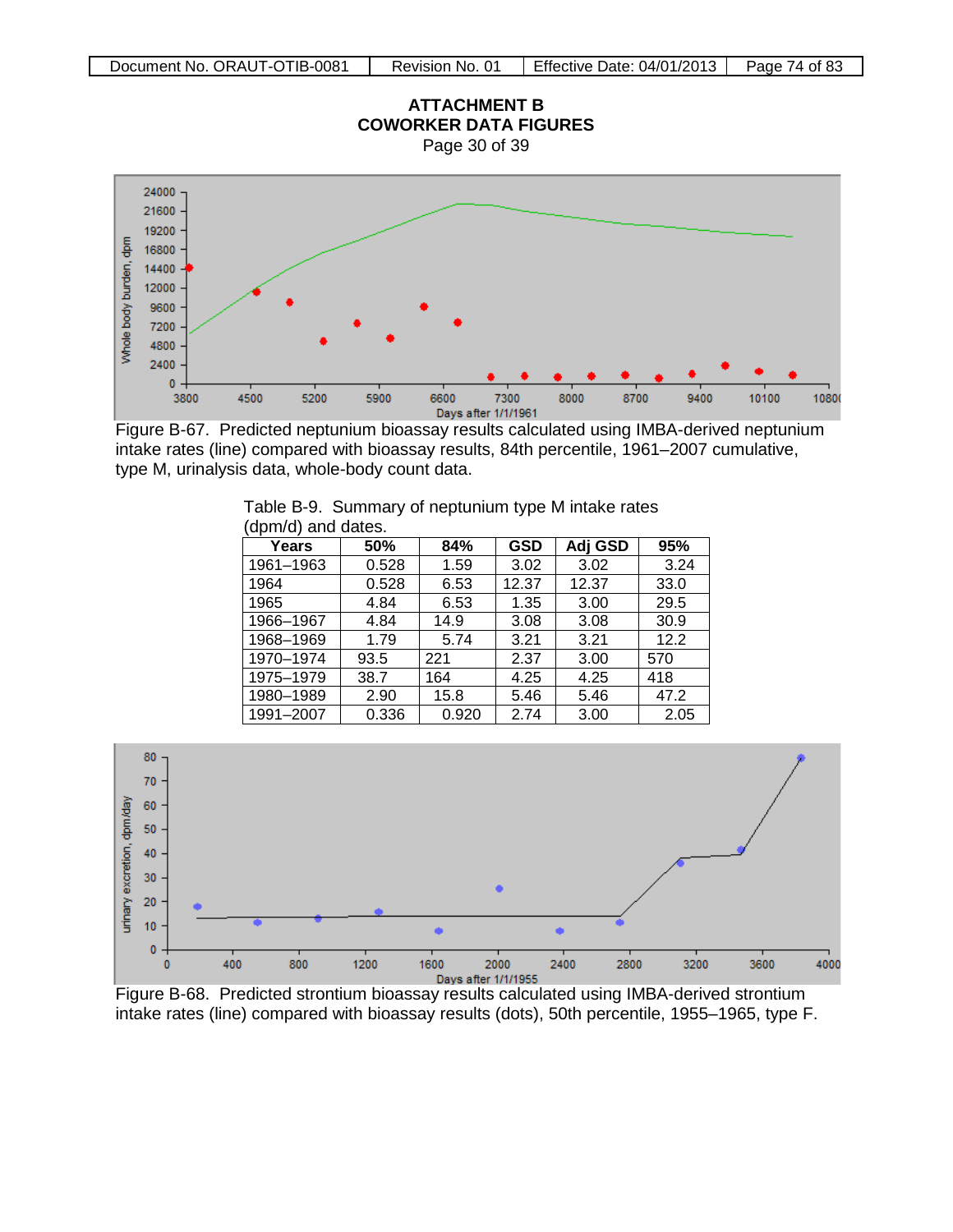





Figure B-69. Predicted strontium bioassay results calculated using IMBA-derived strontium intake rates (line) compared with bioassay results (dots), 50th percentile, 1991–2006, type F.



Figure B-70. Predicted strontium bioassay results calculated using IMBA-derived strontium intake rates (line) compared with bioassay results (dots), 84th percentile, 1955–1965, type F.



Figure B-71. Predicted strontium bioassay results calculated using IMBA-derived strontium intake rates (line) compared with bioassay results (dots), 84th percentile, 1991–2006, type F.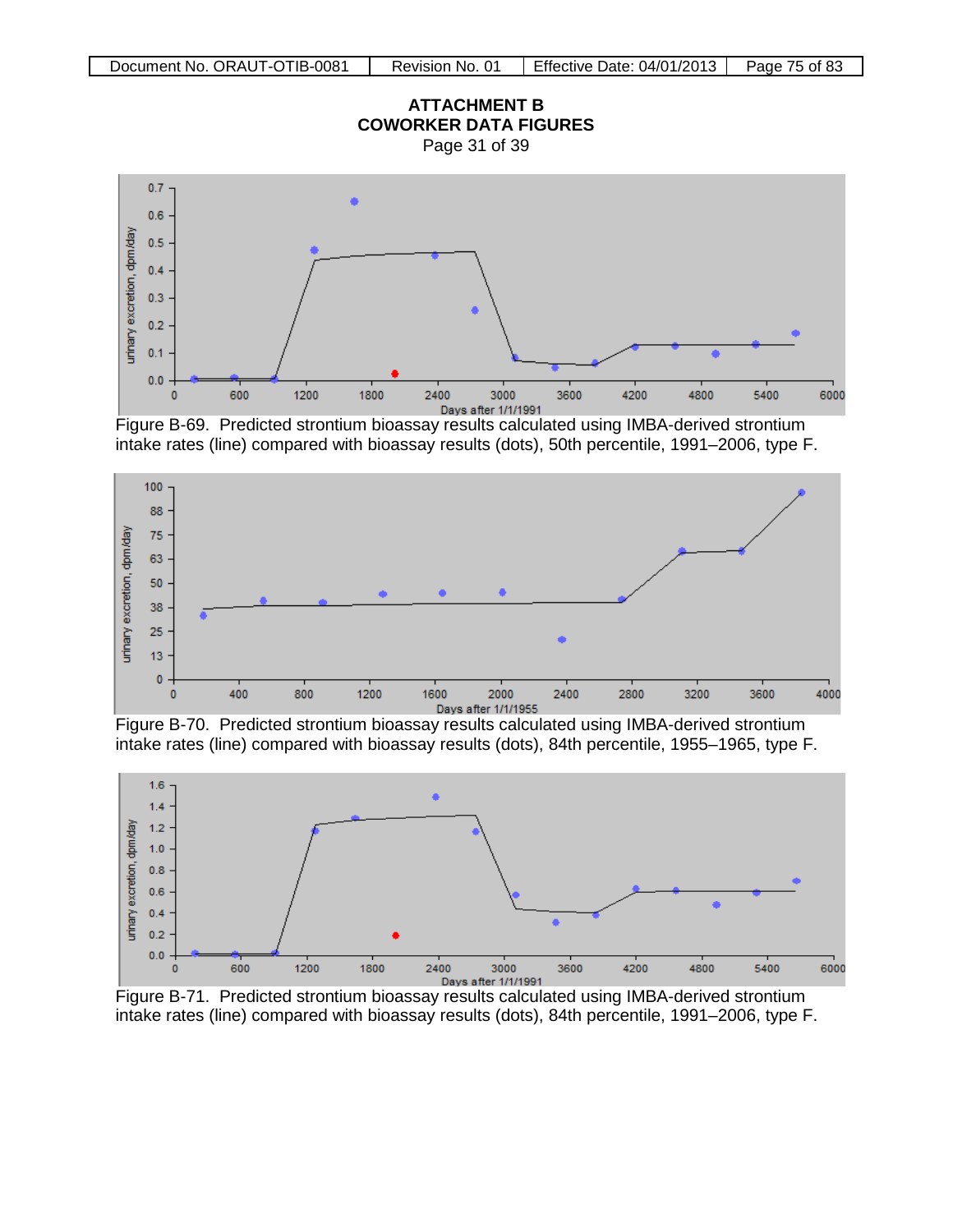**ATTACHMENT B COWORKER DATA FIGURES** Page 32 of 39

| dates.    |        |         |            |         |       |
|-----------|--------|---------|------------|---------|-------|
| Years     | 50%    | 84%     | <b>GSD</b> | Adj GSD | 95%   |
| 1955-1962 | 58.93  | 166.3   | 2.82       | 3.00    | 359   |
| 1963-1964 | 168    | 283.1   | 1.69       | 3.00    | 1,024 |
| 1965      | 350    | 417     | 1.19       | 3.00    | 2,132 |
| 1991-1993 | 0.0393 | 0.09039 | 2.30       | 3.00    | 0.239 |
| 1993-1998 | 1.98   | 5.556   | 2.80       | 3.00    | 12.07 |
| 1999-2001 | 0.177  | 1.552   | 8.79       | 8.79    | 6.31  |
| 2002-2006 | 0.517  | 2.441   | 4.72       | 4.72    | 6.64  |

Table B-10. Summary of strontium type F intake rates (dpm/d) and







rates (line) compared with bioassay results (dots), 84th percentile, type F.

| ualos.    |       |       |            |         |       |  |
|-----------|-------|-------|------------|---------|-------|--|
| Years     | 50%   | 84%   | <b>GSD</b> | Adj GSD | 95%   |  |
| 1961-1962 | 89.27 | 131.5 | 1.47       | 3.00    | 544   |  |
| 1963      | 164.8 | 216.7 | 1.31       | 3.00    | 1,004 |  |
| 1964-1967 | 224.1 | 296.4 | 1.32       | 3.00    | 1,366 |  |
| 1968-1971 | 80.89 | 135.8 | 1.68       | 3.00    | 493   |  |
| 1972-1978 | 30.76 | 61.25 | 1.99       | 3.00    | 187   |  |
| 1979-1989 | 7.979 | 29.37 | 3.68       | 3.68    | 68.1  |  |

Table B-11. Summary of cesium type F intake rates (pCi/d) and dates.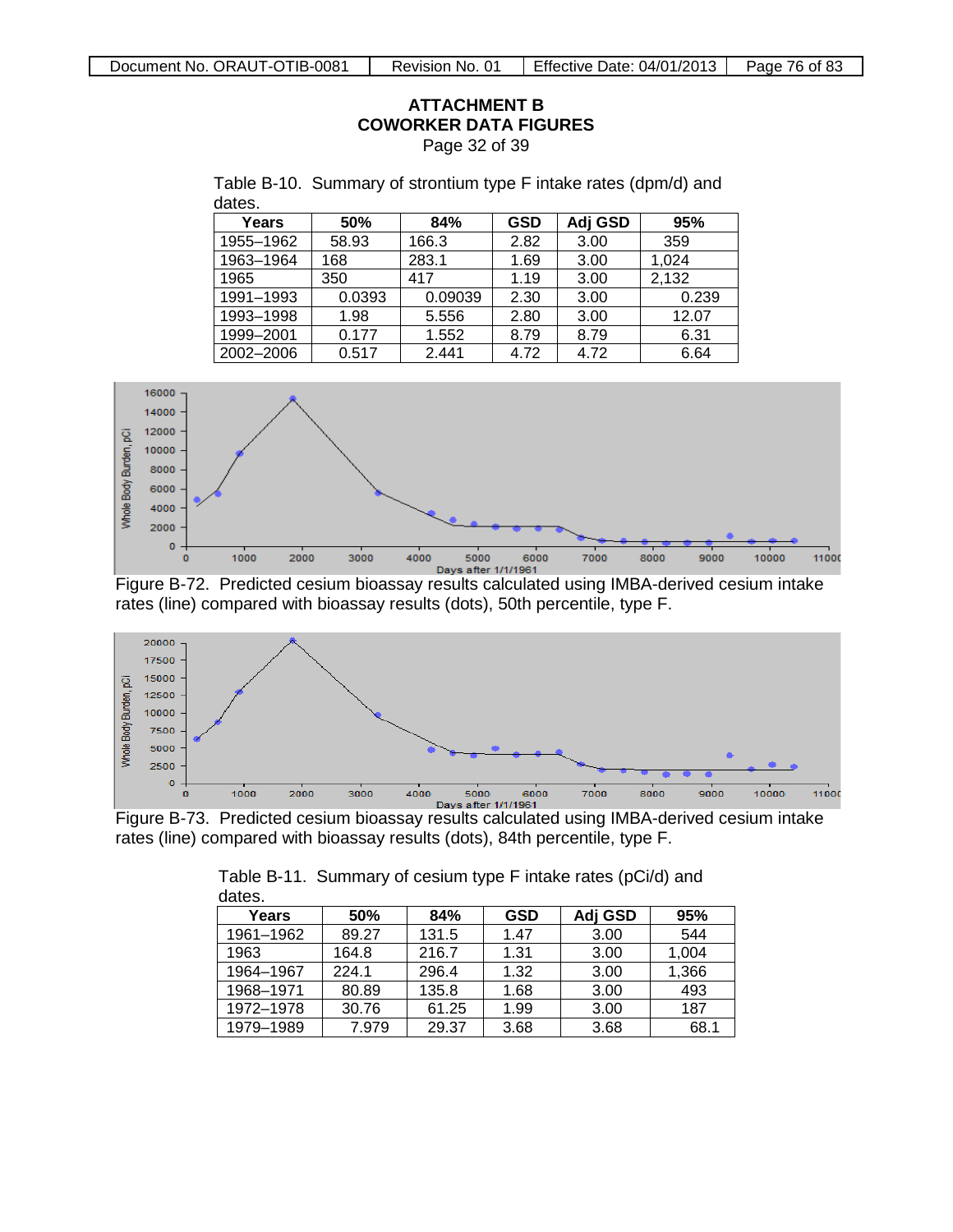



Figure B-74. Predicted <sup>60</sup>Co bioassay results calculated using IMBA-derived <sup>60</sup>Co intake rates (line) compared with bioassay results (dots), 50th percentile, type M.



(line) compared with bioassay results (dots), 84th percentile, type M.

| ualus.    |        |        |            |         |        |
|-----------|--------|--------|------------|---------|--------|
| Years     | 50%    | 84%    | <b>GSD</b> | Adj GSD | 95%    |
| 1955-1962 | 169.4  | 480.3  | 2.84       | 3.00    | 1,032  |
| 1963-1964 | 499.7  | 833    | 1.67       | 3.00    | 3,045  |
| 1965      | 1,050  | 1,236  | 1.18       | 3.00    | 6,398  |
| 1966      | 4,743  | 7,391  | 1.56       | 3.00    | 28,901 |
| 1967-1968 | 13,290 | 20,600 | 1.55       | 3.00    | 80,982 |
| 1969-1970 | 3,189  | 4,946  | 1.55       | 3.00    | 19,432 |

Table B-12. Summary of  ${}^{60}$ Co type M intake rates (dpm/d) and dates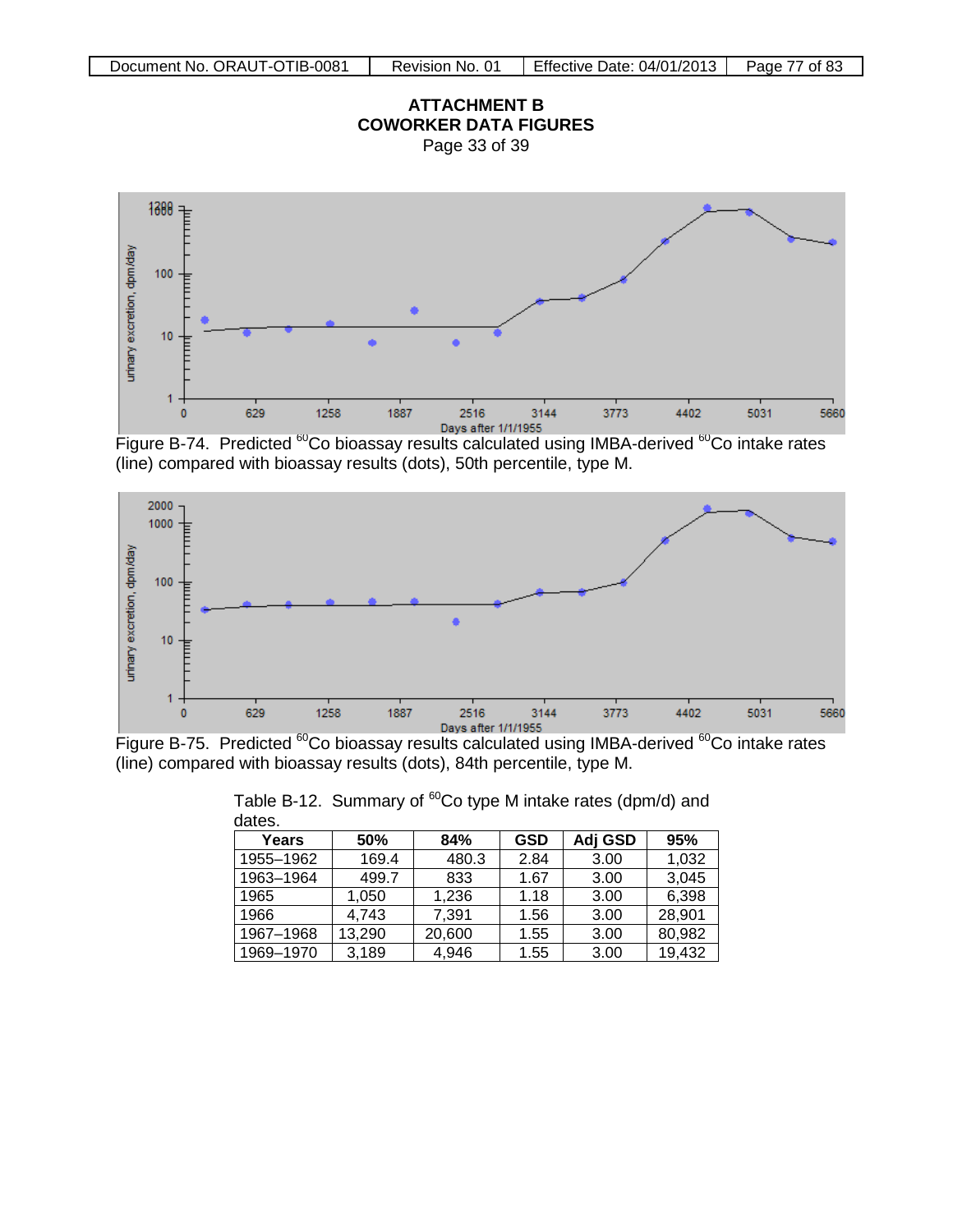



Figure B-76. Predicted <sup>60</sup>Co bioassay results calculated using IMBA-derived <sup>60</sup>Co intake rates (line) compared with bioassay results (dots), 50th percentile, type S.



(line) compared with bioassay results (dots), 84th percentile, type S.

| ualco.    |       |       |      |         |        |
|-----------|-------|-------|------|---------|--------|
| Years     | 50%   | 84%   | GSD  | Adi GSD | 95%    |
| 1955-1962 | 667   | 1882  | 2.82 | 3.00    | 4064   |
| 1963-1964 | 2004  | 3294  | 1.64 | 3.00    | 12211  |
| 1965      | 4221  | 4963  | 1.18 | 3.00    | 25721  |
| 1966      | 18150 | 28180 | 1.55 | 3.00    | 110596 |
| 1967-1968 | 53580 | 83080 | 1.55 | 3.00    | 326488 |
| 1969-1970 | 11680 | 18110 | 1.55 | 3.00    | 71172  |

Table B-13. Summary of  ${}^{60}$ Co type S intake rates (dpm/d) and dates.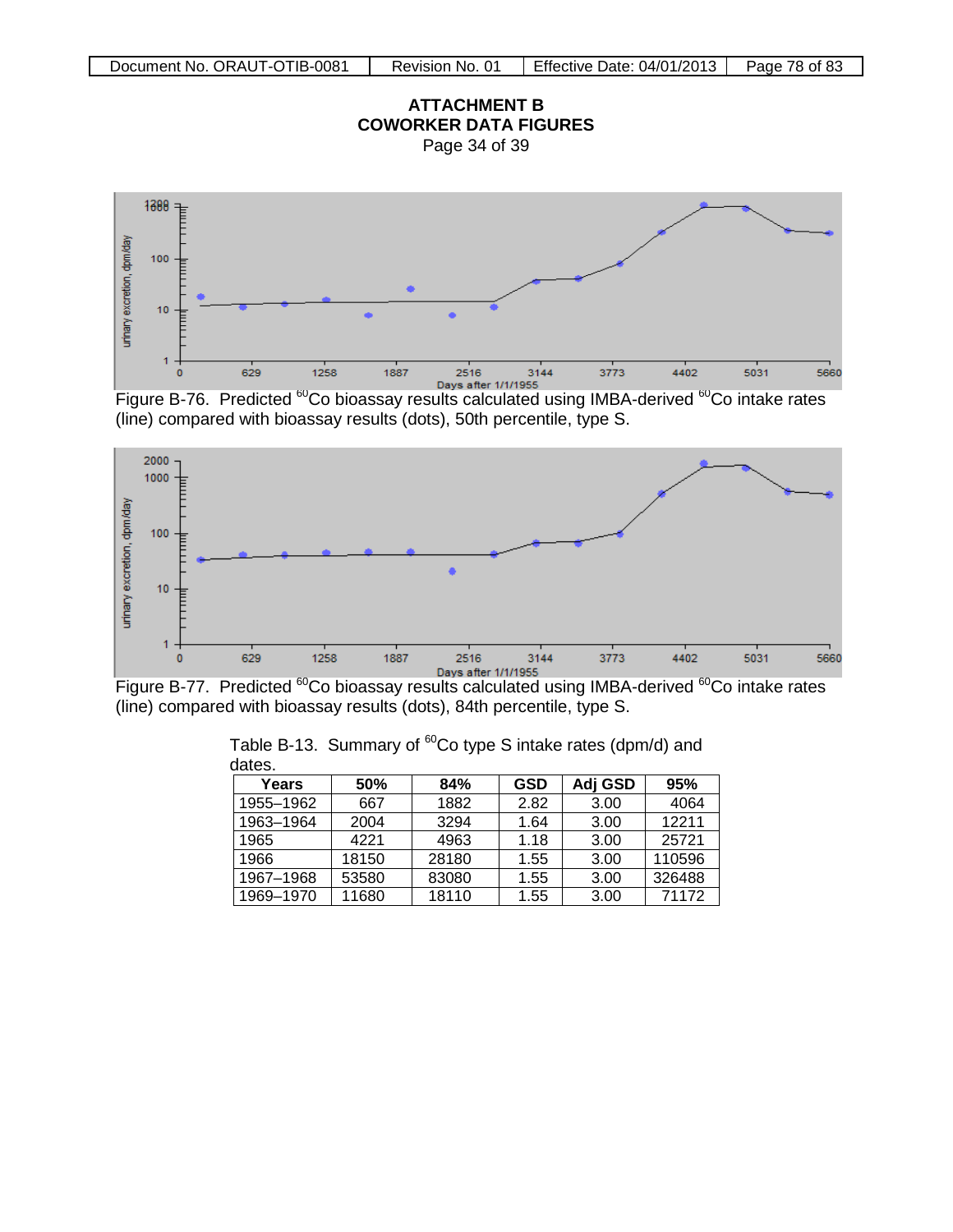#### **ATTACHMENT B COWORKER DATA FIGURES** Page 35 of 39



Figure B-78. Predicted thorium bioassay results calculated using IMBA-derived thorium intake rates (line) compared with bioassay results (dots), 50th percentile, 1972, type M.



Figure B-79. Predicted thorium bioassay results calculated using IMBA-derived thorium intake rates (line) compared with bioassay results (dots), 50th percentile, 1973 through 1989, type M.



Figure B-80. Predicted thorium bioassay results calculated using IMBA-derived thorium intake rates (line) compared with bioassay results (dots), 84th percentile, 1972, type M.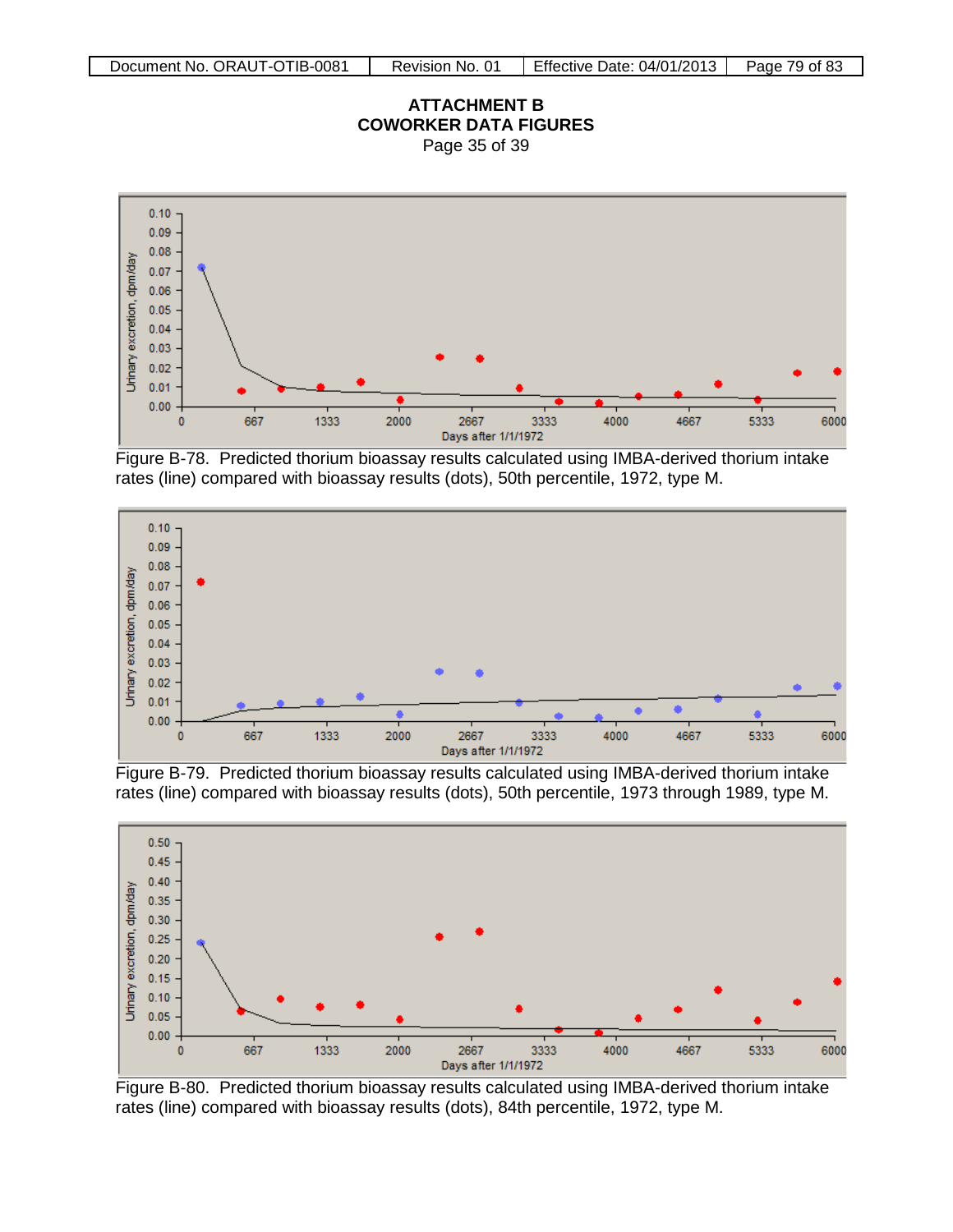



Figure B-81. Predicted thorium bioassay results calculated using IMBA-derived thorium intake rates (line) compared with bioassay results (dots), 84th percentile, 1973 through 1989, type M.



Figure B-82. Predicted thorium bioassay results calculated using IMBA-derived thorium intake rates (line) compared with bioassay results (dots), 50th percentile, all intakes periods, type M.



Figure B-83. Predicted thorium bioassay results calculated using IMBA-derived thorium intake rates (line) compared with bioassay results (dots), 84th percentile, all intakes periods, type M.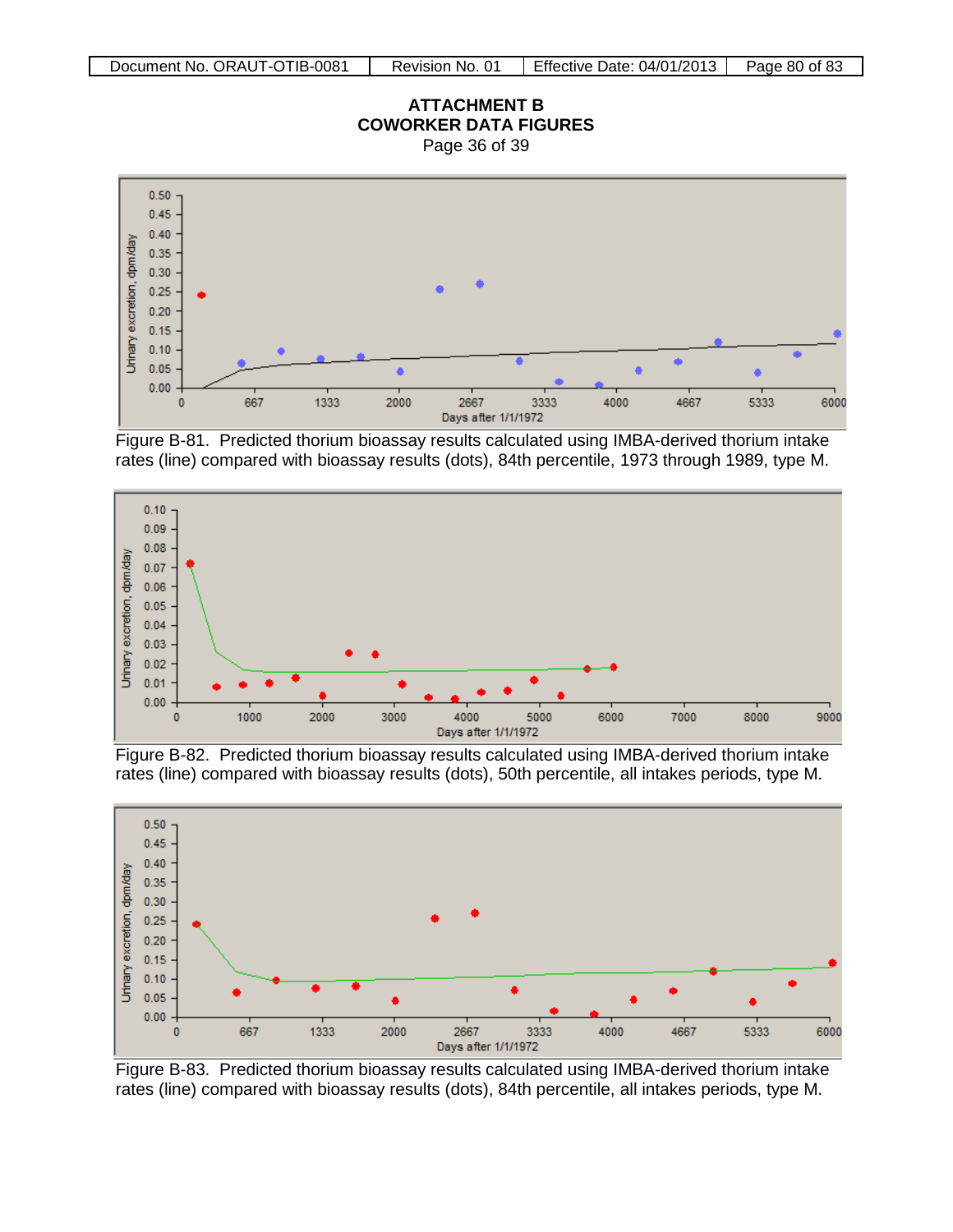Page 37 of 39

Table B-14. Summary of thorium type M intake rates

(dpm/d) and dates.

| Years     | 50%   | 84%   | <b>GSD</b> | Adj GSD | 95%          |
|-----------|-------|-------|------------|---------|--------------|
| 1972      | 15.31 | 51.16 | 3.34       | 3.34    | 111 $\Delta$ |
| 1973-1989 | 1.149 | 9.758 | 8.49       | 8.49    | 38.8         |



Figure B-84. Predicted thorium bioassay results calculated using IMBA-derived thorium intake rates (line) compared with bioassay results (dots), 50th percentile, 1972, type S.



Figure B-85. Predicted thorium bioassay results calculated using IMBA-derived thorium intake rates (line) compared with bioassay results (dots), 50th percentile, 1973 through 1989, type S.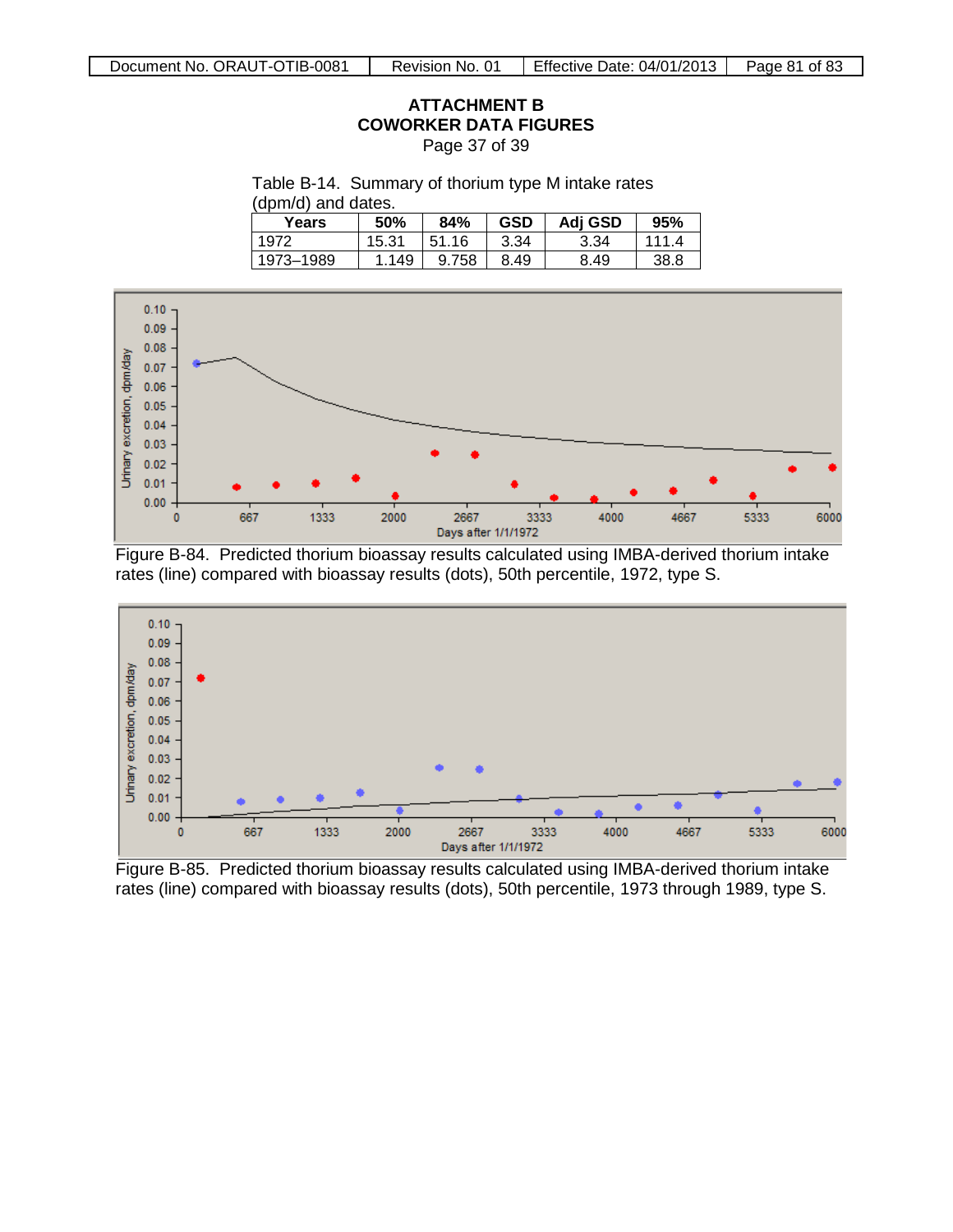



Figure B-86. Predicted thorium bioassay results calculated using IMBA-derived thorium intake rates (line) compared with bioassay results (dots), 84th percentile, 1972, type S.



Figure B-87. Predicted thorium bioassay results calculated using IMBA-derived thorium intake rates (line) compared with bioassay results (dots), 84th percentile, 1973 through 1989, type S.



Figure B-88. Predicted thorium bioassay results calculated using IMBA-derived thorium intake rates (line) compared with bioassay results (dots), 50th percentile, all intakes periods, type S.